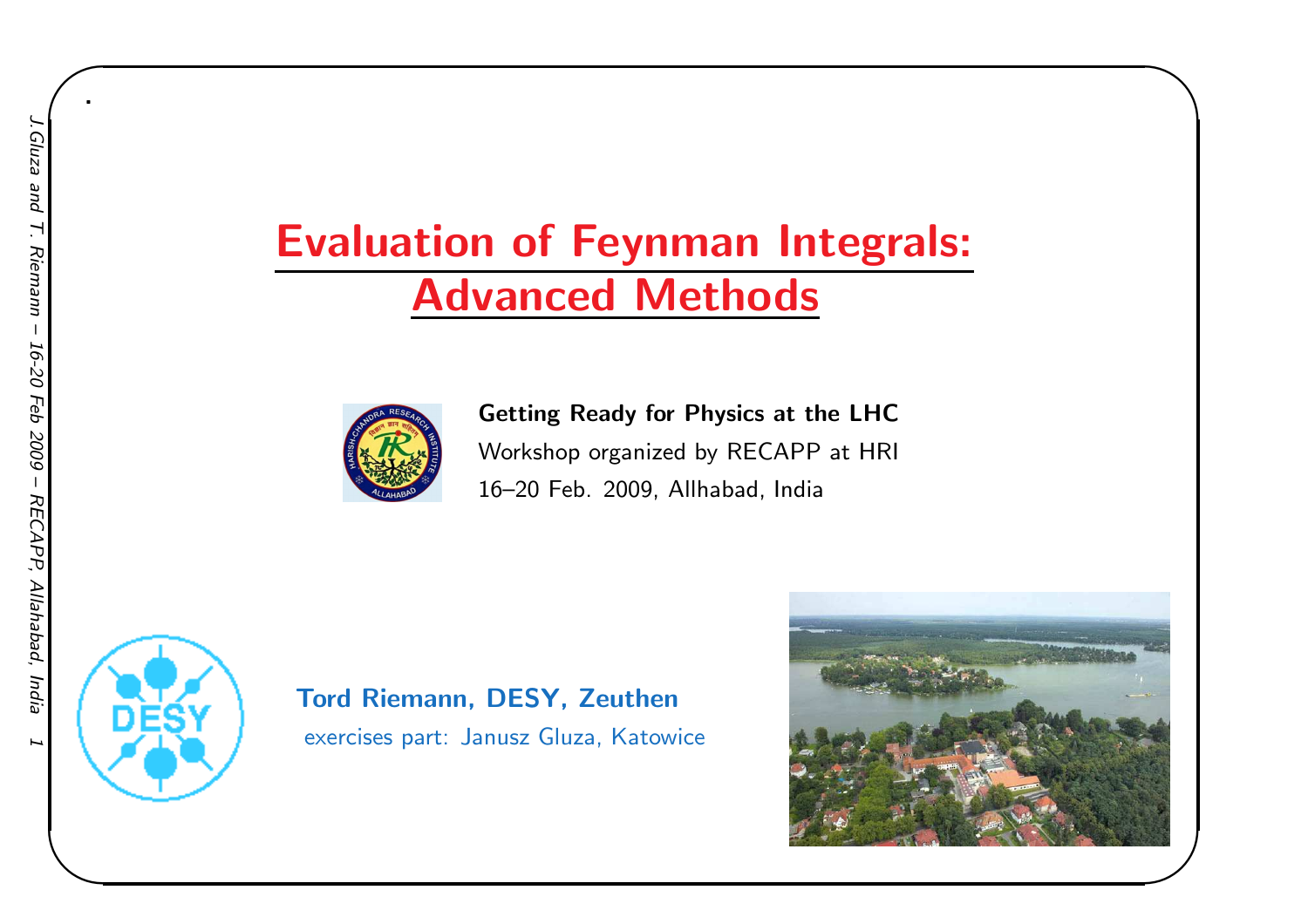$\mathcal{D}$ 

# $\begin{matrix} \hline \end{matrix}$ The slides of lectureandthe files for the exercises $=>$ http://www-zeuthen.desy.de/˜riemann/Talks/RECAPP-2009/Thanks toT. DiakonidisJ. FleischerK. KajdaB. TauskV. Yundin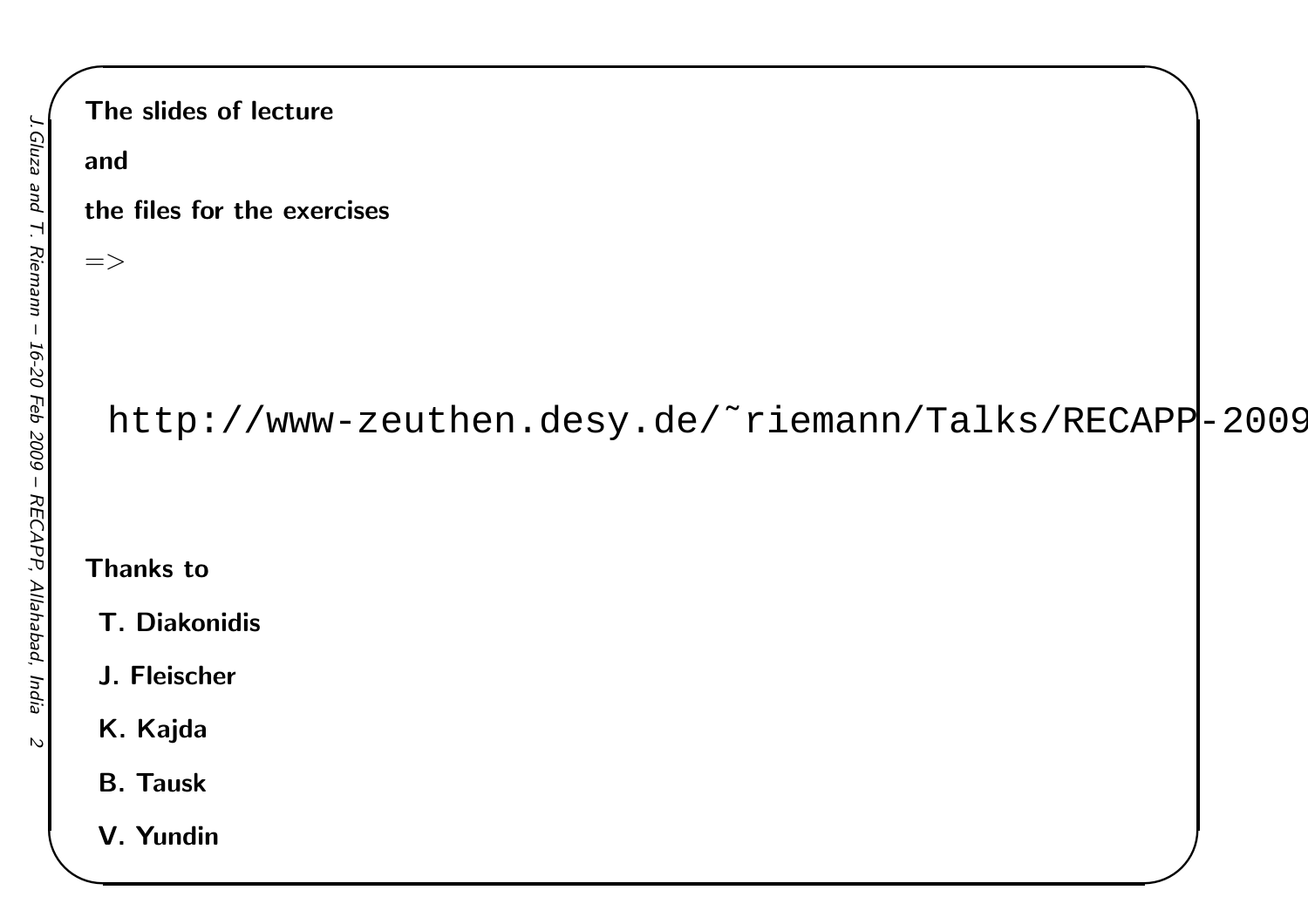- Introduction  $+$  motivation Part 1: 1–36 definitions, genera<sup>l</sup> formula for L-loop integrals, Feynman parameter integration Infrared and ultraviolet divergenciesFew simple Examples
- Mellin-Barnes representations and their evaluation Part 2: 37–63 Numerical and analytical approachesExpansions in small parameters, e.g.  $\left.m^2\right/s$ 63-65
- Expressing Integrals by other integrals (and numerical methods) Part 3: 65–106Differential equations 65–77Integration by parts 83–84Sector decomposition 85–96 Tensor reduction 97–110 **Summary** <sup>112</sup>
- Other methods: skippedprobably skipped: difference equations → Laporta, "High-precision calculation of multi-loop<br>F Feynman integrals by difference equations" see:

[Laporta: 2001dd]

 $\begin{matrix} \hline \end{matrix}$ 

Not covered: completely numerical approaches <sup>a</sup> la Passarino et al. in recent years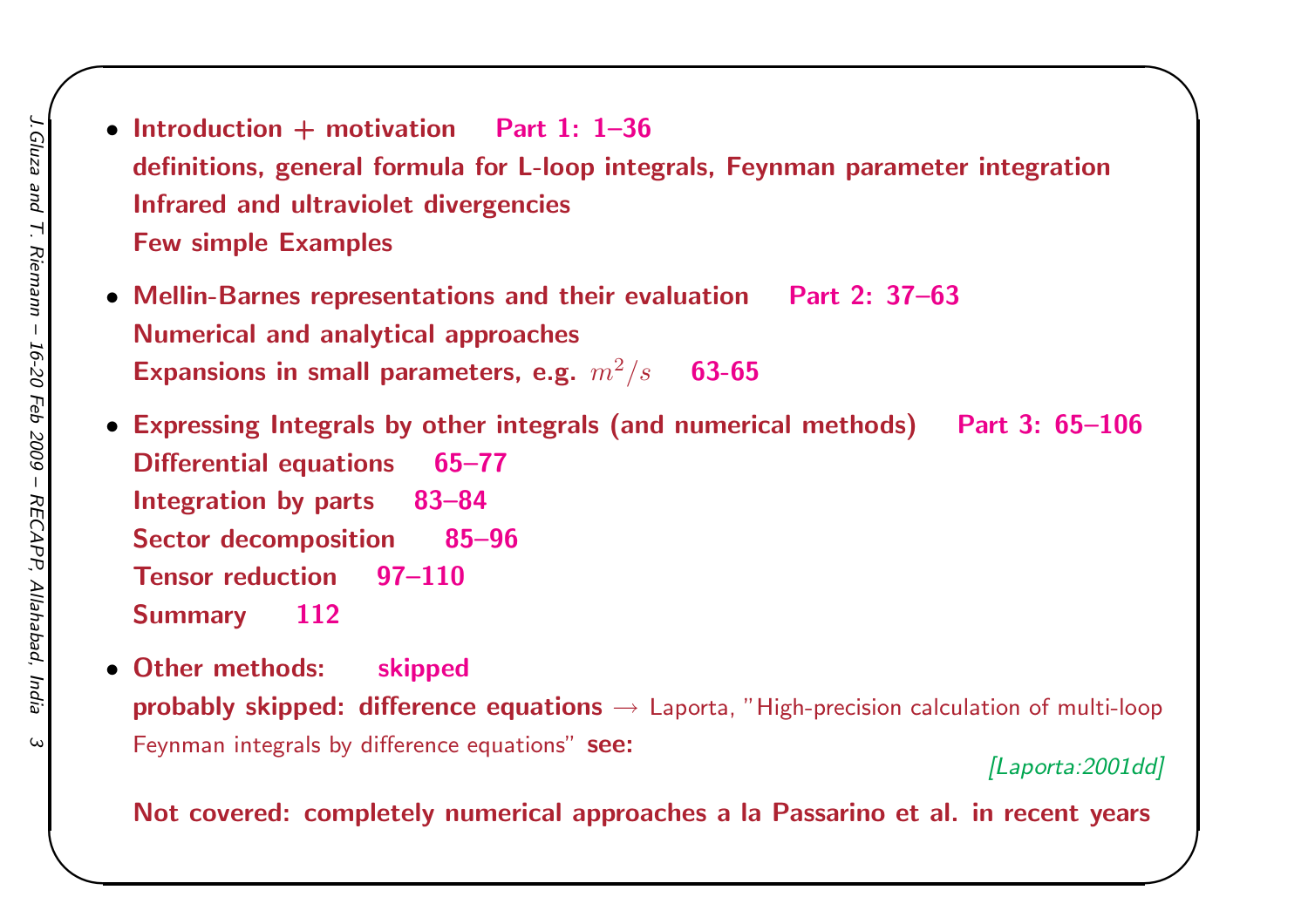#### Introductory remarks

For many problems of the past, <sup>a</sup> relatively simple approach to the evaluation of Feynman integrals was sufficient.

At most  $\bf 1$ -loop (massless: 2-loop), typically  $2\longrightarrow 2$  scattering (plus bremsstrahlung)



 $\begin{matrix} \hline \end{matrix}$ 

Figure shows so-called master integrals.

Feynman parameters may be used and by direct integration over them one gets thingslike:  $\frac{23}{57}$ ,  $\ln \frac{t}{s}$ ,  $\ln \frac{t}{s} \ln \frac{m^2}{s}$ ,  $Li_2(\frac{t}{s})$  etc.

 With more complexity of the reaction (more legs) and more perturbative accuracy(more loops), this approach appears to be not sufficiently sophisticated.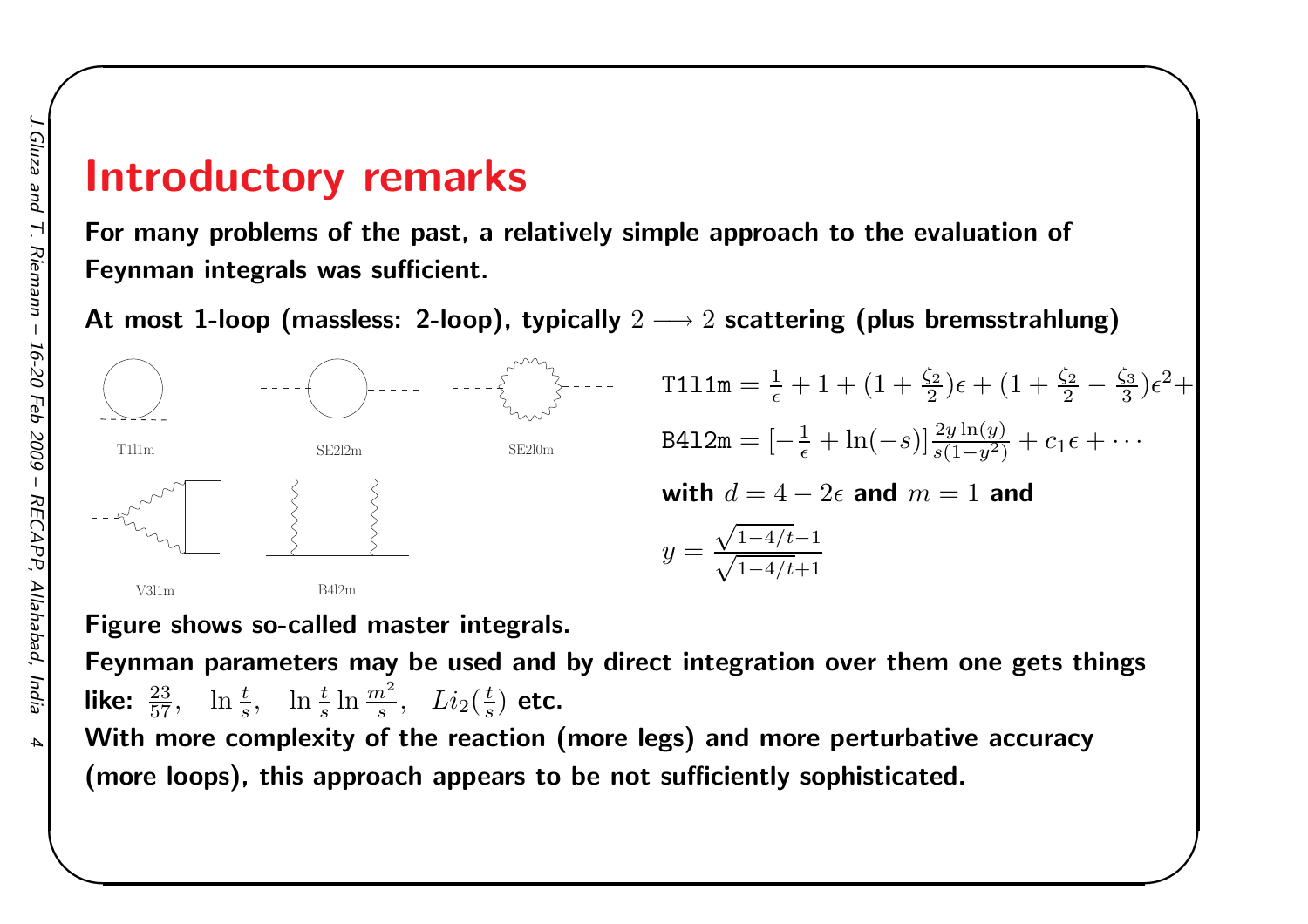# More loopsV6l4m1 V6l4m1dV6l4m2

#### Two-loop vertex integrals with six internal linesmassless case: only fixed numbers and one scale factor

 $\begin{matrix} \hline \end{matrix}$ 



Integrals with two different mass scales  $m$  and  $M$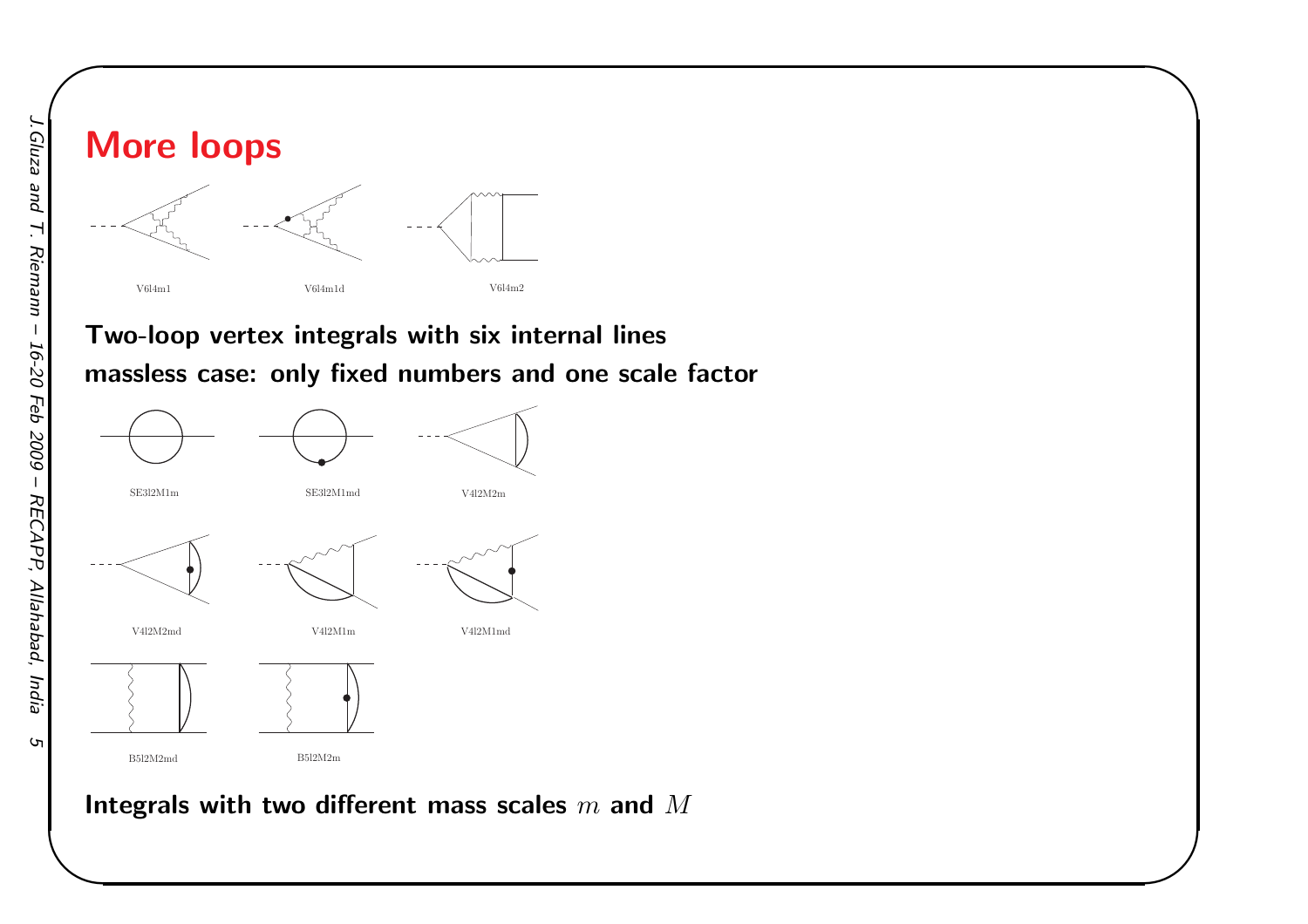

 $\begin{matrix} \hline \end{matrix}$ 

Two-loop box diagrams for massive  $2\rightarrow2$  scattering



A box master integral B5I2m2, related to  $B2 = B712m2$  by shrinking two lines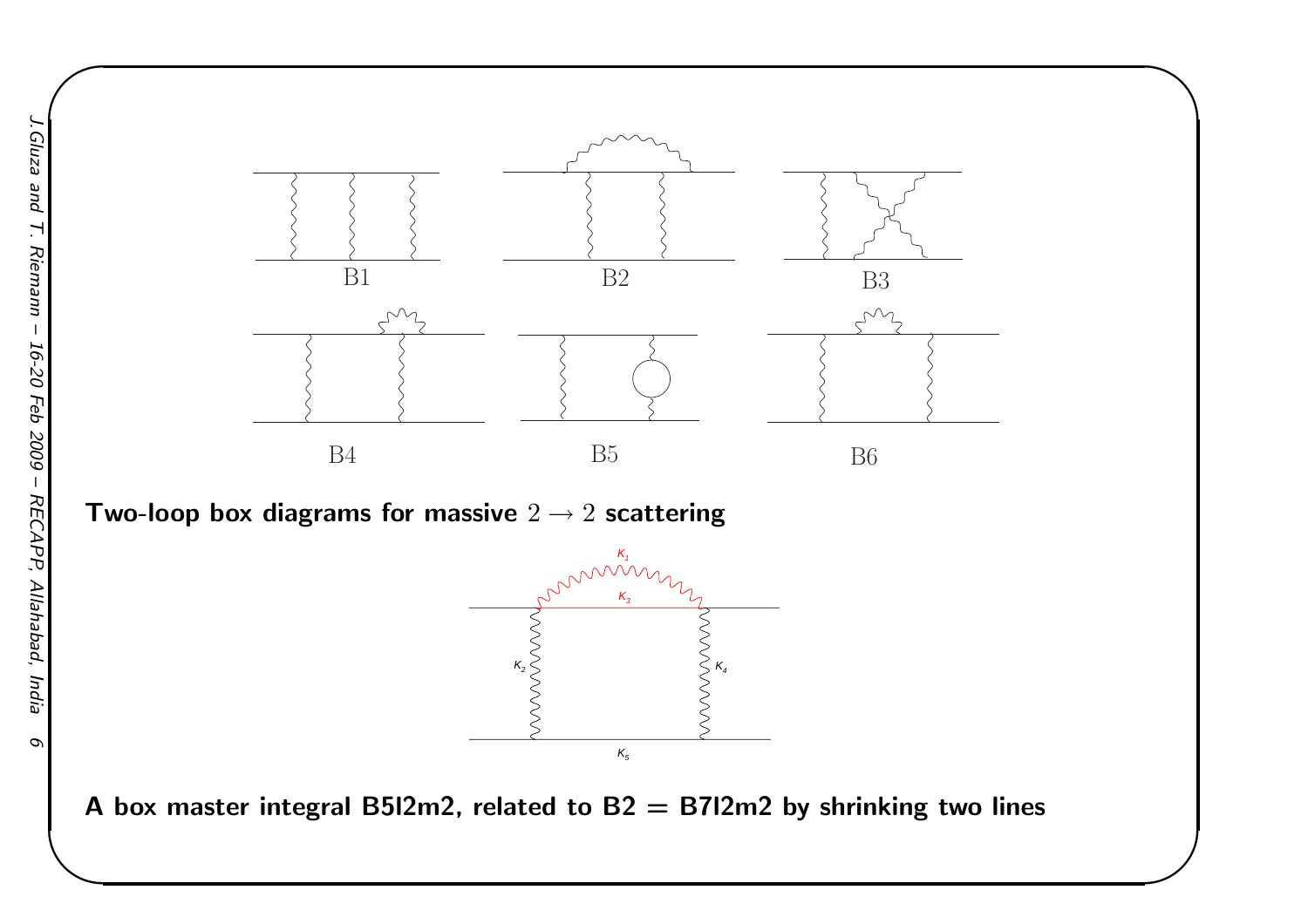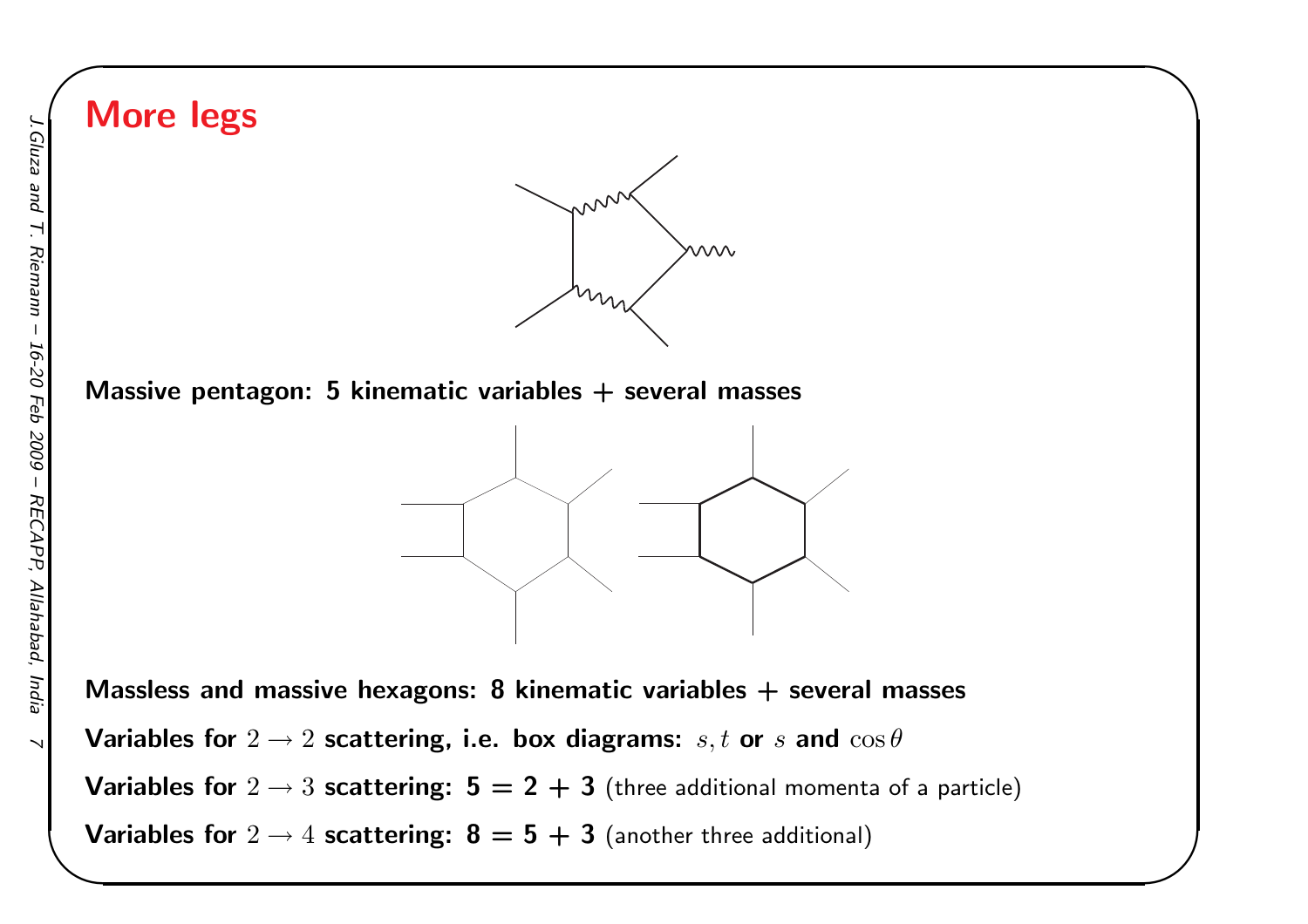#### What are "Advanced Methods?"

- High degree of automatization
- Publicly available or not . . .
- Go beyond the methods <sup>a</sup> la Passarino-Veltman and the relatively simple polylogs

 $\begin{matrix} \hline \end{matrix}$ 

- Not yet completely worked out
- Allow the solution of "Advanced Problems"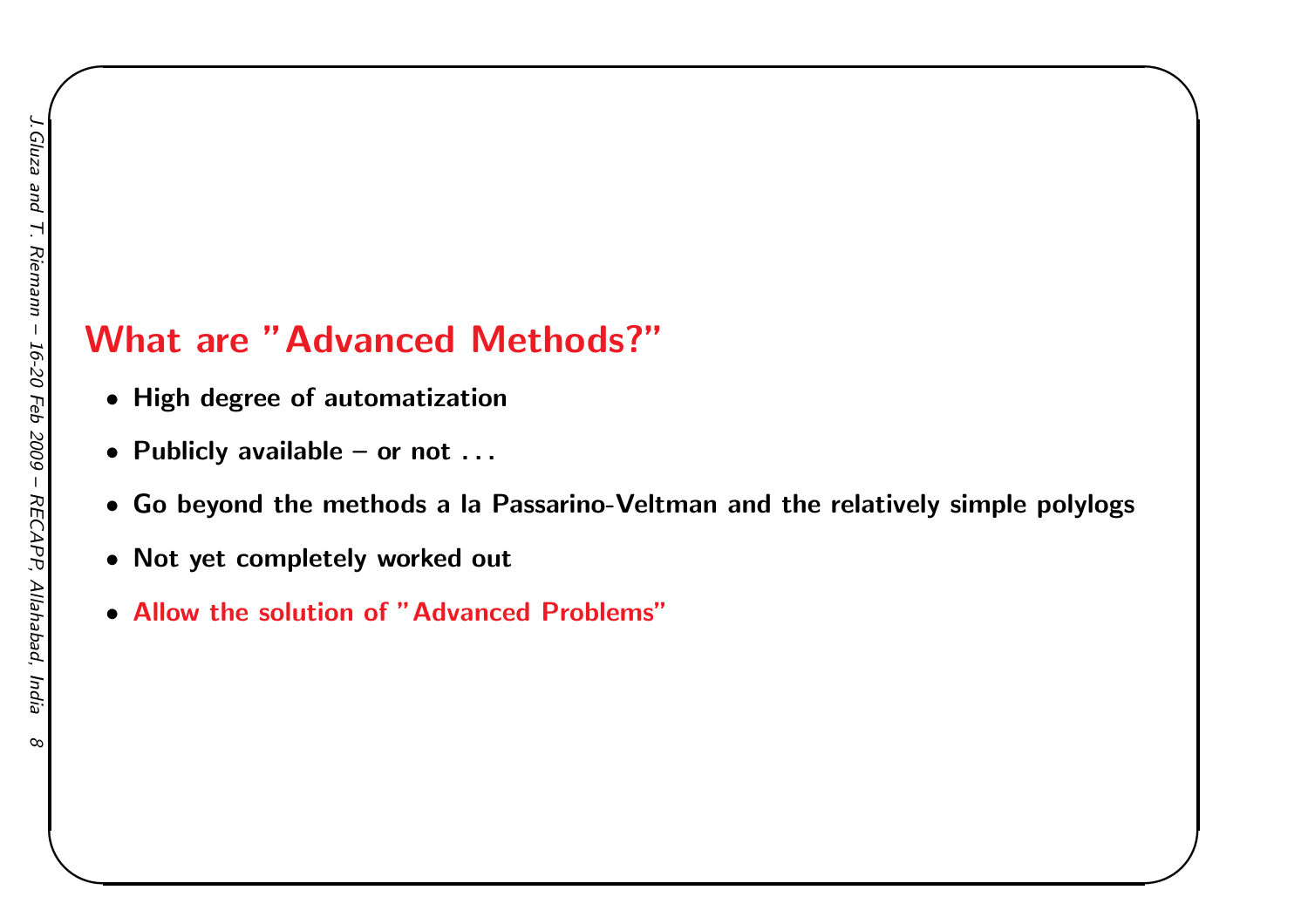#### $L$ -loop  $n$ -point Feynman Integrals of tensor rank  $R$  with  $N$ <br>internal lines internal lines

- $\bullet$  Internal loop momenta are  $k_l, \;\; l=1 \cdots L$
- $\bullet$  Propagators have mass  $m_i$  and momentum  $q_i, \;\; i=1 \cdots N$  and indices  $\nu_i$  see  $G(X)$

 $\begin{matrix} \hline \end{matrix}$ 

 $\bullet$  External legs have momentum  $p_e, \;\; e=1\cdots n$ , with  $p_e^2=M_e^2$ 

The *N* propagators are: 
$$
\left(D_i = q_i^2 - m_i^2 = \left[\sum_{l=1}^{L} c_i^l k_l + \sum_{e=1}^{n} d_i^e p_e\right]^2 - m_i^2\right)
$$

Feynman integrals have the following general form:

$$
G(X) = \frac{e^{\epsilon \gamma_E L}}{(i\pi^{d/2})^L} \int \frac{d^d k_1 \dots d^d k_L}{D_1^{\nu_1} \dots D_i^{\nu_i} \dots D_N^{\nu_N}}.
$$

The numerator  $X$  may contain a tensor structure (see later for more on that):

$$
X(k_{l_1},\cdots,k_{l_R}) = (k_{l_1}P_{e_1})\cdots(k_{l_R}P_{e_R}) = (P_{e_1}^{\alpha_1}\cdots P_{e_R}^{\alpha_R}) (k_{l_1}^{\alpha_1}\cdots k_{l_R}^{\alpha_R})
$$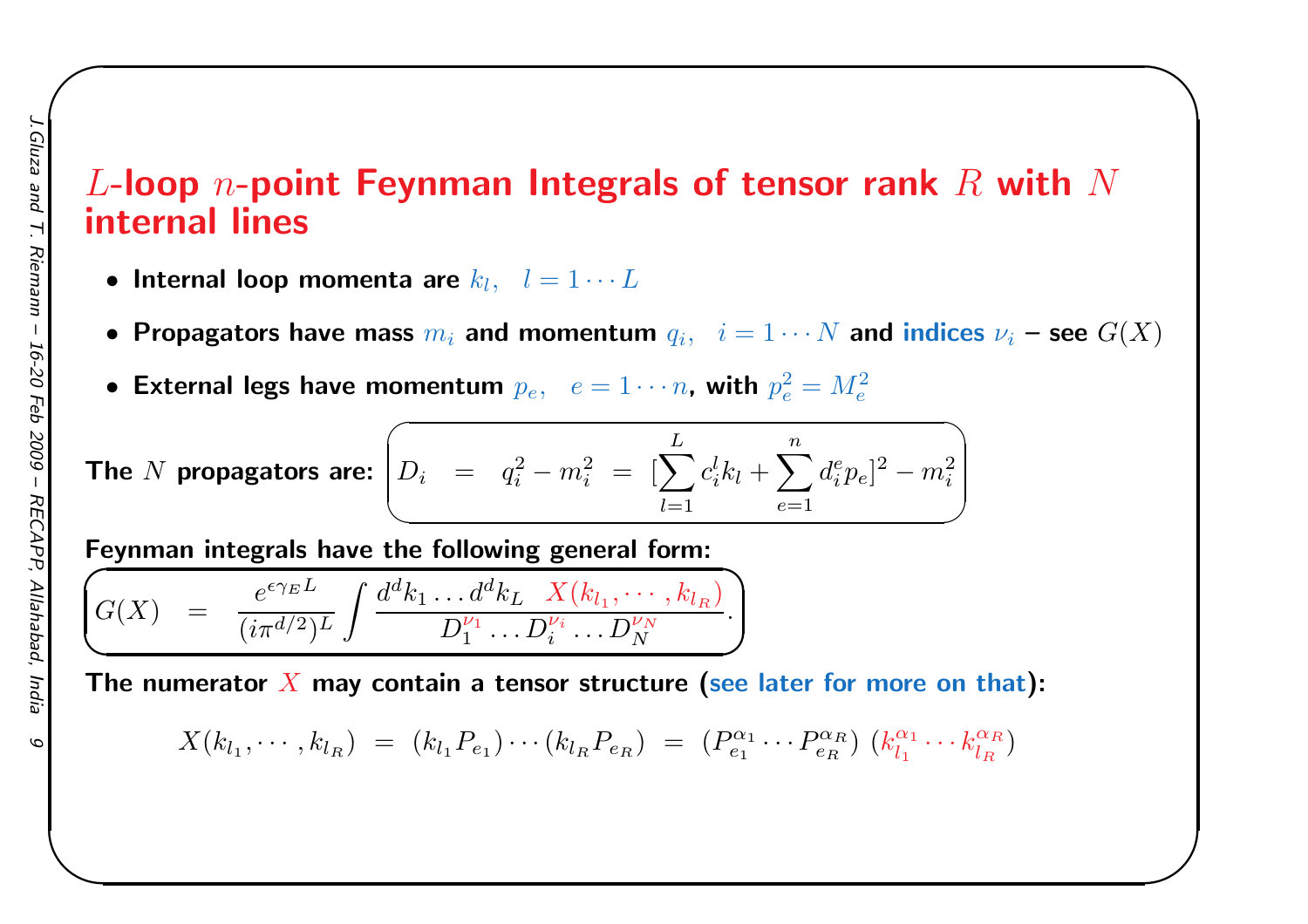### Tensor integrals

Tensor integrals appear naturally in Feynman diagrams, due to

- fermion propagators
- non-abelian triple-boson vertices
- $\bullet\,$  boson propagators in  $R_\xi$  gauges and unitary gauge

Example: Fermionic vacuum polarization

$$
\Pi^{\alpha\beta} \sim \frac{1}{(i\pi^{d/2})} \int d^d k \text{Tr} \left[ \frac{[\gamma k + m_1]}{D_1} \gamma^\beta \frac{[\gamma (k + p_1) + m_2]}{D_2} \gamma^\alpha \right]
$$
  
 
$$
\sim \frac{1}{(i\pi^{d/2})} \int \frac{d^d k}{D_1 D_2} \left[ (m_1 m_2 - k^2 - k p_1) g^{\alpha\beta} + 2k^\alpha k^\beta + k^\alpha p_1^\beta + p_1^\alpha k^\beta \right]
$$

 $\begin{matrix} \hline \end{matrix}$ 

So, one needs also efficient ways to evaluate tensor integrals – see later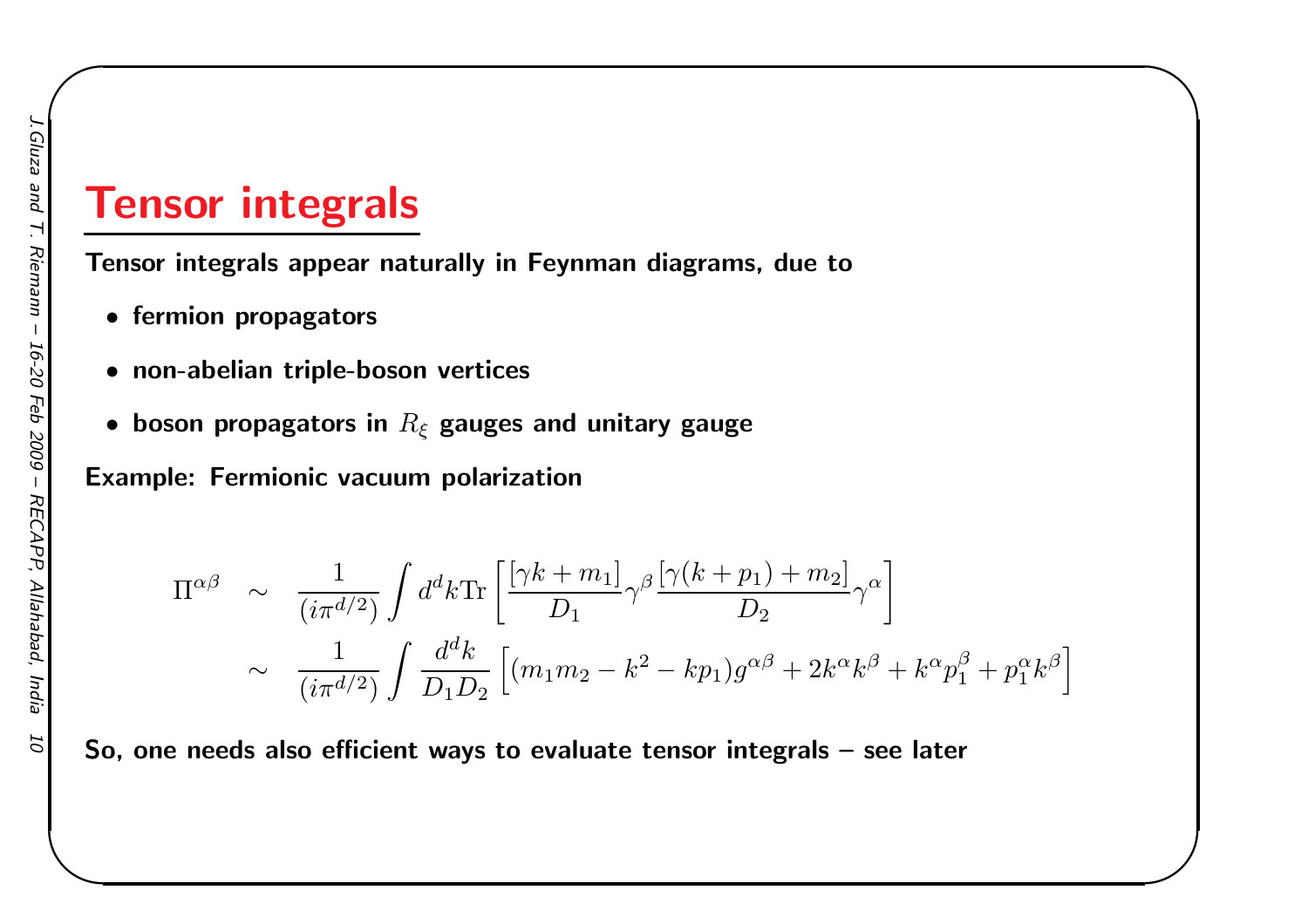### Simple examples of scalar integrals



 $\begin{matrix} \hline \end{matrix}$ 

Dependent on conventions, where  $k$  starts to run in the loop, it is:

$$
D_1 = k^2 - m_1^2
$$
  
\n
$$
D_2 = (k + p_1)^2 - m_2^2
$$
  
\n
$$
D_3 = (k + p_1 + p_2)^2 - m_3^2
$$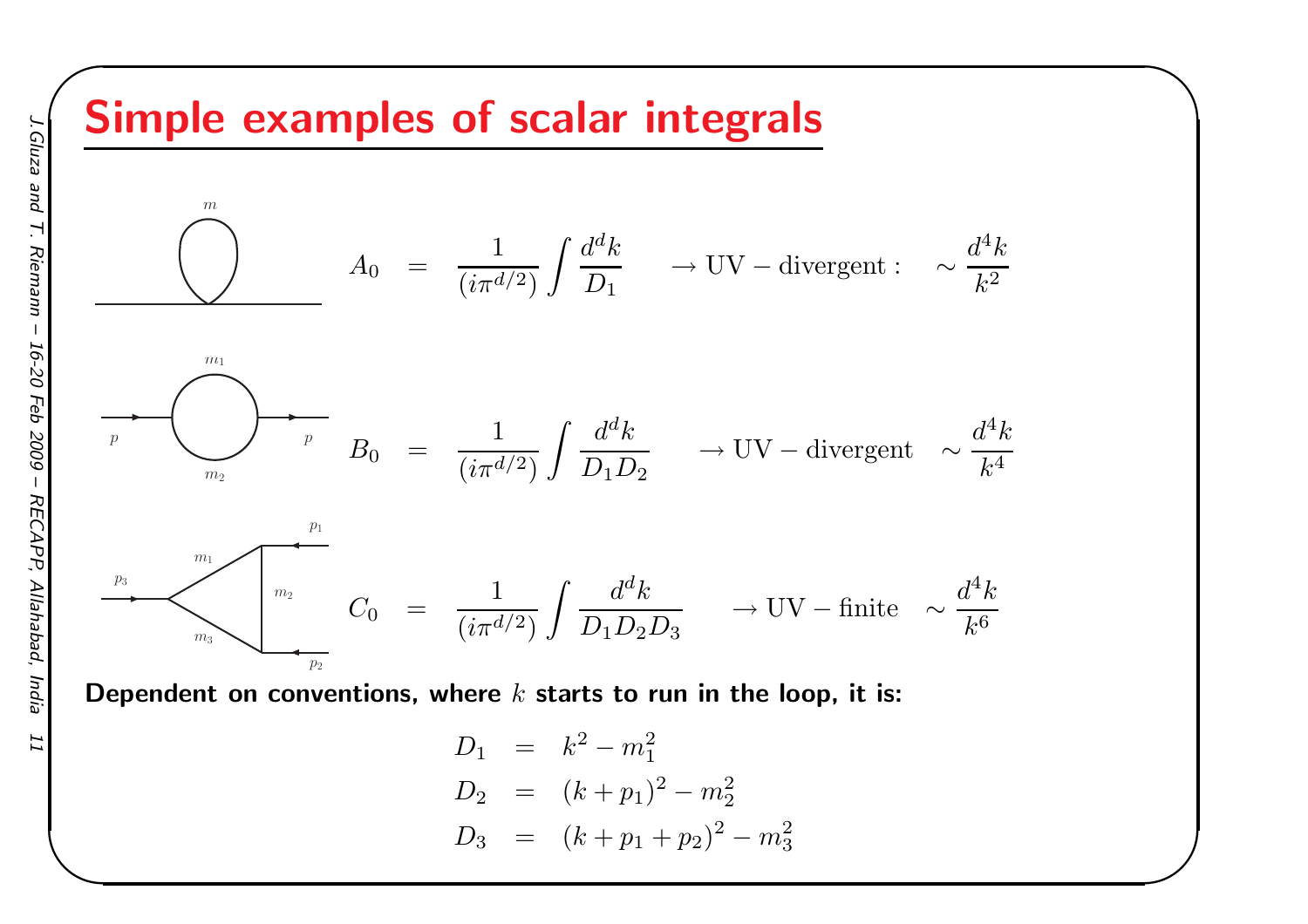#### Evaluate Feynman integrals

 $\begin{matrix} \hline \end{matrix}$ 

There are two strategies to solve <sup>a</sup> Feynman integral:

• Reduction

 Express the integral with the aid of recurrence relations by other, known integrals. These are then the Master Integrals.

• Direct evaluation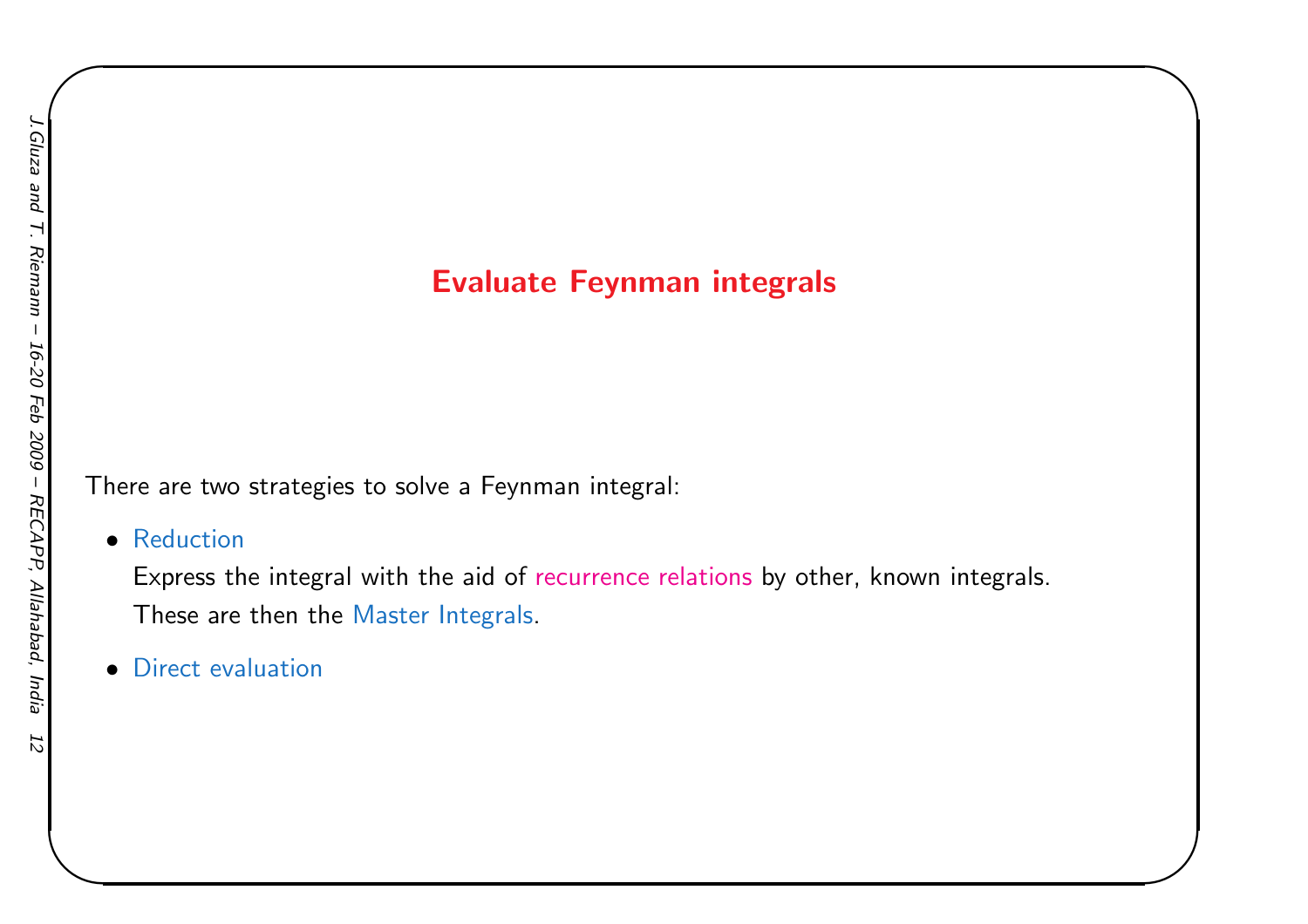#### Introduce Feynman parameters

 $\begin{matrix} \hline \end{matrix}$ 

$$
\frac{1}{D_1^{\nu_1}D_2^{\nu_2}\ldots D_N^{\nu_N}} = \frac{\Gamma(\nu_1 + \ldots + \nu_N)}{\Gamma(\nu_1)\ldots\Gamma(\nu_N)} \int_0^1 dx_1 \ldots \int_0^1 dx_N \frac{x_1^{\nu_1 - 1}\ldots x_N^{\nu_N - 1} \delta(1 - x_1 \ldots - x_N)}{(x_1 D_1 + \ldots + x_N D_N)^{N_\nu}},
$$

with  $N_\nu = \nu_1 + \ldots \nu_N$ 

**Contract Contract Contract** The denominator of  $G$  contains, after introduction of Feynman parameters  $x_i$ , the momentum dependent function  $m^2$  with index-exponent  $N_\nu$ :

$$
(m^2)^{-(\nu_1 + \ldots + \nu_N)} = (x_1 D_1 + \ldots + x_N D_N)^{-N_{\nu}} = (k_i M_{ij} k_j - 2Q_j k_j + J)^{-N_{\nu}}
$$

Here  $M$  is an  $(LxL)$ -matrix,  $Q = Q(x_i, p_e)$  an  $L$ -vector and  $J = J(x_ix_j, m_i^2, p_{e_j}p_{e_l})$ .  $M,Q,J$  are linear in  $x_i$ . The momentum integration is now simple: Shift the momenta  $k$  such that  $m^2$  has no linear term in  $\bar{k}$ :

$$
k = \bar{k} + (M^{-1})Q,
$$
  

$$
m^2 = \bar{k}M\bar{k} - QM^{-1}Q + J.
$$

 ${\sf Remember}\: \ M_{\rm 1-loop}=1,$  in general:

$$
M^{-1} = \frac{1}{(\det\,M)}\,\,\tilde M,
$$

where  $\tilde{M}$  is the transposed matrix to  $M.$  The shift leaves the integral unchanged.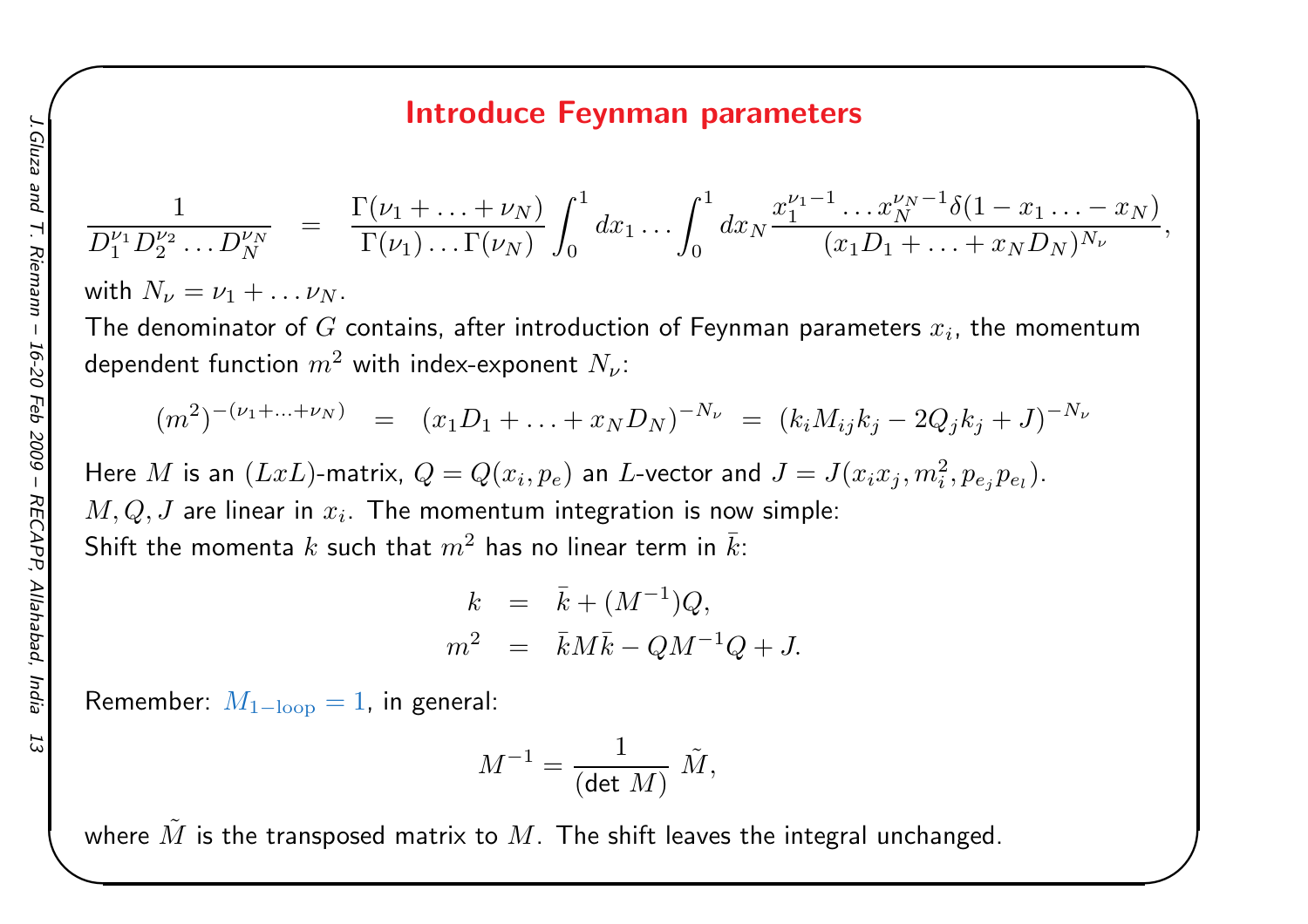The shift leaves the integral unchanged (rename  $\bar{k}\to k$ ):

$$
G(1) = \int \frac{Dk_1 \dots Dk_L}{(kMk + J - QM^{-1}Q)^{N_{\nu}}}
$$

 $\begin{matrix} \hline \end{matrix}$ 

Go Euclidean: Rotate now the  $k^0\rightarrow iK^0_E$  with  $k^2\rightarrow -k^2_B$  $k^2_{E} \rightarrow -k_E^2$  $\frac{2}{E}$  (and again rename  $k^E$  $^{E}\rightarrow k)$ :

$$
G(1) \to (i)^L \int \frac{Dk_1^E \dots Dk_L^E}{\left(-k^E M k^E + J - Q M^{-1} Q\right)^{N_{\nu}}} \; = \; (-1)^{N_{\nu}} (i)^L \int \frac{Dk_1 \dots Dk_L}{\left[k M k - (J - Q M^{-1} Q)\right]^{N_{\nu}}}.
$$

Call

$$
\mu^2(x) = -(J - QM^{-1}Q)
$$

and get

$$
G(1) = (-1)^{N_{\nu}} (i)^{L} \int \frac{Dk_{1} \dots Dk_{L}}{(kMk + \mu^{2})^{N_{\nu}}}.
$$

For 1-loop integrals it is  $L = 1, M = 1$  - and we will use nearly only those - we are ready to do the<br>. . . . . . . .  $k$ -integration.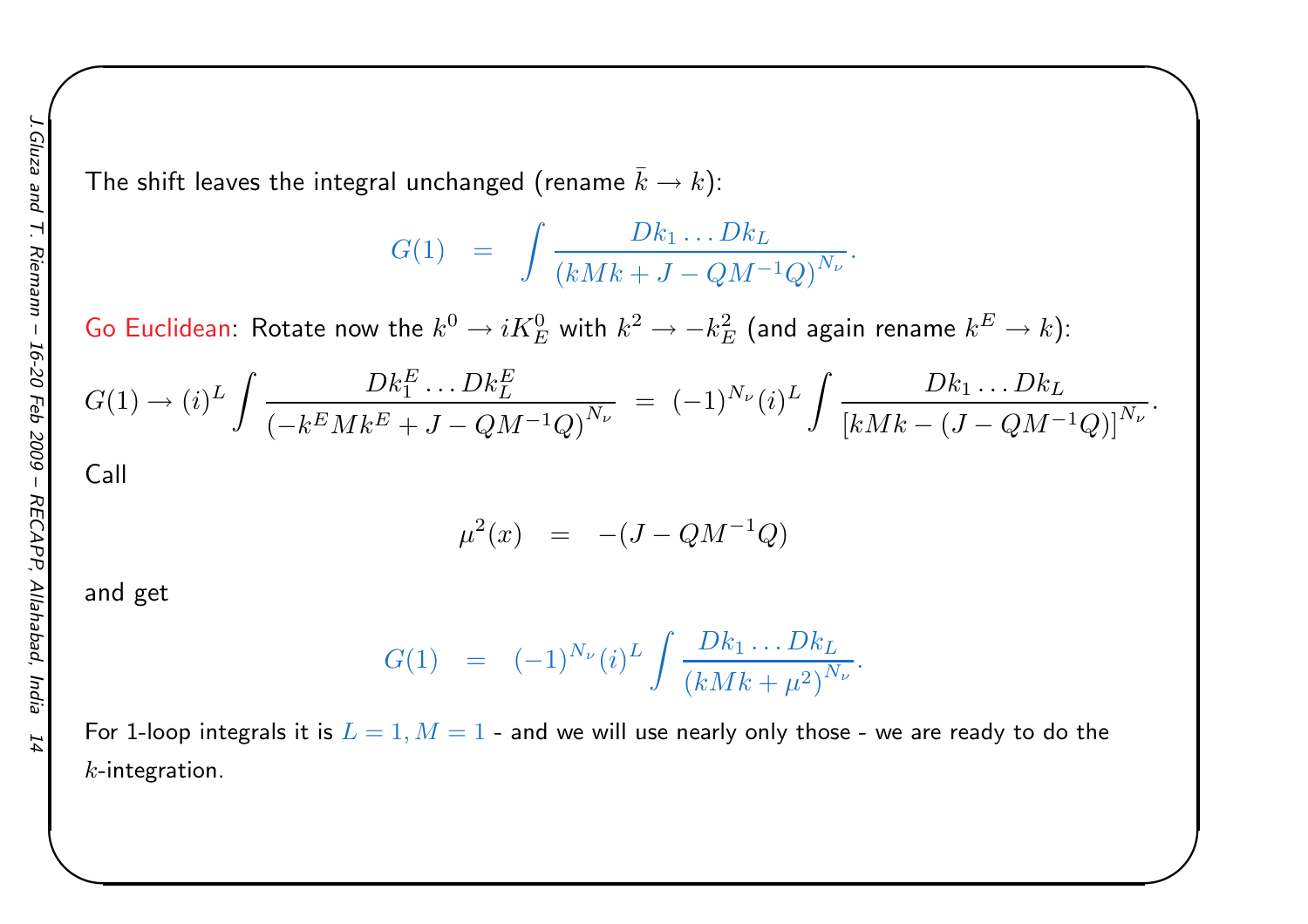$\begin{matrix} \hline \end{matrix}$ 

For L-loops go on and now diagonalize the matrix  $M$  by a rotation:

$$
k \to k'(x) = V(x) k,
$$
  
\n
$$
kMk = k'M_{diag}k'
$$
  
\n
$$
\to \sum \alpha_i(x)k_i^2(x),
$$
  
\n
$$
M_{diag}(x) = (V^{-1})^+ MV^{-1} = (\alpha_1, ..., \alpha_L).
$$

This leaves both the integration measure and the integral invariant:

$$
G(1) = (-1)^{N_{\nu}} (i)^{L} \int \frac{Dk_{1} \dots Dk_{L}}{\left(\sum_{i} \alpha_{i} k_{i}^{2} + \mu^{2}\right)^{N_{\nu}}}.
$$

Rescale now the  $k_i$ ,

$$
\bar{k}_i = \sqrt{\alpha_i} k_i,
$$

with

$$
d^{d}k_{i} = (\alpha_{i})^{-d/2}d^{d}\bar{k}_{i},
$$
  
\n
$$
\prod_{i=1}^{L} \alpha_{i} = \det M,
$$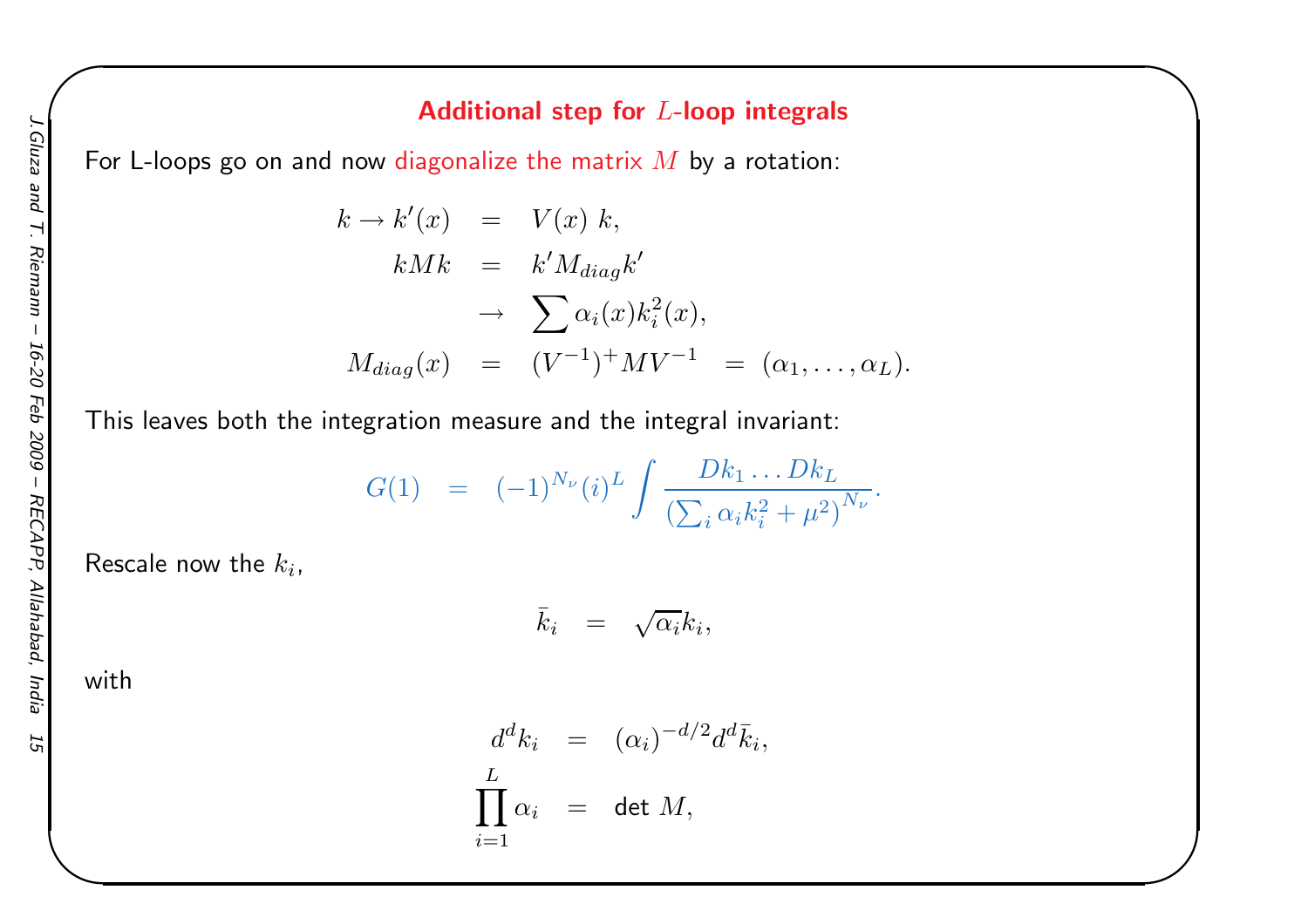and get the Euclidean integral to be calculated (and rename  $\bar{k}\rightarrow k$ ):

$$
G(1) = (-1)^{N_{\nu}} (i)^{L} (\det M)^{-d/2} \int \frac{Dk_1 \dots Dk_L}{(k_1^2 + \dots + k_L^2 + \mu^2)^{N_{\nu}}}.
$$

 $\begin{matrix} \hline \end{matrix}$ 

Use now (remembering that  $Dk=$  $= dk/(i\pi^{d/2})$ :

$$
i^{L} \int \frac{Dk_{1} \dots Dk_{L}}{(k_{1}^{2} + \dots + k_{L}^{2} + \mu^{2})^{N_{\nu}}} = \frac{\Gamma\left(N_{\nu} - \frac{d}{2}L\right)}{\Gamma\left(N_{\nu}\right)} \frac{1}{(\mu^{2})^{N_{\nu} - dL/2}},
$$
  

$$
i^{L} \int \frac{Dk_{1} \dots Dk_{L} k_{1}^{2}}{(k_{1}^{2} + \dots + k_{L}^{2} + \mu^{2})^{N_{\nu}}} = \frac{d}{2} \frac{\Gamma\left(N_{\nu} - \frac{d}{2}L - 1\right)}{\Gamma\left(N_{\nu}\right)} \frac{1}{(\mu^{2})^{N_{\nu} - dL/2 - 1}}
$$

These formulae follow for  $L = 1$  immediately from any textbook.

See 'Mathematical Interlude'.

For  $L > 1$ , get it iteratively, with setting  $(k_1^2 + k_2^2 + m^2)$  $N = (k_1^2 + M^2)$  $N, M^2 = k_2^2 + m^2$ , etc.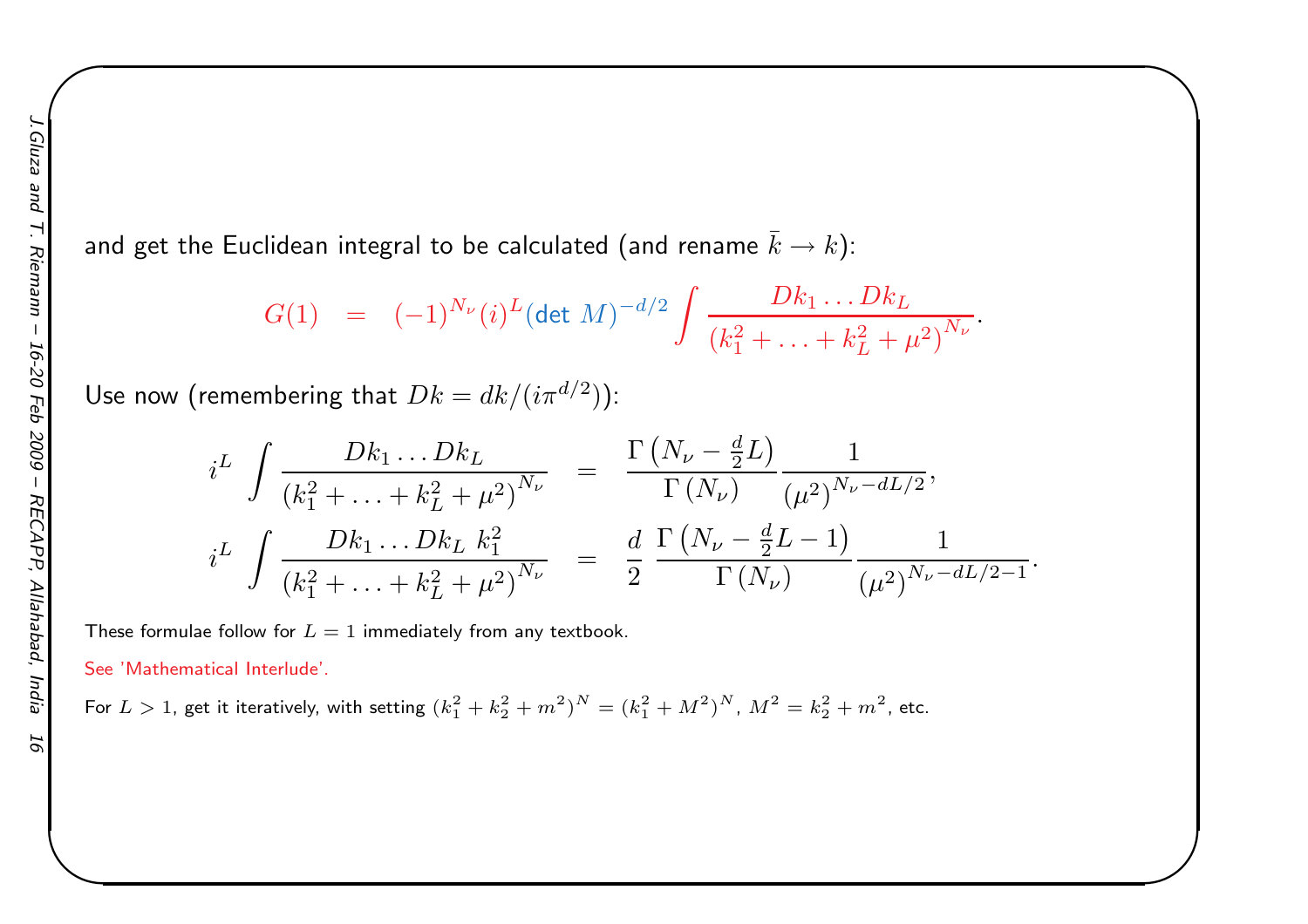### Mathematical interlude:  $d$ -dimensional integrals (I)

 $\begin{matrix} \hline \end{matrix}$ 

After the Wick rotation, the integrand of the momentum integration is positive definite. Further it is independent of the angular variables.

The integral is understood as symmetric limit the infinity boundaries.

$$
\int d^d k \; k_\mu \; F(k^2) = 0
$$
  

$$
\int d^d k \; F(k+C) = \int d^d k \; F(k).
$$

 $\theta_d$ 

Introduce  $d$ -dim. spherical coordinates. The vector  $k$  has d components:

$$
k_d = r \cos \theta_d \equiv \rho_d \cos \theta_d
$$
  
\n
$$
k_{d-1} = \rho_{d-1} \cos \theta_{d-1}
$$
  
\n...  
\n
$$
k_3 = \rho_3 \cos \theta_3
$$
  
\n
$$
k_2 = \rho_2 \sin \phi
$$

$$
k_1\ \ =\ \ \, \rho_2\cos\phi
$$

$$
\rho_{d-1} = \rho_d \sin \theta_d
$$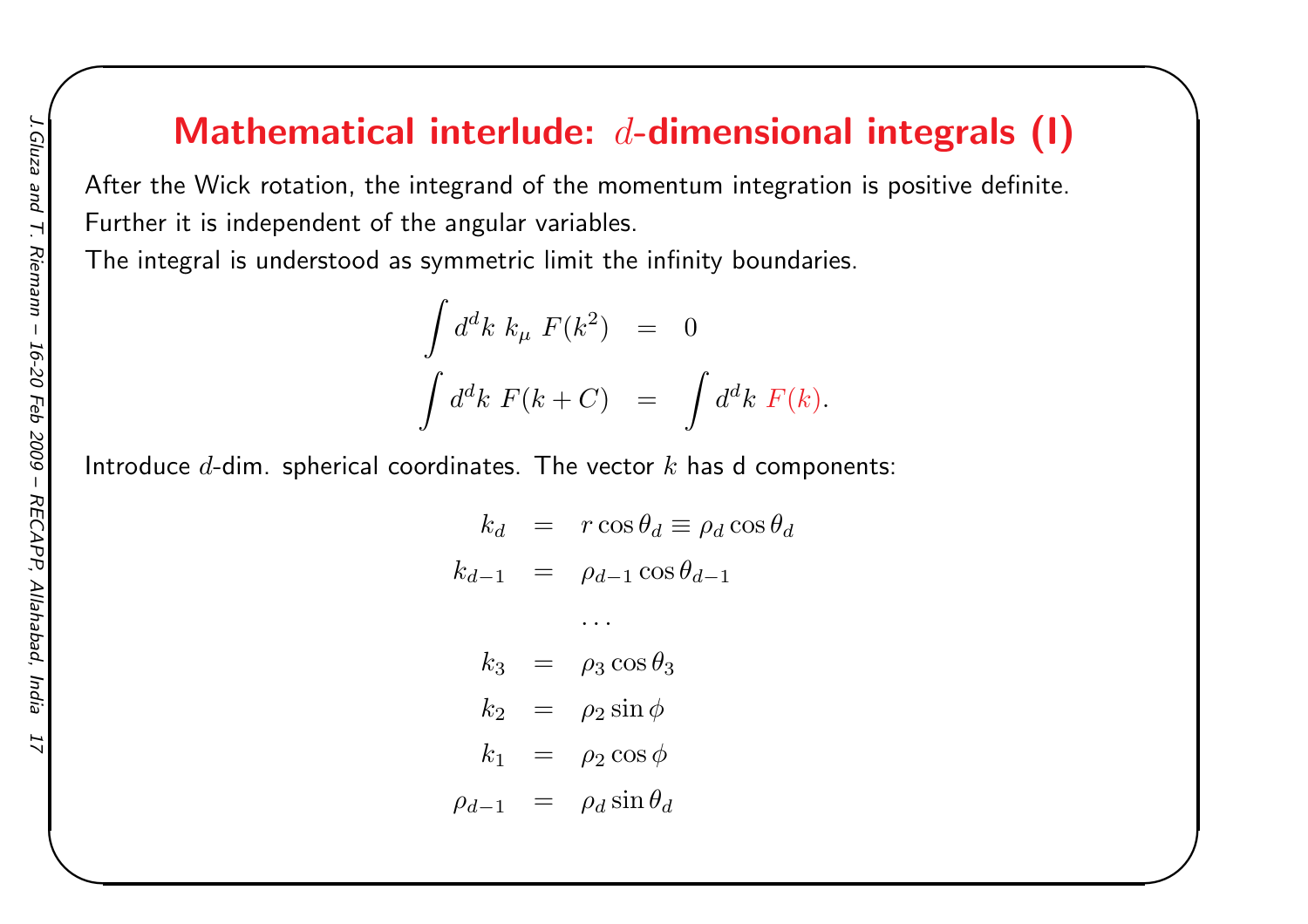### Mathematical interlude:  $d$ -dimensional integrals (II)

 $\begin{matrix} \hline \end{matrix}$ 

The above is the direct generalization of the 3- or 4-dimensional phase space parametrization. With these variables, the integral over the complete  $d$ -dimensional phase space gets the following form:

$$
\int_{-\infty}^{\infty} d^d k \ F(k) = \lim_{R \to \infty} \int_0^R dr r^{d-1} \int_0^{\pi} d\theta_{d-1} \sin^{d-2} \theta_{d-1}
$$

$$
\int_0^{\pi} d\theta_{d-2} \sin^{d-3} \theta_{d-2} \dots \int_0^{2\pi} d\theta_1 F(k)
$$

The integrations met in the loop calculations may be performed using the following two integrals:

$$
\int_0^{\pi} d\theta \sin^m \theta = \sqrt{\pi} \frac{\Gamma\left[\frac{1}{2}(m+1)\right]}{\Gamma\left[\frac{1}{2}(m+2)\right]},
$$

$$
\int_0^{\infty} dr \frac{r^{\beta}}{(r^2 + M^2)^{\alpha}} = \frac{1}{2} \frac{\Gamma\left(\frac{\beta+1}{2}\right) \Gamma\left(\alpha - \frac{\beta+1}{2}\right)}{\Gamma(\alpha)} \frac{1}{(M^2)^{\alpha - (\beta+1)/2}}.
$$

In general, the angular integrations are influenced by the integrand too. (Remember phase spaceintegrals of bremsstrahlung!)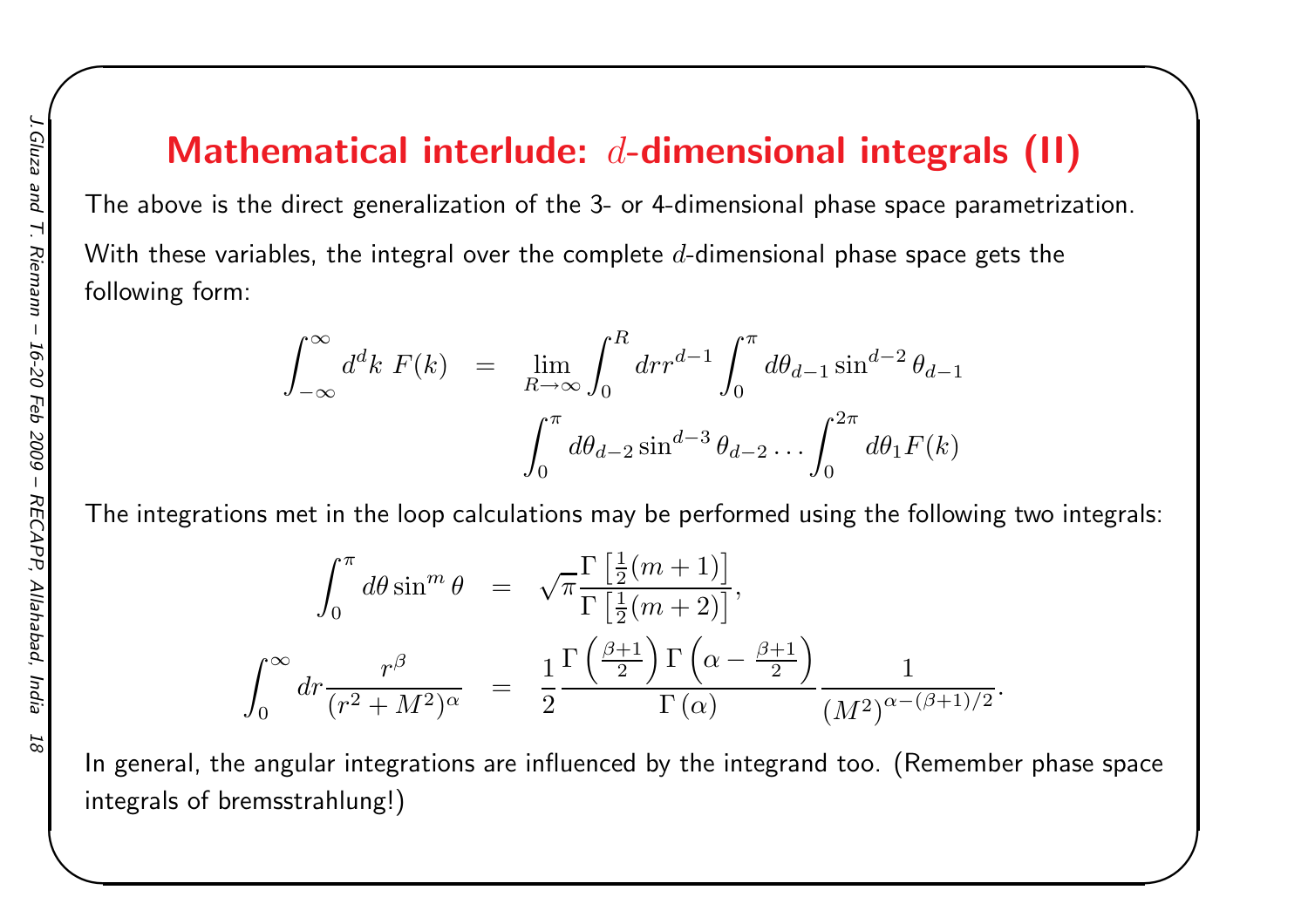### Mathematical interlude:  $d$ -dimensional integrals (III)

 $\begin{matrix} \hline \end{matrix}$ 

If  $F(k) \to F(r),\,\,r=|k|$ , the angular integrations yield the surface of the  $d$ -dimensional sphere with radius  $r\colon$ 

$$
\omega_d(r)\quad = \quad \frac{2\pi^{d/2}}{\Gamma\left[\frac{d}{2}\right]}r^{d-1}.
$$

The remaining integration, over  $r$ , yields for  $F(r)=1$  the volume of the sphere with radius  $R\mathrm{:}$ 

$$
V_d(R) = \frac{\pi^{d/2}}{\Gamma\left[1 + \frac{d}{2}\right]} R^d,
$$

$$
G(1) = \int d^d k \frac{1}{(k^2 + M^2)^{N_{\nu}}}.
$$
  
= 
$$
\int_0^{\infty} dr \frac{\omega_d(r)}{(r^2 + M^2)^{N_{\nu}}}
$$

and we get immediately, with  $M^2\equiv M^2(x_1,x_2,\ldots)$ :

$$
G(1) \;\; = \;\; \left[ \frac{i \pi^{d/2} \Gamma \left( N_{\nu} - d/2 \right)}{\Gamma(N_{\nu})} \; \frac{1}{(M^2)^{N_{\nu} - d/2}} \right].
$$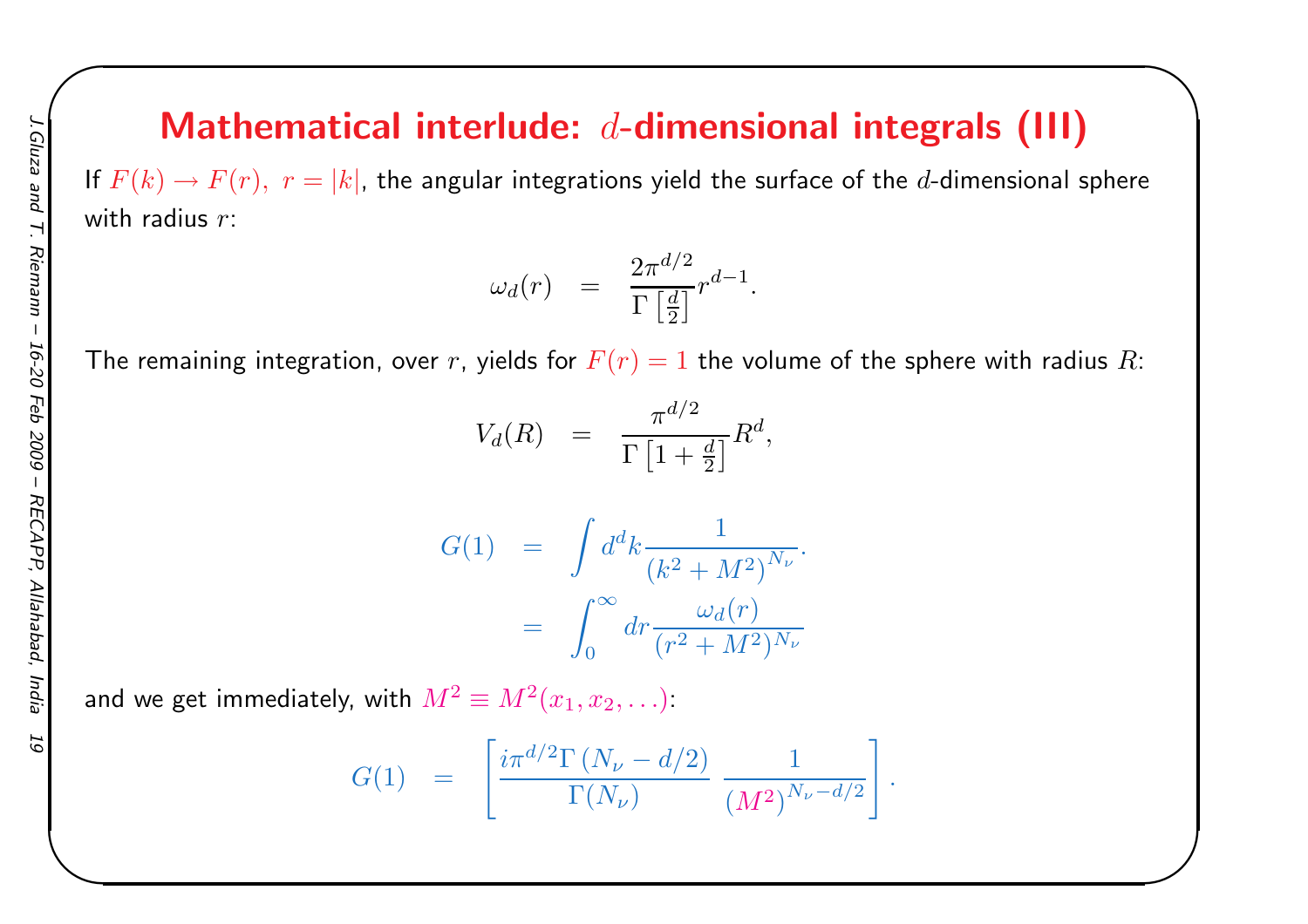#### The  $\Gamma\text{-}\mathsf{function}$

 $\begin{matrix} \hline \end{matrix}$ 

The  $\Gamma$ -function may be defined by a difference equation:

 $z\Gamma(z) - \Gamma(z+1) = 0$ 

$$
\Gamma(z) = \int_0^\infty t^{z-1} e^{-t} dt
$$

 $\sf Series[Gamma[ep],\,\{ep,\,0,\,2\}]=$ 

$$
\Gamma[\epsilon] = \frac{1}{\epsilon} - \gamma_E + \frac{1}{12} (6\gamma_E^2 + \pi^2)\epsilon + \frac{1}{12} (-2\gamma_E^3 - \gamma_E^2 \pi + 2\Psi(2, 1))\epsilon^2 + \cdots
$$

 $\Psi(2,1))=PolyGamma(2,1)=$  $-2\zeta_3$ 

 $\exp(\textsf{ep EulerGamma})$ Series[Gamma[ep],  $\{\textsf{ep},\textsf{0},\textsf{2}\}] =$ 

$$
e^{\epsilon \gamma_E} \Gamma[\epsilon] = \frac{1}{\epsilon} + \frac{1}{12} (\pi^2) \epsilon + \frac{1}{6} (\Psi(2, 1)) \epsilon^2 + \cdots
$$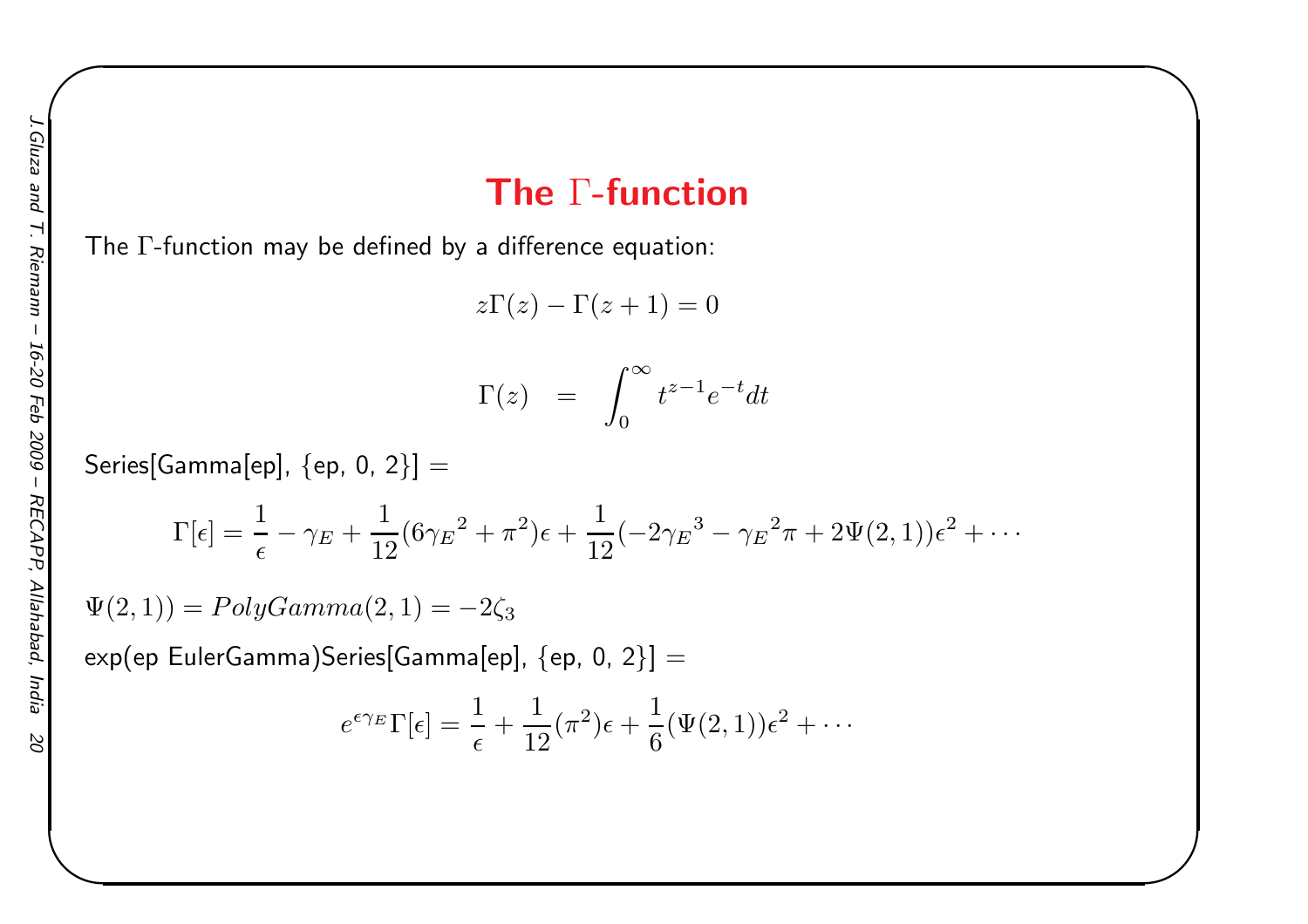Look at the singularities in the complex plane (figure shows real part of  $\Gamma)$ : When applying the Cauchy-theorem, one may close the integral to the left or to the right . . .  $\begin{matrix} \hline \end{matrix}$ 

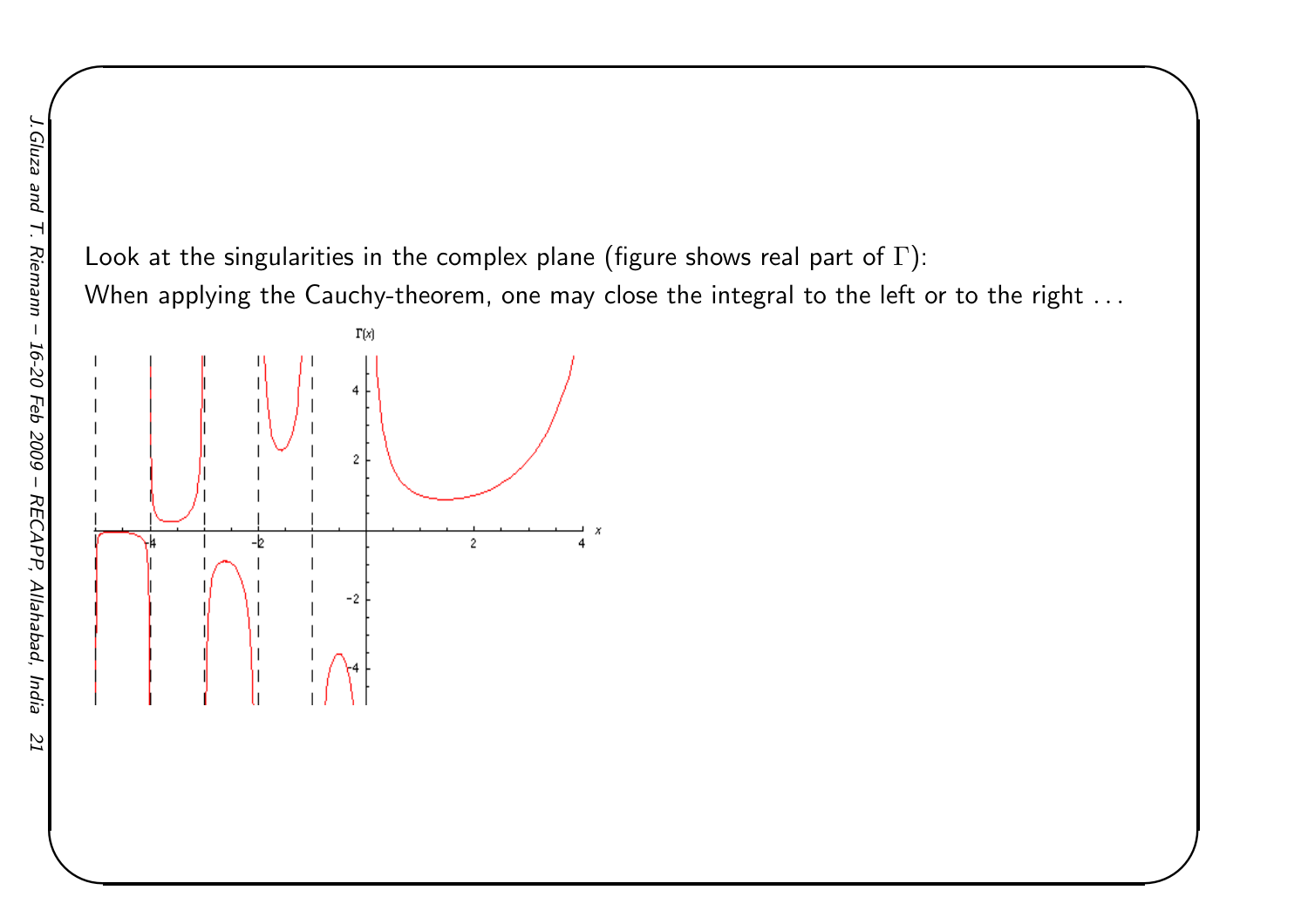### Mathematical interlude:  $d$ -dimensional integrals (IV)

 $\begin{matrix} \hline \end{matrix}$ 

We will often use:

$$
a^{\epsilon} = e^{\epsilon \ln a} = 1 + \epsilon \ln a + \dots
$$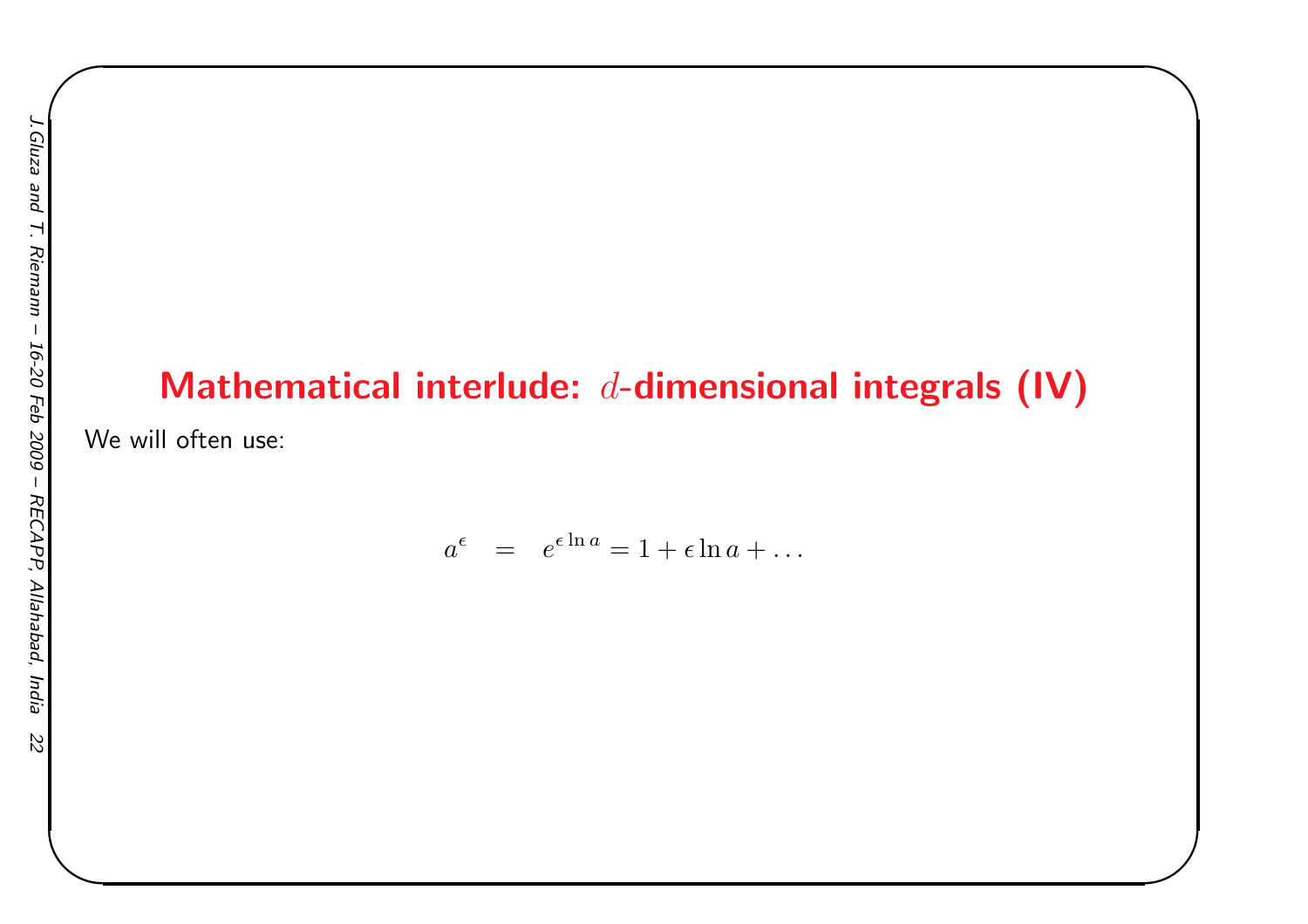Finally, one gets for **Scalar integrals:** 

$$
G(1) = (-1)^{N_{\nu}} \frac{\Gamma(N_{\nu} - \frac{d}{2}L)}{\Gamma(\nu_1) \dots \Gamma(\nu_N)} \int_0^1 \prod_{j=1}^N dx_j \ x_j^{\nu_j - 1} \delta\left(1 - \sum_{i=1}^N x_i\right) \frac{(\det M)^{-d/2}}{(\mu^2)^{N_{\nu} - dL/2}},
$$

 $\begin{matrix} \hline \end{matrix}$ 

$$
G(1) = (-1)^{N_{\nu}} \frac{\Gamma(N_{\nu} - \frac{d}{2}L)}{\Gamma(\nu_1) \dots \Gamma(\nu_N)} \int_0^1 \prod_{j=1}^N dx_j \ x_j^{\nu_j - 1} \delta\left(1 - \sum_{i=1}^N x_i\right) \frac{U(x)^{N_{\nu} - d(L+1)/2}}{F(x)^{N_{\nu} - dL/2}}
$$

with

or

$$
U(x) = (\det M) (\to 1 \text{ for } L = 1)
$$
  

$$
F(x) = (\det M) \mu^{2} = -(\det M) J + Q \tilde{M} Q (\to -J + Q^{2} \text{ for } L = 1)
$$

Trick for one-loop functions:

 $U=$  det  $M=1=\sum x_i$  and so  $U$  'disaapears' and the construct  $F_1(x)$  is bilinear in  $x_ix_j$ :

$$
F_1(x) = -J(\sum x_i) + Q^2 = \sum A_{ij} x_i x_j.
$$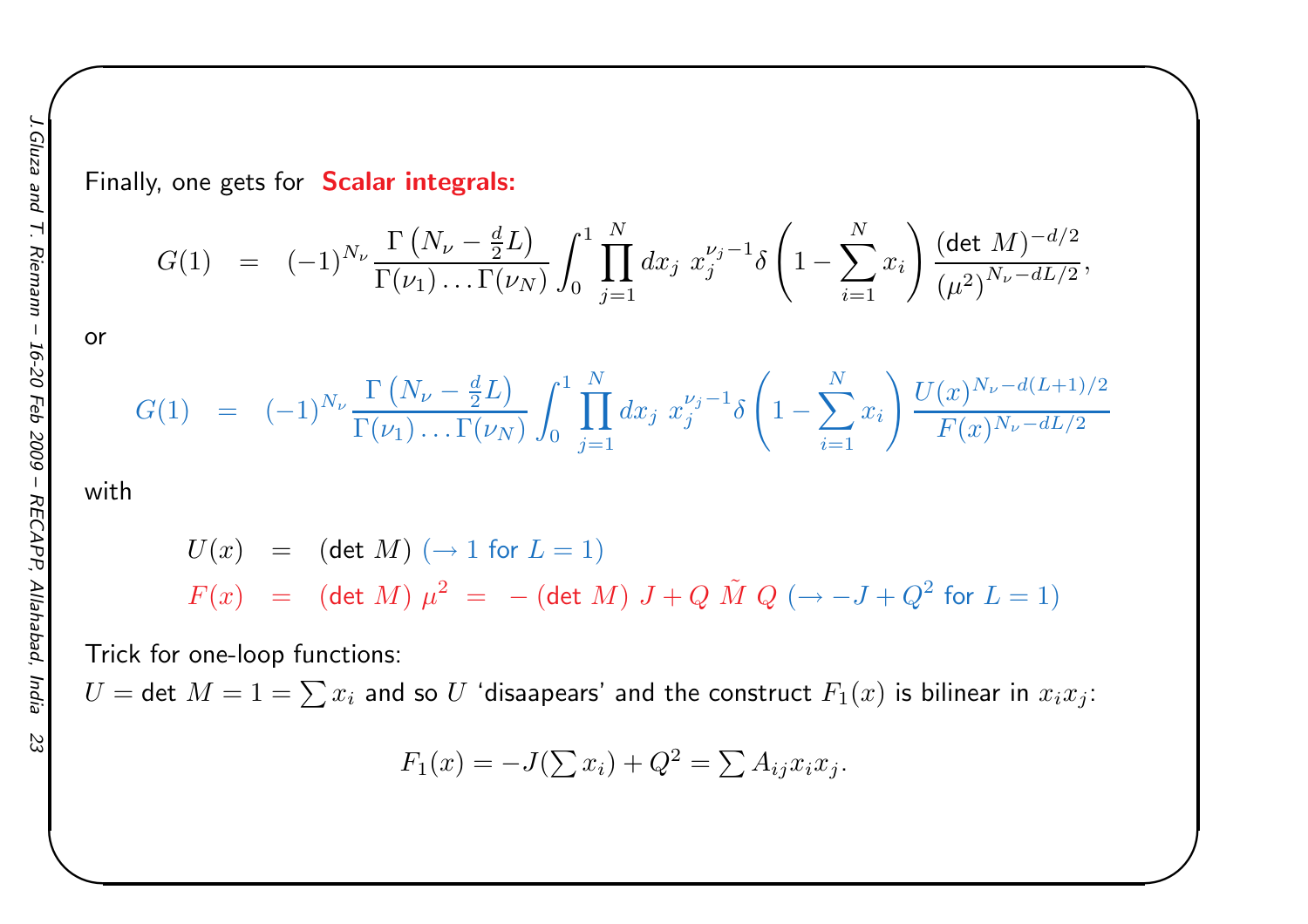The vector integral differs by some numerator  $k_i p_e$  and thus there is a single shift in the integrand  $k\rightarrow \bar{k}+U(x)^{-1}\tilde{M}Q$ 

the  $\int d^d\bar{k}\,\,\bar{k}/(\bar{k}^2+\mu^2)\to 0$ , and no further changes:

$$
G(k_{1\alpha}) = (-1)^{N_{\nu}} \frac{\Gamma(N_{\nu} - \frac{d}{2}L)}{\Gamma(\nu_1) \dots \Gamma(\nu_N)} \int_0^1 \prod_{j=1}^N dx_j \ x_j^{\nu_j - 1} \delta\left(1 - \sum_{i=1}^N x_i\right) \frac{U(x)^{N_{\nu} - d(L+1)/2 - 1}}{F(x)^{N_{\nu} - dL/2}} \left[\sum_l \tilde{M}_{1l} Q_l\right]_{\alpha},
$$

 $\begin{matrix} \hline \end{matrix}$ 

Here also <sup>a</sup> tensor integral:

$$
G(k_{1\alpha}k_{2\beta}) = (-1)^{N_{\nu}} \frac{\Gamma(N_{\nu} - \frac{d}{2}L)}{\Gamma(\nu_{1}) \dots \Gamma(\nu_{N})} \int_{0}^{1} \prod_{j=1}^{N} dx_{j} x_{j}^{\nu_{j}-1} \delta\left(1 - \sum_{i=1}^{N} x_{i}\right) \frac{U(x)^{N_{\nu}-2-d(L+1)/2}}{F(x)^{N_{\nu}-dL/2}} \times \sum_{l} \left[ [\tilde{M}_{1l} Q_{l}]_{\alpha} [\tilde{M}_{2l} Q_{l}]_{\beta} - \frac{\Gamma(N_{\nu} - \frac{d}{2}L - 1)}{\Gamma(N_{\nu} - \frac{d}{2}L)} \frac{g_{\alpha\beta}}{2} U(x) F(x) \frac{(V_{1l}^{-1})^{+}(V_{2l}^{-1})}{\alpha_{l}} \right].
$$

The 1-loop case will be used in the following  $L$  times for a sequential treatment of an  $L$ -loop  ${\sf integral\,\,} ({\sf remember}\,\sum x_jD_j=k^2-2Qk+J\,\,{\sf and}\,\,F(x)=Q^2-J) \mathcal{E}$ 

$$
G([1, kp_e]) = (-1)^{N_{\nu}} \frac{\Gamma(N_{\nu} - \frac{d}{2})}{\Gamma(\nu_1) \dots \Gamma(\nu_N)} \int_0^1 \prod_{j=1}^N dx_j \ x_j^{\nu_j - 1} \delta\left(1 - \sum_{i=1}^N x_i\right) \frac{[1, Qp_e]}{F(x)^{N_{\nu} - d/2}}
$$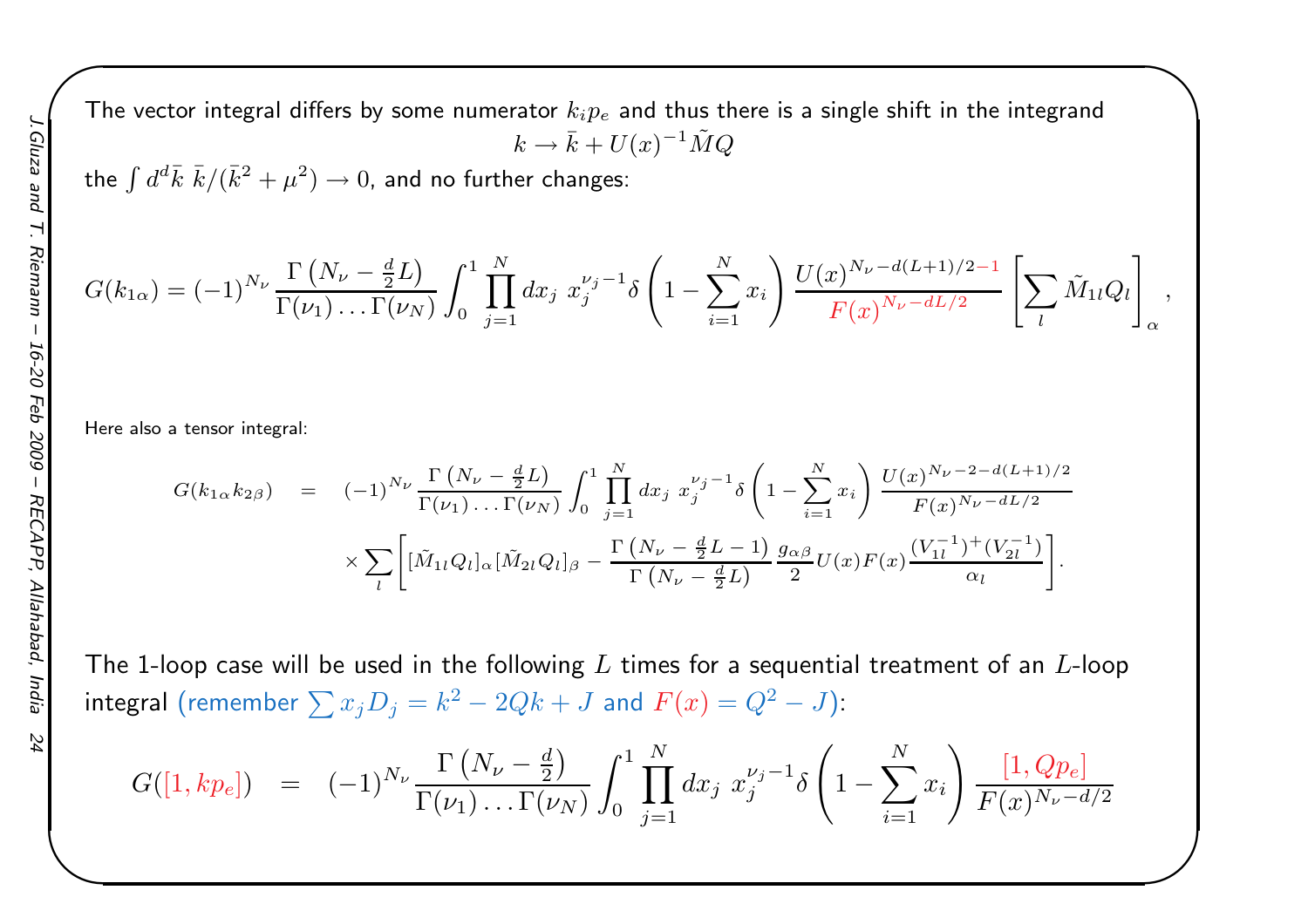#### Examples for one-loop  $F\text{-}\mathbf{polynomials}$

 $\begin{matrix} \hline \end{matrix}$ 

One-loop vertex:

 $F(t, m^2) = m^2(x_1 + x_2)^2 + [ -t]x_1x_2$ 

one-loop box:

$$
F(s, t, m^2) = m^2(x_1 + x_2)^2 + [-t]x_1x_2 + [-s]x_3x_4
$$

one-loop pentagon:

$$
F(s,t,t',v_1,v_2,m^2)=m^2(x_1+x_3+x_4)^2+[-t]x_1x_3+[-t']x_1x_4+[-s]x_2x_5+[-v_1]x_3x_5+[-v_2]x_2x_4
$$

2-loop example: B7l4m2, has <sup>a</sup> box-type sub-loop with <sup>2</sup> off-shell legs:

$$
F^{-(a_{4567}-d/2)} = \left\{ [-t]x_4x_7 + [-s]x_5x_6 + m^2(x_5+x_6)^2 + (m^2 - Q_1^2)x_7(x_4+2x_5+x_6) + (m^2 - Q_2^2)x_7x_5 \right\}^{-(a_{4567}-d/2)}
$$

2-loop: B5l2m2, sub-loop with <sup>2</sup> off-shell legs (diagram see p.4):

$$
F_{2lines}(k_1^2, m^2) = m^2(x_3)^2 + [-k_1^2 + m^2]x_1x_3
$$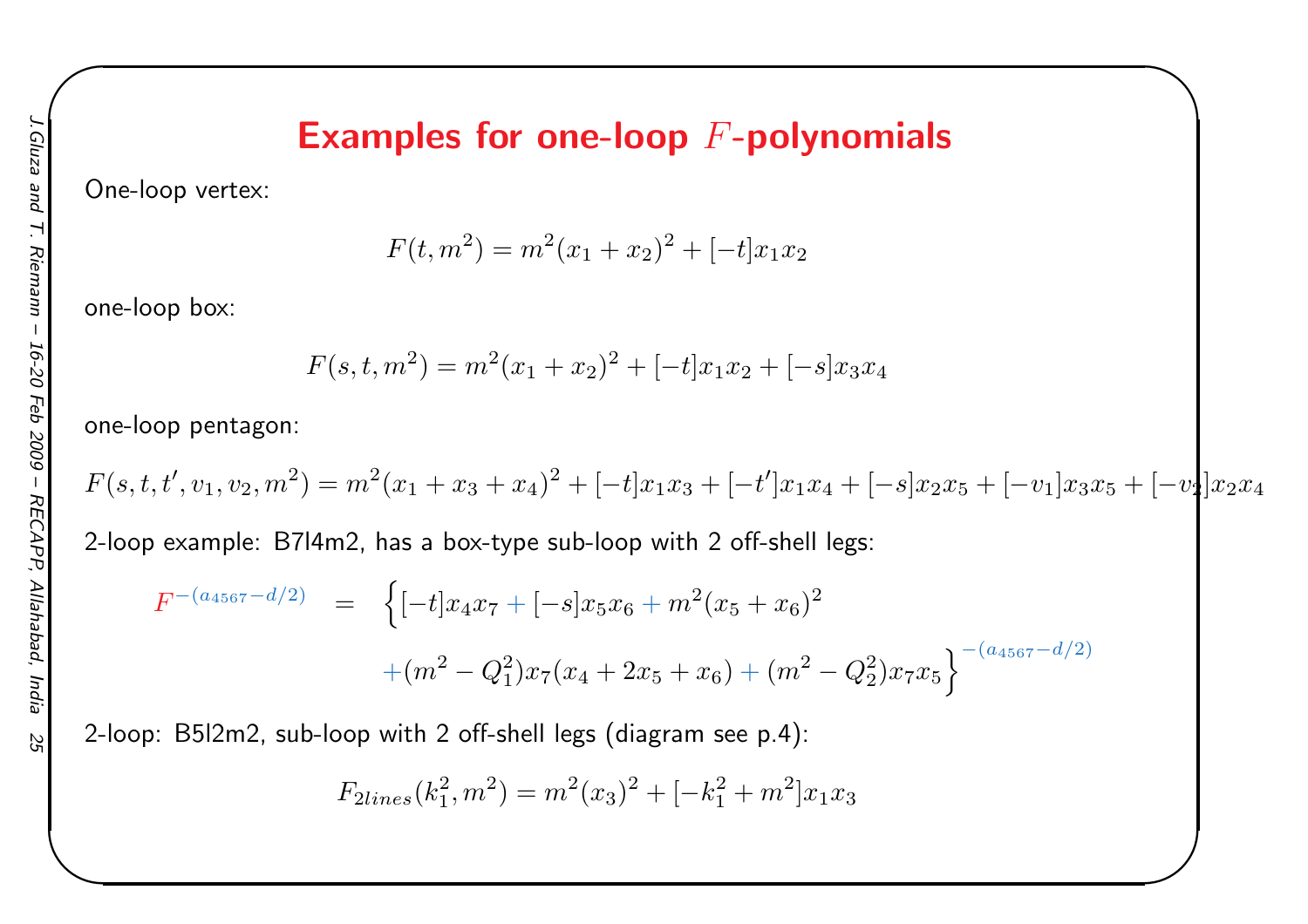**The Tadpole** 
$$
A_0(m)
$$
  
\n
$$
T111m[a] = A_0 = \frac{e^{\epsilon \gamma_E}}{(i\pi^{d/2})} \int \frac{d^d k}{(k^2 - m^2)^a} \longrightarrow UV-divergent
$$

 $\begin{matrix} \hline \end{matrix}$ 

 With our genera<sup>l</sup> formulae we get, in the 1-dimensional Feynman parameter integral, for the numerator

$$
N = (k^{2} - m^{2})x_{1} \equiv k^{2} + J
$$
  

$$
F = m^{2}x_{1} \equiv m^{2}x_{1}^{2}
$$

#### and thus

$$
T1l1m[a] = (-1)^{a}e^{\epsilon\gamma_{E}}\frac{\Gamma[a-d/2]}{\Gamma[a]} \int_{0}^{1} dx x^{a-1}\delta[1-x] \frac{1}{F^{a-d/2}}
$$
  

$$
= (-1)^{a}e^{\epsilon\gamma_{E}}(m^{2})^{2-a-\epsilon}\frac{\Gamma[a-2+\epsilon]}{\Gamma[a]}
$$
  

$$
\rightarrow -e^{\epsilon\gamma_{E}}\Gamma[-1+\epsilon] \text{ for a = 1, m = 1}
$$
  

$$
= \frac{1}{\epsilon} + 1 + \left(1 + \frac{\zeta_{2}}{2}\right)\epsilon + \left(1 + \frac{\zeta_{2}}{2} - \frac{\zeta_{3}}{3}\right)\epsilon^{2} + \cdots
$$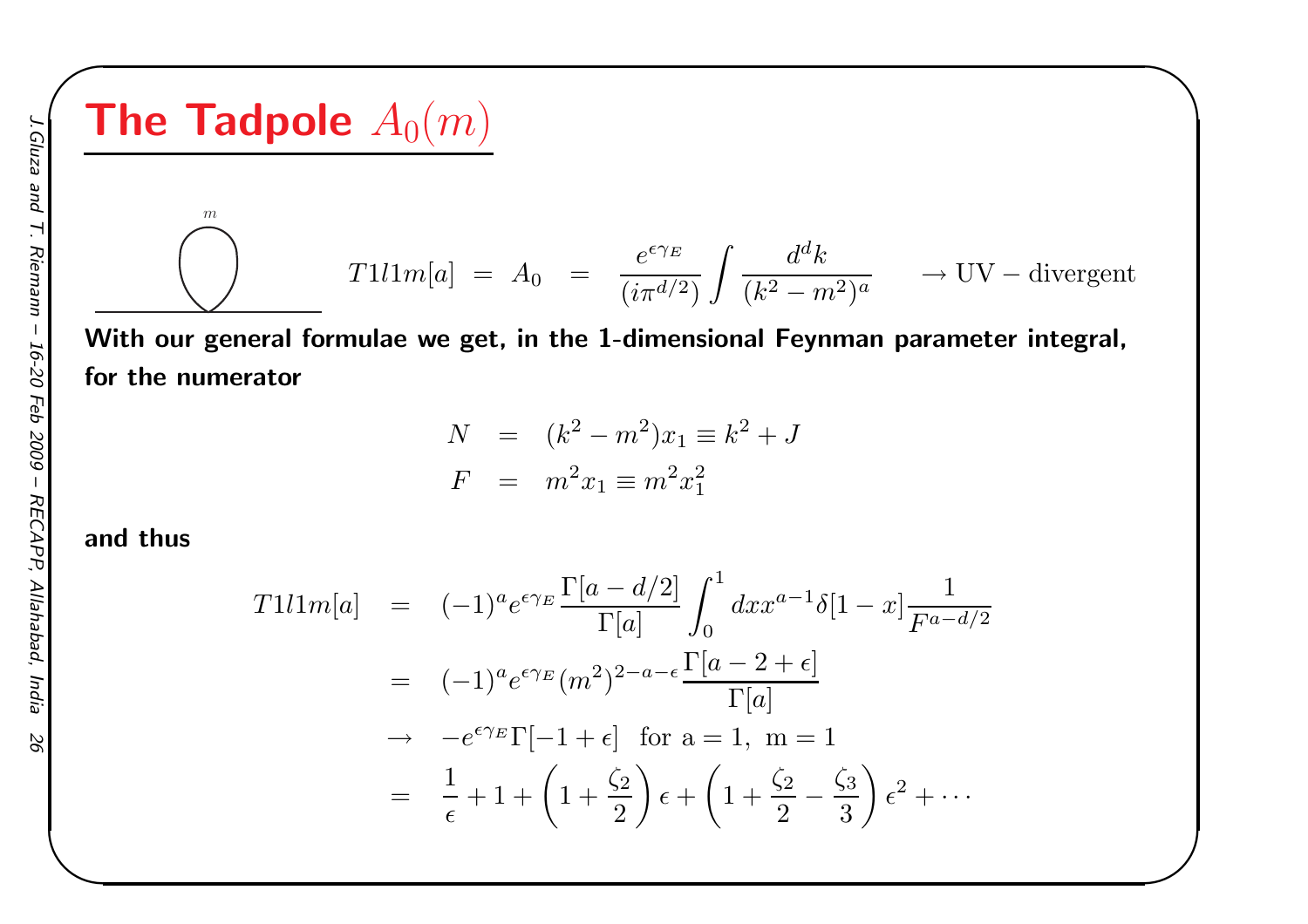# The Self-energy  $B_0(s, m_1, m_2)$

$$
\sum_{m_2} \sum_{m_2} SE2l = B_0[s, m_1, m_2] = (2\sqrt{\pi}\mu)^{4-d} \frac{e^{\epsilon \gamma_E}}{(i\pi^{d/2})} \int \frac{d^d k}{[k^2 - m^2][(k+p)^2 - m_2^2]}
$$

 $\begin{matrix} \hline \end{matrix}$ 

The  $SE2l$  is  $\mathsf{\textbf{UV}}\text{-}\mathsf{divergent}$  and the corresponding  $F\text{-}\mathsf{function}$  is:

$$
F[s, m_1, m_2] = m_1^2 x_1^2 + m_2^2 x_2^2 - [s - m_1^2 - m_2^2] x_1 x_2
$$

and for special cases:

 $m_1$ 

$$
F[s, m_1, 0] = m_1^2 x_1^2 - [s - m_1^2] x_1 x_2
$$
  

$$
F[s, m_1, m_1] = m_1^2 (x_1 + x_2)^2 - [s] x_1 x_2
$$
  

$$
F[s, 0, 0] = -[s] x_1 x_2
$$

The 'conventional' Feynman parameter integral is 1-dimensional because  $x_2\equiv1-x_1$ :

$$
F(x) = -sx(1-x) + m_2^2(1-x) + m_1^2x \equiv -s(x-x_a)(x-x_b)
$$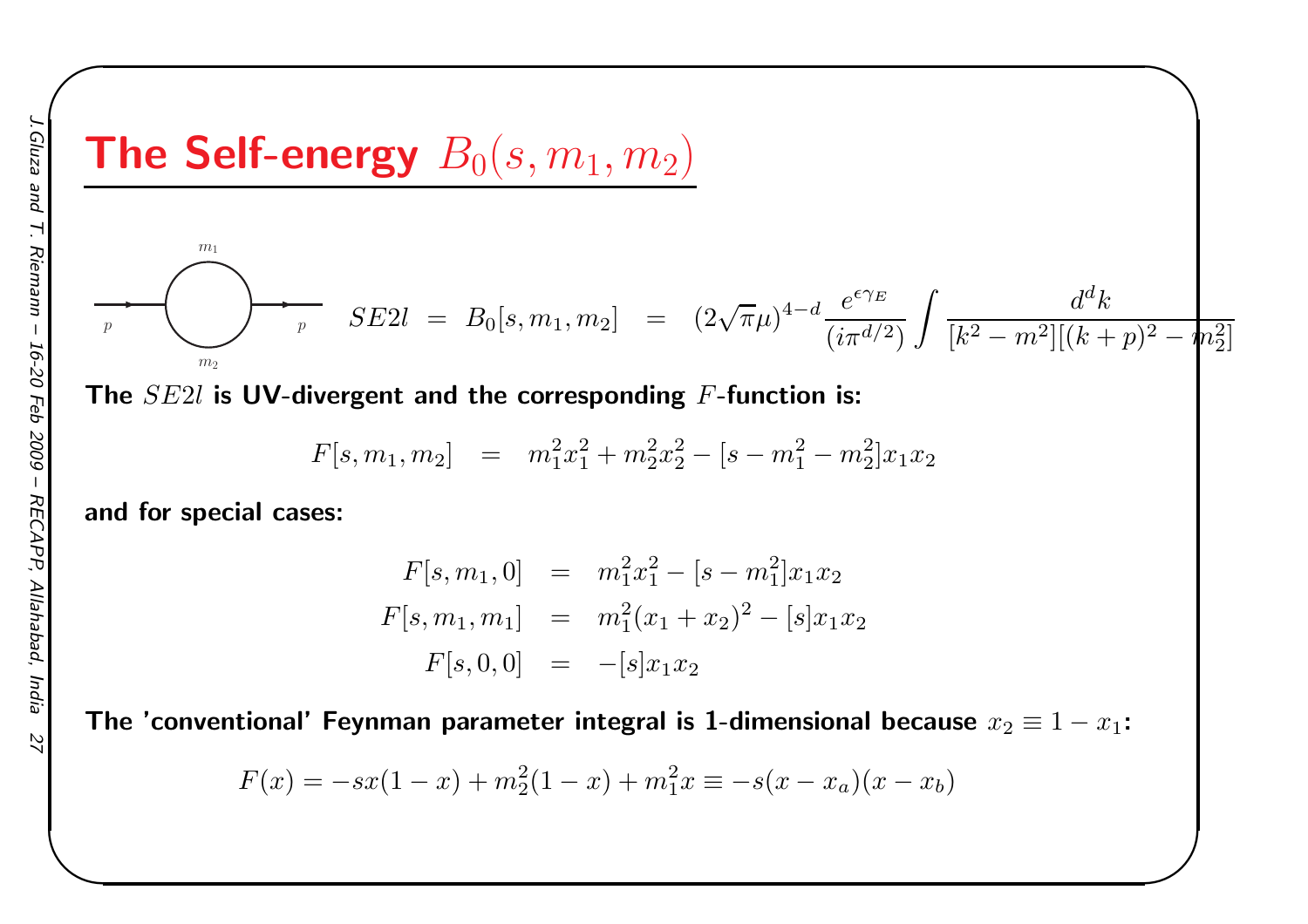The result is of logarithmic type for the constant term in  $\epsilon$ :

$$
B_0[s, m_1, m_2] = (4\pi\mu^2)^{\epsilon} e^{\epsilon \gamma_E} \frac{\Gamma(1+\epsilon)}{\epsilon} \int_0^1 \frac{dx}{F(x)^{\epsilon}}
$$
  

$$
= \frac{1}{\epsilon} - \int_0^1 dx \ln\left(\frac{F(x)}{4\pi\mu^2}\right)
$$
  

$$
+ \epsilon \left\{\frac{\zeta_2}{2} + \frac{1}{2} \int_0^1 dx \ln^2\left(\frac{F(x)}{4\pi\mu^2}\right) \right\} + \mathcal{O}(\epsilon^2).
$$

 $\begin{matrix} \hline \end{matrix}$ 

Here we used the expansion:

$$
e^{\epsilon \gamma_E} \Gamma(1+\epsilon) = 1 + \frac{\zeta_2}{2} \epsilon^2 - \frac{\zeta_3}{3} \epsilon^3 \cdots
$$

When using <code>LoopTools,</code> the corresponding call returns exactly the constant term of  $B_0$ in  $\epsilon$  (with use of  $e^{\epsilon \gamma_E} = 1 + \epsilon \gamma_E + \cdots \to 1$ ):

$$
B_0^{(0)}(s,m_1^2,m_2^2) \quad = \quad \texttt{b0(s, am12, am22)}
$$

For  $4\pi\mu^2\rightarrow 1$   $B_0$  looks quite compact:

$$
B_0(s, m_1, m_2) = \frac{1}{\epsilon} - \int_0^1 dx \ln[F(x)] + \frac{\epsilon}{2} \left[ \zeta_2 + \int_0^1 dx \ln^2[F(x)] \right] + \cdots
$$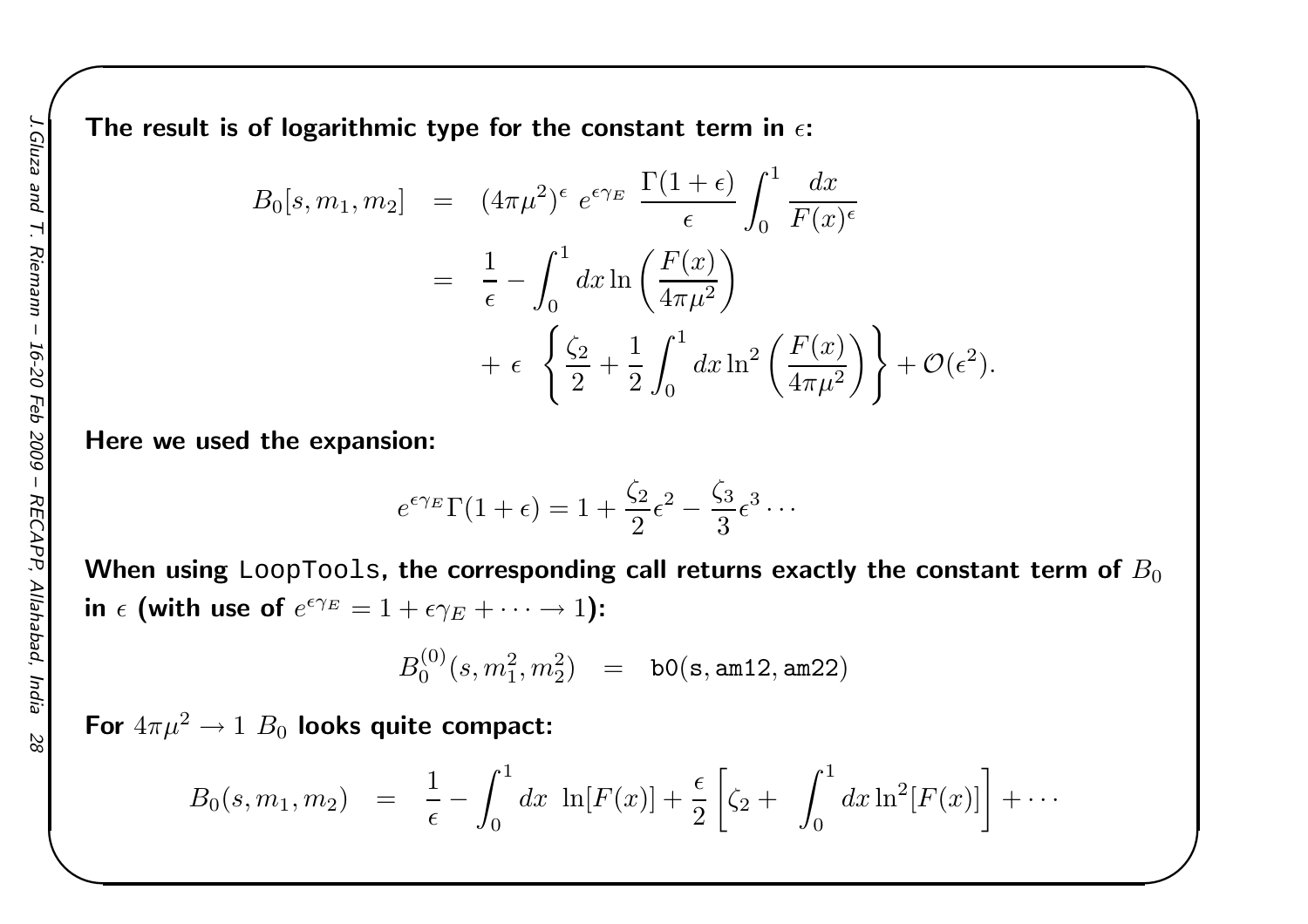#### Explicitly, one has to integrate

$$
\ln[F(x)] = \ln[-s(x - x_a)(x - x_b)]
$$
  

$$
\ln^{2}[F(x)] = \ln^{2}[-s(x - x_a)(x - x_b)]
$$

 $\begin{matrix} \hline \end{matrix}$ 

So we will need the integrals:

$$
\int dx_0^1 \left\{ \ln(x - x_a), \ln(x - x_a) \ln(x - x_b) \right\}
$$

which is trivial, together with some complex algebra rules how to handle complexarguments of logarithms with

$$
s \to s + i\epsilon
$$

wherever needed.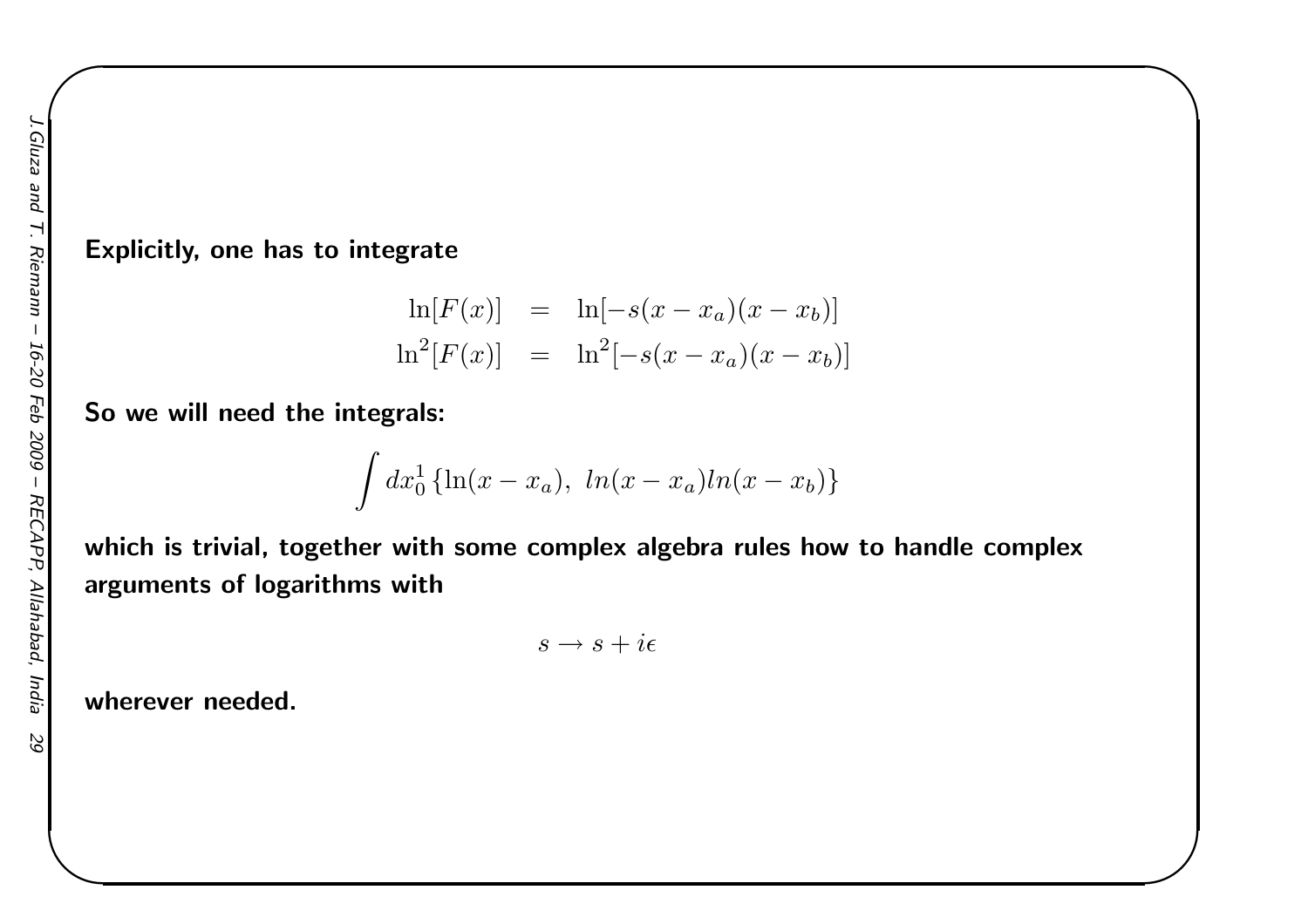For the case  $m_1=m_2=1$ , one gets for the first terms in  $\epsilon$ :

$$
B_0[s, 1, 1] = \frac{1}{\epsilon} + 2 + \frac{1+y}{1-y}H(0, y),
$$
  

$$
H(0, y) = \ln(y).
$$

 $\begin{matrix} \hline \end{matrix}$ 

The  $H(0, y)$  is a harmonic polylogarithmic function, and

$$
y = \frac{\sqrt{-s+4} - \sqrt{-s}}{\sqrt{-s+4} + \sqrt{-s}}
$$

$$
s = -\frac{(1-x)^2}{x}
$$

The other case treated later again is  $m_1 = 0, m_2=m$ :

$$
B_0[s, m^2, 0] \;\; = \;\; \frac{1}{\epsilon} + 2 + \frac{1 - s/m^2}{s/m^2} \; \ln(1 - s/m^2)
$$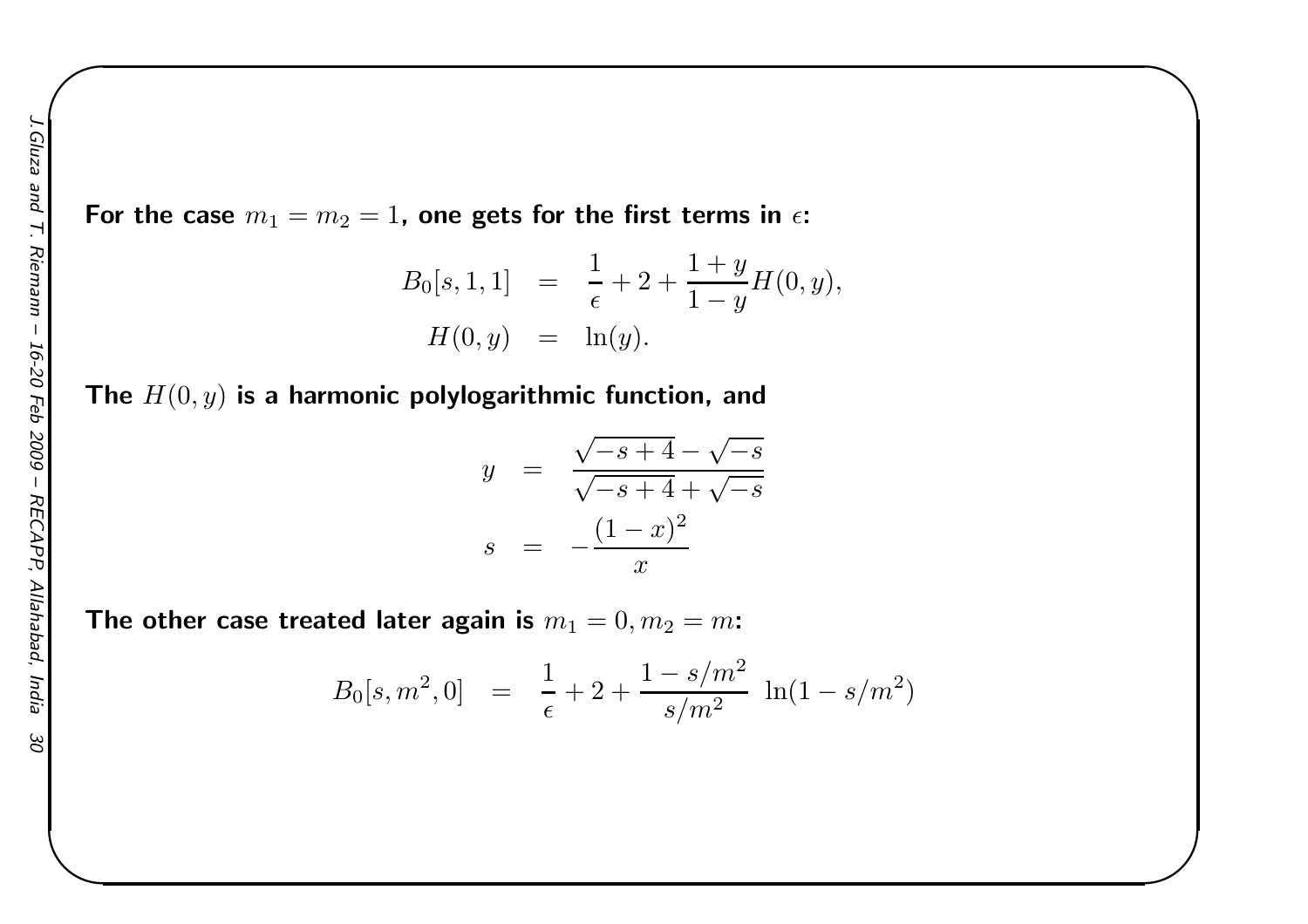### The massive one-loop vertex  $C_0(s, m_1, m_2)$

The massive one-loop vertex 
$$
C_0(s, m_1, m_2)
$$
  
\n
$$
\sum_{m_1=0}^{m_1} C_0 = \frac{e^{\epsilon \gamma_E}}{(i\pi^{d/2})} \int \frac{d^d k}{[(k+p_1)^2 - m^2][k^2][(k-p_2)^2 - m^2]} \sim |_{k \to \infty} \frac{d^4 k}{k^6} \to \frac{1}{V - \text{fin.}}
$$

The massive vertex (all  $m_1, m_2, m_3\neq 0$ ) is a finite quantity.

We assume immediately  $m_1 = m_3 = 0$ .

#### <sup>A</sup> problem now is IR-divergence.

Appears when <sup>a</sup> massive internal line is between two external on-shell lines. Incoming  $p_1^2 = m^2$  and  $p_2^2 = m^2$ , look at  $k \to 0$ :

$$
d^{4}k \frac{1}{(k-p_{2})^{2} - m^{2}} \frac{1}{(k)^{2}} \frac{1}{(k+p_{1})^{2} - m^{2}}
$$
  
= 
$$
d^{4}k \frac{1}{k^{2} - 2kp_{2}} \frac{1}{(k)^{2}} \frac{1}{k^{2} + 2kp_{1}}
$$
  

$$
\rightarrow \frac{d^{4}k}{k^{1+2+1}} \sim \frac{k^{3}dk}{k^{4}} \sim \frac{dk}{k}|_{k \to 0} \longrightarrow div
$$

An IR-regularization is needed, must take  $d>4.$ 

Both UV-div (with  $d < 4$ ) and IR-div together: must allow for a complex  $d = 4 - 2\epsilon$ , and take limit at the end.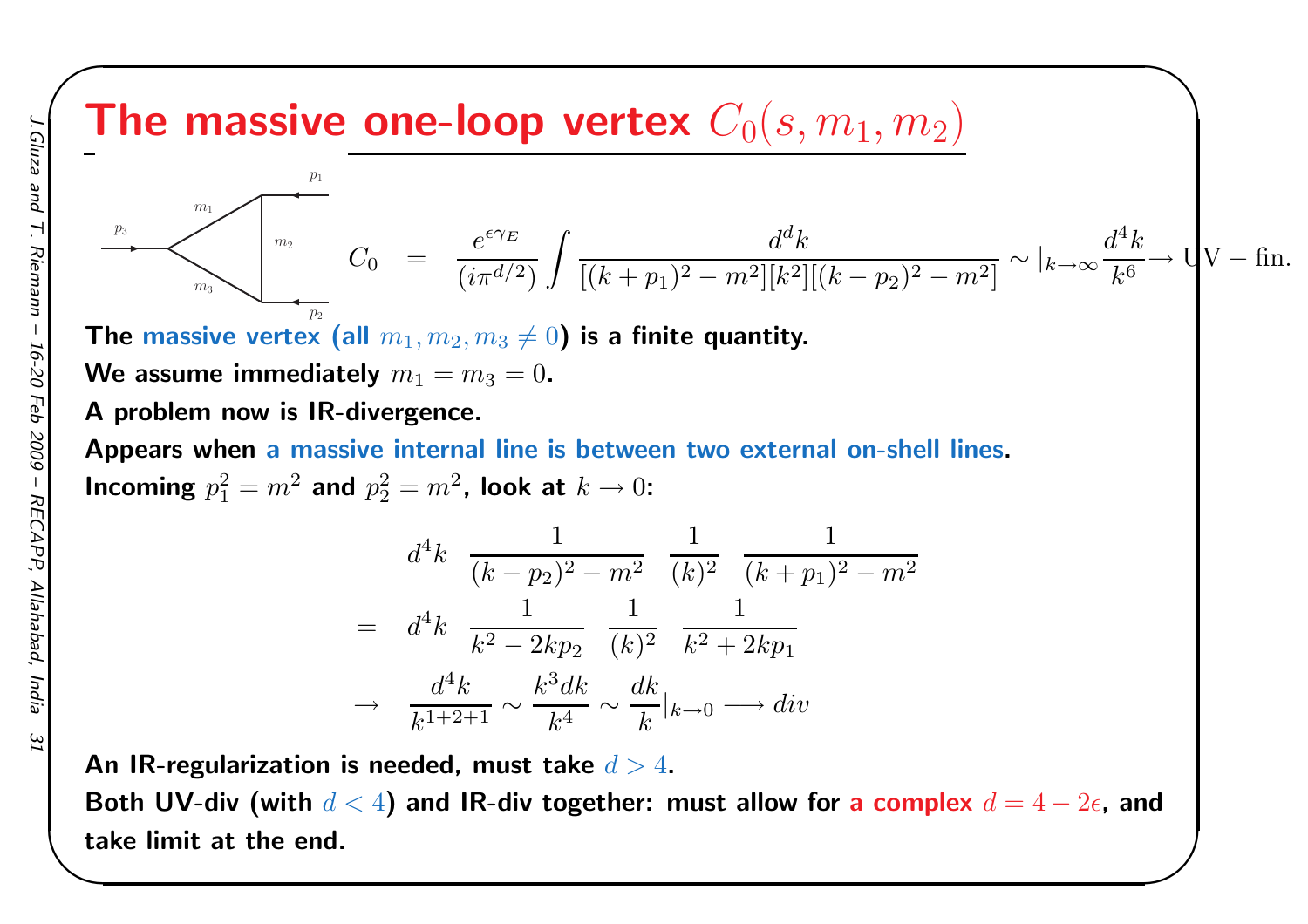ezn<sub>19</sub>

First we have a look, for later use, at the  $F\text{-}\mathsf{function}\text{:}$ 

$$
N = D_1x + D_2y + D_3z
$$
  
=  $k^2x + (k^2 + 2kp_1)y + (k^2 - 2kp_2)z$   
=  $k^2(x + y + z) + 2k(p_1y - p_2z)$   
=  $(k+Q)^2 - Q^2$ 

 $\begin{matrix} \hline \end{matrix}$ 

We used  $1=x+y+z$  here. And the  $F$ -function is  $F=Q^2-J=Q^2$  (there is no constant term in  $N$  here), as was shown before:

$$
F = m^2(y+z)^2 + [-s]yz
$$

This  $F\text{-}\mathsf{function}$  does not factorize in  $y$  and  $z.$  But now back to the direct Feynman parameter integration.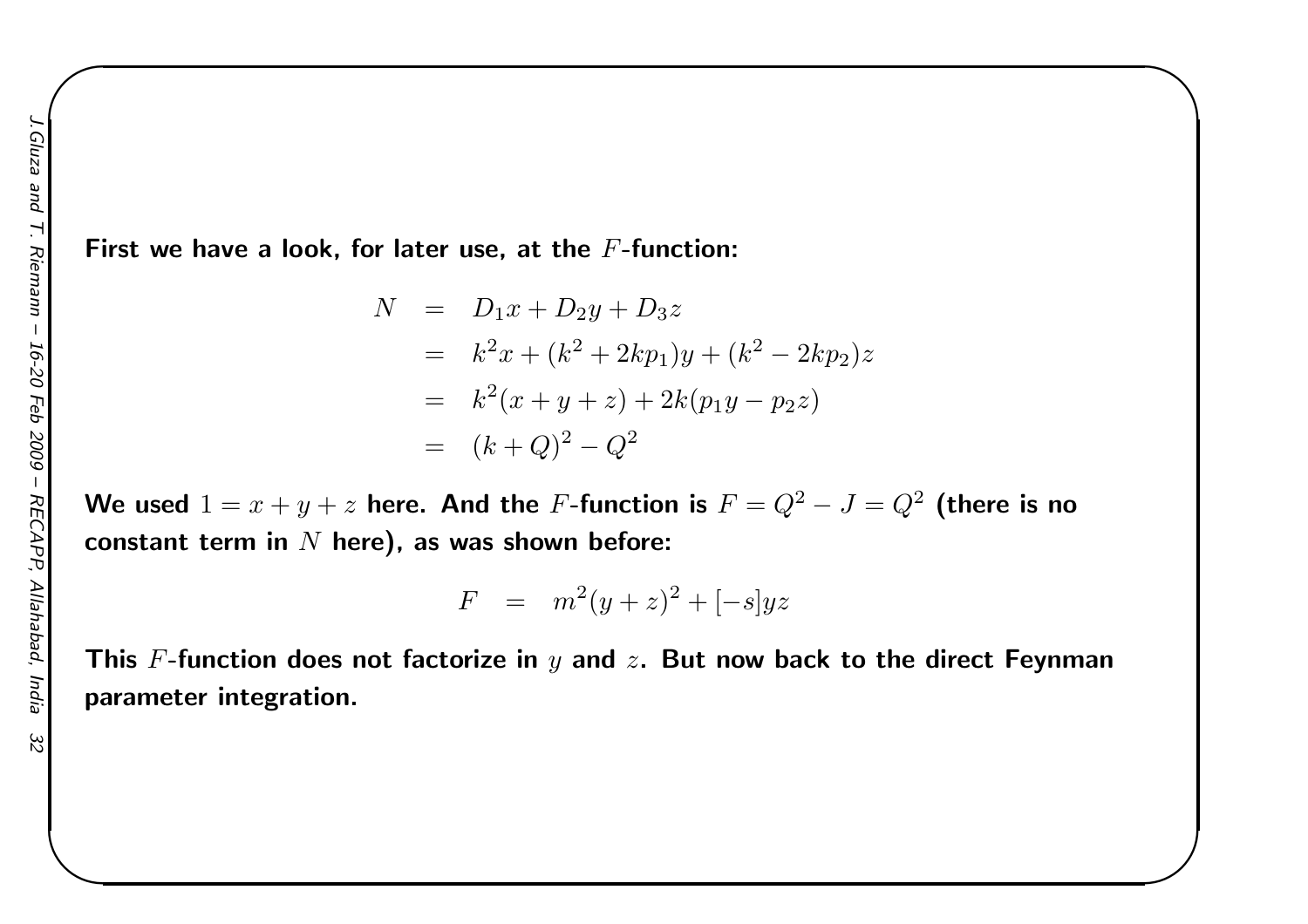Start with change  $y\rightarrow y'=(1$  $x)y$ , then  $y' \rightarrow y$ :

$$
\frac{1}{D_1 D_2 D_3} = \int_0^1 dx dy dz \frac{\delta(1 - x - y - z)}{(D_2 x + D_1 y + D_3 z)^3}
$$
  
= 
$$
\int_0^1 dx \int_0^{1-x} \frac{dy}{(D_2 x + D_1 y + D_3 z)^3}
$$
  
= 
$$
\int_0^1 dx \int_0^1 \frac{x dy}{(D_2 x + D_1 y + D_3 z)^3}
$$

 $\begin{matrix} \hline \end{matrix}$ 

After this change of variables, the integrand factorizes in  $x$  and  $y$ :

$$
N = (k + xp_y)^2 - x^2p_y^2
$$
  
=  $(k+Q)^2 - Q^2$ 

resulting into

$$
F = Q^2 = x^2 p_y^2
$$
  

$$
p_y^2 = -sy(1-y) + m^2
$$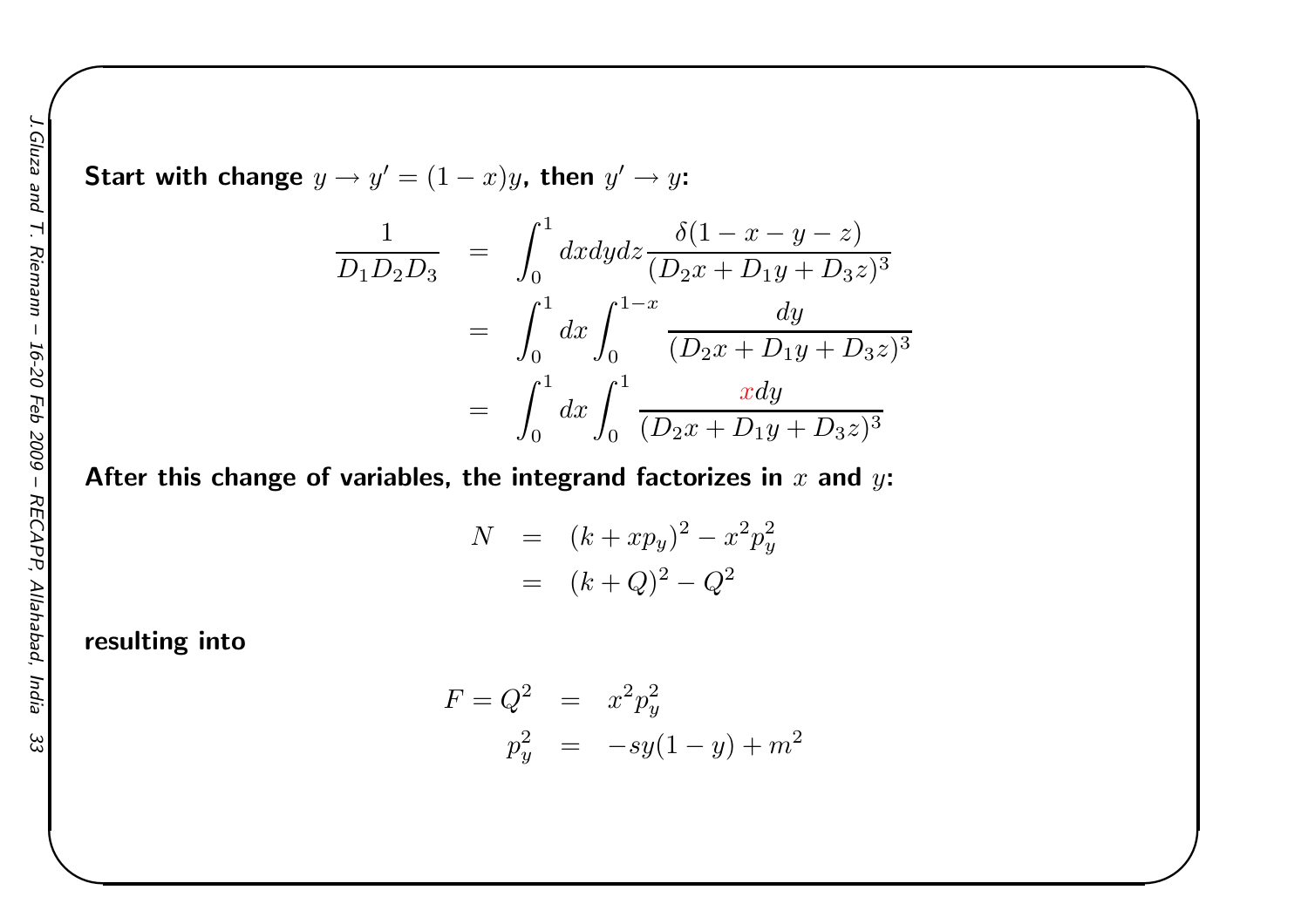For  $C_0$  we obtain (with  $N_{\nu}=3$  and  $N_{\nu} -d/2=1+\epsilon$ ):

$$
C_0[s,m,m,0] \quad = \quad (-1)e^{\epsilon \gamma_E} \Gamma[1+\epsilon] \int_0^1 \frac{dx}{x^{1+2\epsilon}} \int_0^1 \frac{dy}{(p_y^2)^{1-\epsilon}}
$$

 $\begin{matrix} \hline \end{matrix}$ 

This is integrable for  $\epsilon < 0$ , or  $d > 4$ , or more general:  $d \not < 4$ . The  $x\text{-integral}$  made simple here:

$$
\int_0^1 \frac{dx}{x^{1+2\epsilon}} = \frac{x^{-2\epsilon}|_0^1}{-2\epsilon} = -\frac{1^{-2\epsilon} - 0^{-2\epsilon}}{2\epsilon}
$$

$$
= -\frac{1}{2\epsilon}
$$

We see that the IR-singularity is an end-point-singularity in Feynman parameter space. Further:

$$
-\frac{1}{2\epsilon} \frac{dy}{(p_y^2)^{1-\epsilon}} = -\frac{1}{2\epsilon} \frac{dy}{(p_y^2)} (y^2)^{\epsilon}
$$
  

$$
= -\frac{1}{2\epsilon} \frac{dy}{(p_y^2)} e^{\epsilon \ln(y^2)}
$$
  

$$
= -\frac{1}{2\epsilon} \frac{dy}{(p_y^2)} [1 + \epsilon \ln(y^2) + \epsilon^2 \ln^2(y^2) + \cdots]
$$

Here <sup>I</sup> stop this study.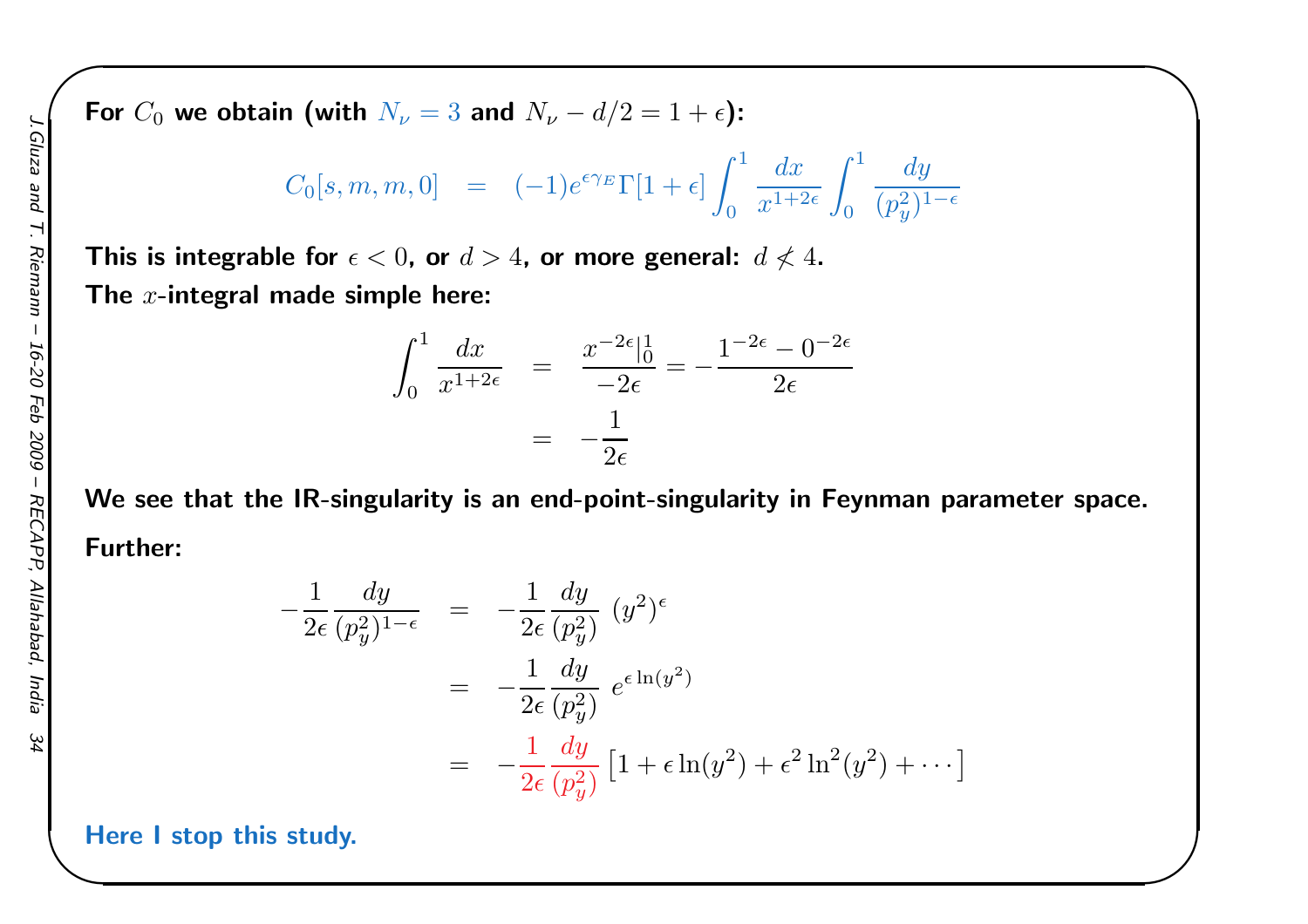16-20 Feb 6002 RECAPP,

We see that the further integrations proceed quite similar as for the 2-point function, infact the  $p_y^2=-sy(1-\alpha$ The integrals to be solved now are more general, they include also denominators  $1/p_y^2\mathrm{:}$  $y)+m^2$  is the same building block.

 $\begin{matrix} \hline \end{matrix}$ 

#### Some integrals

$$
\int dy \ln(y - y_0) = (y - y_0) \ln(y - y_0) - y + C
$$

$$
\int dy \frac{1}{y - y_0} = \ln(y - y_0) + C
$$

$$
\int dy \frac{\ln(y - y_0)}{y - y_0} = \frac{1}{2} \ln^2(y - y_0) + C
$$

Here, often  $y$  is real and  $y_0$  is complex. Then no special care about phases is necessary.

$$
\int_0^1 \frac{dx}{x - x_0} \left[ \ln(x - x_A) - \ln(x_0 - x_A) \right] = Li_2\left(\frac{x_0}{x_0 - x_A}\right) - Li_2\left(\frac{x_0 - 1}{x_0 - x_A}\right).
$$

This formula is valid if  $x_0$  is real.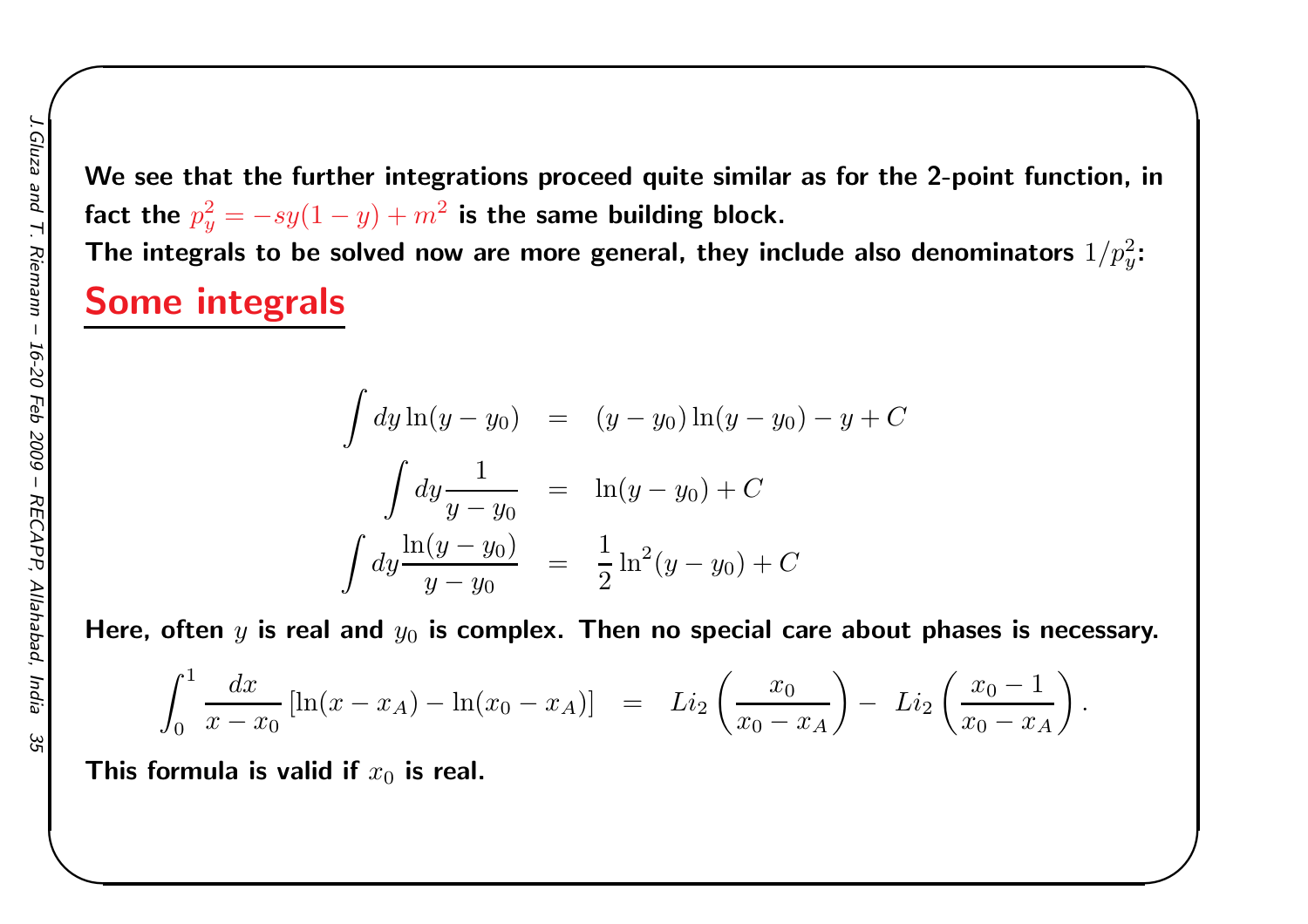# $C_0$  with a small photon mass  $\lambda$

[Berends:1976zp,'tHooft:1979xw]

 $\begin{matrix} \hline \end{matrix}$ 

, the  $C_0\text{-}$ integral is treated with a finite photon mass:

$$
\int \frac{d^4k}{(k^2 - \lambda^2)(k^2 + 2kp_1)(k^2 - 2kp_2)}\n= -i\pi^2 \int_0^1 dy dx \frac{y}{x^2 p_y^2 + (1 - x)\lambda^2}\n= i\pi^2 \int_0^1 dy \left[ \frac{1}{2p_y^2} \ln \frac{\lambda^2}{p_y^2} + \mathcal{O}\left(\lambda/\sqrt{p_y^2}\right) \right],
$$

It is easy to see from the term  $1/(2p_y^2)$  which is <sup>a</sup> universal relation in all 1-loop cases.  $y^2$ )  $\ln(\lambda^2)$  the correspondence of  $(d)$  $-4)$  and  $\lambda^2$ ,

16.02.2009: End of Lecture 1.

In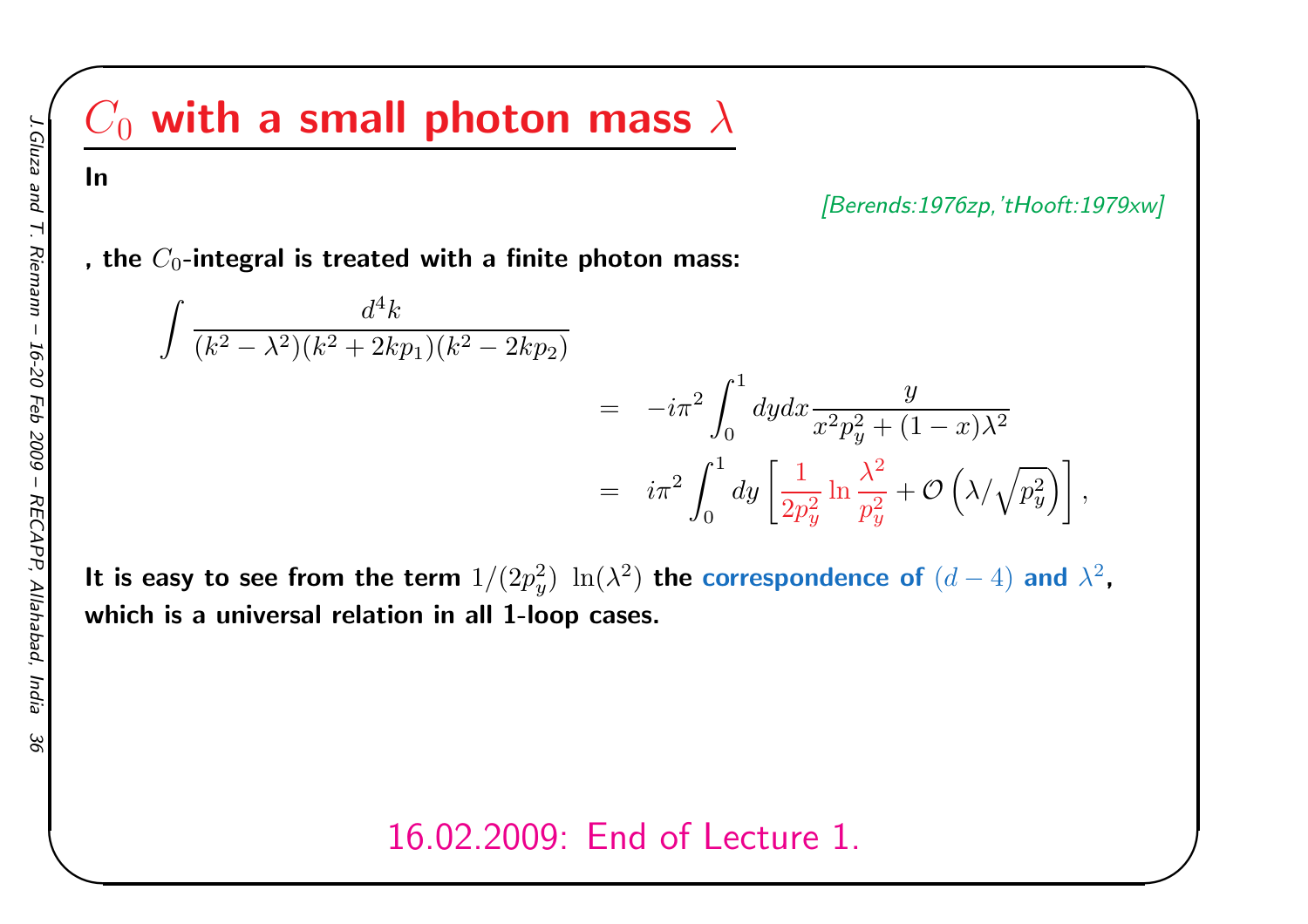### Now using Mellin-Barnes Representations

Perform the  $x\text{-}$ integrations

Find an as-general-as-possible genera<sup>l</sup> formula

Make it ready for algorithmic analytical and/or numerical evaluationComputercodes:

- Ambre.m Derive Mellin-Barnes representations for Feynman integrals  ${\it [Gluza:2007rt]}$
- $\bullet\,$  MB.m Find an  $\epsilon$ -expansion and evaluate numerically in Euclidean region

 $\begin{matrix} \hline \end{matrix}$ 

[Czakon: 2005rk]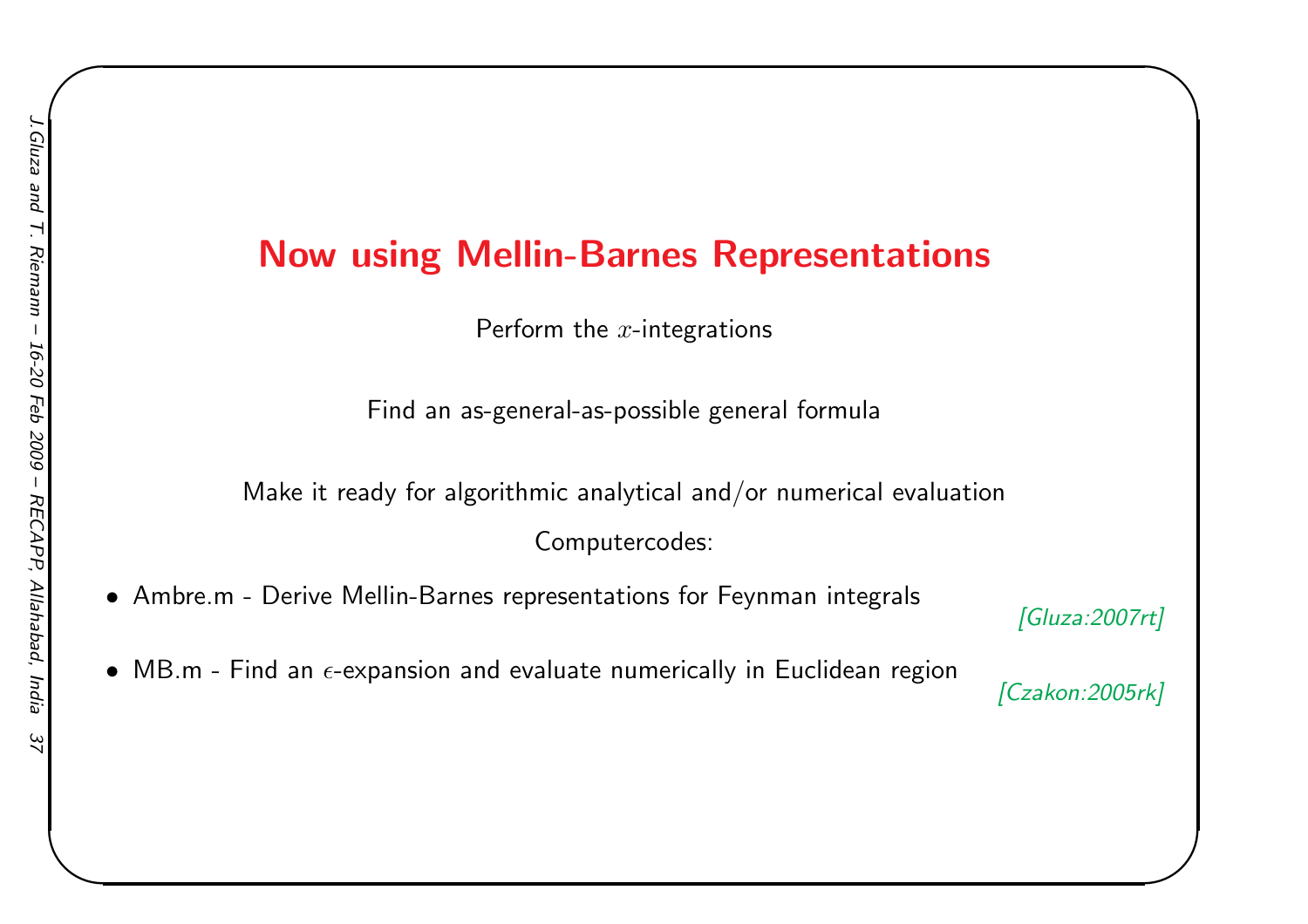# Integrating the Feynman parameters – get MB-Integrals

 $\begin{matrix} \hline \end{matrix}$ 

We derived:

$$
SE211m = B_0(s, m, 0) = e^{\epsilon \gamma_E} \Gamma(\epsilon) \int_0^1 dx_1 dx_2 \delta(1 - x_1 - x_2) \frac{\delta(1 - x_1 - x_2)}{F(x)^{\epsilon}}
$$
  

$$
V312m = C_0(s, m, m, 0) = e^{\epsilon \gamma_E} \Gamma(1 + \epsilon) \int_0^1 dx_1 dx_2 dx_3 \frac{\delta(1 - x_1 - x_2 - x_3)}{F(x)^{1 + \epsilon}}
$$

and

$$
F_{SE2l1m} = m^2 x_1^2 - (s - m^2) x_1 x_2
$$
  

$$
F_{V3l2m} = m^2 (x_1 + x_2)^2 - (s) x_1 x_2
$$

We want to apply now:

$$
\int_0^1 \prod_{j=1}^N dx_j x_j^{\alpha_j-1} \delta\left(1-\sum x_i\right) = \frac{\Gamma(\alpha_1)\Gamma(\alpha_2)\cdots\Gamma(\alpha_7 N)}{\Gamma(\alpha_1+\alpha_2+\cdots+\alpha_N)}
$$

with coefficients  $\alpha_i$  dependent on  $\nu_i$  and on the structure of the  $F$ 

### See in <sup>a</sup> minute: For this, we have to apply one or several MB-integrals here.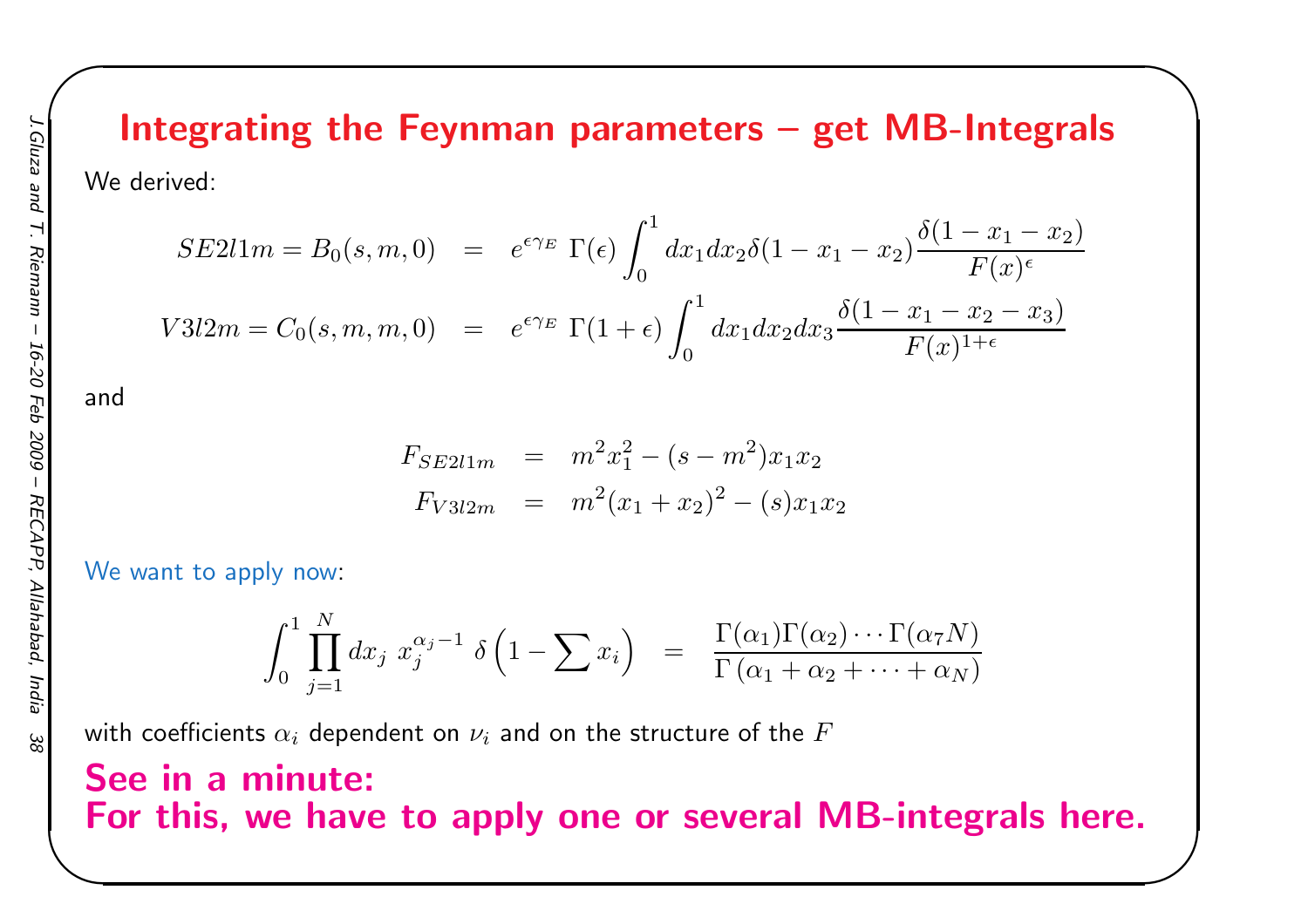$$
\int_0^1 \prod_{j=1}^N dx_j x_j^{\alpha_j - 1} \delta \left( 1 - \sum_{i=1}^N x_i \right) = \frac{\prod_{i=1}^N \Gamma(\alpha_i)}{\Gamma(\sum_{i=1}^N \alpha_i)}
$$

 $\begin{matrix} \hline \end{matrix}$ 

Simplest cases:

$$
\int_0^1 dx_1 x_1^{\alpha_1 - 1} \delta(1 - x_1) = 1
$$
  

$$
\int_0^1 dx_1 x_1^{\alpha_1 - 1} \delta(1 - x_1) = 1
$$
  

$$
\int_0^1 dx_1 x_1^{\alpha_1 - 1} (1 - x_1)^{\alpha_2 - 1} = B(\alpha_1, \alpha_2)
$$
  

$$
= \frac{\Gamma(\alpha_1) \Gamma(\alpha_2)}{\Gamma(\alpha_1 + \alpha_2)}
$$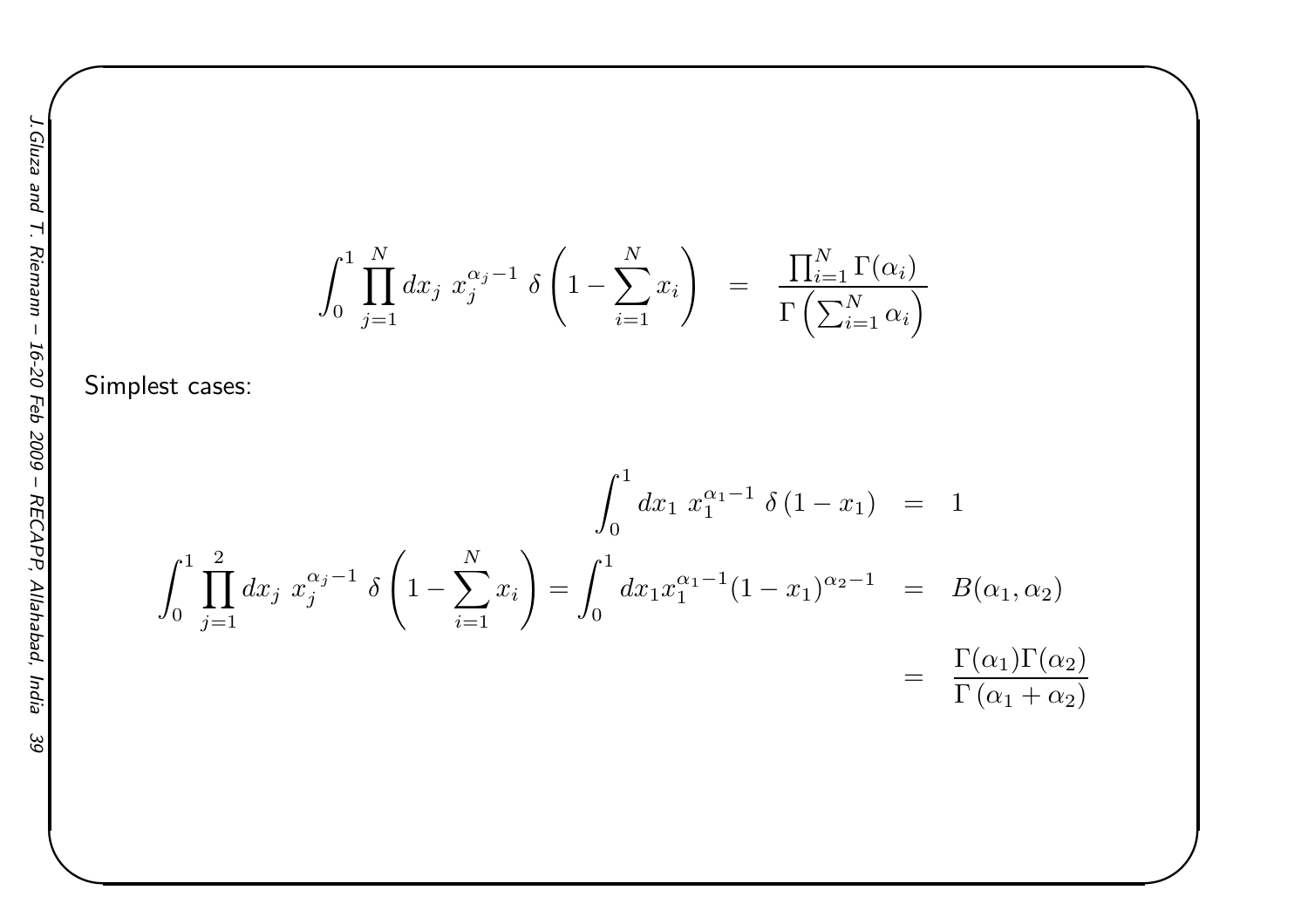Here we want to go:



 $\begin{matrix} \hline \end{matrix}$ 

z

z

The formula looks <sup>a</sup> bit unusual to loop people, but for persons with <sup>a</sup> mathematical background it is common.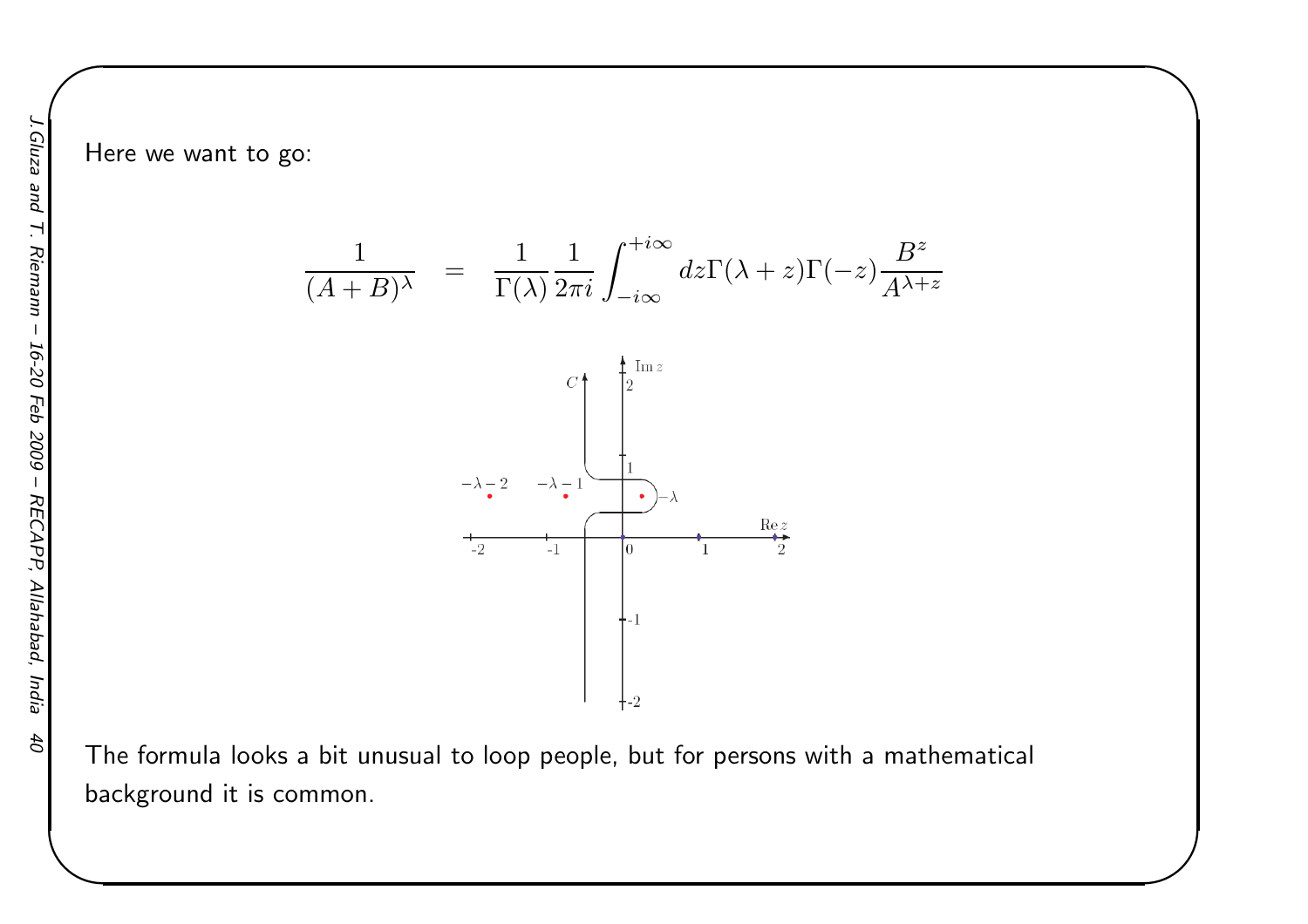One might well assume that these two gentlemen did not dream of so heavy use of their results in basic research  $\cdots$ 

> Mellin, Robert, Hjalmar, 1854-1933Barnes, Ernest, William, 1874-1953

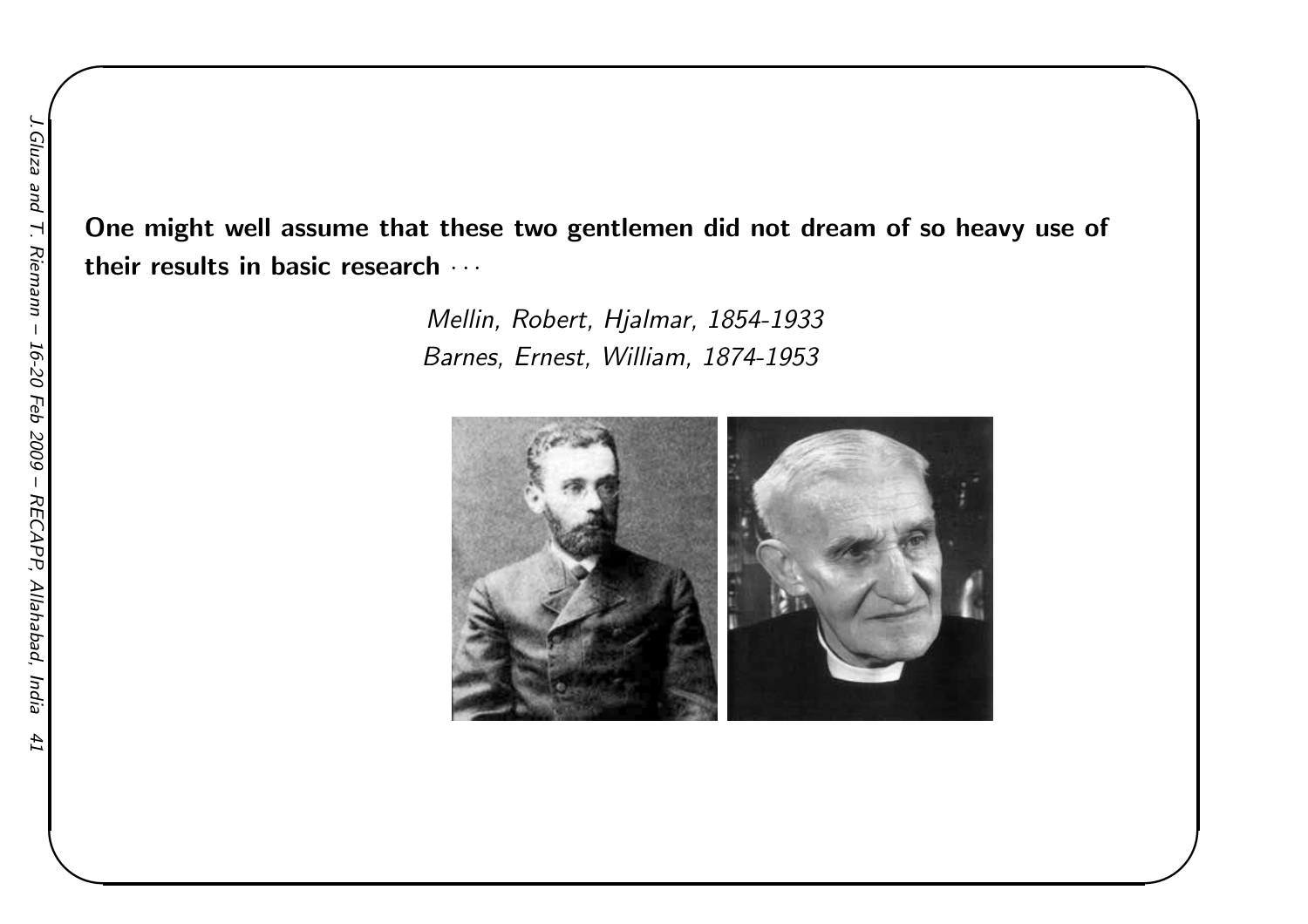### Barnes' contour integrals for the hypergeometric function

 $\begin{matrix} \hline \end{matrix}$ 

Exact proof and further reading: Whittaker & Watson (CUP 1965) 14.5 - 14.52, pp. 286-290

Consider

.

$$
F(z) = \frac{1}{2\pi i} \int_{-i\infty}^{+i\infty} d\sigma(-z)^\sigma \frac{\Gamma(a+\sigma)\Gamma(b+\sigma)\Gamma(-\sigma)}{\Gamma(c+\sigma)}
$$

where  $|\text{arg}(-\mathrm{z})| < \pi$  (i.e.  $(-z)$  is not on the neg. real axis) and the path is such that it separates the poles of  $\Gamma(a+\sigma)\Gamma(b+\sigma)$  from the poles of  $\Gamma($  $-\sigma)$ .

 $1/\Gamma(c+\sigma)$  has no pole.

Assume  $a\neq-n$  and  $b\neq-n, n=0, 1, 2, \cdots$  so that the contour can be drawn.

The poles of  $\Gamma(\sigma)$  are at  $\sigma=-n, n=1, 2, \cdots$ , and it is:

Residue[  $F[s]$  Gamma[-s],  $\{s,n\}$  ] =  $(-1)^n/n!$   $F(n)$ 

Closing the path to the right gives then, by Cauchy's theorem, for  $\vert z \vert < 1$  the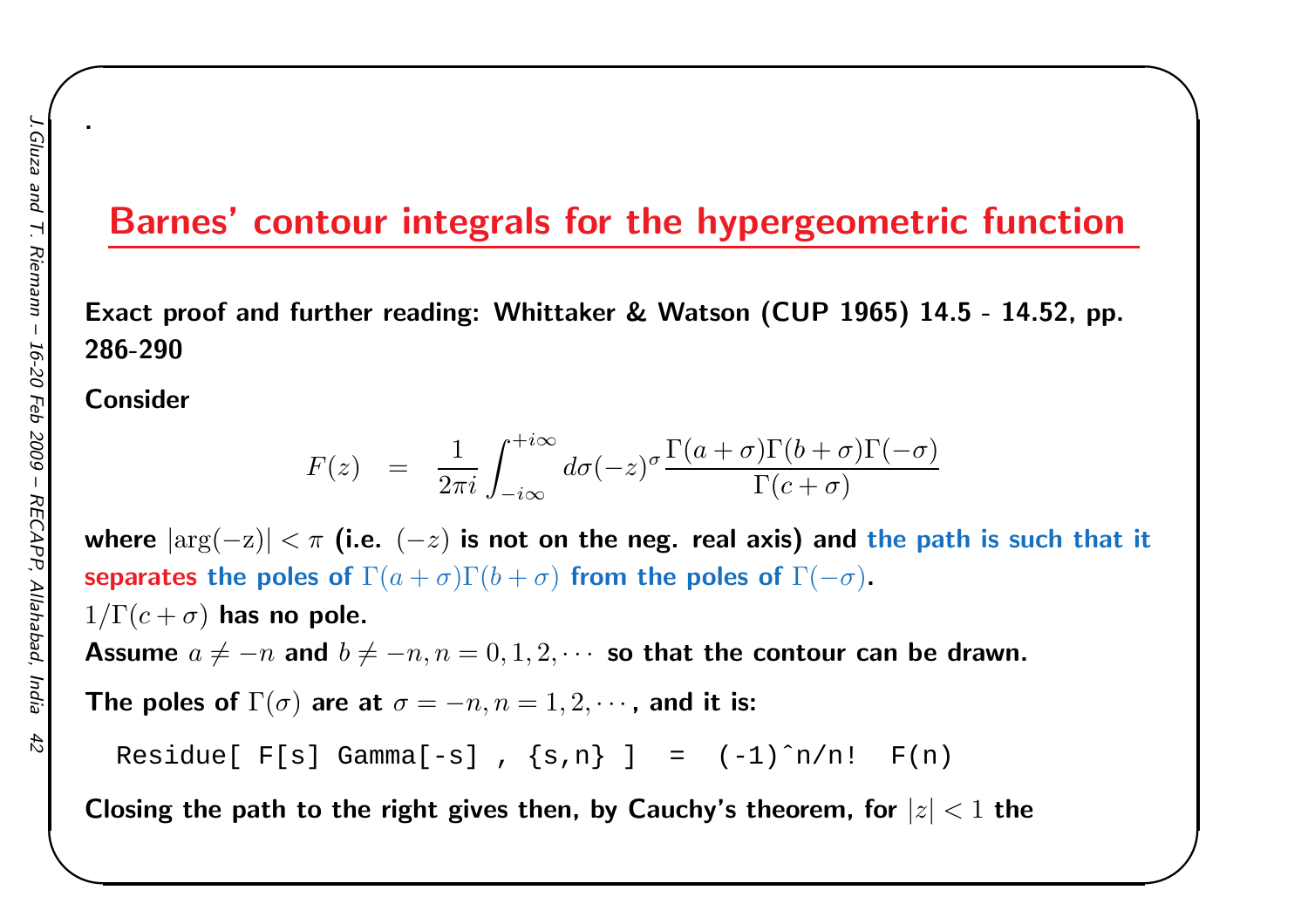hypergeometric function  $_2F_1(a, b, c, z)$  (for proof see textbook):

$$
\frac{1}{2\pi i} \int_{-i\infty}^{+i\infty} d\sigma(-z)^{\sigma} \frac{\Gamma(a+\sigma)\Gamma(b+\sigma)\Gamma(-\sigma)}{\Gamma(c+\sigma)} = \sum_{n=0}^{N\to\infty} \frac{\Gamma(a+n)\Gamma(b+n)}{\Gamma(c+n)} \frac{z^n}{n!}
$$

$$
= \frac{\Gamma(a)\Gamma(b)}{\Gamma(c)} \qquad {}_2F_1(a,b,c,z)
$$

 $\begin{matrix} \hline \end{matrix}$ 

The continuation of the hypergeometric series for  $\vert z\vert>1$  is made using the intermediate formula

$$
F(z) = \sum_{n=0}^{\infty} \frac{\Gamma(a+n)\Gamma(1-c+a+n)\sin[(c-a-n)\pi]}{\Gamma(1+n)\Gamma(1-a+b+n)\cos(n\pi)\sin[(b-a-n)\pi]}(-z)^{-a-n} + \sum_{n=0}^{\infty} \frac{\Gamma(b+n)\Gamma(1-c+b+n)\sin[(c-b-n)\pi]}{\Gamma(1+n)\Gamma(1-a+b+n)\cos(n\pi)\sin[(a-b-n)\pi]}(-z)^{-b-n}
$$

#### and <sup>y</sup>ields

$$
\frac{\Gamma(a)\Gamma(b)}{\Gamma(c)} \quad {}_{2}F_{1}(a,b,c,z) = \frac{\Gamma(a)\Gamma(a-b)}{\Gamma(a-c)}(-z)^{-a} \quad {}_{2}F_{1}(a,1-c+a,1-b+ac,z^{-1})
$$

$$
+\frac{\Gamma(b)\Gamma(b-a)}{\Gamma(b-c)}(-z)^{-b} \quad {}_{2}F_{1}(b,1-c+b,1-a+b,z^{-1})
$$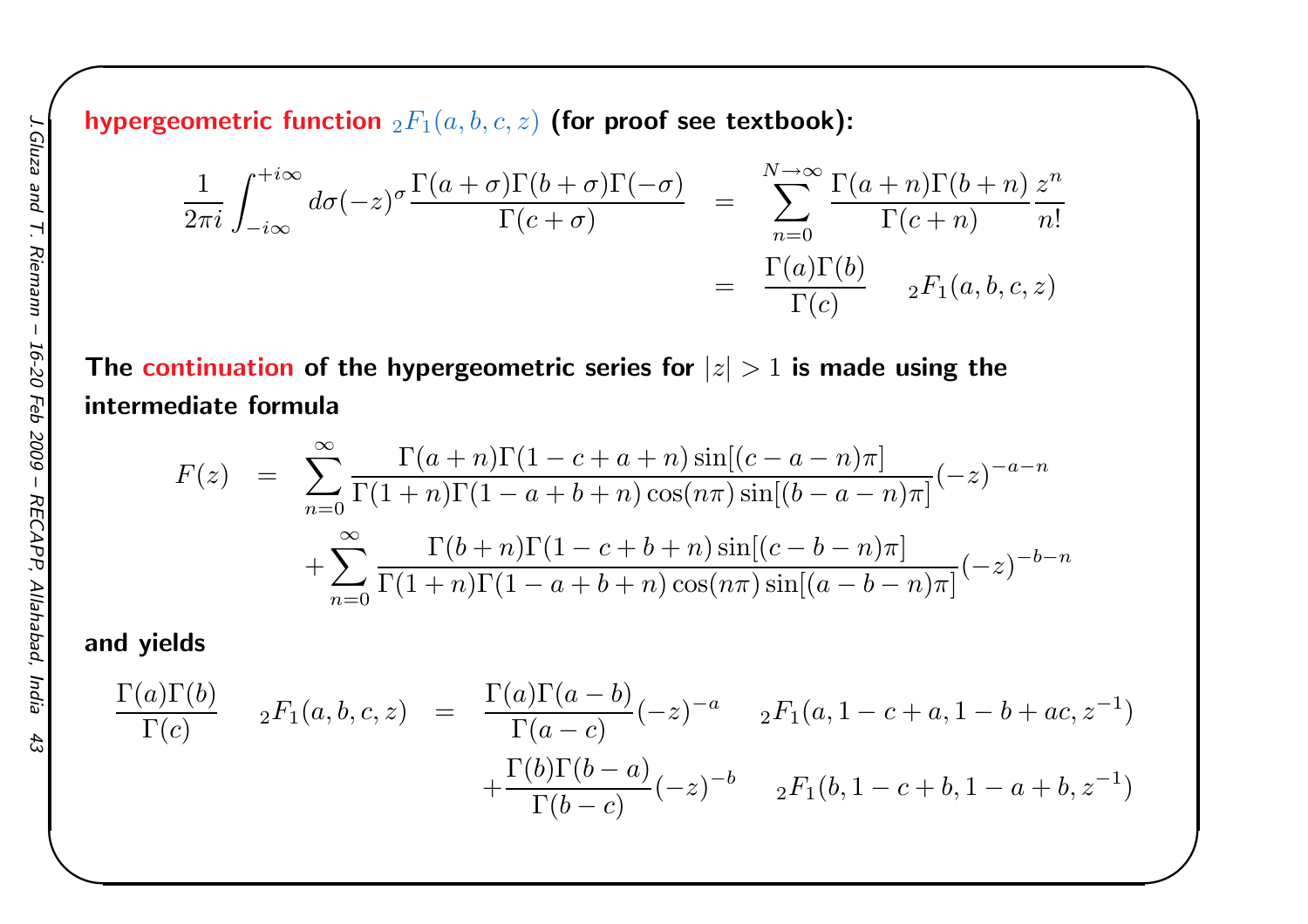# Corollary <sup>I</sup>

Putting  $b=c$ , we see that

$$
{}_2F_1(a,b,b,z) = \sum_{n=0}^{\infty} \frac{\Gamma(a+n)}{\Gamma(a)} \frac{z^n}{n!}
$$
  
= 
$$
\frac{1}{(1-z)^a} = \frac{1}{2\pi i} \int_{-i\infty}^{+i\infty} d\sigma \, (-z)^{\sigma} \, \Gamma(a+\sigma) \Gamma(-\sigma)
$$

 $\begin{matrix} \hline \end{matrix}$ 

This allows to <mark>repl</mark>ace sum by product:

$$
\frac{1}{(A+B)^a} = \frac{1}{B^a[1-(-A/B)]^a} = \frac{1}{2\pi i \Gamma(a)} \int_{-i\infty}^{i\infty} d\sigma A^{\sigma} B^{-\sigma-a} \Gamma(a+\sigma) \Gamma(-\sigma)
$$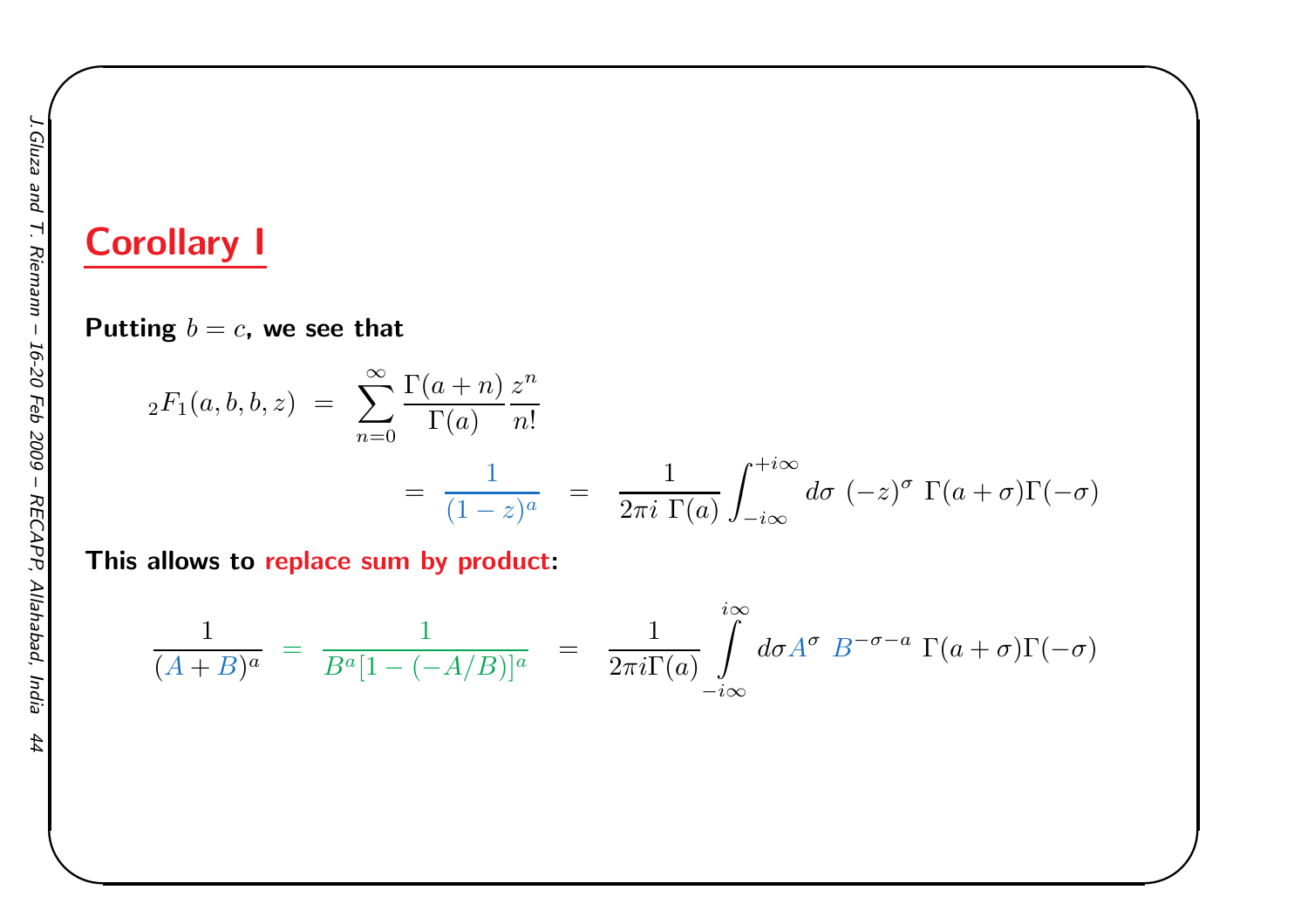## Barnes' lemma

If the path of integration is curved so that the poles of  $\Gamma(c-\sigma)\Gamma(d-\sigma)$  lie on the right of the path and the poles of  $\Gamma(a+\sigma)\Gamma(b+\sigma)$  lie on the left, then

 $\begin{matrix} \hline \end{matrix}$ 

1 $\frac{1}{2\pi i}\int_{-i\infty}^{+i\infty}$  $-i\infty$  $d\sigma\Gamma(a$  $+ \sigma) \Gamma(b$  $(b+\sigma)\Gamma(c)$  $\sigma$ ) $\Gamma(d$  $\sigma$ ) =  $\frac{\Gamma(a)}{a}$  $\, + \,$  $c)\Gamma(a$  $\, + \,$  $d) \Gamma(b$  $\frac{b+1}{b+1}$  $c) \Gamma(b$  $\frac{b+1}{b+1}$  $\frac{\Gamma(a+d)\Gamma(b+c)\Gamma(b+d)}{\Gamma(a+b+c+d)}$ 

It is supposed that  $a,b,c,d$  are such that no pole of the first set coincides with any pole of the second set.

Scetch of proof: Close contour by semicircle  $C$  to the right of imaginary axis. The integral exists and  $\int_C$ the integrand at poles of  $\Gamma(c-\sigma)\Gamma(d-\sigma)$ . The double su  $\overline{C}$  vanishes when  $\Re(a+b+c+d (-1)$   $<$   $0$ . Take sum of residues of hypergeometric functions, expressible by ratios of  $\Gamma$ -functions, this in turn by  $\sigma)$ . The double sum leads to two combinations of sin, may be simplifies finally to the r.h.s.

Analytical continuation: The relation is proved when  $\Re(a+b+c+d-\,1)$ Both sides are analytical functions of e.g.  $\,a.\,$  So the relation remains true for all values  $(1) < 0.$ of  $a,b,c,d$  for which none of the poles of  $\Gamma(a+\sigma)\Gamma(b+\sigma)$ , as a function of  $\sigma$ , coincide with any of the poles of  $\Gamma(c-\sigma)\Gamma(d-\sigma).$ 

Corollary II Any real shift  $k$ :  $\sigma + k, a - k, b - k, c + k, d + k$  together with  $\int_{-l}^{-}$ k $k+i\infty$  $-k{-}i\infty$  $\int_{\infty}^{\infty}$  leaves the result true.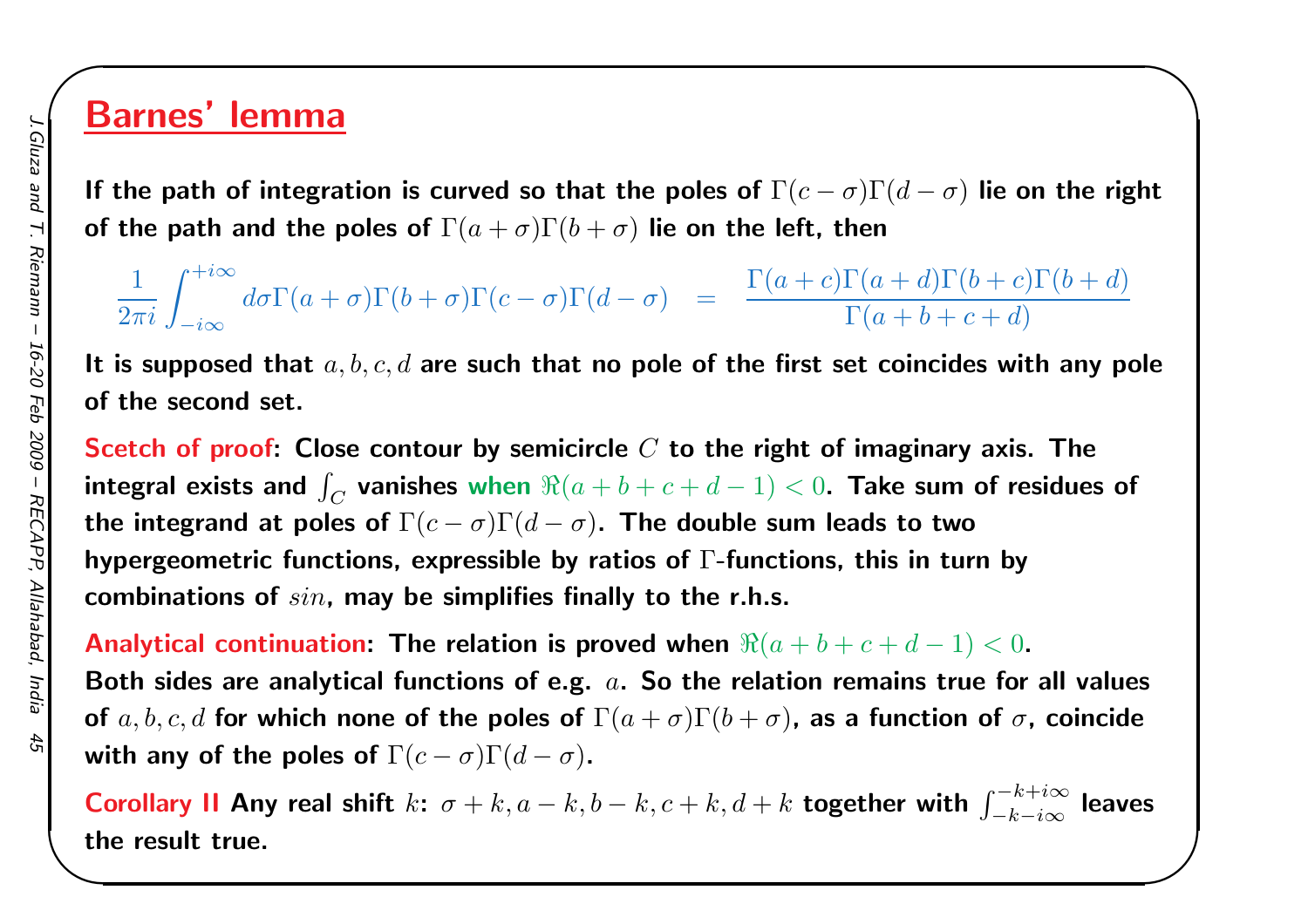### How can the Mellin-Barnes formula be made useful in thecontext of Feynman integrals?

 $\begin{matrix} \hline \end{matrix}$ 

• Apply corollary <sup>I</sup> to propagators and get:

$$
\frac{1}{(p^2 - m^2)^a} = \frac{1}{2\pi i} \prod_{\substack{\text{odd } \\ \text{odd } \\ \text{odd}}} \int_{-i\infty}^{i\infty} d\sigma \frac{(-m^2)^{\sigma}}{(p^2)^{a+\sigma}} \Gamma(a+\sigma)\Gamma(-\sigma)
$$

which transforms a massive propagator to a massless one (with index  $a$  of the line changed to  $(a+\sigma)$ ).

• Apply corollary <sup>I</sup> after introduction of Feynman parameters and after the momentumintegration to the resulting  $F\text{-}$  and  $U\text{-}$ forms, in order to get a single monomial in the  $x_i$ , which allows the integration over the  $x_i$ :

$$
\frac{1}{[A(s)x_1^{a_1} + B(s)x_1^{b_1}x_2^{b_2}]^a} = \frac{1}{2\pi i \ \Gamma(a)} \int\limits_{-i\infty}^{i\infty} d\sigma [A(s)x_1^{a_1}]^{\sigma} [B(s)x_1^{b_1}x_2^{b_2}]^{a+\sigma} \ \Gamma(a+\sigma)\Gamma(-\sigma)
$$

Both methods leave Mellin-Barnes (MB-) integrals to be performed afterwards.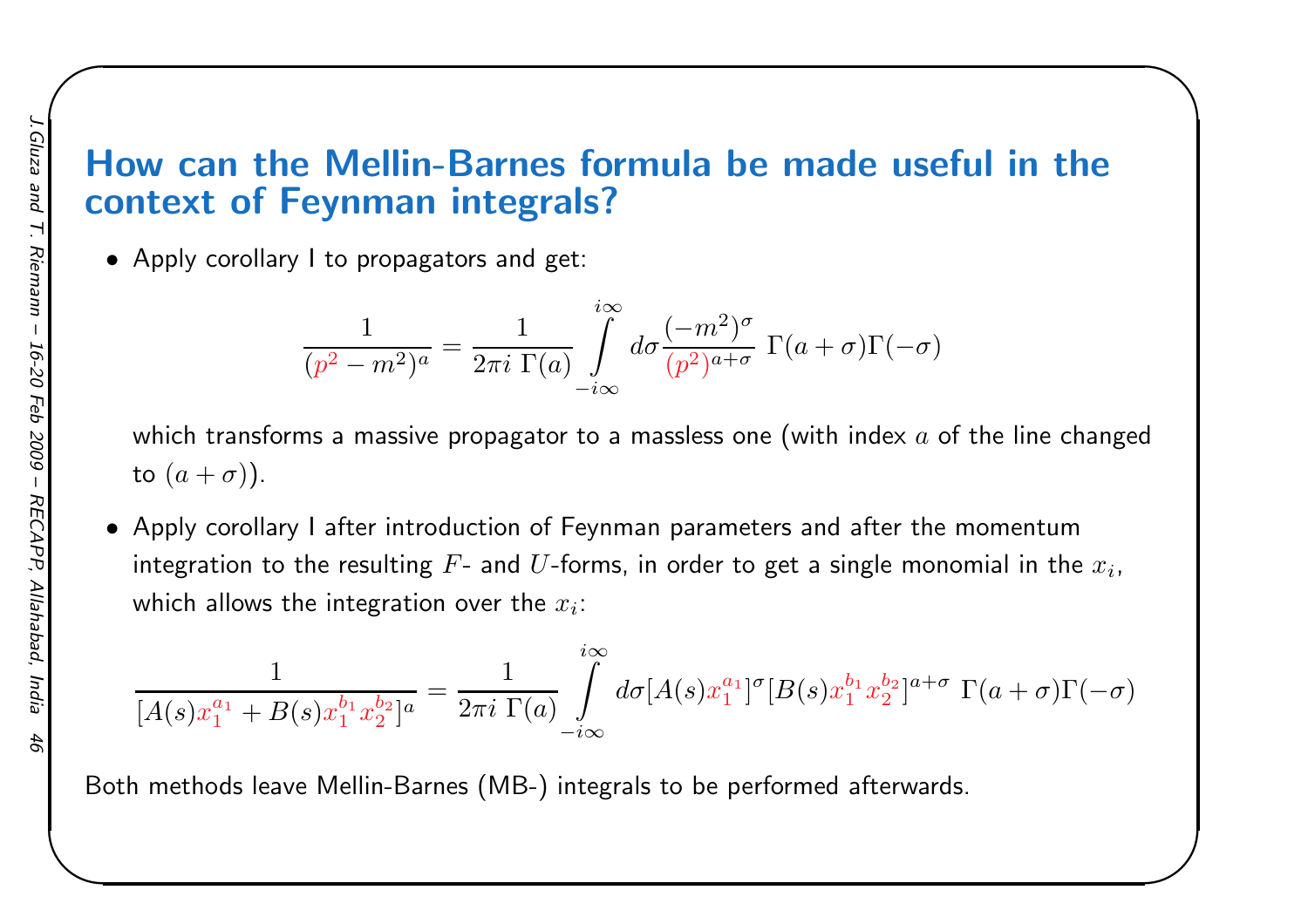### <sup>A</sup> short remark on history

• N. Usyukina, 1975: "ON <sup>A</sup> REPRESENTATION FOR THREE POINT FUNCTION", Teor. Mat. Fiz. 22;

 $\begin{matrix} \hline \end{matrix}$ 

<sup>a</sup> finite massless off-shell 3-point 1-loop function represented by 2-dimensional MB-integral

• E. Boos, A. Davydychev, 1990: "A Method of evaluating massive Feynman integrals", Theor. Math. Phys. <sup>89</sup> (1991); N-point 1-loop functions represented by n-dimensional MB-integral

 $\bullet\,$  V. Smirnov,  $1999\!$ : "Analytical result for dimensionally regularized massless on-shell double box", Phys. Lett. B460 (1999); treat UV and IR divergencies by analytical continuation: shifting contours and takingresidues 'in an appropriate way'

 $\bullet\,$  B. Tausk, 1999: "Non-planar massless two-loop Feynman diagrams with four on-shell legs", Phys. Lett. B469 (1999);

nice algorithmic approach to that, starting from search for some unphysical space-timedimension  $d$  for which the MB-integral is finite and well-defined

 $\bullet\,$  M. Czakon, 2005 (with experience from common work with J. Gluza and TR): "Automatized analytic continuation of Mellin-Barnes integrals", Comput. Phys. Commun. (2006); Tausk's approach realized in Mathematica program MB.m, published and available for use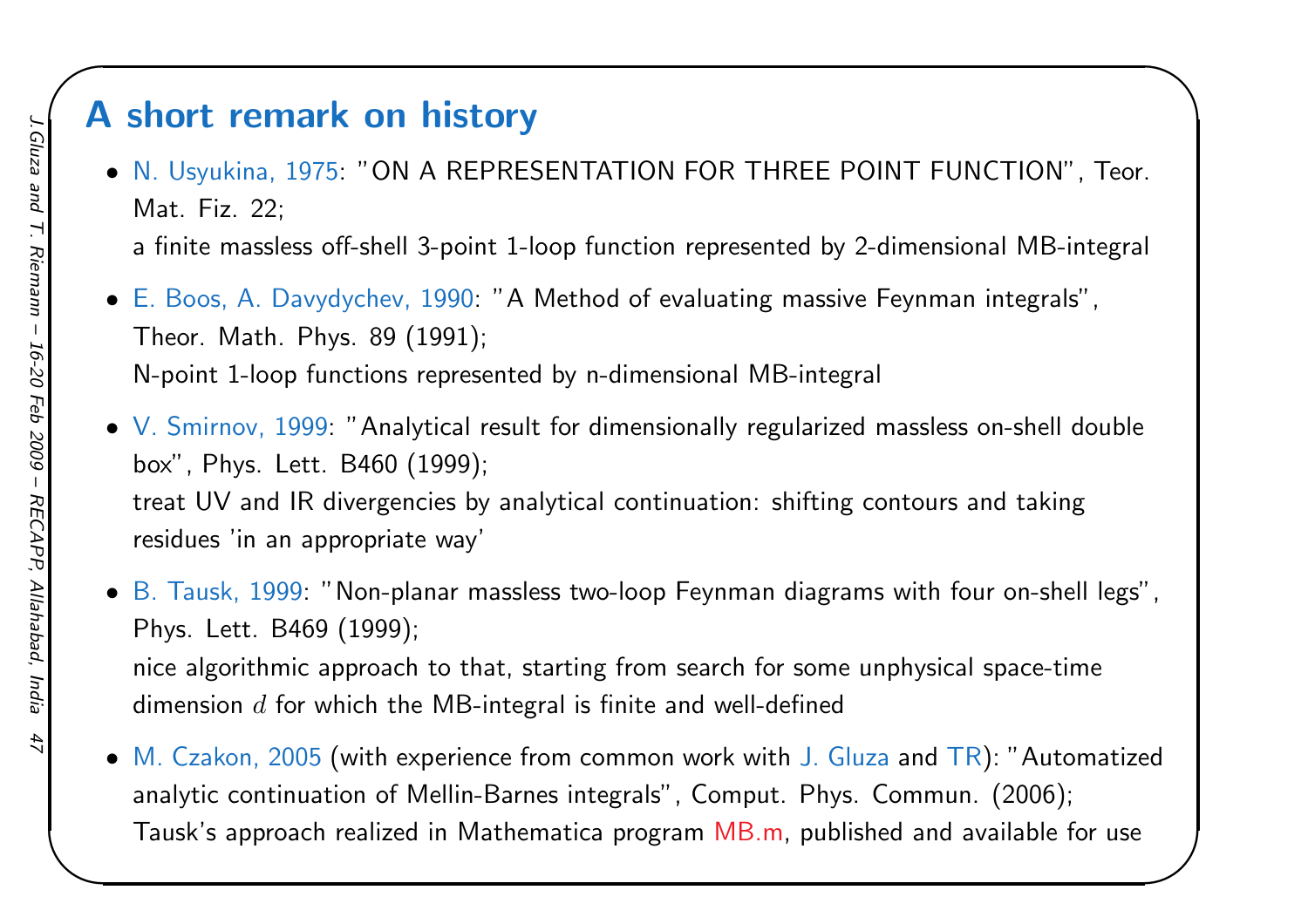## The  $\Gamma\text{-}\mathsf{function}$

 $\begin{matrix} \hline \end{matrix}$ 

The  $\Gamma$ -function may be defined by a difference equation:

 $z\Gamma(z) - \Gamma(z+1) = 0$ 

$$
\Gamma(z) = \int_0^\infty t^{z-1} e^{-t} dt
$$

 $\sf Series[Gamma[ep],\,\{ep,\,0,\,2\}]=$ 

$$
\Gamma[\epsilon] = \frac{1}{\epsilon} - \gamma_E + \frac{1}{12} (6\gamma_E^2 + \pi^2)\epsilon + \frac{1}{12} (-2\gamma_E^3 - \gamma_E^2 \pi + 2\Psi(2, 1))\epsilon^2 + \cdots
$$

 $\Psi(2,1))=PolyGamma(2,1)=$  $-2\zeta_3$ 

 $\exp(\textsf{ep EulerGamma})$ Series[Gamma[ep],  $\{\textsf{ep, 0, 2}\}] =$ 

$$
e^{\epsilon \gamma_E} \Gamma[\epsilon] = \frac{1}{\epsilon} + \frac{1}{12} (\pi^2) \epsilon + \frac{1}{6} (\Psi(2, 1)) \epsilon^2 + \cdots
$$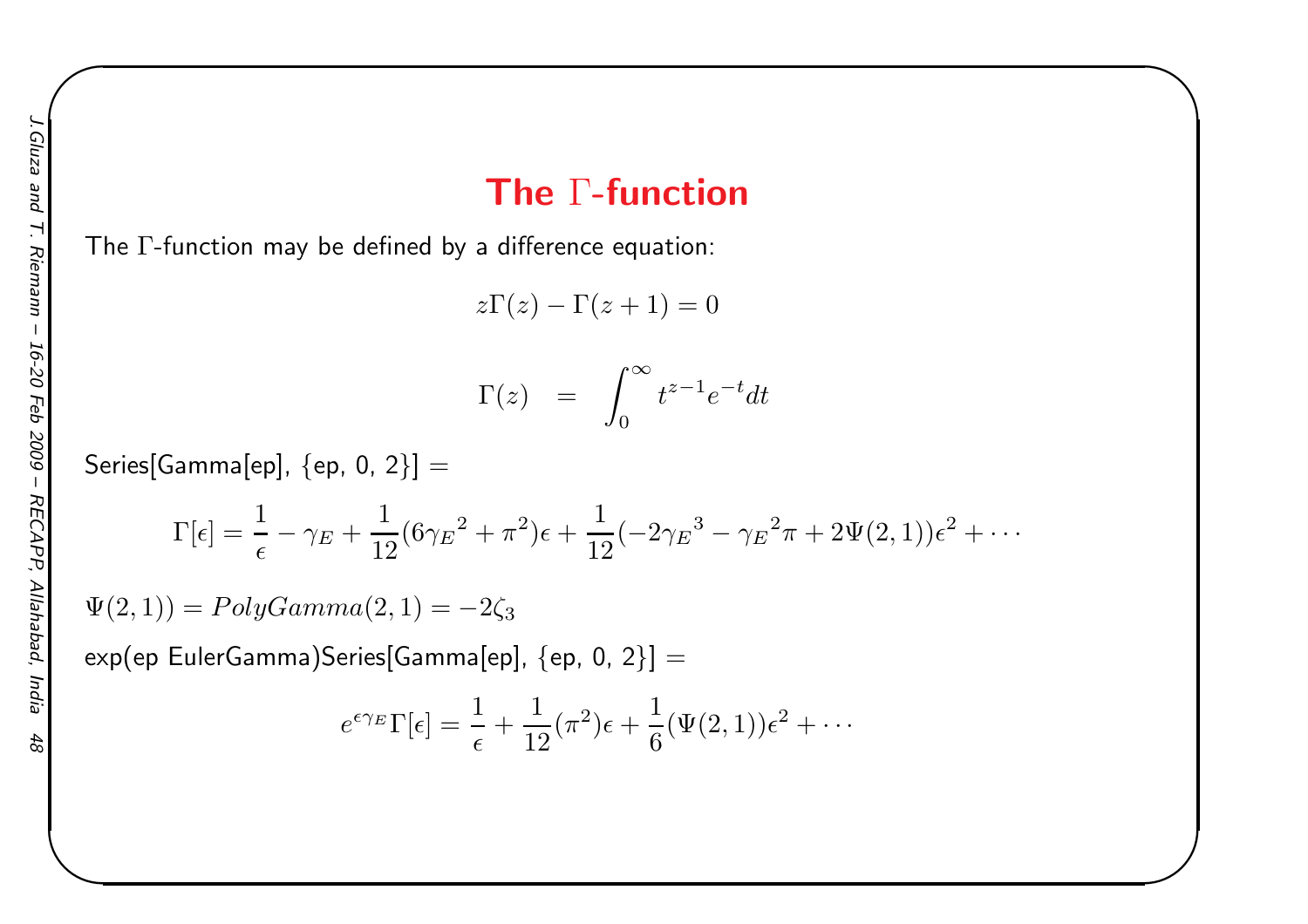#### Look at the singularities in the complex plane:

When applying the Cauchy-theorem, one may close the integral to the left or to the right . . .

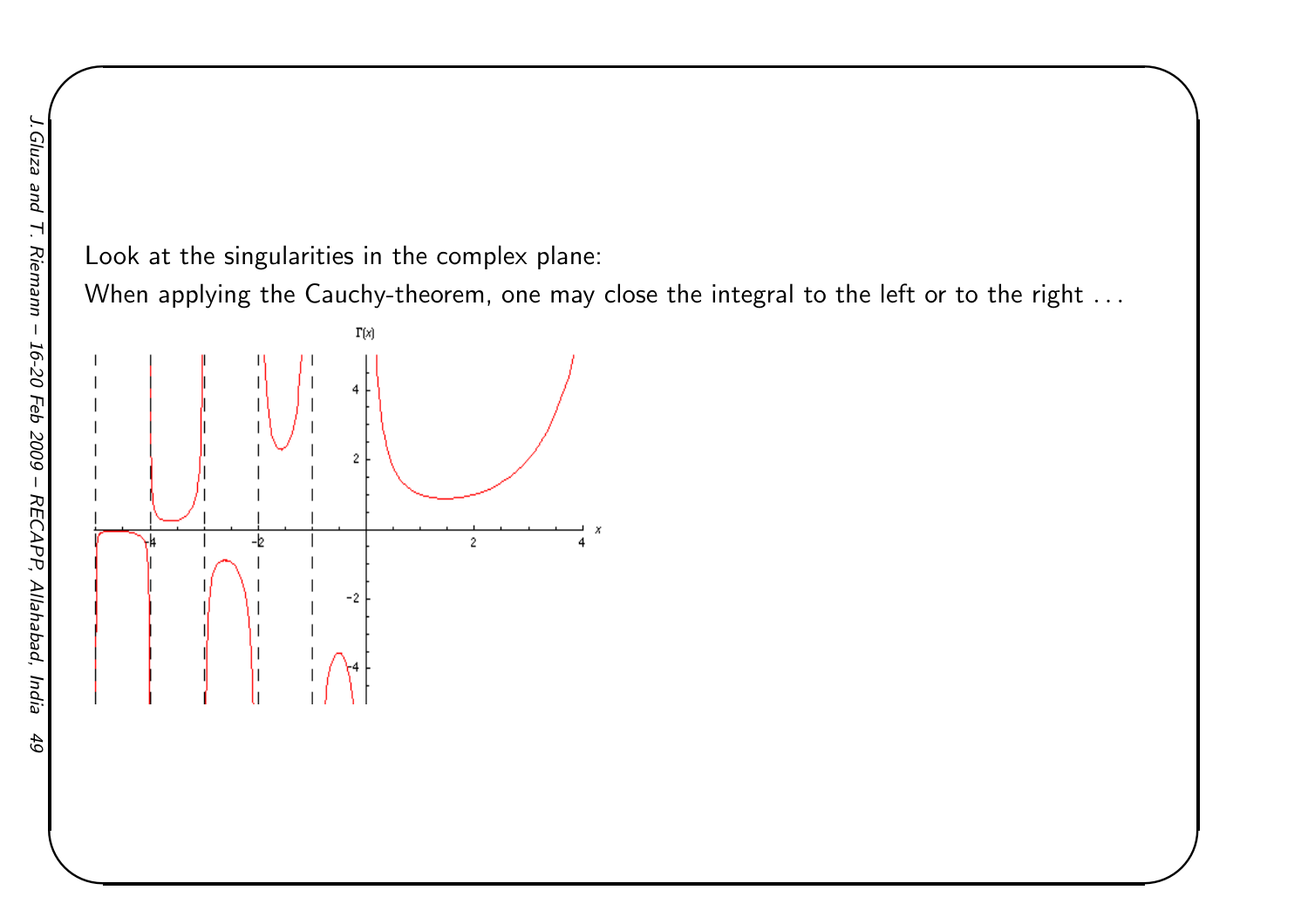## Some facts on residua

The function

$$
F(z) = \sum_{i=-N}^{\infty} \frac{a_i}{(z-z_0)^i}
$$

 $\begin{matrix} \hline \end{matrix}$ 

has the residue

Res 
$$
F(z)|_{z=z_0} = a_{-1}
$$

An integral over an anti-clockwize directed closed path  $C$  around  $z_0$  then is

$$
\frac{1}{2\pi i} \int_C dz F(z) = 2\pi i a_{-1}
$$

If  $G(z)$  has a Taylor expansion around  $z_{0}$  and  $F(z)$  has a Laurent expansion beginning with  $a_{-N}/(z-z_0)^N$  $1^N + \ldots$ , then their product has the residue:

$$
\operatorname{Res}[G(z) \ F(z)]|_{z=z_0} = \sum_{k=1}^{N} \frac{a_{-k} G(z_0)^{(k)}}{k!}
$$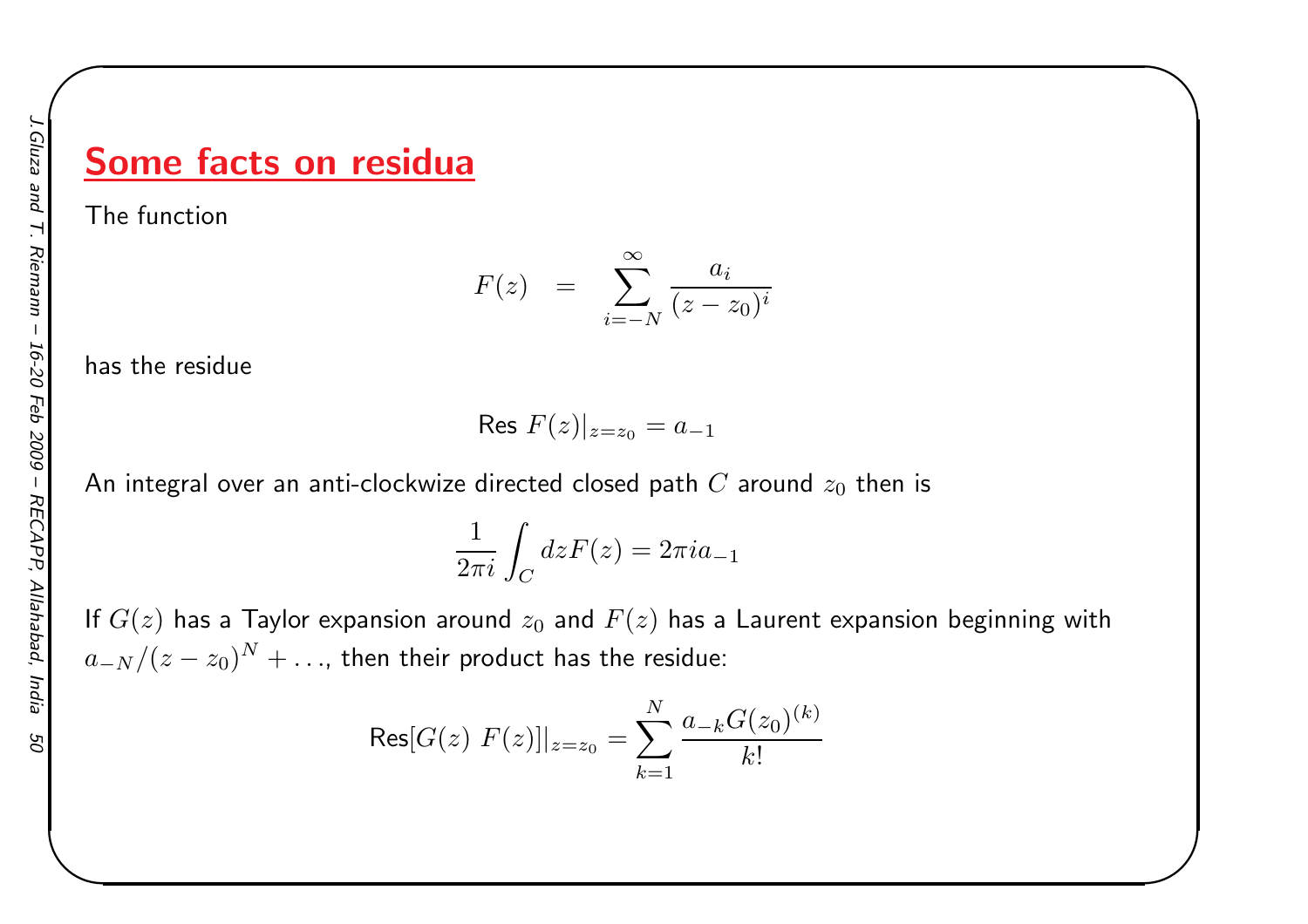# Some residua with  $\Gamma(z)$  and  $\Psi(z)$

 $\Psi(z)=PolyGamma[z]=PolyGamma[0,z]\rightarrow$  See also next slide  $\mathsf{Residue[F[z]Gamma[x], \: \{z,\, -n\}]} = \frac{(-1)}{n!}$  $\, n \,$  $\frac{(-1)}{n!}F[-n]$ 

$$
\textsf{Residue[F[z]Gamma[z]^2, \: \{z,\,-n\}]} = \tfrac{2PolyGamma[n+1]F[-n]+F'[-n]}{(n!)^2}
$$

Residue[F[z]Gamma[z - 1]<sup>2</sup>, {z, -3}] = 
$$
\frac{25F[-3]-12\gamma_E F[-3]+6F'[-3]}{3456}
$$

$$
\mathsf{F}[\mathsf{z}] = \frac{F[-3]}{576(z+3)^2} + \frac{25F[-3]-12\gamma_E F[-3]+6F'[-3]}{3456(z+3)}
$$

$$
+ a_0 + a_1(z+3) + \cdots
$$
  
Series[Gamma[z + a]Gamma[z - 1]<sup>2</sup>, {z, -3, -1}] =  $\frac{\Gamma[-3+a]}{576(z+3)^2}$ 

$$
+\frac{(25\Gamma[-3+a]-12\gamma_E\Gamma[-3+a]+6(\Gamma[-3+a]PolyGamma0,-3+a])}{3456}+a_0+a_1(z+3)+\cdots
$$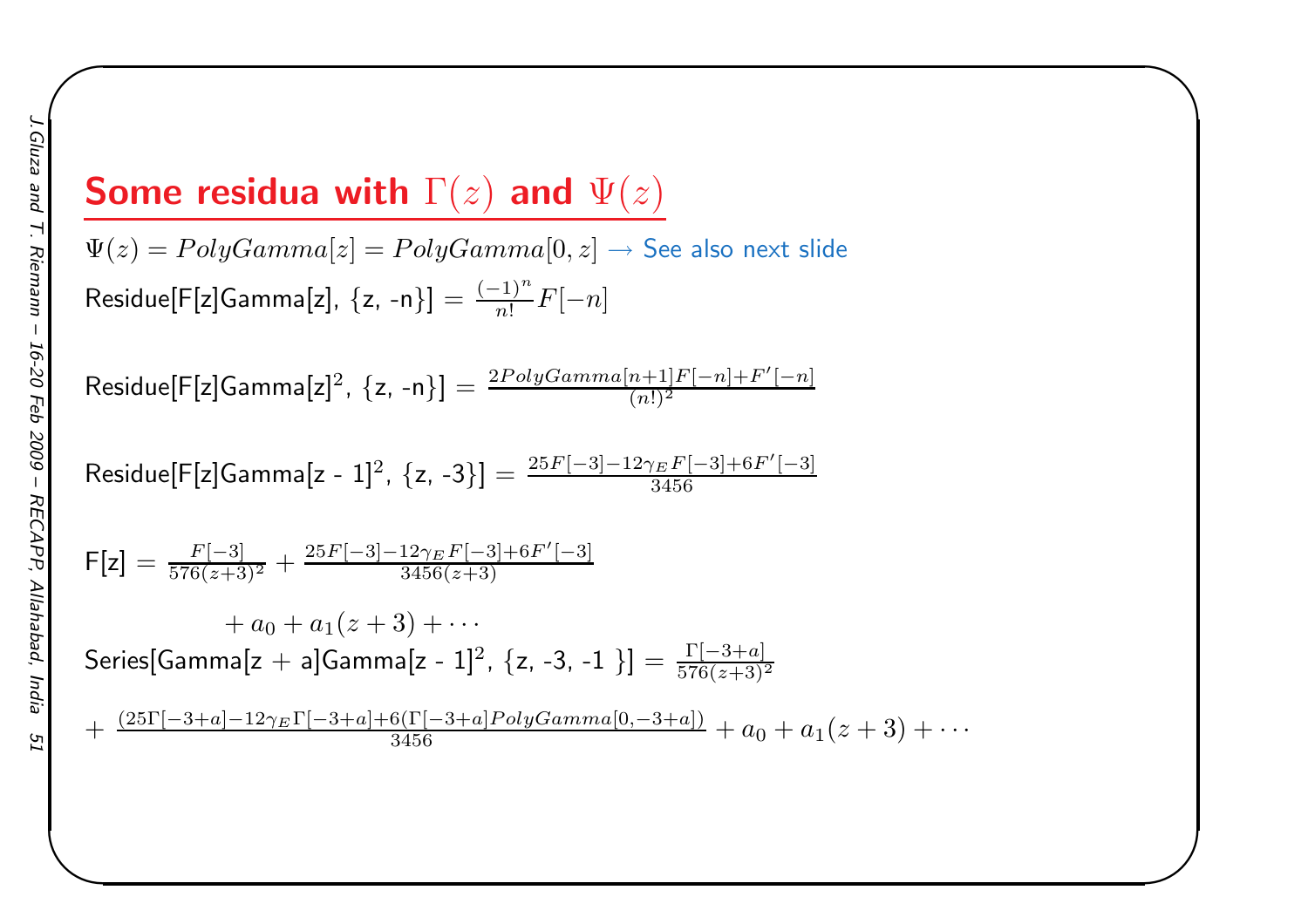### Where

$$
Polygamma[n+1] \equiv Polygamma[0, n+1]
$$
  
=  $\Psi(n+1) = \frac{\Gamma'(n+1)}{\Gamma(n+1)} = S_1(n) - \gamma_E = \sum_{k=1}^n \frac{1}{k} - \gamma_E$ 

 $\begin{matrix} \hline \end{matrix}$ 

The following properties hold:

$$
\Psi(z+1) = \Psi(z) + 1/z
$$
  
\n
$$
\Psi(1+\epsilon) = -\gamma_E + \zeta_2 \epsilon + \dots
$$
  
\n
$$
\Psi(1) = -\gamma_E
$$
  
\n
$$
\Psi(2) = 1 - \gamma_E
$$
  
\n
$$
\Psi(3) = 3/2 - \gamma_E
$$

$$
PolyGamma[n, z] = \frac{\partial^n}{\partial z^n} \Psi(z)
$$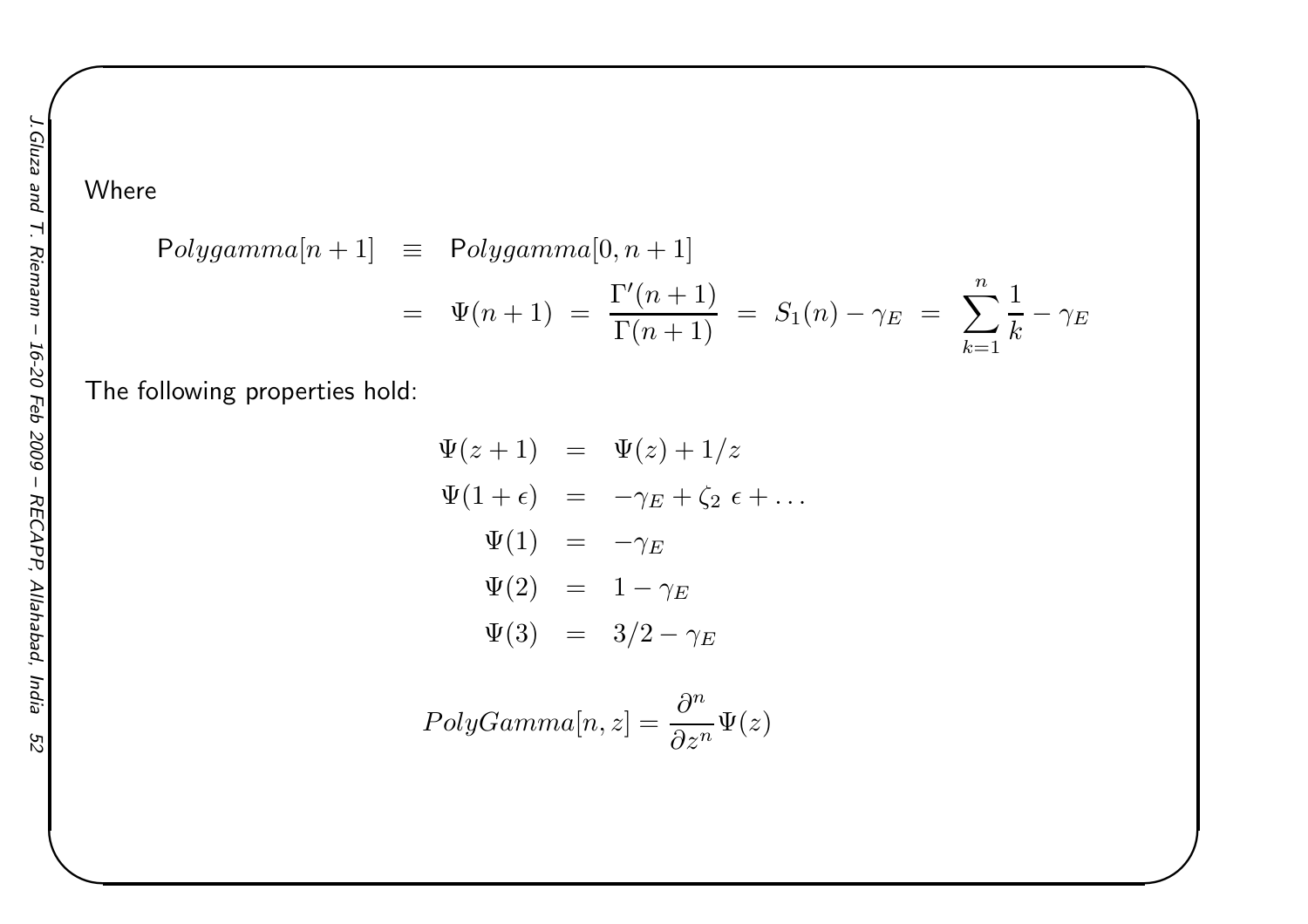# <mark>Some sums</mark> Mathematica <mark>can do</mark>

 $\mathsf{Sum}[\mathsf{s}^\smallfrown(\mathsf{n}) \; \mathsf{Gamma}[\mathsf{n}+1]^\smallfrown 3/(\mathsf{n}!\mathsf{Gamma}[2+2\mathsf{n}]),$   $\mathsf{n}, \; \mathsf{0}, \; \mathsf{Infinity}] =$ 

.  $(4*{\sf ArcSin[Sqrt[s]/2]})/({\sf Sqrt[4-s]}*{\sf Sqrt[s]})$ 

 $\mathsf{Sum}[\mathsf{s}^{\smallfrown}(\mathsf{n})\; \mathsf{PolyGamma}[\mathsf{0},\, \mathsf{n+1}],\, \mathsf{n},\, \mathsf{0},\, \mathsf{Infinity}] \;=\;$ 

 $(EulerGamma + Log[1 - s])/(-1 + s)$ 

✬

The above were done with Mathematica 5.2.

Mathematica <sup>6</sup> is more powerful.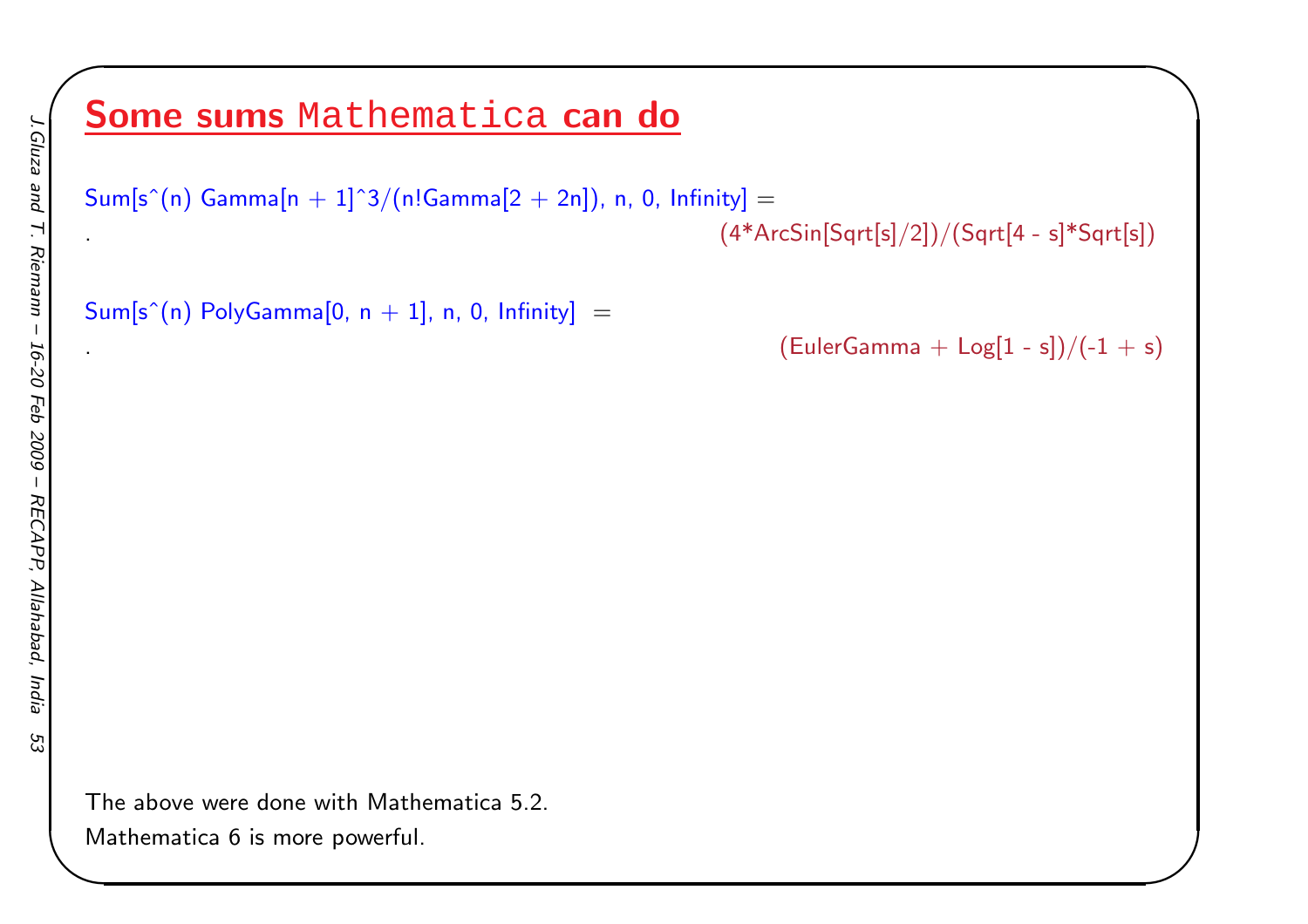## <sup>A</sup> self-energy: SE2l1m

This is <sup>a</sup> nice example, being simple but showing [nearly] all essentials in <sup>a</sup> nutshell.

We get for this  $F(x) = m^2x_1^2 - (s)$  $m^2)x_1x_2$  the following representation:

$$
SE211m = \frac{e^{\epsilon \gamma_E}}{2\pi i} \frac{(m^2)^{-\epsilon}}{\Gamma[2-2\epsilon]} \int_{\Re z=-1/8} dz \left[ \frac{-s+m^2}{m^2} \right]^{-\epsilon-z} \Gamma_1[1-\epsilon-z] \Gamma_2[-z] \Gamma_3[1-\epsilon+z] \Gamma_4[\epsilon+z]
$$

 $\begin{matrix} \hline \end{matrix}$ 

#### Tausk approach:

Seek a configuration where all arguments of  $\Gamma$ -functions have positive real part. Then the  $SE2l1m$ 

 $SE2l1m$  is well-defined and finite.<br>For small  $\epsilon$  this is - here - evidently impossible; set  $\epsilon\to 0$  and look at  $\Gamma_2[-z]\Gamma_4[+z]$ :

$$
\Gamma_1[1-z]\Gamma_2[-z]\Gamma_3[1-+z]\Gamma_4[+z]
$$

What to do ????

```
Tausk: Set \epsilon such that it happens, e.g.:
```

$$
\epsilon = 3/8
$$

To make physics we have now to deform the integrand or the path such that  $\epsilon\to 0$ ; when crossing <sup>a</sup> residue, take it and add it up.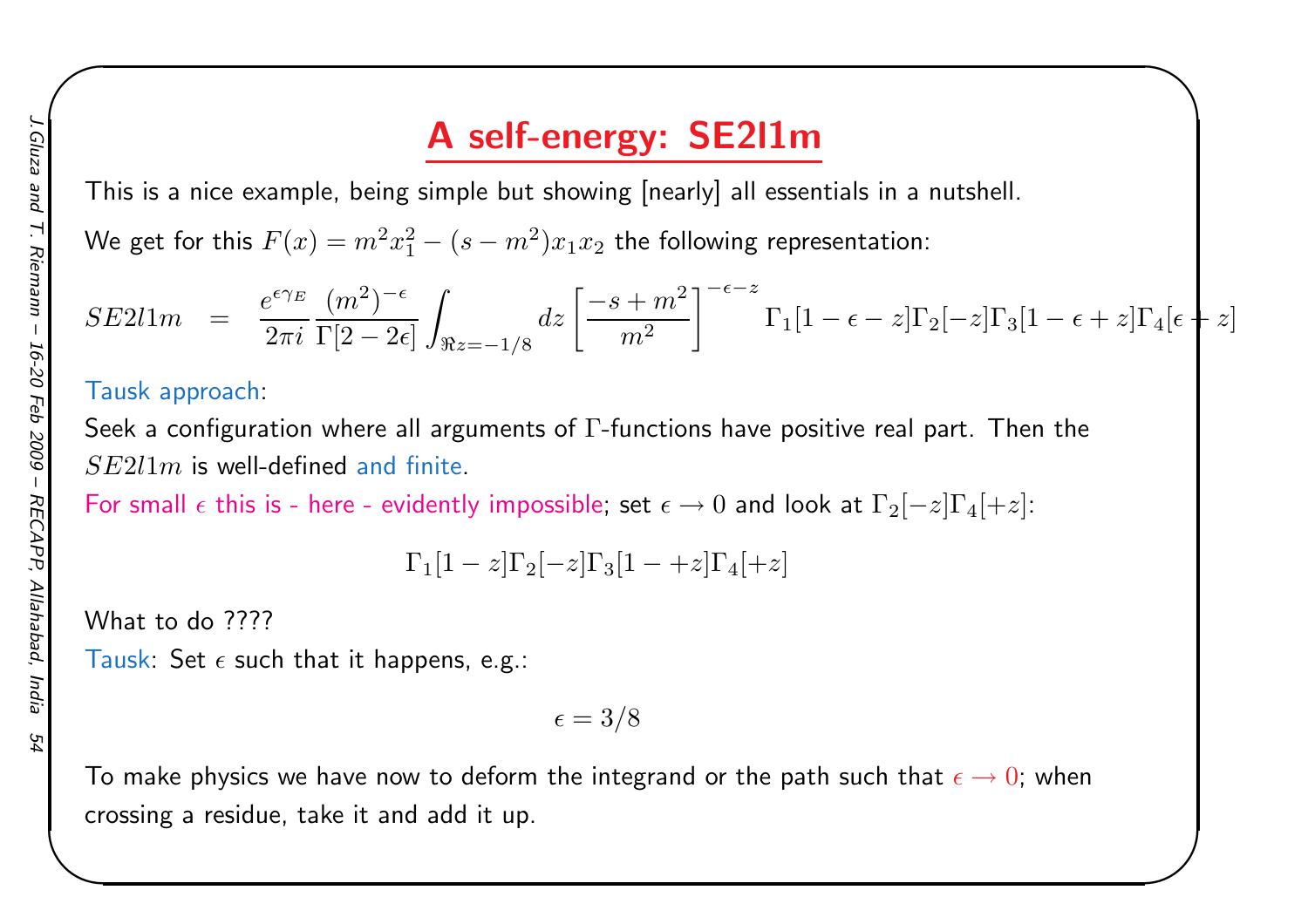Varying  $\epsilon \to 0$  from 3/8 makes crossing in  $\Gamma_4[\epsilon+z]$  a pole at  $\epsilon=-z=+1/8;$  there is  $\epsilon+z=0$ :

 $\begin{matrix} \hline \end{matrix}$ 

$$
Residue[SE211m, \{z, -\epsilon\}] = e^{\epsilon \gamma_E} \frac{(m^2)^{-\epsilon}}{\Gamma[2 - 2\epsilon]} \Gamma_1[1 - 2\epsilon] \Gamma_2[\epsilon]
$$

Here we 'loose' one integration (easier term!) and catch the IR-singularity in  $\Gamma_2[\epsilon]\sim 1/\epsilon!$ The function becomes now, for small  $\epsilon$ :

$$
SE211m = \frac{e^{\epsilon \gamma_E} (m^2)^{-\epsilon}}{2\pi i} \int_{\Re z = -1/8} dz \left[ \frac{-s + m^2}{m^2} \right]^{-\epsilon - z} \Gamma_1[1 - \epsilon - z] \Gamma_2[-z] \Gamma_3[1 - \epsilon + z] \Gamma_4[\epsilon + z]
$$
  
+ 
$$
e^{\epsilon \gamma_E} \frac{(m^2)^{-\epsilon}}{\Gamma[2 - 2\epsilon]} \Gamma_1[1 - 2\epsilon] \Gamma_2[\epsilon]
$$

Now we may take the limit of small  $\epsilon$  because the integral will stay finite and well-defined:

$$
SE211m = \frac{e^{\epsilon \gamma_E}}{2\pi i} \int_{\Re z = -1/8} dz \left[ \frac{-s + m^2}{m^2} \right]^{-z} \Gamma_3[1 - z] \Gamma_4[-z] \Gamma[z] \Gamma[1 + z] + e^{\epsilon \gamma_E} \left( 2 + \frac{1}{\epsilon} - \ln[m^2] \right) +
$$

Now we close the integration path to the left, catch all residues from  $\Gamma_3[1-z]$  for  $\Re z<-1/8$ , i.e. at  $z=-n, n = 1, 2, ...$ 

$$
Residue\left\{ \left[ \frac{-s+m^2}{m^2} \right]^{-z} \Gamma_1[1-\epsilon-z] \Gamma_2[-z] \Gamma_3[1-\epsilon+z] \Gamma_4[\epsilon+z], \{z,-n\} \right\} = (-s+m^2)^n \ln(-s+m^2)
$$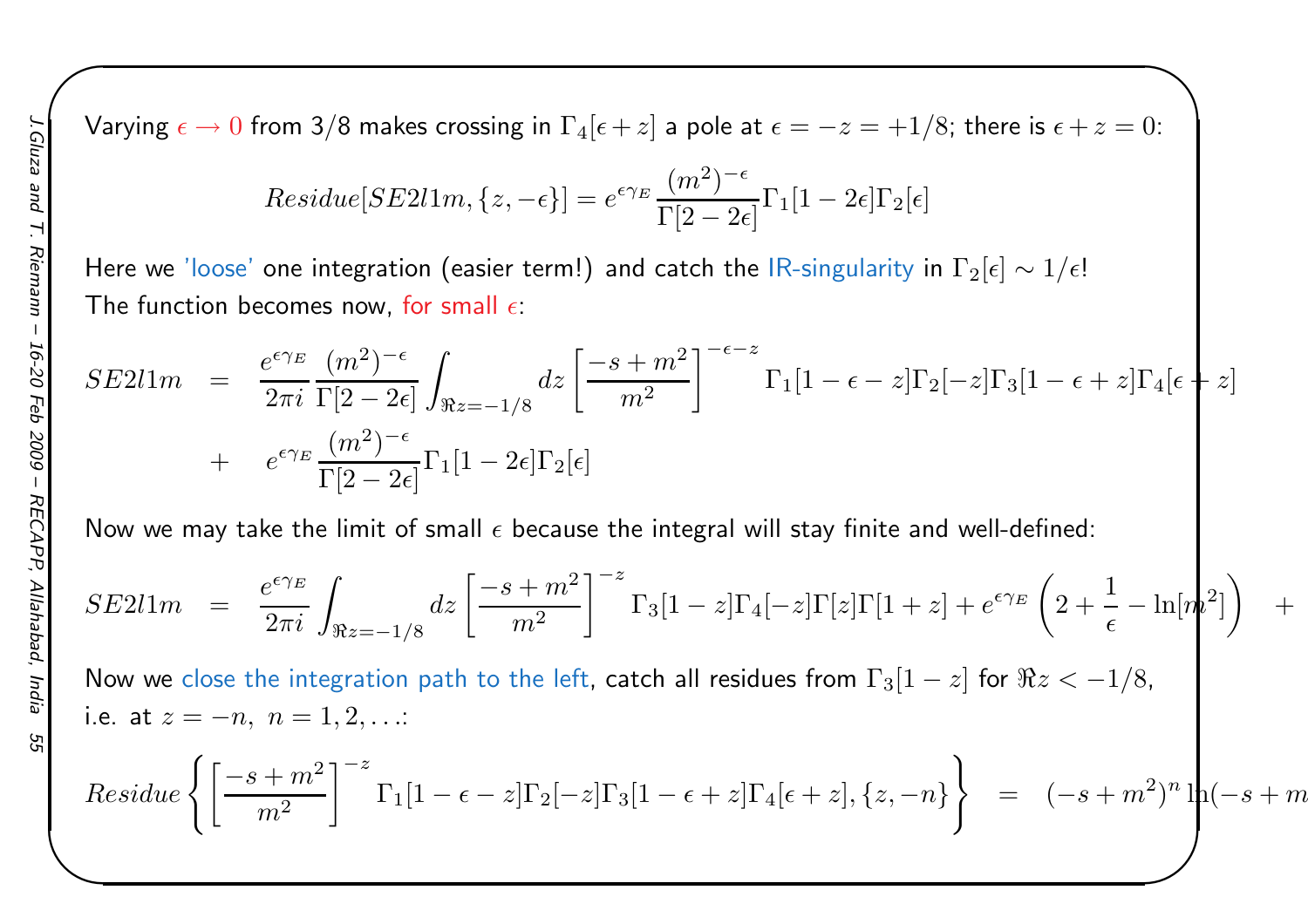The sum to be done is trivial (in this trivial case!!):

$$
\sum_{n=1}^{\infty} \left[ \frac{-s+m^2}{m^2} \right]^n = \frac{1}{1 - \frac{-s+m^2}{m^2}} - 1
$$

 $\begin{matrix} \hline \end{matrix}$ 

and we end up with:

$$
SE2l1m = \frac{1}{\epsilon} + 2 + \left[ \frac{1 - s/m^2}{s/m^2} \ln(1 - s/m^2) \right]
$$

This is what we had also from the direct Feynman parameter integration above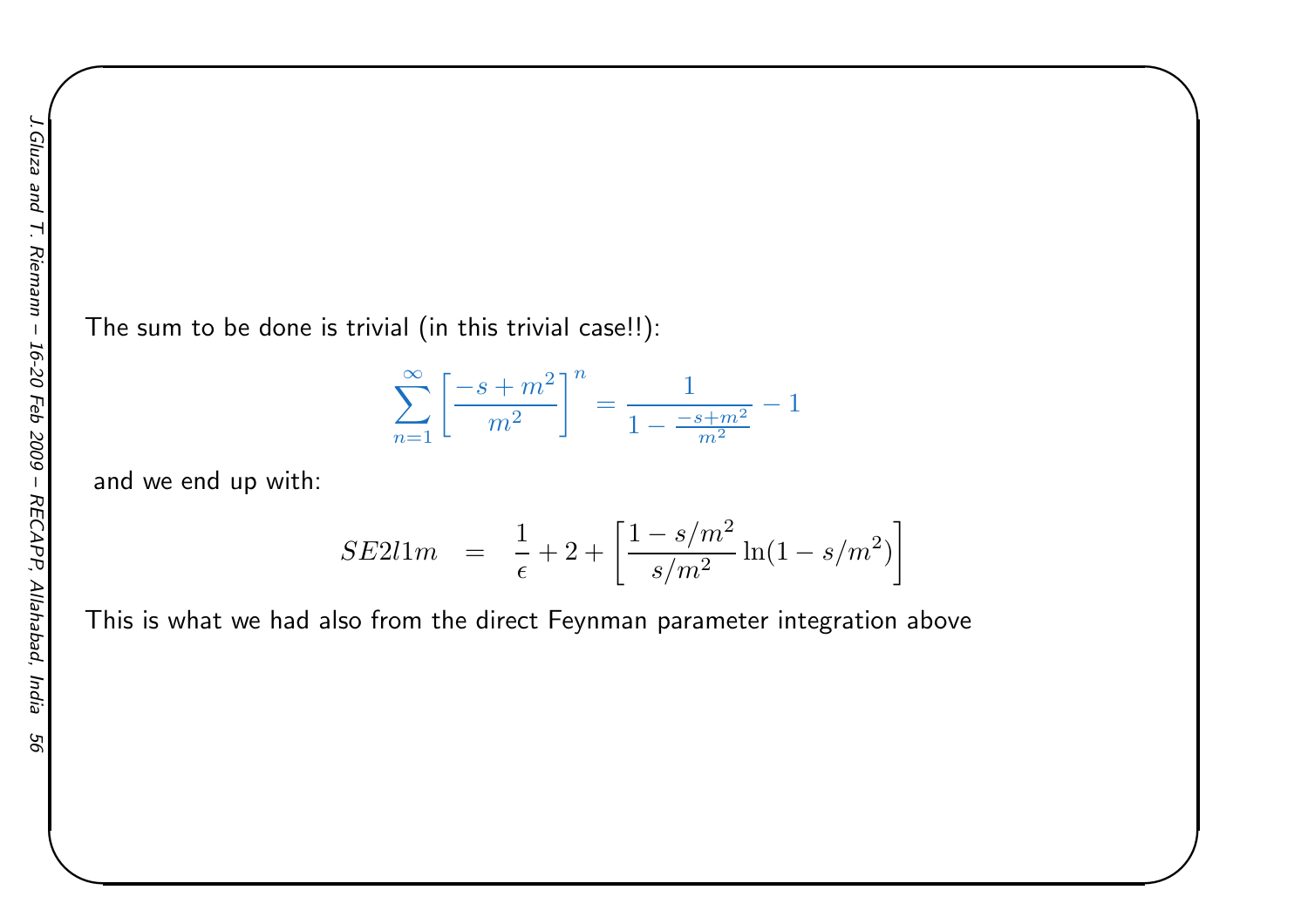### <sup>A</sup> vertex: V3l2m

The Feynman integral V3l2m is the QED one-loop vertex function, which is no master. It is infrared-divergent (see this by counting of powers of loop integration momentum  $k$  or know it from: massless line between two external on-shell lines)

$$
F = m^2(x_1 + x_2)^2 + [-s]x_1x_2
$$

We will also use the variable

$$
y = \frac{\sqrt{-s+4} - \sqrt{-s}}{\sqrt{-s+4} + \sqrt{-s}}
$$

$$
\begin{array}{rcl}\n\texttt{V312m} &=& \frac{e^{\epsilon \gamma_E} \Gamma(-2\epsilon)}{2\pi i} \int dz(-s)^{-\epsilon - 1 - z} \frac{\Gamma^2(-\epsilon - z) \Gamma(-z) \Gamma(1 + \epsilon + z)}{\Gamma(1 - 2\epsilon) \Gamma(-2\epsilon - 2z)} \\
&=& \frac{\texttt{V312m}[-1]}{\epsilon} + \texttt{V312m}[0] + \epsilon \texttt{V312m}[1] + \cdots.\n\end{array}
$$

One may slightly shift the contour by  $(-\epsilon)$  and then close the path to the left and get residua from (and only from)  $\Gamma(1+z)$ :

[Gluza:2007bd]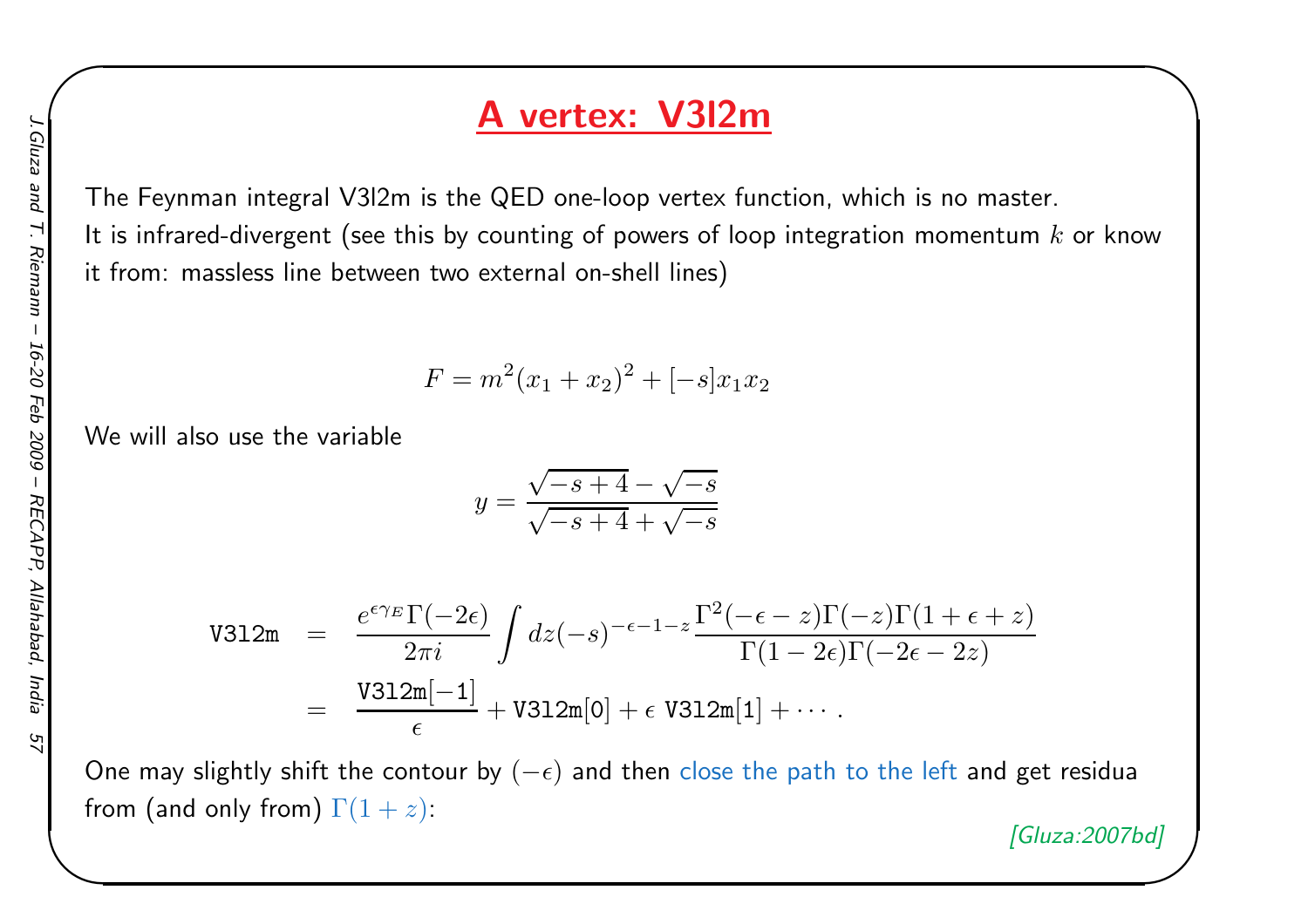$\frac{1}{\sqrt{2}}$ 

:

$$
V(s) = \frac{1}{2s\epsilon} \frac{e^{\epsilon \gamma_E}}{2\pi i} \int_{-i\infty - 1/2}^{-i\infty - 1/2} dz \quad (-s)^{-z} \frac{\Gamma^2(-z)\Gamma(-z + \epsilon)\Gamma(1 + z)}{\Gamma(-2z)}
$$
  
= 
$$
-\frac{e^{\epsilon \gamma_E}}{2\epsilon} \sum_{n=0}^{\infty} \frac{s^n}{\binom{2n}{n}(2n+1)} \frac{\Gamma(n+1+\epsilon)}{\Gamma(n+1)}.
$$

This series may be summed directly with Mathematica! $^a$ , and the vertex becomes:

$$
V(s) = -\frac{e^{\epsilon \gamma_E}}{2\epsilon} \Gamma(1+\epsilon) \quad {}_2F_1\left[1, 1+\epsilon; 3/2; s/4\right].
$$

Alternatively, one may derive the  $\epsilon$ -expansion by exploiting the well-known relation with harmonic numbers  $S_k(n) = \sum_{i=1}^n p_i$  $\,n$  $\sum\limits_{i=1}^n1/i^k$ :

$$
\frac{\Gamma(n+a\epsilon)}{\Gamma(n)} = \Gamma(1+a\epsilon) \exp\left[-\sum_{k=1}^{\infty} \frac{(-a\epsilon)^k}{k} S_k(n-1)\right].
$$

The product  $\exp{(\epsilon \gamma_E)}\Gamma(1+\epsilon)=1+\frac{1}{2}\zeta[2]\epsilon^2+O(\epsilon^3)$  yields expressions with zeta numbers

 $^a$ The expression for  $V(s)$  was also derived in  $[Huber:2007dx]$ 

 $\begin{matrix} \hline \end{matrix}$ 

; see additionally

[Davydychev:2000na]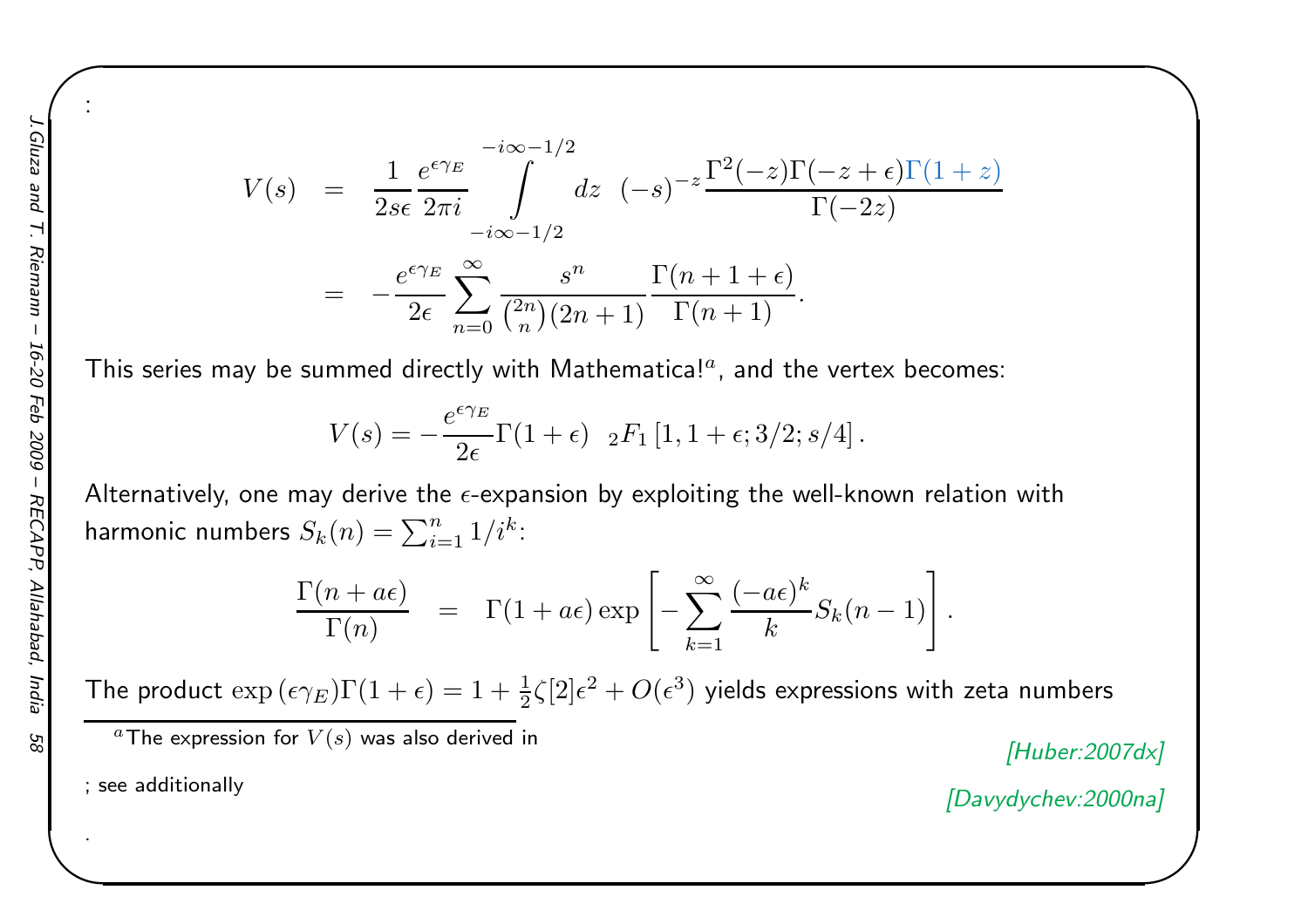$\zeta[n]$ , and, taking all terms together, one gets a collection of inverse binomial sums $^b$ ; the first of them is the IR divergent part:

$$
V(s) = \frac{V_{-1}(s)}{\epsilon} + V_0(s) + \cdots
$$
  
\n
$$
V_{-1}(s) = \frac{1}{2} \sum_{n=0}^{\infty} \frac{s^n}{\binom{2n}{n} (2n+1)} = \frac{1}{2} \frac{4 \arcsin(\sqrt{s}/2)}{\sqrt{4-s} \sqrt{s}} = \frac{y}{y^2 - 1} \ln(y).
$$

 $^b$ For the first four terms of the  $\epsilon$ -expansion in terms of inverse binomial sums or of polylogarithmic functions, see

[Gluza:2007bd]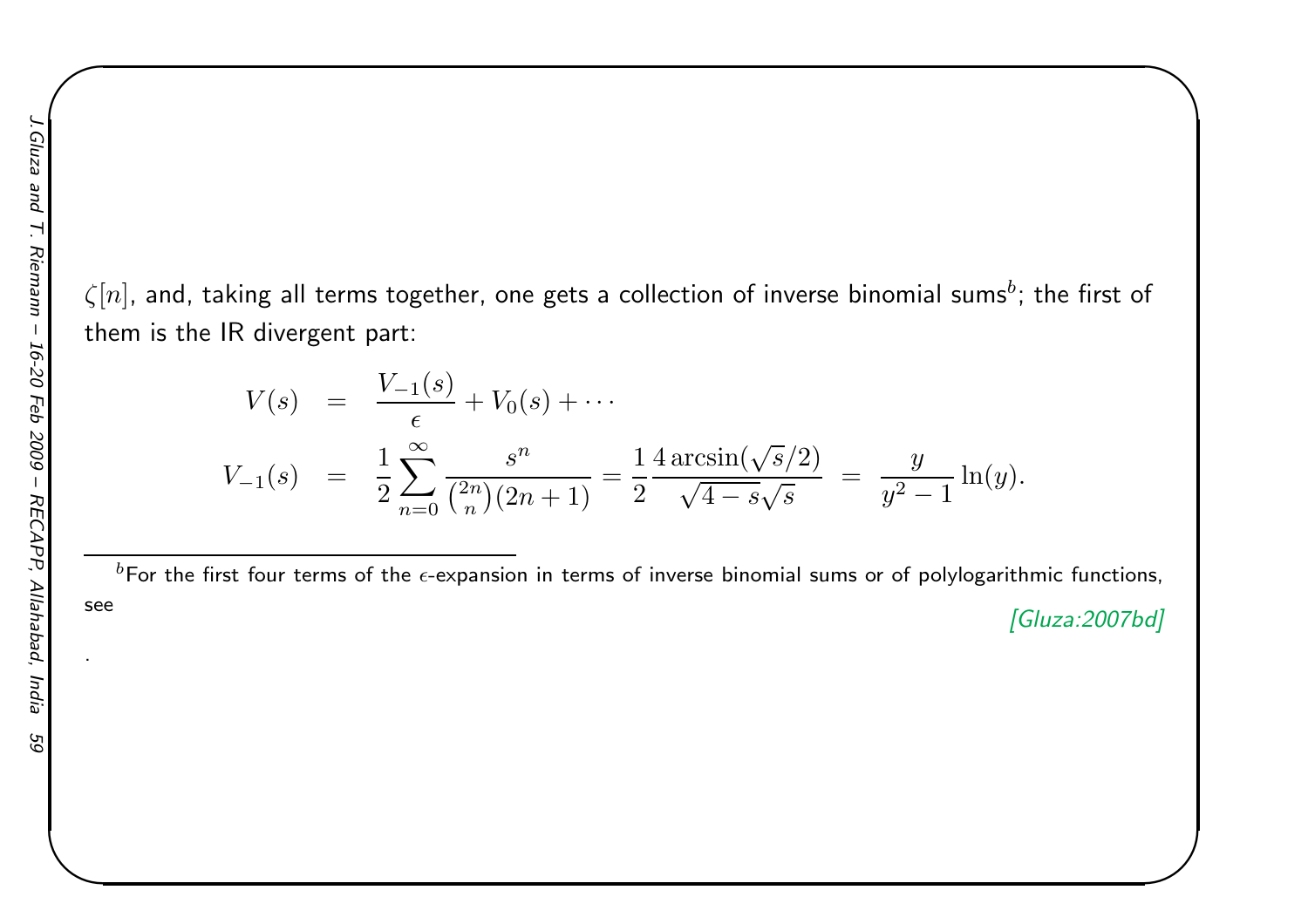The constant term:

$$
\text{V312m}[0] = \frac{1}{2\pi i} \int_{-i\infty+u}^{+i\infty+u} dr(-s)^{-1-r} \frac{\Gamma^3[-r]\Gamma[1+r]}{\Gamma[-2r]}
$$

$$
\frac{1}{2} \left[ \gamma_E - \ln(-s) + 2\Psi[-2r] - 2\Psi[-r] + \Psi[1+r] \right]
$$

 $\begin{matrix} \hline \end{matrix}$ 

$$
= \frac{1}{2} \sum_{n=0}^{\infty} \frac{s^n}{\binom{2n}{n}} S_1(n),
$$

There is also the opportunity to evaluate the MB-integrals numerically by following with e.g. <sup>a</sup>Fortran routine the straight contour.

This applies after the  $\epsilon$ -expansion.

 $\int_{-5i+\Re s}^{+5i+\Re s}$  $x^{-5i+\Re z}$  is usually sufficient.

But: This works fast and stable for <mark>Euclidean</mark> kinematics where  $-s > 0$ .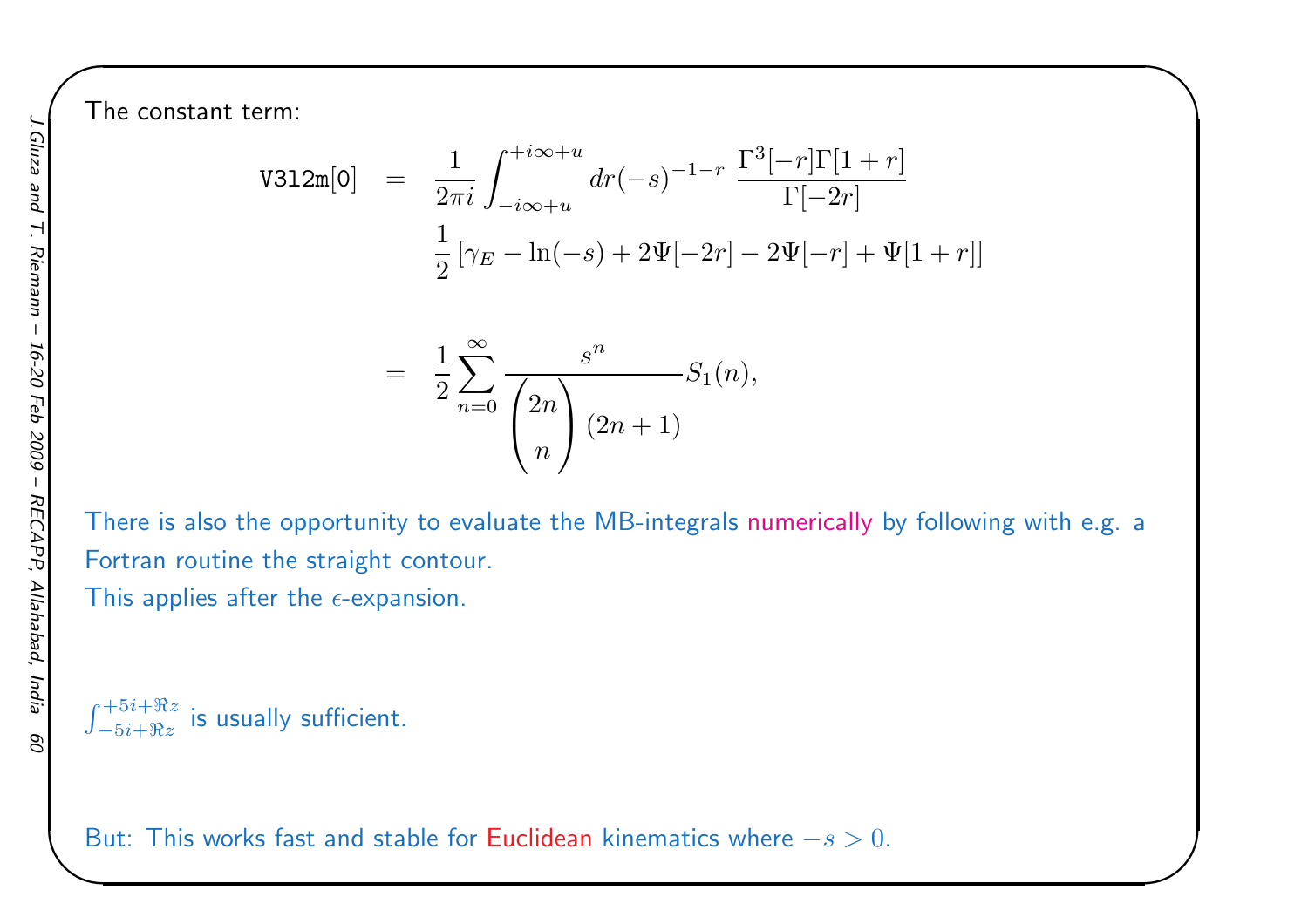and the  $\epsilon$ -term:

$$
\begin{split}\n\text{V312m}[1] &= \frac{1/4}{2\pi i} \int_{-i\infty+u}^{+i\infty+u} dr(-s)^{-1-r} \frac{\Gamma^3[-r]\Gamma[1+r]}{\Gamma[-2r]} \\
& \Big[ \gamma_E^2 + Log[-s]^2 + Log[-s](-2\gamma_E - 4\Psi[-2z] + 4\Psi[-z] - 2\Psi[1+z]) \\
& \quad + \gamma_E(4\Psi[-2z] - 4\Psi[-z] + 2\Psi[1+z]) \\
&- 4\Psi[1, -2z] + 2\Psi[1, -z] + \Psi[1, 1+z] \\
& \quad + 4(\Psi[-2z]^2 - 2\Psi[-2z]\Psi[-z] + \Psi[-z]^2 + \Psi[-2z]\Psi[1+z] \\
&- \Psi[-z]\Psi[1+z]) + \Psi[1+z]^2 \Big] \\
&= \left[ const = 1? \right] \times \frac{1}{4} \sum_{n=0}^{\infty} \frac{(t)^n}{2n} \left[ S_1(n)^2 + \zeta_2 - S_2(n) \right].\n\end{split}
$$

 $\begin{matrix} \hline \end{matrix}$ 

Here,  $\Psi[r]=...$  and  $\Psi[1,r]=...,$  and the harmonic numbers  $S_k(n)$  are

$$
S_k(n) = \sum_{i=1}^n \frac{1}{i^k},
$$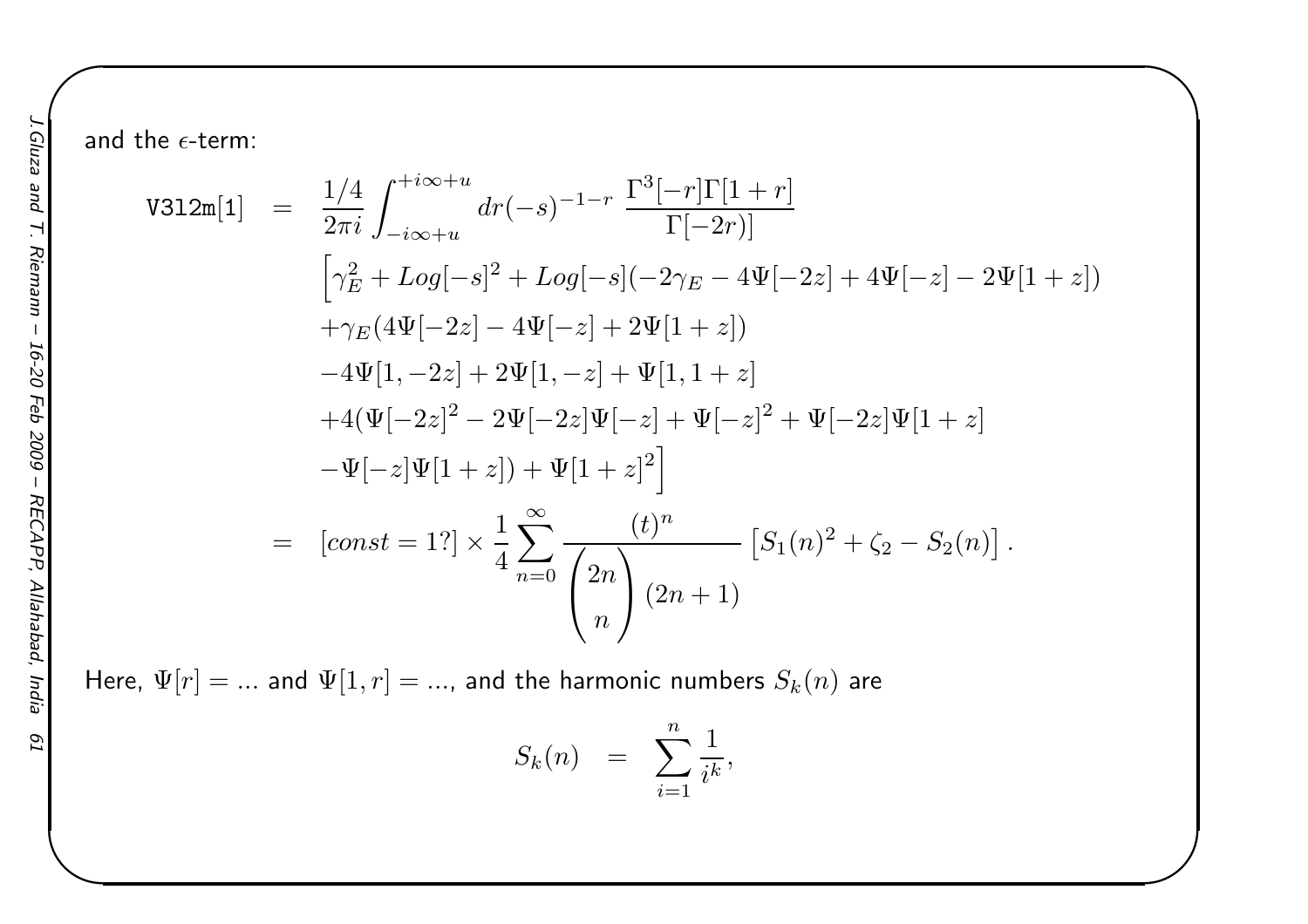:

The sums appearing above may be obtained from sums listed in Table 1 of Appendix D in<br>[Gluza:2007bd,Davydychev:2003mv]

$$
\sum_{n=0}^{\infty} \frac{s^n}{\binom{2n}{n}(2n+1)} = \frac{y}{y^2-1} 2\ln(y),
$$
  
\n
$$
\sum_{n=0}^{\infty} \frac{s^n}{\binom{2n}{n}(2n+1)} S_1(n) = \frac{y}{y^2-1} [-4\text{Li}_2(-y) - 4\ln(y)\ln(1+y) + \ln^2(y) - 2\zeta_2],
$$
  
\n
$$
\sum_{n=0}^{\infty} \frac{s^n}{\binom{2n}{n}(2n+1)} S_1(n)^2 = \frac{y}{y^2-1} \left[ 16S_{1,2}(-y) - 8\text{Li}_3(-y) + 16\text{Li}_2(-y)\ln(1+y) + 8\ln^2(1+y)\ln(y) - 4\ln(1+y)\ln^2(y) + \frac{1}{3}\ln^3(y) + 8\zeta_2\ln(1+y) -4\zeta_2\ln(y) - 8\zeta_3 \right],
$$
  
\n
$$
\sum_{n=0}^{\infty} \frac{s^n}{\binom{2n}{n}(2n+1)} S_2(n) = -\frac{y}{3(y^2-1)} \ln^3(y),
$$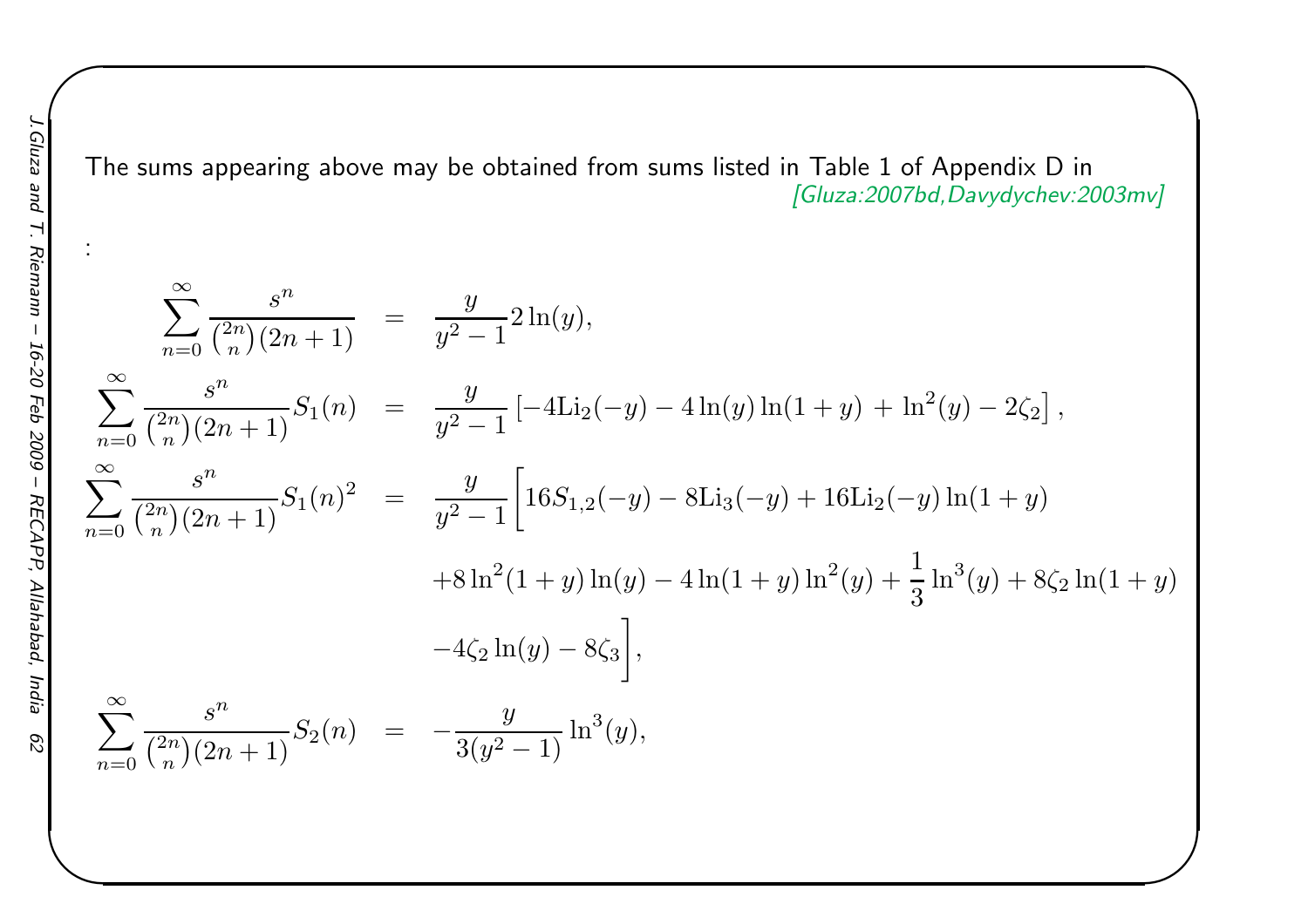## Expansion in a small parameter: vertex V3I2m for  $m^2/s$

 $\begin{matrix} \hline \end{matrix}$ 

Use as an example for determining the small mass expansion:

$$
V3\text{coeff}m1 = \text{Coefficient}[V3l2m[[1,1]], \epsilon, -1]
$$
  
=  $-\frac{1}{2s} \frac{1}{2\pi i} \int_{-i\infty - 1/2}^{+i\infty - 1/2} dz \left(-\frac{m^2}{s}\right)^z \frac{\Gamma_1[-z]^3 \Gamma_2[1+z]}{\Gamma_3[-2z]}$ 

If  $|m^{2}/s| << 1$ , then the smallest power of it gives the biggest contribution, i.e. its exponent has to be positive and small.

So, close the contour to the right (positive  $\Re z)$ , and leading terms come from the residua expansion of  $\Gamma_{1}[-z]^{3}/\Gamma_{3}[-2z]$  at  $z=-1,-2,\cdots$  . The residues are terms of a binomial sum:

$$
Residue = -\frac{1}{s} \left(\frac{m^2}{s}\right)^n \frac{(2n)!}{(n!)^2} \left[ 2HarmonicNumber[n] - 2HarmonicNumber[2n] - \ln\left(-\frac{m^2}{s}\right) \right]
$$

with first terms equal to  $(-1)^*$ Residua:

$$
V3l2m = \frac{1}{s} \ln \left( -\frac{m^2}{s} \right) + \frac{m^2}{s^2} \left[ \ln \left( 2 + 2\frac{m^2}{s} \right) \right] + \frac{m^4}{s^3} \left[ \ln \left( 7 + 6\frac{m^2}{s} \right) \right] + O(m^6/s^3)
$$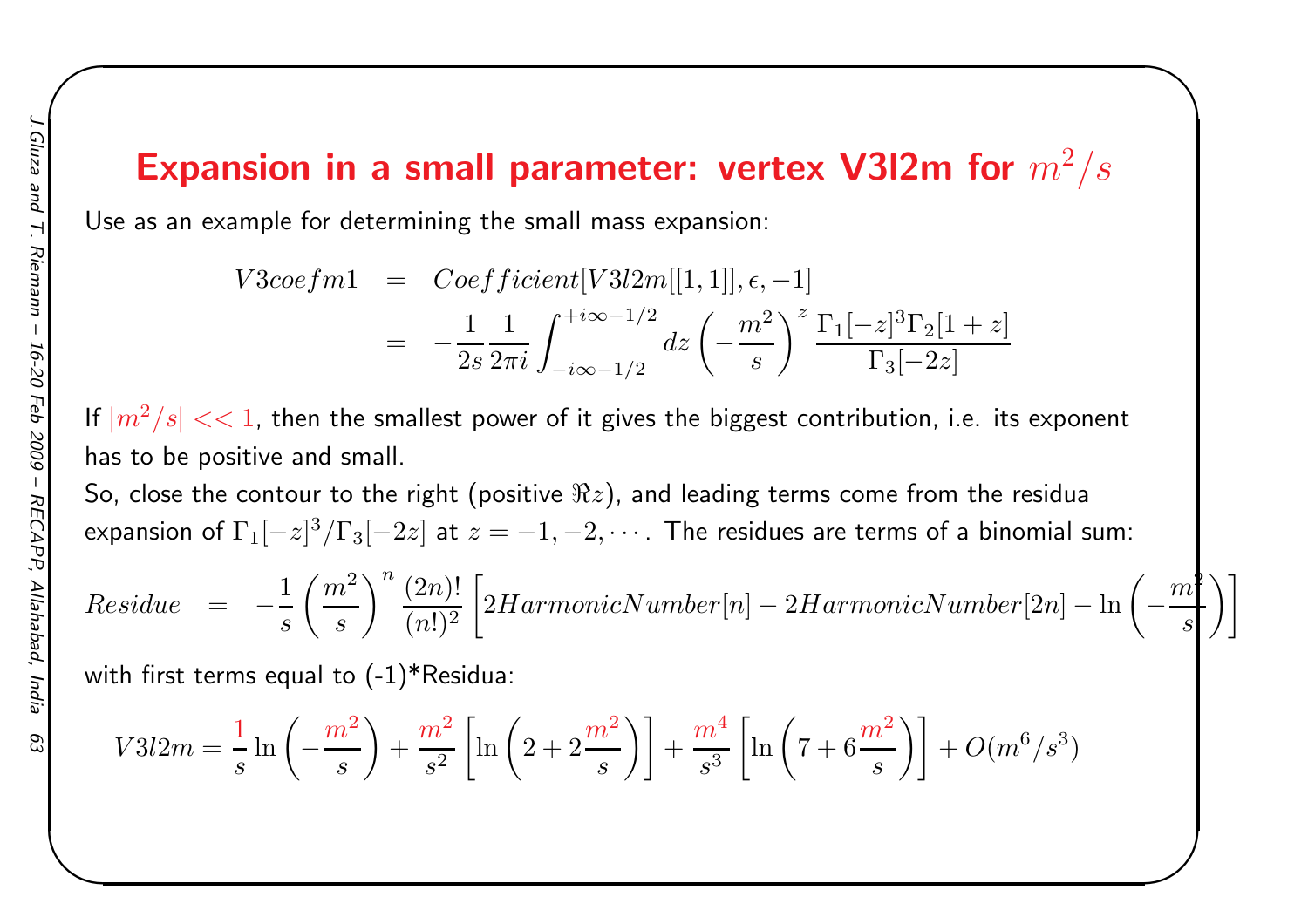### Another nice box with numerator,  $\mathsf{B5l3m}(p_e.k_1)$

We used it for the determination if the small mass expansion.

$$
B513m(p_e \cdot k_1) = \frac{m^{4e}(-1)^{a}12345 e^{2e\gamma}E}{\prod_{j=1}^{5} \Gamma[a_i]\Gamma[5 - 2\epsilon - a_{123}](2\pi i)^4} \int_{-i\infty}^{+i\infty} d\alpha \int_{-i\infty}^{+i\infty} d\beta \int_{-i\infty}^{+i\infty} d\delta
$$
  
\n
$$
(-s)^{(4-2\epsilon)-a_{12345}-\alpha-\beta-\delta} (-t)^{\delta}
$$
\n
$$
\frac{\Gamma[-4 + 2\epsilon + a_{12345} + \alpha + \beta + \delta]}{\Gamma[6 - 3\epsilon - a_{12345} - \alpha]} \frac{\Gamma[7 - 3\epsilon - a_{12345} - \alpha] \Gamma[5 - 2\epsilon - a_{123}]}{\Gamma[7 - 3\epsilon - a_{12345} - \alpha] \Gamma[9 - 4\epsilon - a_{12345} - \alpha - \beta - \delta - \gamma]} \frac{\Gamma[4 - 2\epsilon - a_{12345} - \alpha - \beta - \delta - \gamma]}{\Gamma[8 - 4\epsilon - a_{112233445} - 2\alpha - 2\beta - 2\delta - \gamma]} \frac{\Gamma[4 - 2\epsilon - a_{12345} - \alpha - \beta - \delta - \gamma]}{\Gamma[9 - 4\epsilon - a_{112233445} - 2\alpha - 2\beta - 2\delta - \gamma]} \left\{ (p_e \cdot p_3) \Gamma[1 + a_4 + \delta] \Gamma[6 - 3\epsilon - \gamma] \right\}
$$
  
\n
$$
\Gamma[5 - 2\epsilon - a_{1234} - \alpha - \beta - \delta] \Gamma[3 - \epsilon - a_{12} - \alpha] \Gamma[8 - 4\epsilon - a_{112233445} - 2\alpha - 2\beta - 2\delta - \gamma] \Gamma[9 - 4\epsilon - a_{112233445} - 2\alpha - 2\beta - 2\delta - \gamma]
$$
  
\n
$$
\Gamma[4 - 2\epsilon - a_{1234} - \alpha - \beta - \delta] \Gamma[8 - 4\epsilon - a_{112233445} - 2\alpha - 2\delta - \gamma] \Gamma[9 - 4\epsilon - a_{112233445} - 2\
$$

 $\begin{matrix} \hline \end{matrix}$ 

2

 $\epsilon$ 

.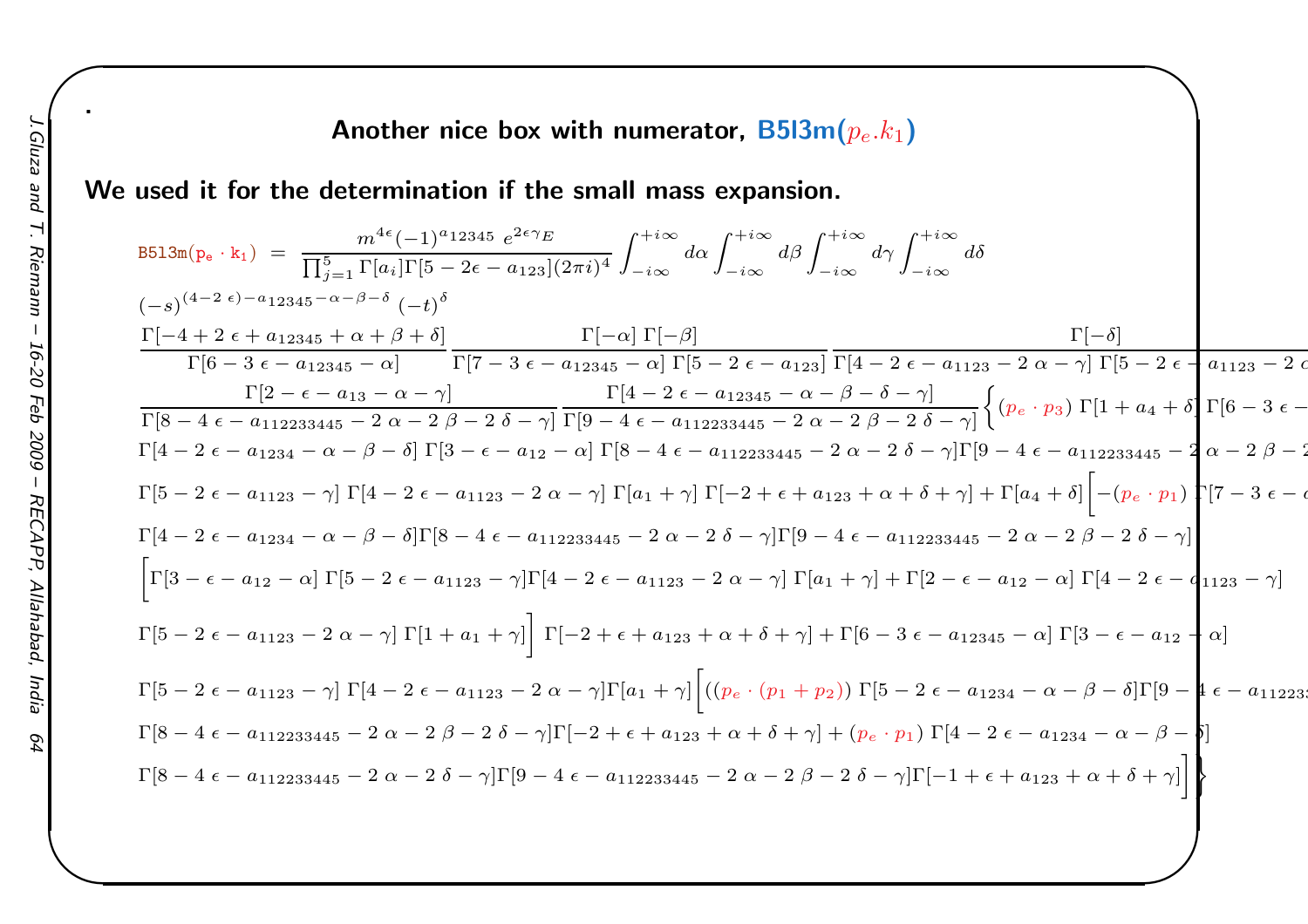# Differential equations: Example V3l2m

Example V3l2m, the massive QED 1-loop vertex



$$
V3l2m = \int \frac{d^d k}{D_1 D_2 D_3}
$$
  
\n
$$
D_1 = (k+p_1)^2 - m_1^2
$$
  
\n
$$
D_2 = (k-p_2)^2 - m_2^2
$$
  
\n
$$
D_3 = (k)^2 - m_0^2
$$

 $\begin{matrix} \hline \end{matrix}$ 

$$
s = (p_1 + p_2)^2 = 2p_1p_2 + p_1^2 + p_2^2
$$

Dimensional arguments prove:

$$
V3l2m \sim \frac{1}{s} \text{ at } s \to \infty
$$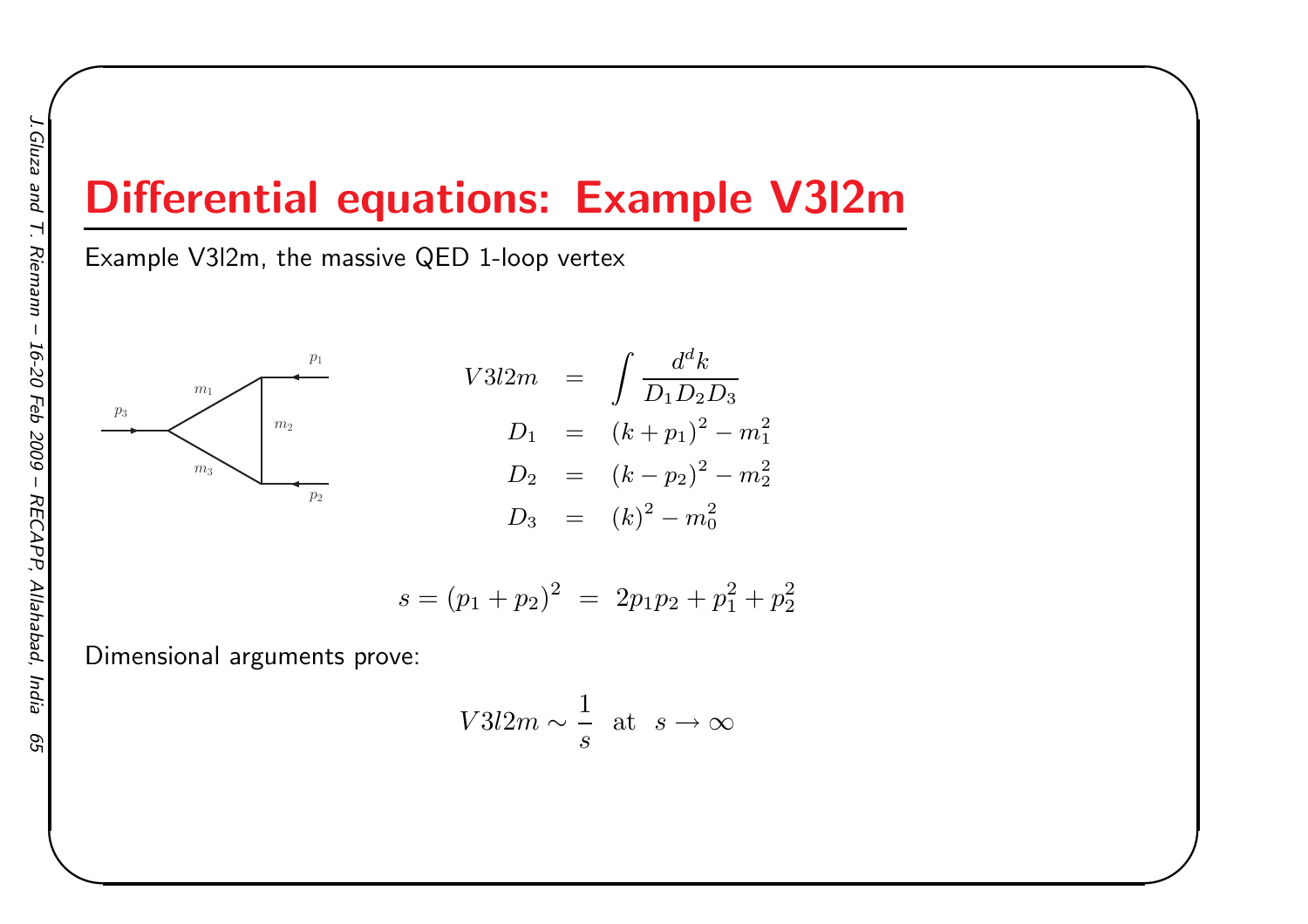We derive now a differential eqation for the vertex,  $V=V(s,p_1^2,p_2^2))$ 

$$
s = (p_1 + p_2)^2 = 2p_1p_2 + p_1^2 + p_2^2 \rightarrow 2p_1p_2 + 2m^2 \text{ or } \rightarrow 2p_1p_2 + m^2 \text{ etc.}
$$

First derive <sup>a</sup> differential operator, which is completely independent of the internal details thevertex.

 $\begin{matrix} \hline \end{matrix}$ 

$$
p_1 \frac{\partial}{\partial p_2} = p_1 \left[ \frac{\partial}{\partial p_2^2} \frac{\partial p_2^2}{\partial p_2} + \frac{\partial}{\partial s} \frac{\partial s}{\partial p_2} \right]
$$
  

$$
= p_1 \left[ 2p_2 \frac{\partial}{\partial p_2^2} + 2(p_1 + p_2) \frac{\partial}{\partial s} \right]
$$
  

$$
p_2 \frac{\partial}{\partial p_2} = p_2 \left[ 2p_2 \frac{\partial}{\partial p_2^2} + 2(p_1 + p_2) \frac{\partial}{\partial s} \right]
$$

Not Using  $p_1^2 = p_2^2 = m^2$  and  $p_1p_2 = (s-2m^2)/2$ , we get:

$$
p_1 \frac{\partial}{\partial p_2} = (s - p_1^2 - p_2^2) \frac{\partial}{\partial p_2^2} + s \frac{\partial}{\partial s}
$$
  

$$
p_2 \frac{\partial}{\partial p_2} = (p_1^2 + p_2^2) \frac{\partial}{\partial p_2^2} + s \frac{\partial}{\partial s}
$$

Eliminate  $\partial/\partial p_2^2$ :

$$
[s - 2(p_1^2 + p_2^2)]s\frac{\partial}{\partial s} = [[s - (p_1^2 + p_2^2)] p_2 - (p_1^2 + p_2^2) p_1] \frac{\partial}{\partial p_2} = [R_2 p_2 + R_1 p_1] \frac{\partial}{\partial p_2}
$$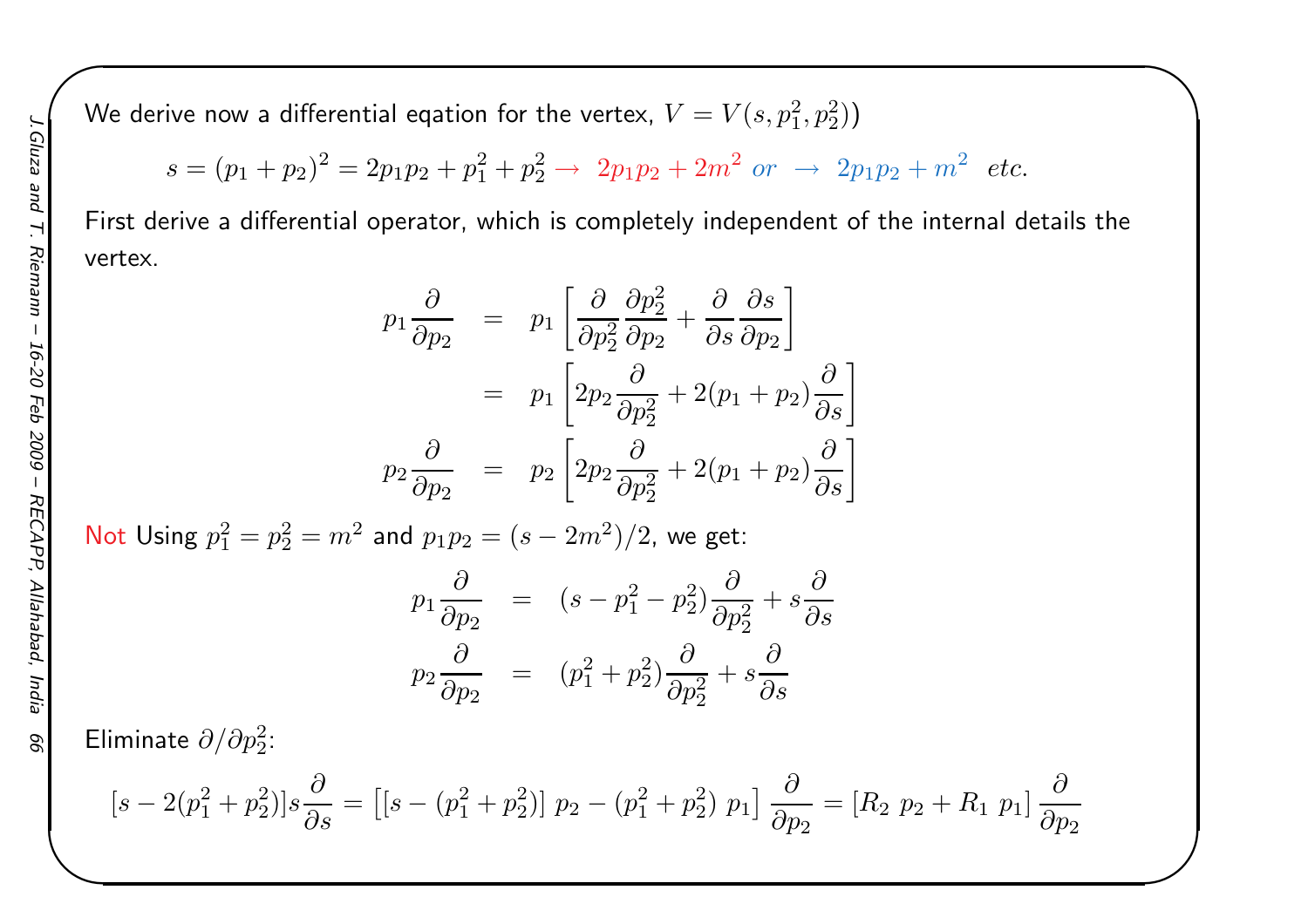Now apply this universal differential vertex-operator to a specific vertex, e.g.  $V{=}$ V3l2m: Use on-mass-shell condition  $p_1^2 = m_1^2, p_2^2 = m_2^2.$ 

$$
\frac{\partial V}{\partial p_2} = \int \frac{d^d k}{D_3 D_1} \frac{\partial}{\partial p_2} \frac{1}{D_2}
$$

 $\begin{matrix} \hline \end{matrix}$ 

**With** 

$$
\frac{\partial}{\partial p_2}\frac{1}{D_2} = -\frac{1}{D_2^2}\frac{\partial D_2}{\partial p_2} = \frac{2(k-p_2)}{D_2^2}
$$

Compensate numerator against propagators:

$$
2p_1k = -D_3 + D_1 - m_0^2 - p_1^2 + m_1^2
$$
  
\n
$$
2p_2k = D_3 - D_2 + m_0^2 + p_2^2 - m_2^2
$$
  
\n
$$
p_i^2 = m_i^2
$$
  
\n
$$
p_1p_2 = (s - m_1^2 - m_2^2)/2
$$

we get, for this vertex, the equation:

$$
(s-2(m_1^2+m_2^2)) s\frac{\partial V}{\partial s} \;\; = \;\; s\int \frac{d^d k}{D_1 D_2^2} - (m_1^2+m_2^2) \int \frac{d^d k}{D_3 D_2^2} - (s-(m_1^2+m_2^2)) \; V
$$

There might also arise <sup>a</sup> dotted Vertex at the right hand side, but here it drops out from the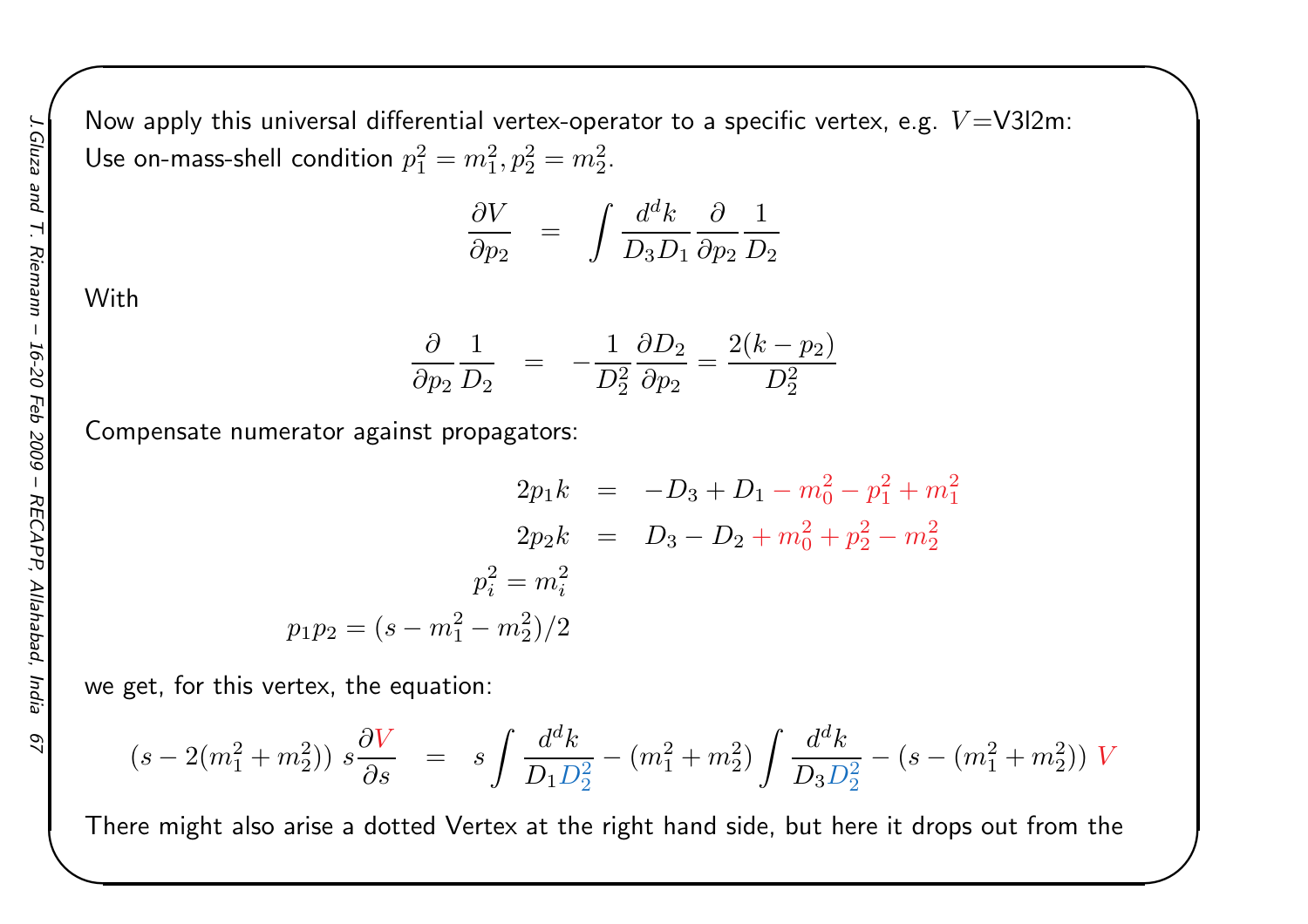result; in general:

$$
\[s - 2(p_1^2 + p_2^2)\]s\frac{\partial}{\partial s} = \int dk \left[\frac{-R_2}{D_1 D_2 D_3} + \frac{R_2 - R_1}{D_1 D_2^2} + \frac{R_1}{D_2^2 D_3} + \frac{R_2 (m_0^2 - m_2^2 - p_2^2) + R_1 (-m_0^2 + p_2^2 + m_1^2 - s)}{D_1 D_2^2 D_3}\right]
$$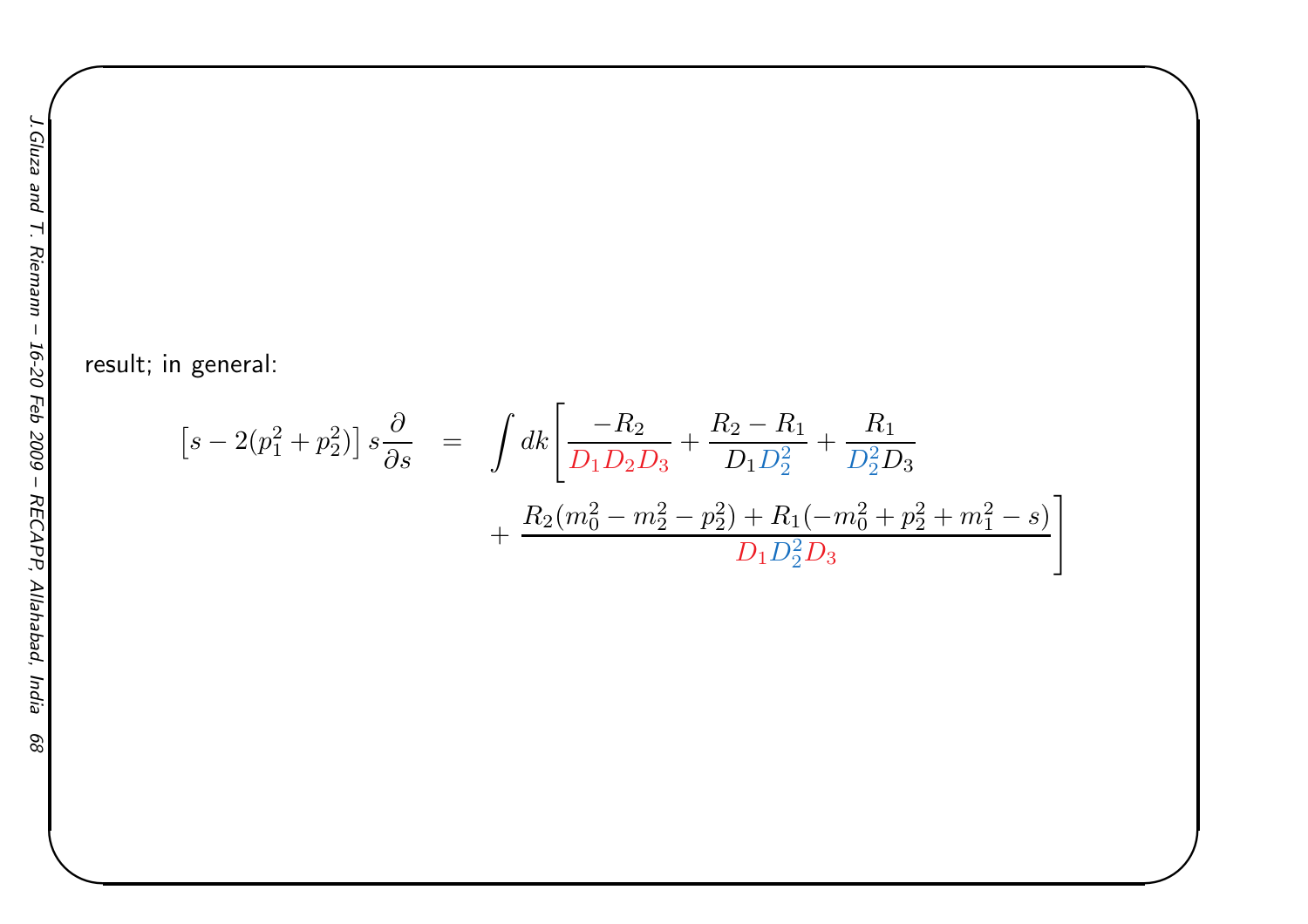In

This is <sup>a</sup> simple Euler differential equation!

The inhomogeneity depends on two dotted 2-point functions SE2l2md and SE2l1md, so it is simpler and assumed to be known already.

In principle, one might get also a term with  $\int d^d k/D_1D_2^2D_3$ , i.e. the dotted vertex V3l2md, but it drops out here.

Then one would have <sup>a</sup> system of coupled equations, and this often happens.

We see that dotted objects may appear naturally,.

All the above has nothing to do with dimension  $d$  — if it is well-defined  $\dots$ 

#### [Czakon:2004wm]

 $\begin{matrix} \hline \end{matrix}$ 

we use the operator for deriving and solving massive 2-loop vertex functions and <sup>g</sup>ive also <sup>a</sup>corresponding operator for box diagrams,  $m^2\rightarrow 1$ :

$$
s\frac{\partial}{\partial s} = \frac{1}{4-s} \left[ 2p_2^{\mu} + (2-s)p_1^{\mu} \right] \frac{\partial}{\partial p_1^{\mu}}
$$
 for vertex  

$$
s\frac{\partial}{\partial s} = \frac{1}{2} \left[ (p_1^{\mu} + p_2^{\mu}) + \frac{s(p_2^{\mu} - p_3^{\mu})}{s + t - 4} \right] \frac{\partial}{\partial p_2^{\mu}}
$$
 for box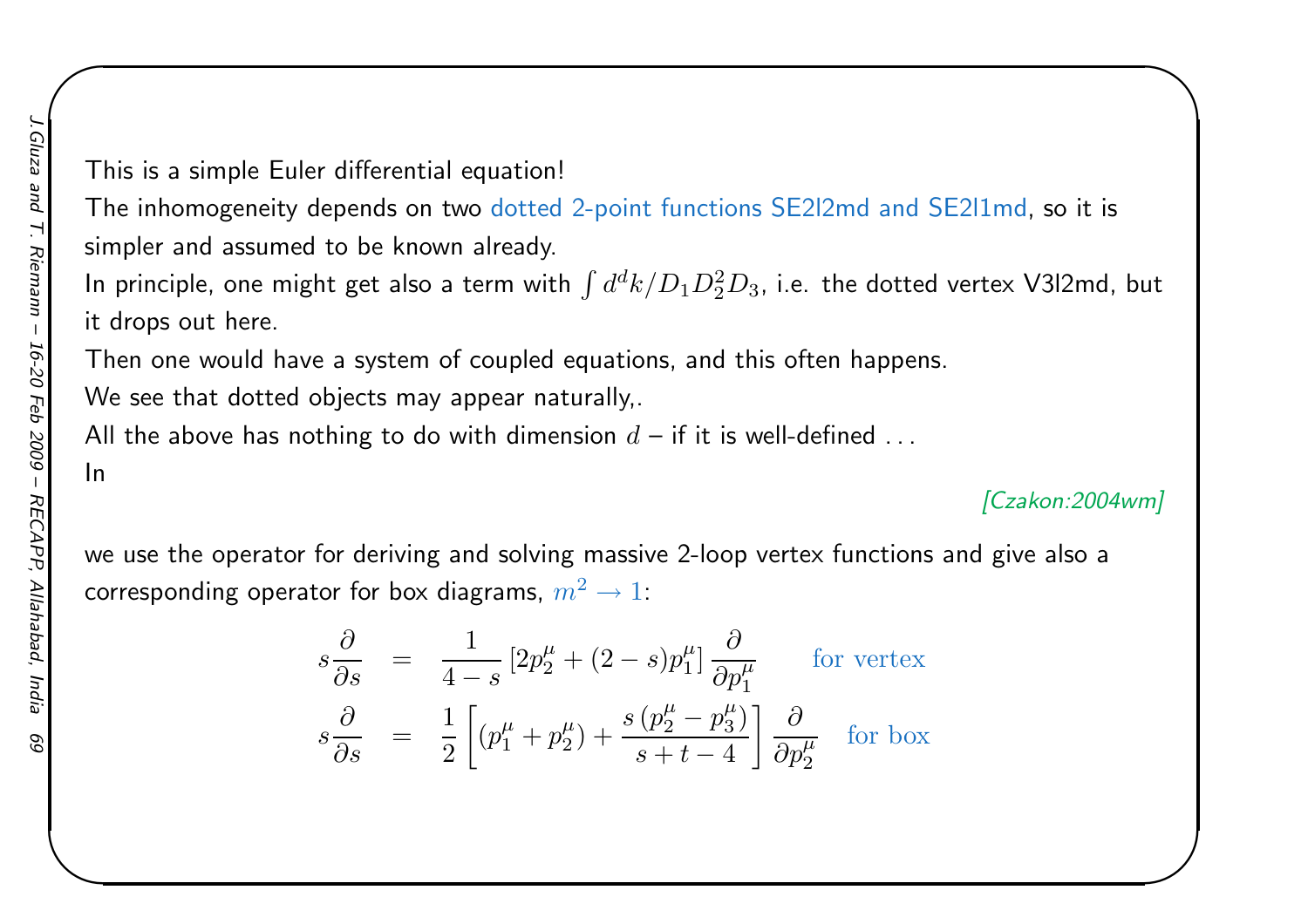## Scetch of: Solve Euler Diff. Equations

Basics developed in

[Kotikov:1991hm,Kotikov:1991kg,Laporta:1996mq]

. The choice of variables depends on the problem. For the QED vertex it will prove useful to take

$$
s/m^2 = -(1-x)^2/x
$$

 $s/m^2=-x$ 

For our other beloved example  $B\equiv B_0(s, m, 0)$ , see nice lecture

For details, <sup>I</sup> prefer to jump to this case. Differential operator:

$$
s\frac{\partial}{\partial s} \quad = \quad \frac{1}{2}p^{\mu}\frac{\partial}{\partial p^{\mu}}
$$

The equation becomes here:

$$
\frac{\partial}{\partial s}B = \left[ -\frac{1}{x} + \frac{1}{1+x} \right] B + \epsilon \left[ \frac{1}{x} - \frac{2}{1+x} \right] B + (1-\epsilon) \left[ \frac{1}{x} - \frac{1}{1+x} \right] T 1 l 1 m
$$
  
T1l1m =  $\frac{1}{\epsilon}$  + 1 + (1 + \zeta\_2/2) \epsilon + ...

[Aglietti:2004vs]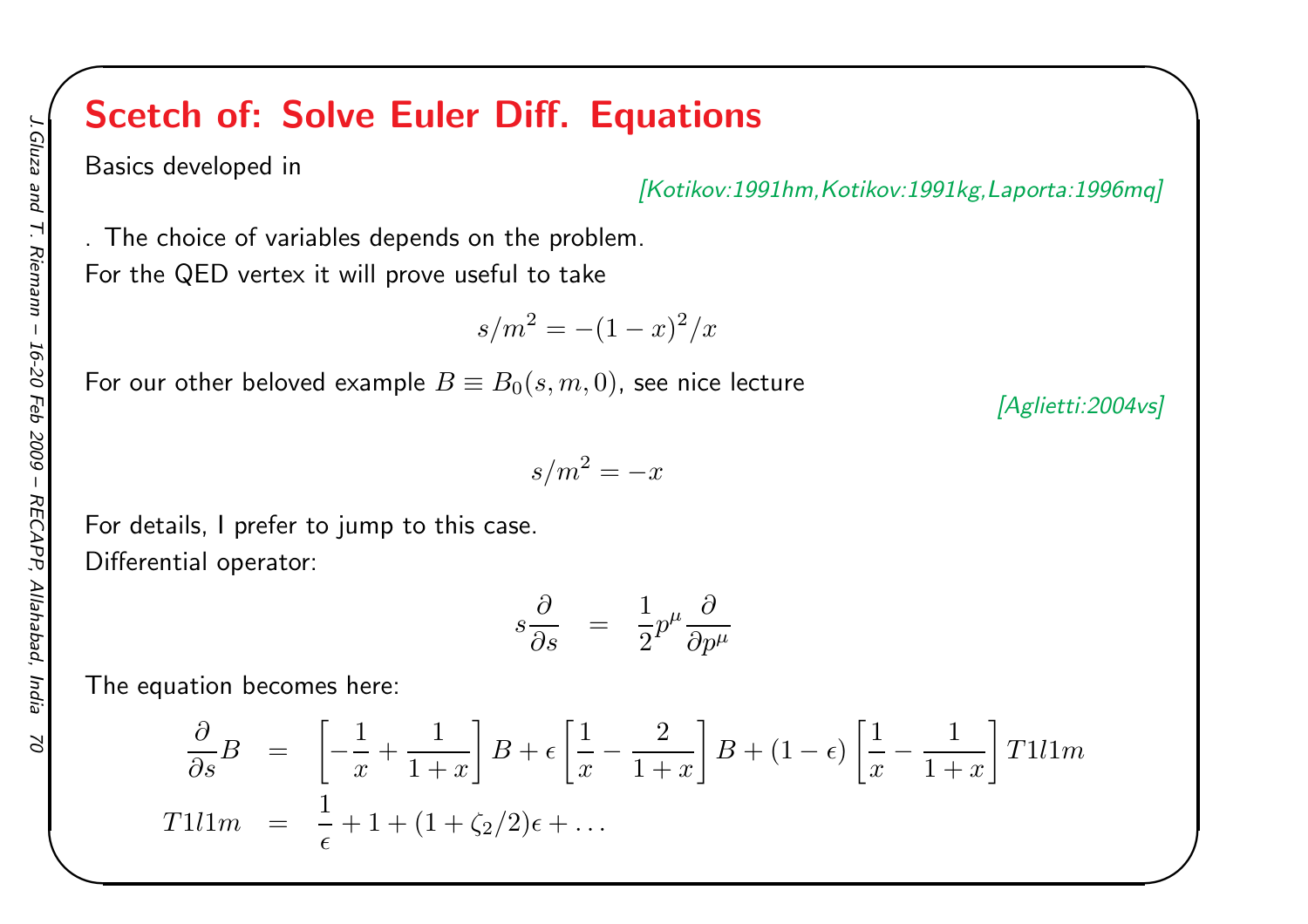We need also <sup>a</sup> boundary condition; look at explicit expression above:

$$
B_0(0,m,0) = T1l1m
$$

 $\begin{matrix} \hline \end{matrix}$ 

Make an ansatz as series in  $\epsilon$ :

$$
B=\frac{1}{\epsilon}B_1+B_0+\epsilon B_1+\ldots
$$

and get <sup>a</sup> series of equations:

$$
\frac{\partial}{\partial s} B_{-1} = A_0 B_{-1} + \Omega_{-1}
$$
  

$$
\frac{\partial}{\partial s} B_0 = A_0 B_0 + A_1 B_{-1} + \Omega_0
$$
  

$$
\frac{\partial}{\partial s} B_1 = A_0 B_1 + A_1 B_0 + \Omega_1
$$
  
etc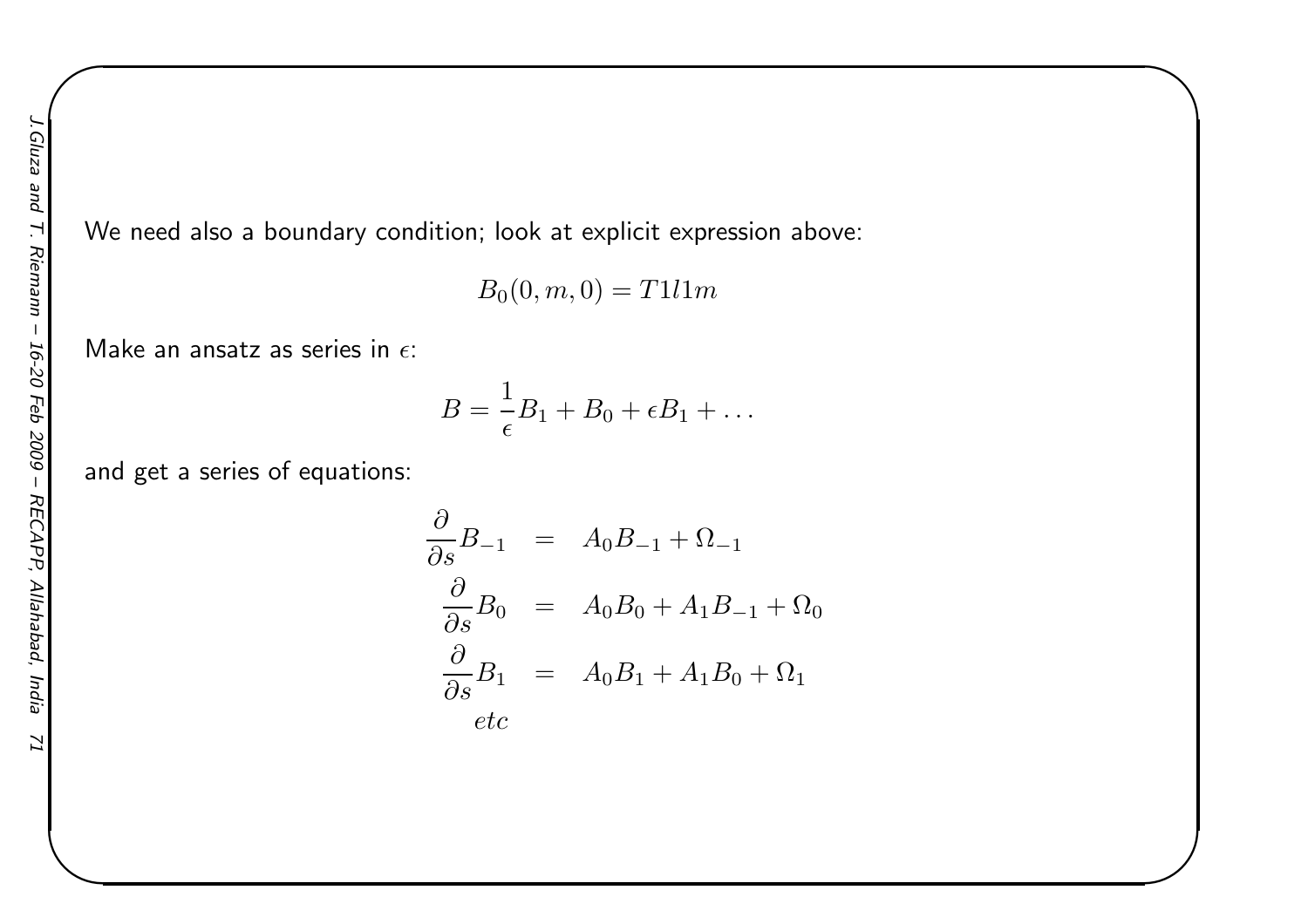$\mathcal{L}$ 

It is:

$$
A_0 = -\frac{1}{x} + \frac{1}{1+x}
$$
  
\n
$$
A_1 = \frac{1}{x} - \frac{2}{1+x}
$$
  
\n
$$
\Omega_{-1} = \frac{1}{x} - \frac{1}{1+x}
$$
  
\n
$$
\Omega_0 = -\frac{1}{x} + \frac{1}{1+x}
$$
  
\n
$$
\Omega_{i>0} = 0
$$

 $\begin{matrix} \hline \end{matrix}$ 

You may realize <sup>a</sup> simple, iterative structure.

The coefficients in the equation are of the form

$$
\frac{A_1}{x - B_1} + \frac{A_2}{x - B_2} + \dots
$$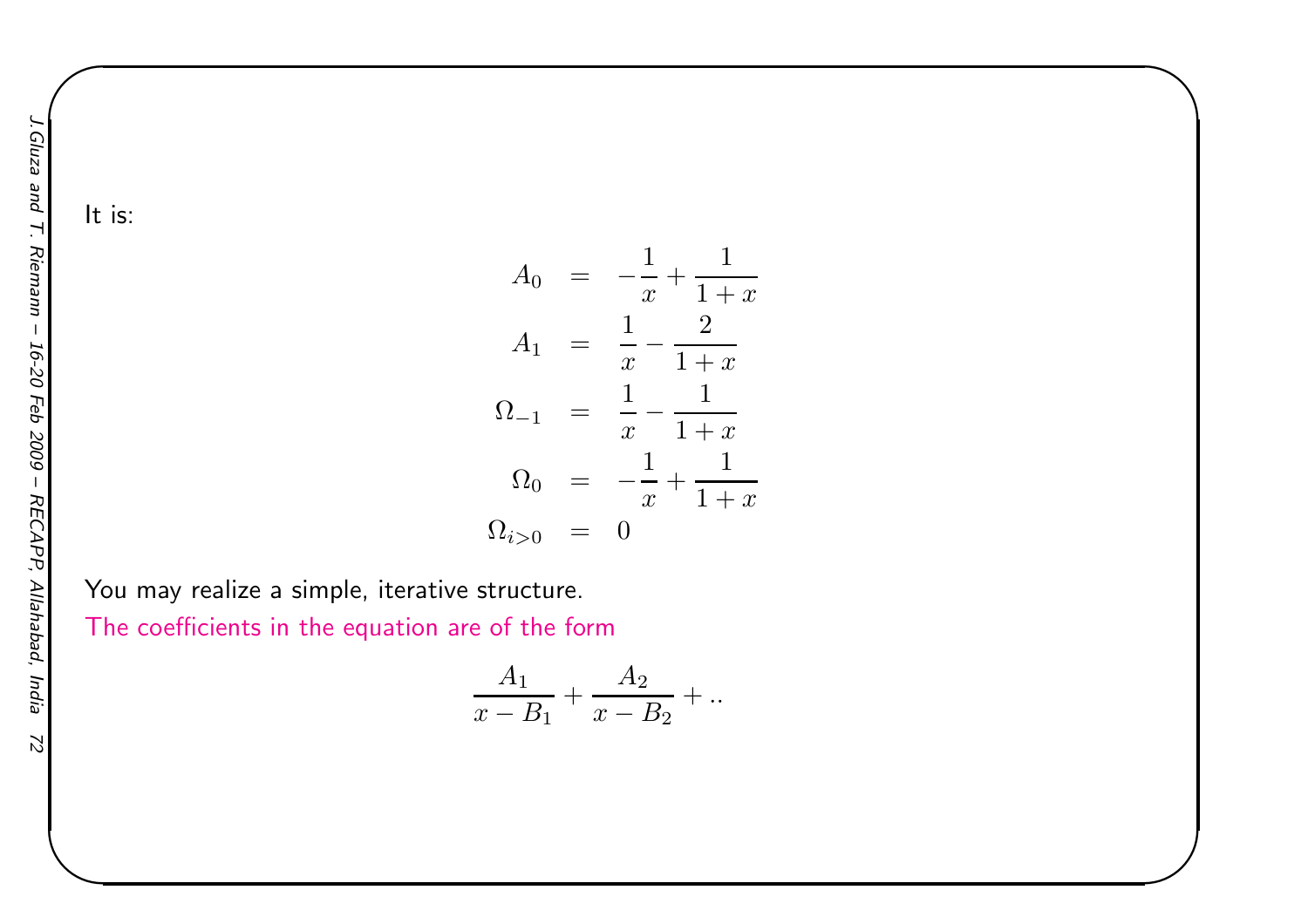General solution for the homogeneous equations:

$$
\frac{B'_n}{B_n} = -\frac{1}{x} + \frac{1}{1+x}
$$

 $\begin{matrix} \hline \end{matrix}$ 

Solve it by

$$
\ln(B_n^{hom}) \equiv B^{hom} = const + \int \left[ -\frac{1}{x} + \frac{1}{1+x} \right]
$$

gets

$$
B^{hom} = 1 + \frac{1}{x}
$$

Solution of the inhomogenious equations is obtained by the 'variation of constants':

$$
B_k(x) = B^{hom}(x) \left\{ const + \int dx' \frac{1}{B^{hom}(x')} \left[ A_1(x') B_{k-1}(x') + \Omega_k(x') \right] \right\}
$$

This may be sequentially evaluated.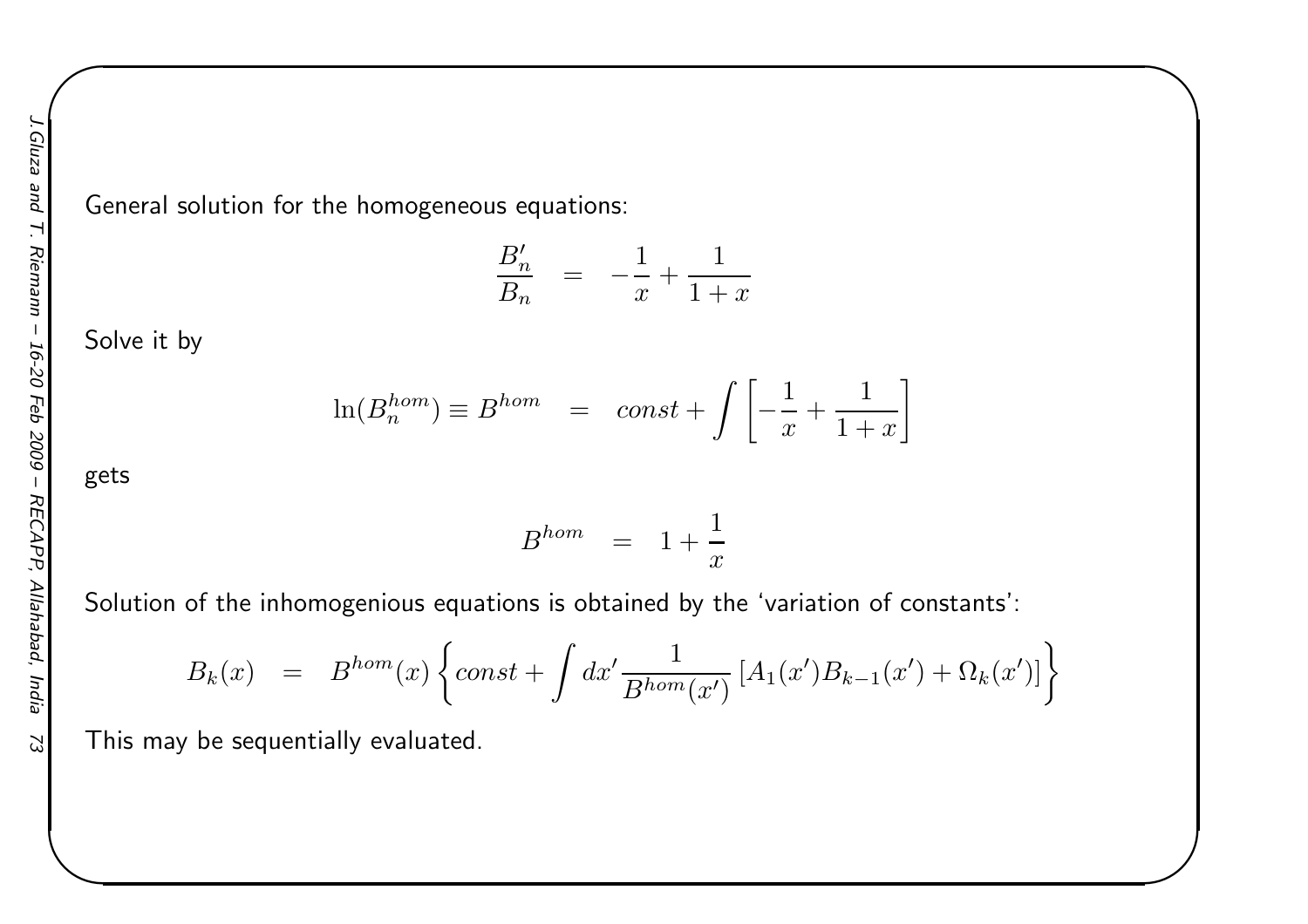#### nested integrals over 'simple' iterated integrands

The method leads to the HPLs  $H(\{a\},x)$  and similar functions.

Harmonic Polylogarithms  $H(x)$ 

$$
H[-1, 1, x] = \int_0^x \frac{dx''}{(1+x'')} \int_0^{x''} \frac{dx'}{(1-x')}
$$
  
=  $Li_2 \left(\frac{1+x}{2}\right) + \dots$ 

 $\begin{matrix} \hline \end{matrix}$ 

but it works only if the polynomial structure is simple enoug<sup>h</sup> for <sup>a</sup> solution with this class of functions

Method is absolutely 'super' if it works.

#### But:

one needs complete chains of masters of lower complexity.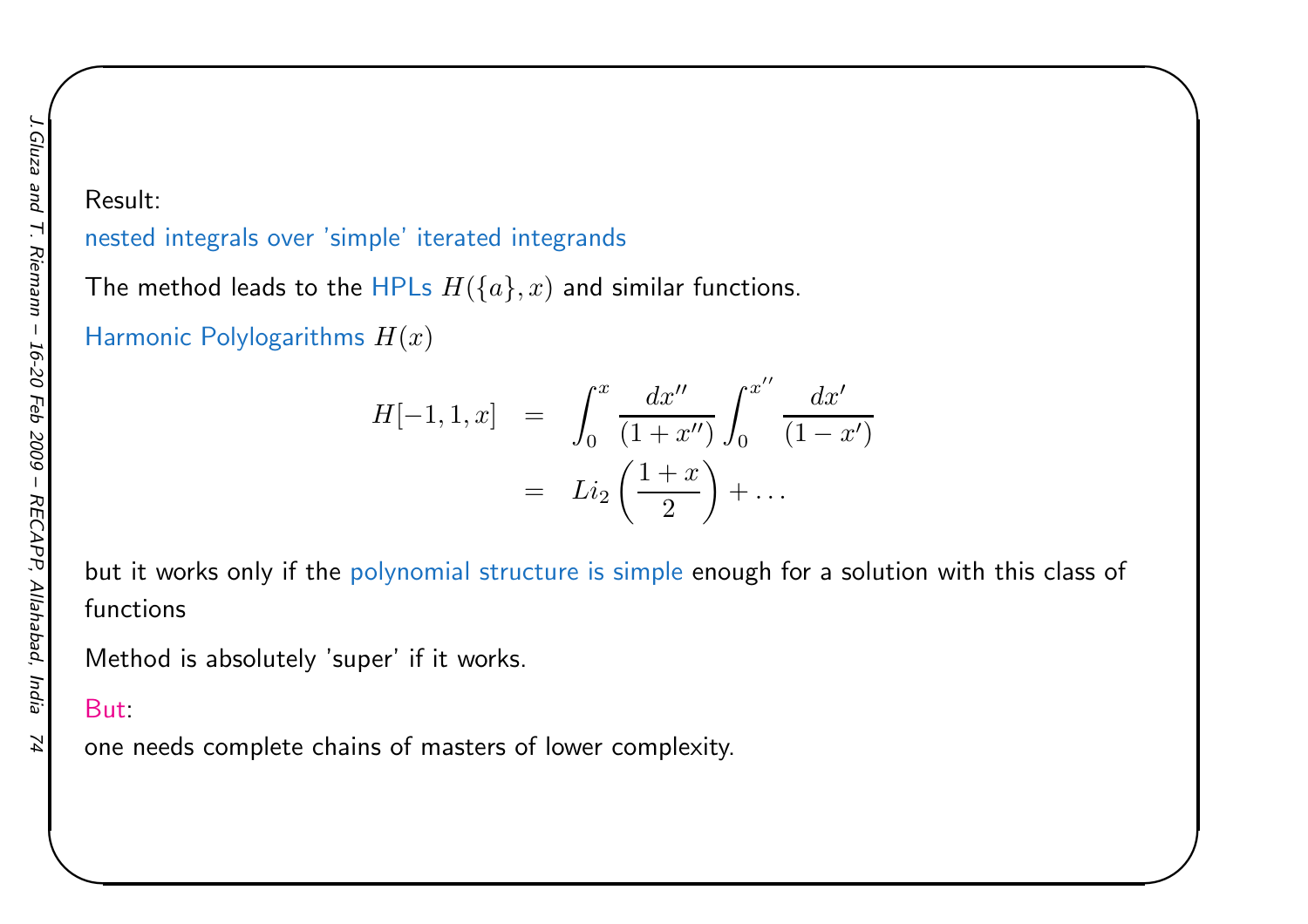# Harmonic Polylogs

[Remiddi:1999ew]

 $\begin{matrix} \hline \end{matrix}$ 

(I borrowed some formulas from there)

$$
H(0; x) = \ln x ,
$$
  
\n
$$
H(1; x) = \int_0^x \frac{dx'}{1 - x'} = -\ln(1 - x) ,
$$
  
\n
$$
H(-1; x) = \int_0^x \frac{dx'}{1 + x'} = \ln(1 + x) .
$$

Their derivatives are:

$$
\frac{d}{dx}\mathsf{H}(a;x) = f(a;x) \;, \tag{1}
$$

where the index  $a$  can take  $0, +1, -1$ , and

$$
f(0; x) = \frac{1}{x},
$$
  
\n
$$
f(1; x) = \frac{1}{1-x},
$$
  
\n
$$
f(-1; x) = \frac{1}{1+x}.
$$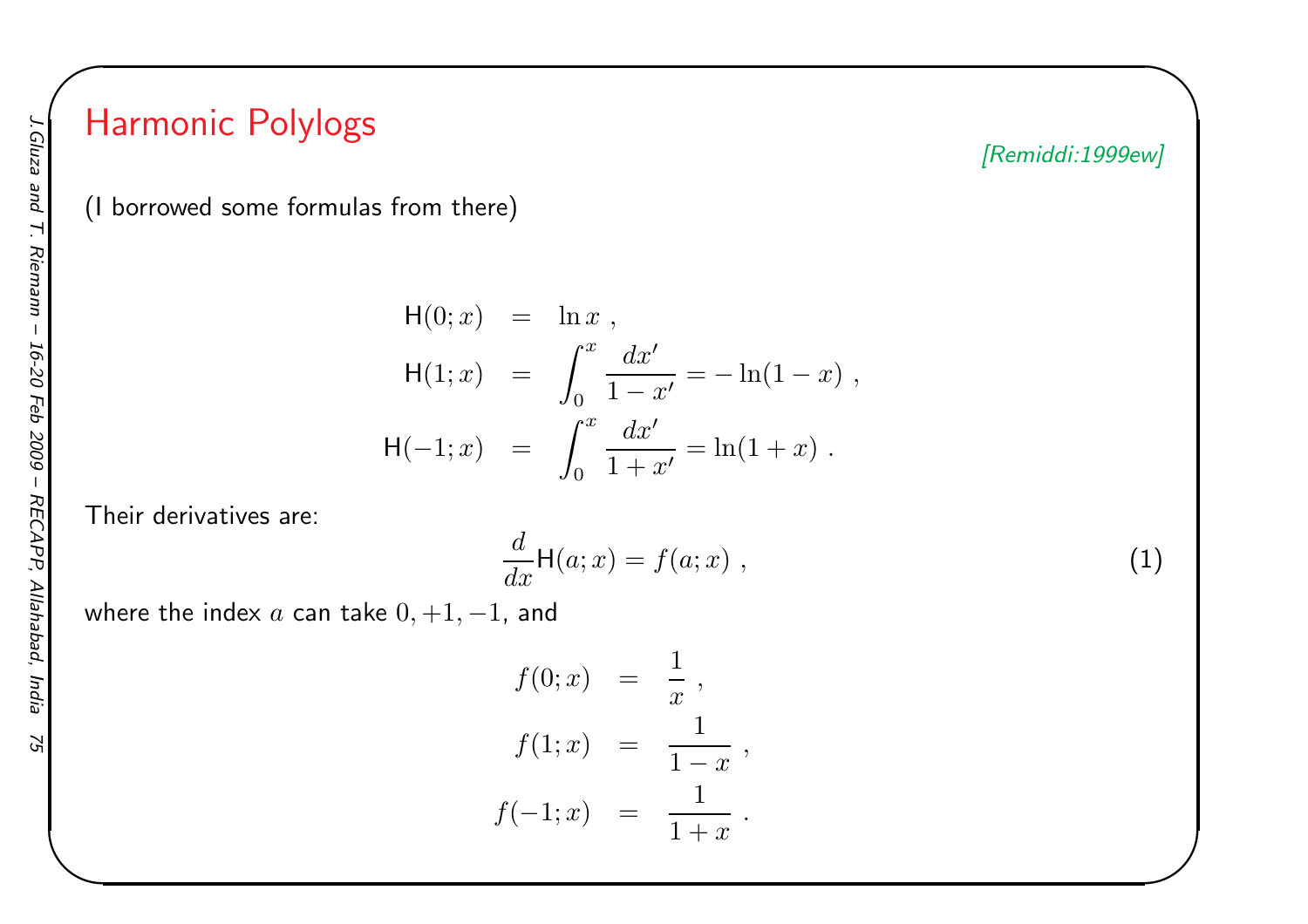The harmonic polylogarithms of weight  $w$  are then defined as follows:

$$
\mathsf{H}(\vec{0}_w; x) = \frac{1}{w!} \ln^w x ,
$$

 $\begin{matrix} \hline \end{matrix}$ 

while, if  $\vec{m}_w\neq\vec{0}_w$ 

$$
H(\vec{m}_w; x) = \int_0^x dx' f(a; x') H(\vec{m}_{w-1}; x') .
$$

The harmonic polylogarithms of weight  $w$  are then defined as follows:

$$
H(\vec{0}_w; x) = \frac{1}{w!} \ln^w x ,
$$

while, if  $\vec{m}_w\neq\vec{0}_w$ 

$$
H(\vec{m}_w; x) = \int_0^x dx' f(a; x') H(\vec{m}_{w-1}; x') .
$$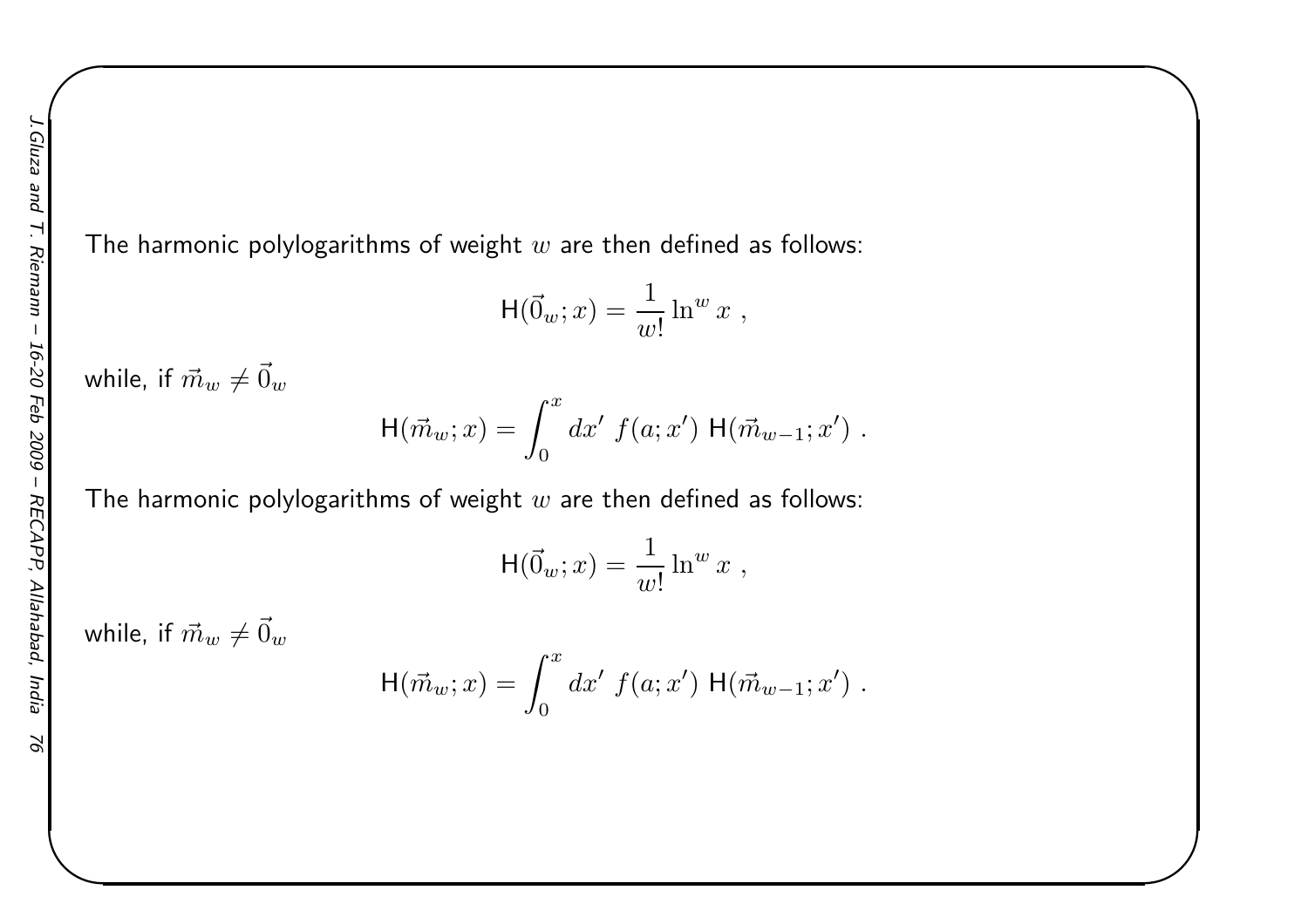$H(0,1;x) = Li_2(x)$ ,  $H(0,-1;x) = -Li_2(-x)$ ,  $H(1, 0; x) = -\ln x$ the contract of the contract of the contract of the contract of the contract of the contract of the contract of  $-\ln x \ln(1$  $x) + Li_2(x)$ ,  $H(1,1;x) =$ 1 $\frac{1}{2!} \ln^2(1-x)$ ,  $H(1, -1; x) = Li_2\left(\frac{1}{2}\right)$ − $\mathcal{X}% =\mathbb{R}^{2}\times\mathbb{R}^{2}$  $\left(\frac{-x}{2}\right)$  $-\ln 2 \ln(1$  $(x) - Li_2\left(\frac{1}{2}\right)$  $\left(\frac{1}{2}\right)$ ,  $H(-1,0;x) = \ln x \ln(1+x) + Li_2(-x)$ the contract of the contract of the contract of the contract of the contract of the contract of the contract of <sup>H</sup>(− $1, 1; x$  =  $Li_2\left(\frac{1+x}{2}\right)$  $\left(\frac{+x}{2}\right)$  $-\ln 2\ln(1+x)-Li_2\left(\frac{1}{2}\right)$  $\left(\frac{1}{2}\right)$ ,  $H(-1,-1;x) =$ 1 $\frac{1}{2!} \ln^2(1+x)$ .

 $\begin{matrix} \hline \end{matrix}$ 

In general, they are more genera<sup>l</sup> than Nielsen's Polylogarithms, see e.g.:

$$
H(-1,0,0,1;x) = \int_0^x \frac{dx'}{1+x'} Li_3(x')
$$

cannot be expressed in terms of Nielsen's polylogarithms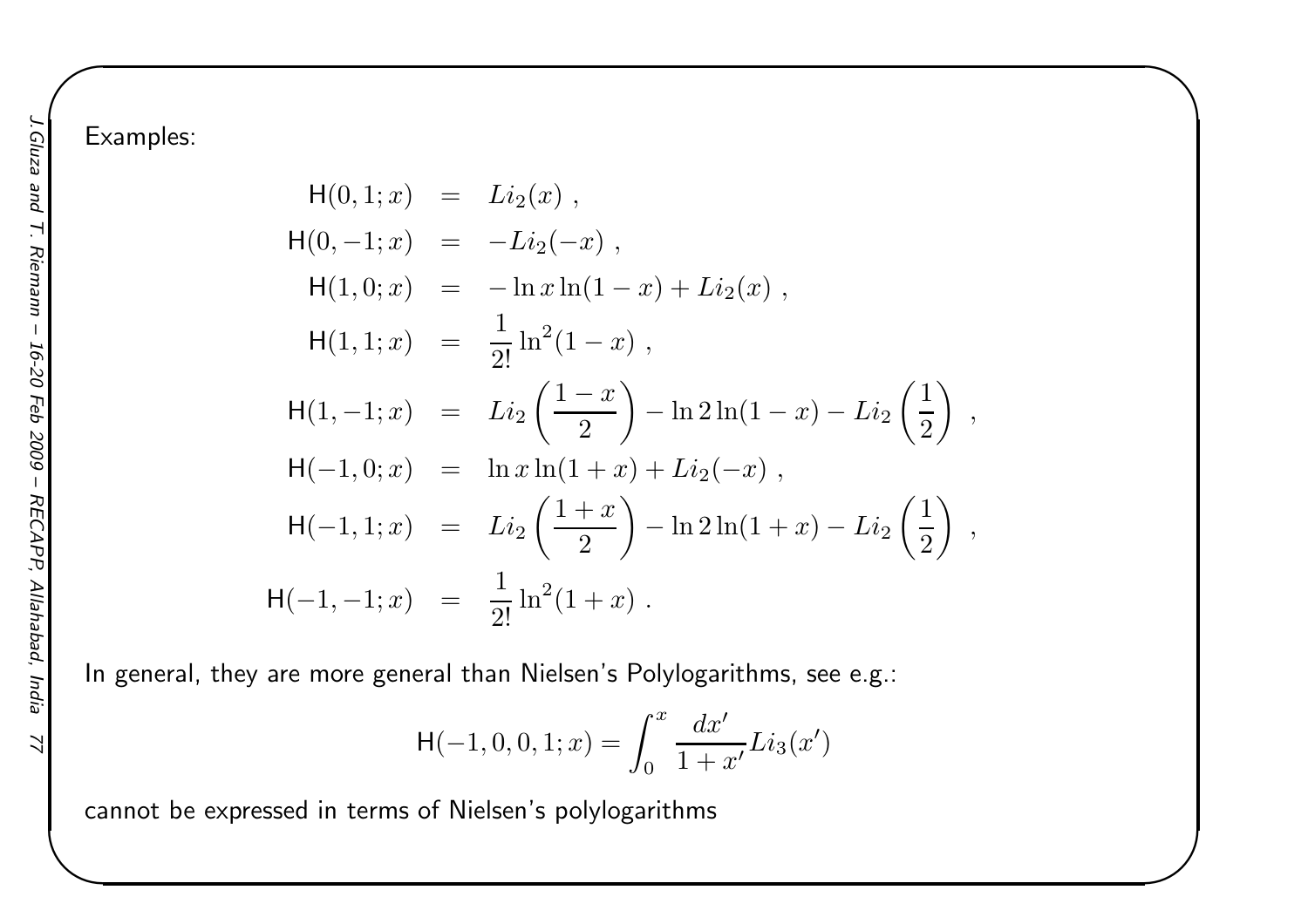#### Example beyond Harmonic Polylogs: QED Box B4l2m

[Fleischer:2006ht]

 $\begin{matrix} \hline \end{matrix}$ 

$$
F[x] = (x5+x6)^2 + (-s)x5x6 + (-t)x4x7
$$

<code>B412m</code>, the 1-loop QED box, with two photons in the  $s$ -channel; the Mellin-Barnes representation reads for finite  $\epsilon$ :

$$
B412m = Box(t, s) = \frac{e^{\epsilon \gamma_E}}{\Gamma[-2\epsilon](-t)^{(2+\epsilon)}} \frac{1}{(2\pi i)^2} \int_{-i\infty}^{+i\infty} dz_1 \int_{-i\infty}^{+i\infty} dz_2
$$
(2)  

$$
\frac{(-s)^{z_1}(m^2)^{z_2}}{(-t)^{z_1+z_2}} \Gamma[2+\epsilon+z_1+z_2] \Gamma^2[1+z_1] \Gamma[-z_1] \Gamma[-z_2]
$$

$$
\Gamma^2[-1-\epsilon-z_1-z_2] \frac{\Gamma[-2-2\epsilon-2z_1]}{\Gamma[-2-2\epsilon-2z_1-2z_2]}
$$

<code>Mathematica</code> package <code>MB</code> used for analytical expansion  $\epsilon \to 0$ :

[Czakon:2005rk]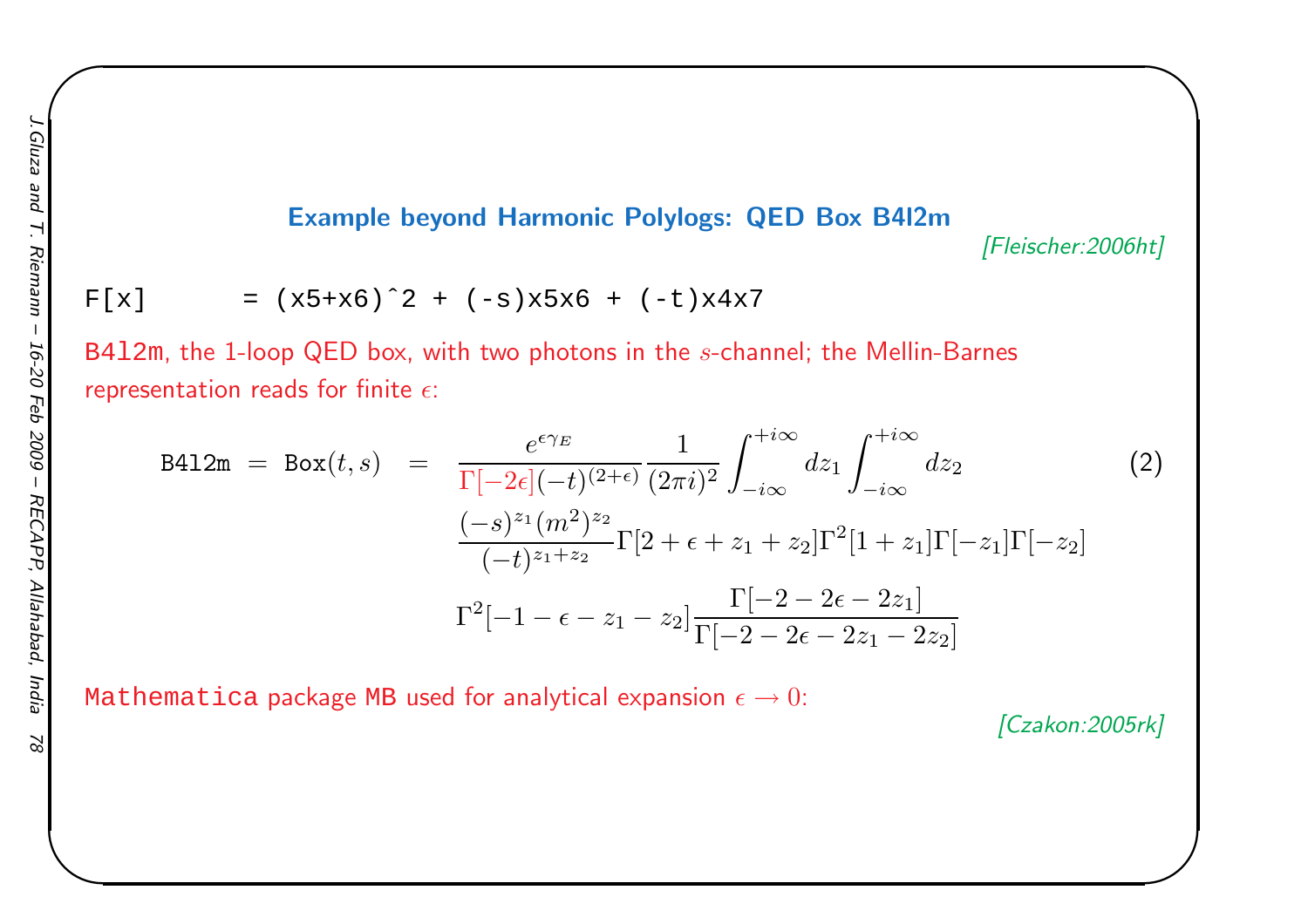B412m = 
$$
-\frac{1}{\epsilon}
$$
J<sub>1</sub> + ln(-s)J<sub>1</sub> +  $\epsilon$   $(\frac{1}{2} [ \zeta(2) - ln^2(-s) ] J<sub>1</sub> - 2J<sub>2</sub> ). (3)$ 

 $\begin{matrix} \hline \end{matrix}$ 

with  $J_1$  being also the divergent part of the vertex function  $C_0(t; m, 0, m)/s = \texttt{V3l2m/s}$  (as is well-known):

$$
J_1 = \frac{e^{\epsilon \gamma_E}}{st} \frac{1}{2\pi i} \int_{-\frac{1}{2} - i\infty}^{-\frac{1}{2} + i\infty} dz_1 \left(\frac{m^2}{-t}\right)^{z_1} \frac{\Gamma^3[-z_1] \Gamma[1+z_1]}{\Gamma[-2z_1]} = \frac{1}{m^2 s} \frac{2y}{1 - y^2} \ln(y) \tag{4}
$$

with

$$
y = \frac{\sqrt{1 - 4m^2/t} - 1}{(\sqrt{1 - 4m^2/t} + 1)}
$$

The  $J_2$  is more complicated:

$$
J_2 = \frac{e^{\epsilon \gamma_E}}{t^2} \frac{1}{(2\pi i)^2} \qquad \int_{-\frac{3}{4} - i\infty}^{-\frac{3}{4} + i\infty} dz_1 \left(\frac{s}{t}\right)^{z_1} \Gamma[-z_1] \Gamma[-2(1+z_1)] \Gamma^2[1+z_1] \qquad (5)
$$
  

$$
\times \int_{-\frac{1}{2} - i\infty}^{-\frac{1}{2} + i\infty} dz_2 \left(-\frac{m^2}{t}\right)^{z_2} \Gamma[-z_2] \frac{\Gamma^2[-1-z_1-z_2]}{\Gamma[-2(1+z_1+z_2)]} \Gamma[2+z_1+z_2].
$$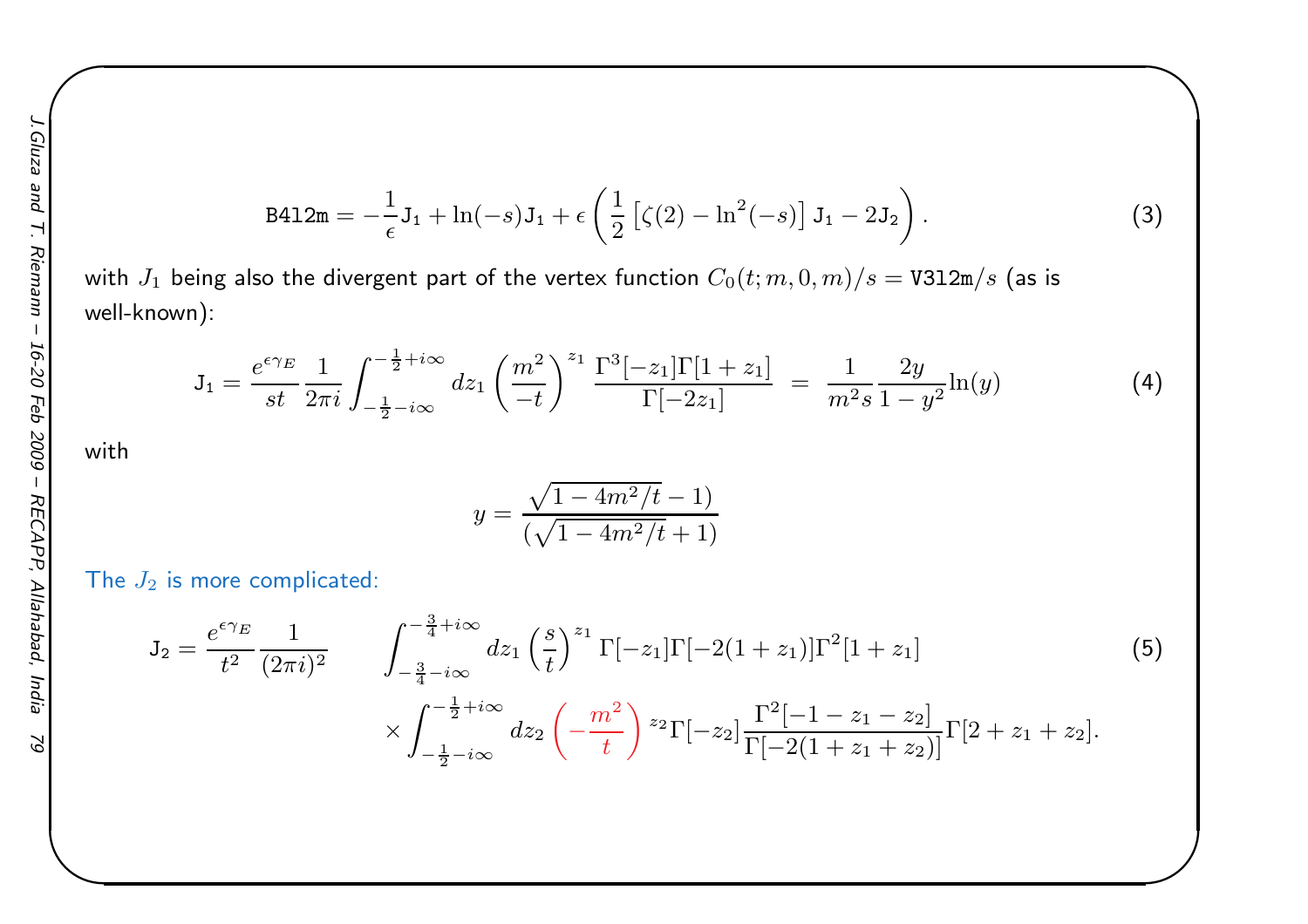### The expansion of <code>B412m</code> at small  $m^2$  and fixed value of  $t$ With

$$
m_t = \frac{-m^2}{t}, \tag{6}
$$
  

$$
r = \frac{s}{t}, \tag{7}
$$

Look, under the integral, at  $(-m^2/t)^{z_2}$ ,

and close the path to the right.

Seek the residua from the poles of  $\Gamma$ -functions with the smallest powers in  $m^2$  and sum the resulting series.

we have obtained a compact answer for  $J_2$  with the additional aid of XSUMMER

[Moch:2005uc]

 $\begin{matrix} \hline \end{matrix}$ 

The box contribution of <mark>order  $\epsilon$  in this limit becomes:</mark>

B412m[t, s, m<sup>2</sup>; +1] = 
$$
\frac{1}{st} \Big\{ 4\zeta_3 - 9\zeta_2 \ln(m_t) + \frac{2}{3} \ln^3(m_t) + 6\zeta_2 \ln(r) - \ln^2(m_t) \ln(r)
$$
 (8)  
  $+ \frac{1}{3} \ln^3(r) - 6\zeta_2 \ln(1+r) + 2\ln(-r) \ln(r) \ln(1+r) - \ln^2(r) \ln(1+r)$   
  $+ 2\ln(r) \text{Li}_2(1+r) + 2\text{Li}_3(-r) \Big\} + \mathcal{O}(m_t).$ 

Remark:

The exact Box function is NOT expressible by Harmonic Polylogs, one may introduce <sup>a</sup>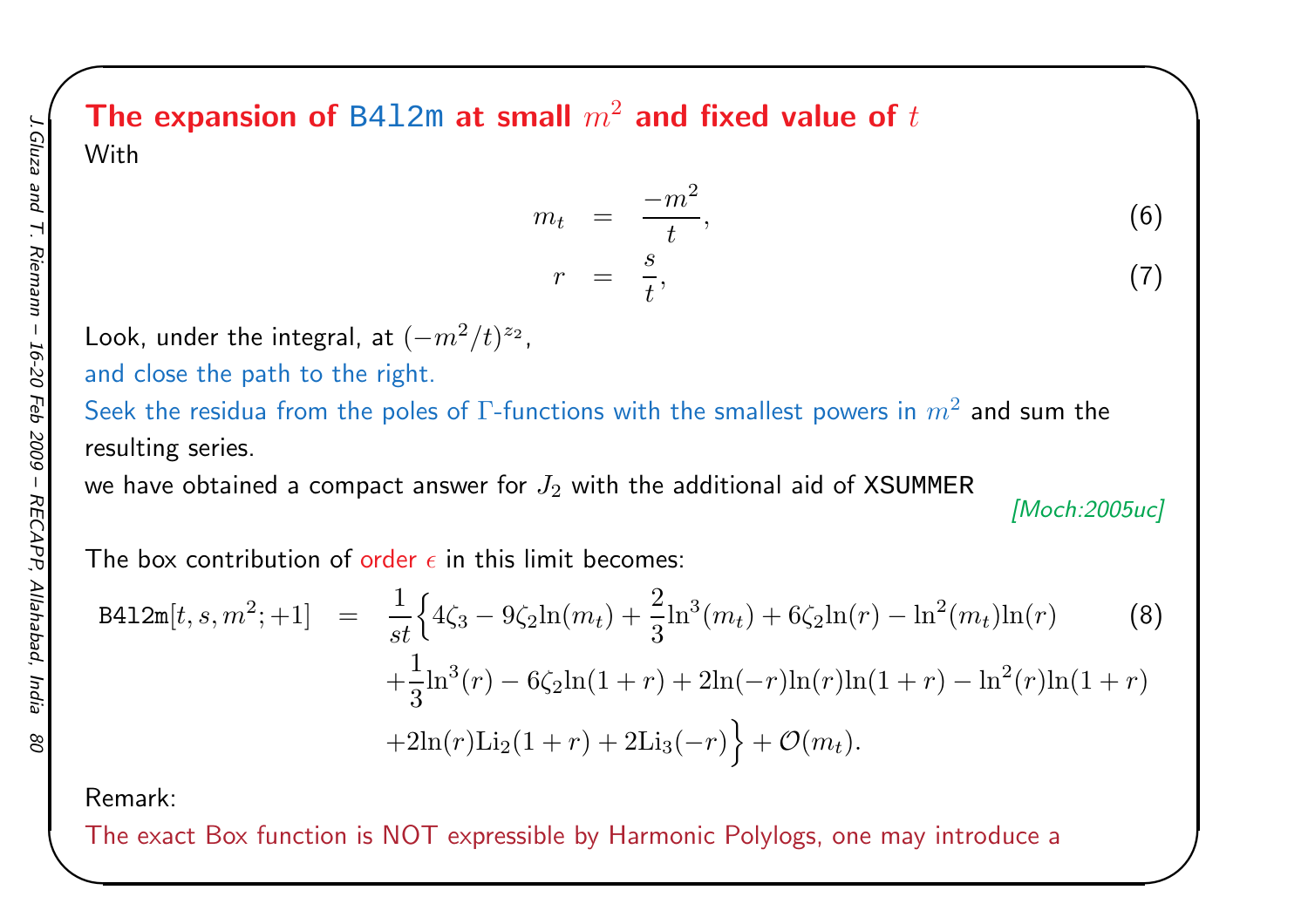```
\left( \frac{1}{2} \right)generalization of them: Generalized HPLs.
Automatized tools for this might be developed.
A scetch of the small mass expansion may be made as follows.
First the 1-dim. integral J_1.The leading term comes from the first residue:
J1 = Residue[m_t^z1 Gamma[-z1]^3 Gamma[1 + z1]/Gamma[-2 z1], \{z1, 0\}]
     = 2 Log[m_t]
WE get a logarithmic mass dependence.
The second integral: Start with z_2, first residue is:
I2 = Residue[ m_t^2 2 Gamma[-z2] Gamma[-1 - z1 - z2]^2]Gamma[2 + z1 + z2]/Gamma[-2 - 2 z1 - 2 z2], \{z2,= - \frac{\Gamma[}{}−1\frac{z_1}{2} \frac{2\Gamma[2 +}{}\frac{(1-z_1)^2\Gamma[2+z_1]}{\Gamma[-2-2z_1]}The residue is independent of m^2/t_{\cdot}
```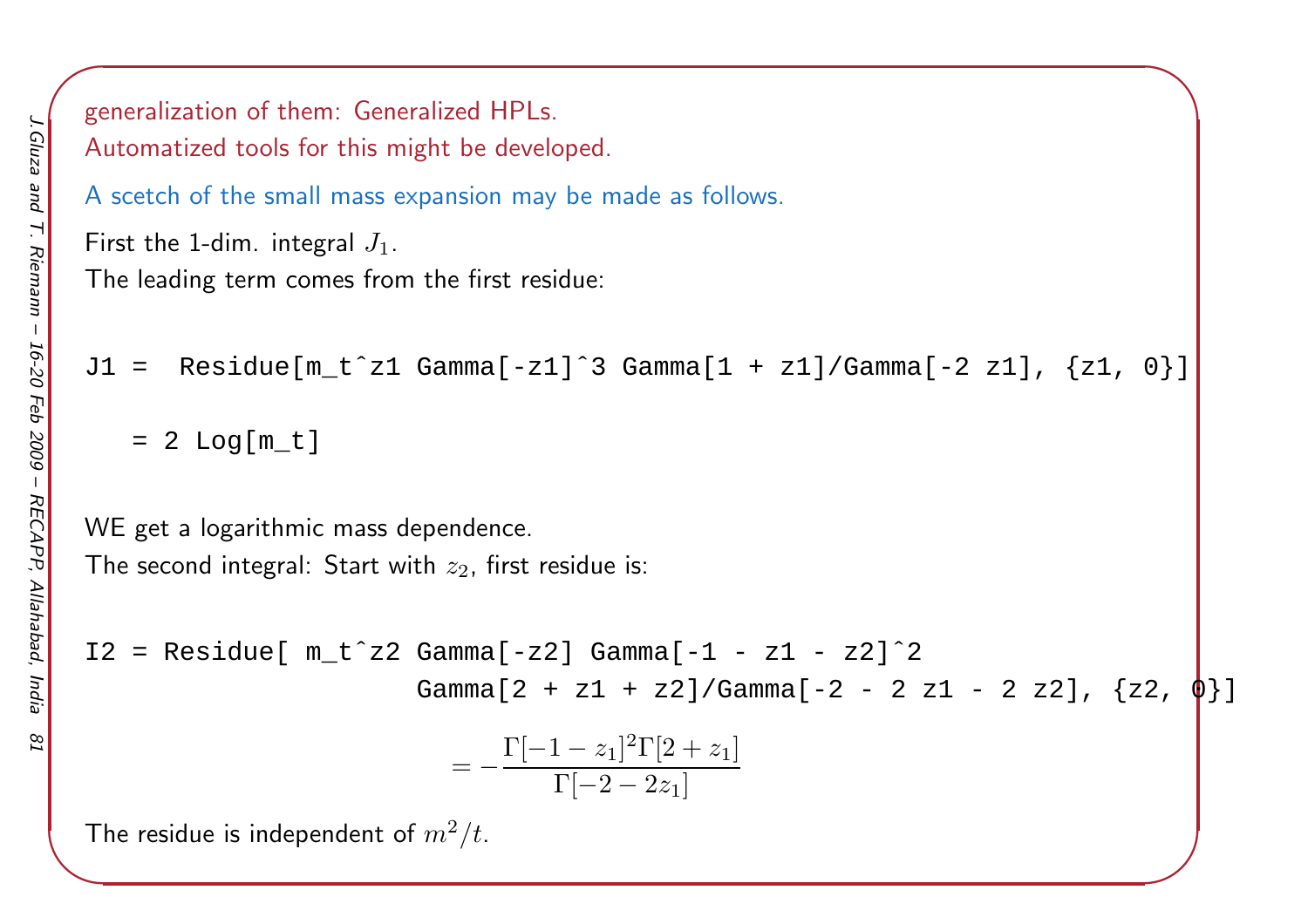It has to be integrated over  $z_1$  yet, together with the terms which were independent of  $z_2$ :

 $\begin{matrix} \hline \end{matrix}$ 

$$
I_2 \sim \int dz_1 r^{z_1+1} \Gamma[-z_1] \Gamma[-2-2z_1] \Gamma[1+z_1]^2 \frac{\Gamma[-1-z_1]^2 \Gamma[2+z_1]}{\Gamma[-2-2z_1]}
$$

Sum over residues, close path to the left:

$$
Residue[z_1 = -n] = \frac{(-1)^n r^{1-n}}{2(-1+n)^3} [2 + (-1+n)^2 \pi^2 + (-1+n) \ln[r](2 + (-1+n) \ln[r])]
$$
  
\n
$$
Residue[z_1 = -1] = \frac{1}{6} (3\pi^2 \ln[r] + \ln[r]^3)
$$

and finally:

$$
I_2 \sim Residue[z_1 = -1] + \sum_{n=2}^{\infty} Residue[z_1 = -n]
$$

The sum can be done also withoput using XSUMMER (here at least), e.g.

$$
\ln[r] \sum_{n=2}^{Intty} \frac{(-1)^n (2 + \pi^2 - 2n\pi^2 + n^2\pi^2) r^{1-n}}{2(-1+n)^3} = \frac{1}{2} \left[ \pi^2 \ln(1+1/r) - 2Li_3(-1/r) \right]
$$

etc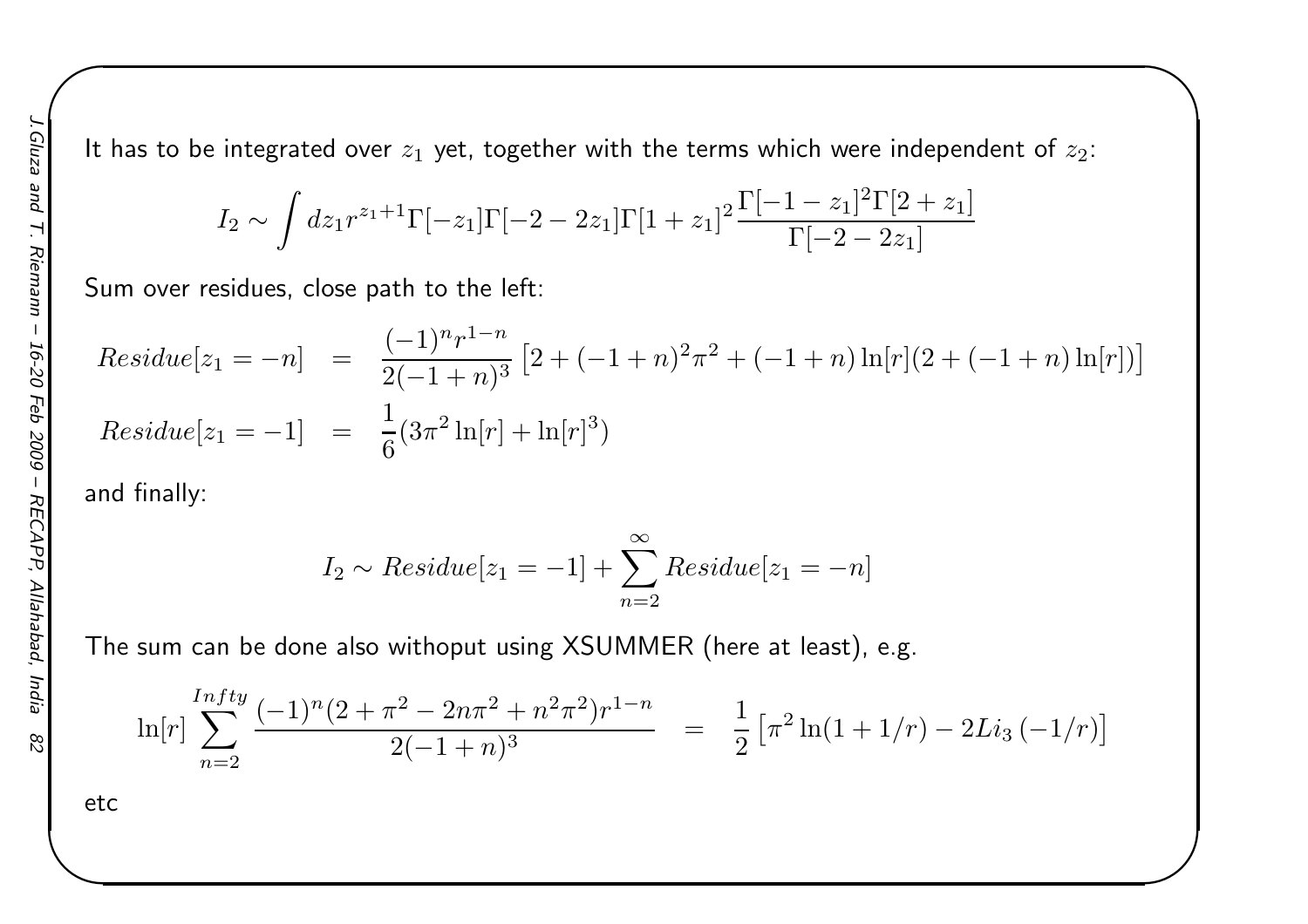# Integration-by-parts identities

[Tkachov:1981wb,Chetyrkin:1981qh]

 $\begin{matrix} \hline \end{matrix}$ 

The Integration-by-parts identities relate different scalar Feynman integrals in  $d$  dimensions algebraically.

They may be used to determine <sup>a</sup> list of basic so-called master integrals.

These masters have to be solved, the others are then - more or less easily - derived from themby algebra.

First systematic algorithm realized in <sup>a</sup> computer code (unpublished) by[Laporta:1996mq,Laporta:2000dc,Laporta:2001dd]

, the masters then were evaluated by difference equations.

Public codes with Laporta algorithm: Maple package AIR

[Anastasiou:2005cb]

#### and Fire

[Smirnov:2008iw]

<sup>A</sup> nice lecture, where also integration by parts, differential equations, HPLs and all that areintroduced, is[Aglietti:2004vs]

 $\mathsf{Lagrange}/1762\text{--Gauss}/1813\text{--Green}/1825\text{--Ostrogadski}/1831$  integral theorem  $\mathsf{(or\ divergence)}$ theorem)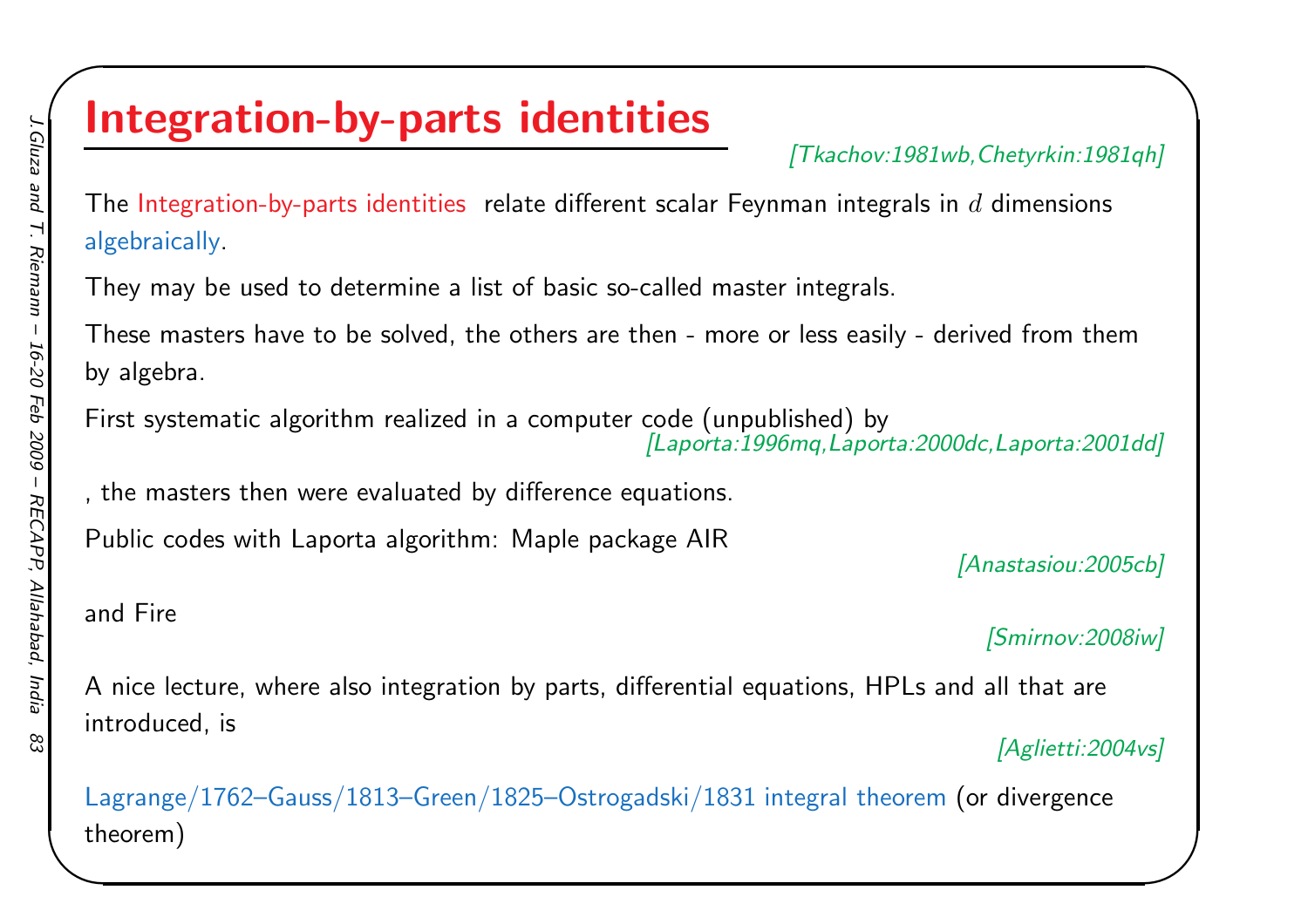$$
\int_{V} d^{d}k \frac{\partial}{\partial k_{\mu}} [F_{\mu}] = \oint_{S_{\infty}} [F_{\mu}] dS^{\mu} \to 0
$$

 $\begin{matrix} \hline \end{matrix}$ 

where for <sup>a</sup> tadpole and self-energy e.g.:

$$
F_{T,\mu} = \frac{k_{\mu}}{D_1^{n_1}}
$$
  

$$
F_{SE,\mu} = \frac{ak_{\mu} + bp_{\mu}}{D_1^{n_1} D_2^{n_2}}
$$

etc., and  $D_1 = k^2 - m^2$  and  $D_2 = (k-p)^2 - m^2$ . For the tadpole one gets due to:

$$
\partial_{k_{\mu}} \frac{k_{\mu}}{D_1^{n_1}} = \partial_{k_{\mu}} k_{\mu} \frac{1}{D_1^{n_1}} + k_{\mu} \frac{-2k_{\mu}}{D_1^{n_1+1}}
$$

with  $\partial_{k_\mu} k_\mu = d$  the relation for tadpoles with different indices  $n_1$  and  $n_1+1$ :

$$
T(n_1+1) = \frac{(d-2n_1)}{2n_1} \frac{T(n_1)}{m^2}
$$

For more complicated Fyenman integrals one gets several equations and one may then hope toformulate <sup>a</sup> simple basis.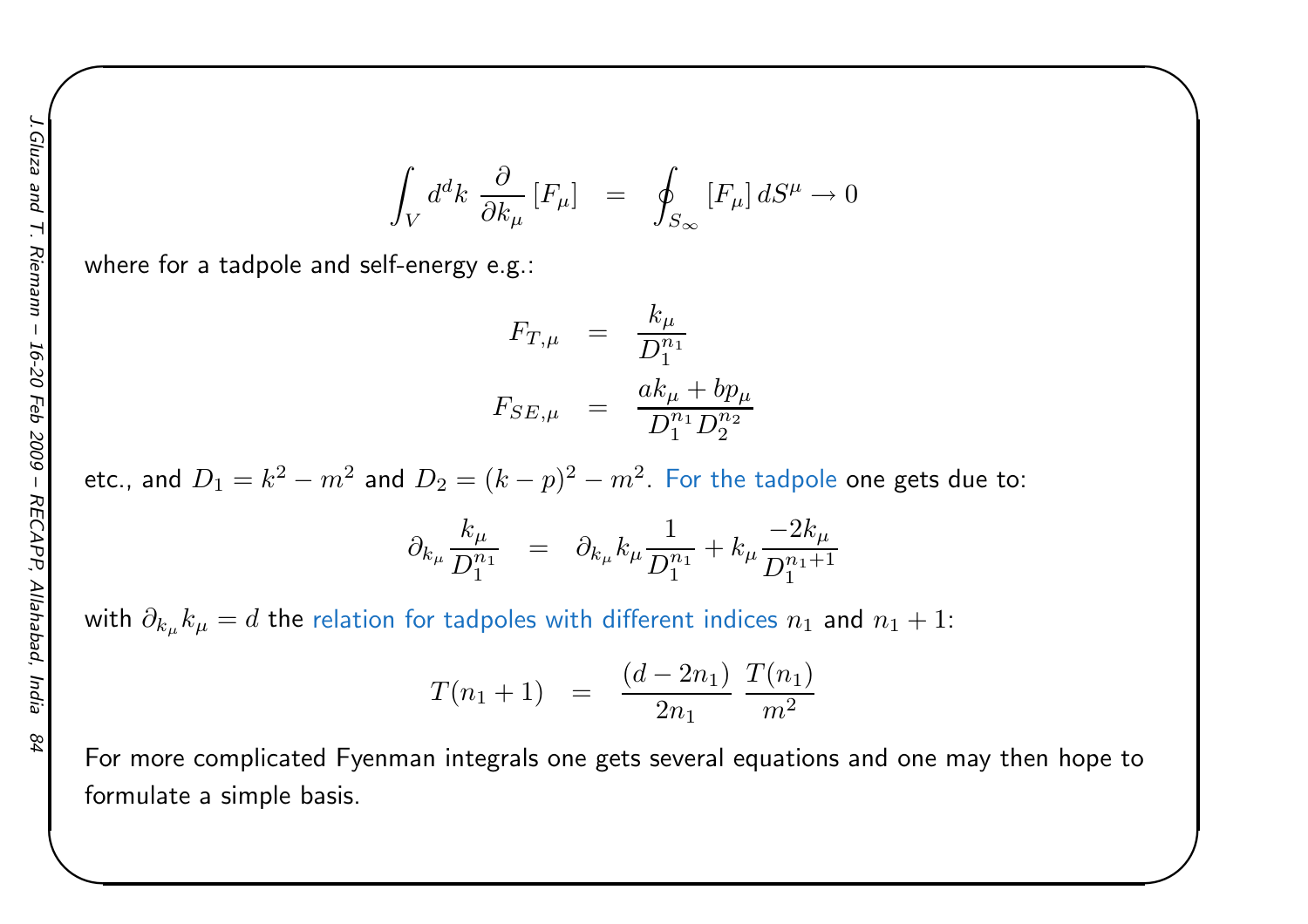# Regularisation by subtraction: V411m2

Simplest case was factorization as in V3l2m.

Systematic isolation of divergences in regions of phase space, and in each of them thedivergence is in only ONE variable: sector decomposition

Intermediate case:

It is <sup>a</sup> singularity in one variable only, but not sufficiently isolated. Then one may try to perform <sup>a</sup> subtraction.



The Feynman integral V411m2 has <sup>a</sup>massless UV-divergent subloop

 $\begin{matrix} \hline \end{matrix}$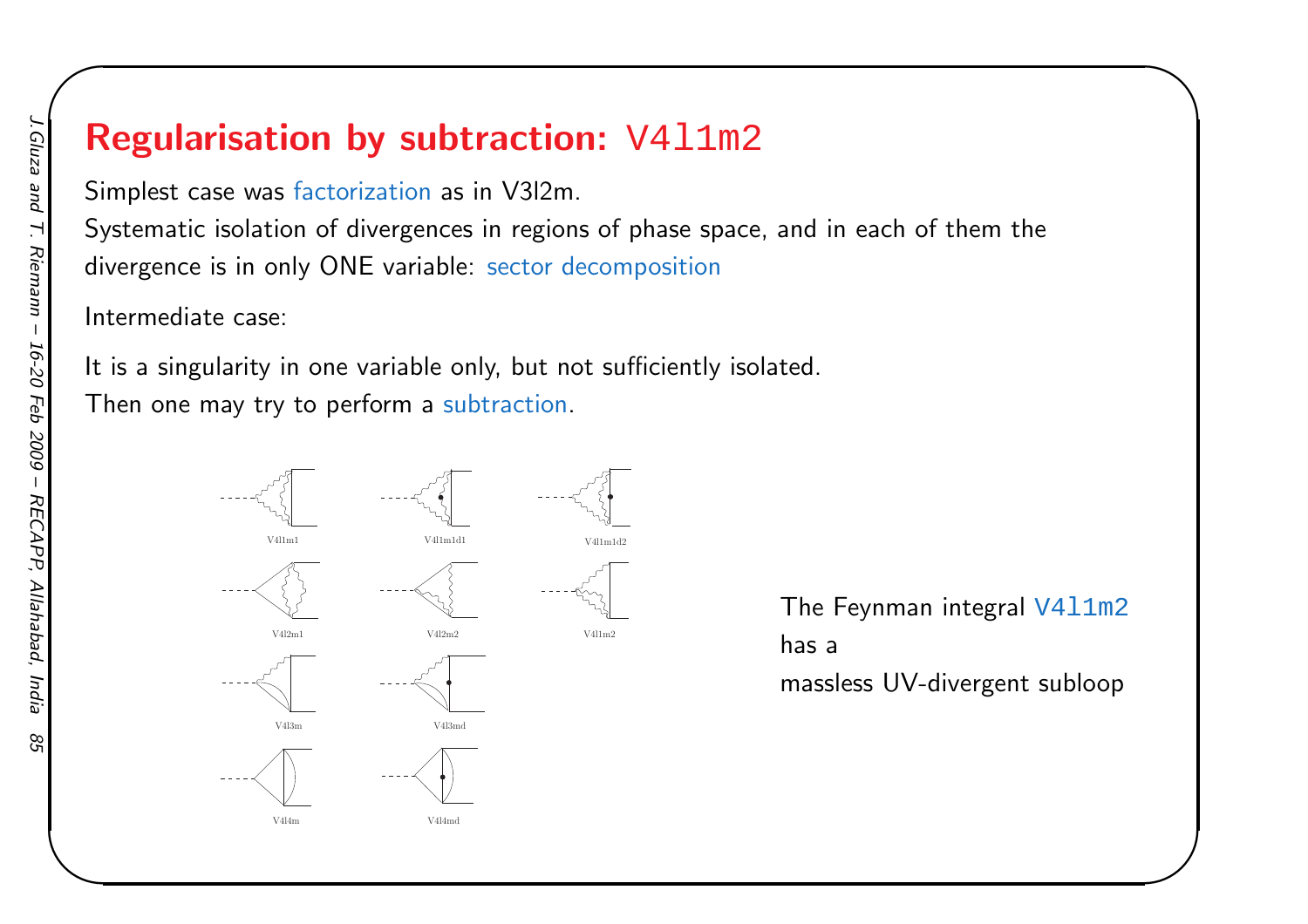$$
\text{V411m2} = -\frac{e^{2\epsilon\gamma_E}}{\pi^D} \int \frac{d^D k_1 d^D k_2}{[k_2^2][(k_1 + k_2 - p_1)^2][k_1^2 - 1][(k_1 + p_2)^2]}
$$

 $\begin{matrix} \hline \end{matrix}$ 

We will use <sup>a</sup> subtraction procedure in order to isolate the remaining UV singularity. The twomomentum integrations may be performed subsequently:

$$
\int \frac{d^D k_2}{[k_2^2][(k_2 + k_1 - p_1)^2]} = i\pi^{D/2} \frac{\Gamma(1 - \epsilon)^2 \Gamma(\epsilon)}{\Gamma(2 - 2\epsilon)} \frac{1}{[(k_1 - p_1)^2]^{\epsilon}},
$$

$$
\int \frac{d^D k_1}{[(k_1 - p_1)^2]^{\epsilon} [k_1^2 - 1][(k_1 + p_2)^2]} = i\pi^{D/2} \frac{\epsilon(1 + \epsilon) \Gamma(2\epsilon)}{\Gamma(2 + \epsilon)} I_{\text{div}},
$$

$$
I_{\text{div}} = \int_0^1 \frac{dxdy \ x^{-1 + \epsilon} (1 - x)^{1 - 2\epsilon}}{([(1 - x)(1 - y)^2 - xyz]^2)^{2\epsilon}}.
$$

The Feynman parameter integral  $I_{\rm div}$  has a singularity at  $x=0$  - like the QED vertex or SE and may be regulated by <sup>a</sup> subtraction:

$$
I_{\text{div}} = \int_0^1 dx x^{-1+\epsilon} (1-x)^{1-2\epsilon} \int_0^1 dy \left\{ \left[ f(x,y)^{-2\epsilon} - f(0,y)^{-2\epsilon} \right] + f(0,y)^{-2\epsilon} \right\}
$$
  
= 
$$
\frac{\Gamma(\epsilon)\Gamma(2-2\epsilon)}{(1-4\epsilon)\Gamma(2-\epsilon)} + I_{reg},
$$
  

$$
I_{reg} = \int_0^1 dx (1-x) \left[ x(1-x)^2 \right]^{\epsilon} \int_0^1 dy \frac{f(x,y)^{-2\epsilon} - f(0,y)^{-2\epsilon}}{x},
$$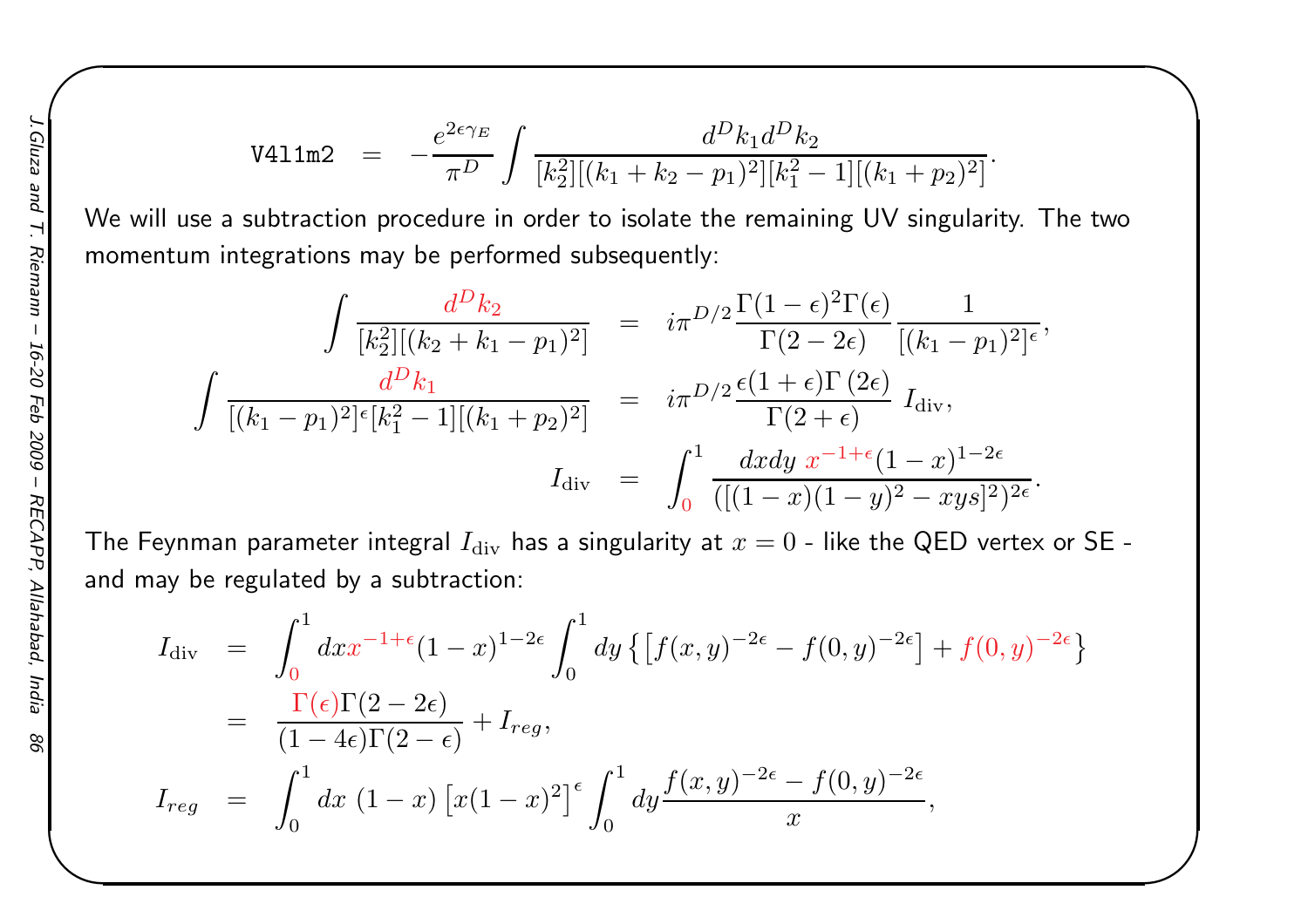with

$$
f(x, y) = (1 - x)(1 - y)^2 - xyz.
$$

The remaining integrations in  $I_{reg}$  are regular and can be performed analytically or numerically after the  $\epsilon$ -expansion:

$$
I_{reg} = \int_0^1 dx (1-x)e^{\epsilon \ln[x/(1-x)^2]} \int_0^1 \frac{dy}{x} \ln\left(\frac{f(x,y)}{f(0,y)}\right) \sum_{n=1}^\infty \frac{(-2\epsilon)^n}{n!} \left[\sum_{k=0}^n \ln^{n-k-1} f(x,y) \ln^k f(0,y)\right]
$$

 $\begin{matrix} \hline \end{matrix}$ 

The first terms of the series expansion in  $\epsilon$  for <code>V411m2</code> are (see (1)):

$$
\text{V411m2} \quad = \quad \frac{1}{2\epsilon^2} + \frac{5}{2\epsilon} + \frac{19}{2} - \frac{3 - 13x}{2(1+x)}\zeta_2 - \frac{1-x}{2(1+x)}\left[\ln^2(x) + 4\text{Li}_2(x)\right] + \mathcal{O}(\epsilon).
$$

In general, the situation is more involved.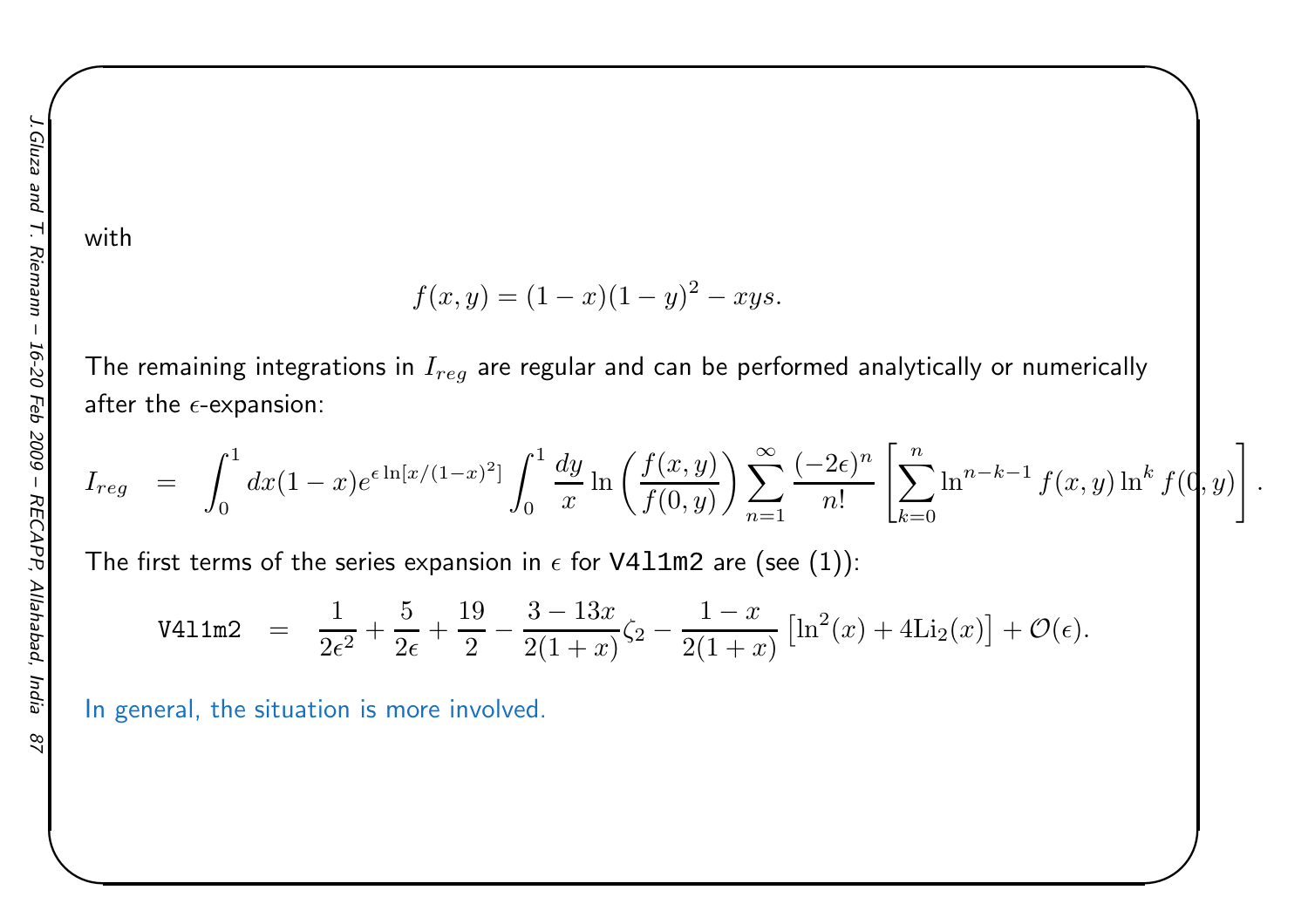# Sector decomposition

For Euclidean kinematics, the integrand for the multi-dimensional  $x$ -integrations is positive semi-definite.

In numerical integrations, one has to separate the poles in  $\left( d\right)$ − $(-4)$ , and in doing so one has to avoid overlapping singularities.

<sup>A</sup> method for that is sector decomposition.

There are quite <sup>a</sup> few recent papers on that, and also nice reviews are <sup>g</sup>iven[Binoth:2000ps,Denner:2004iz,Bogner:2007cr,Heinrich:2008si,Smirnov:2008aw]

The intention is to separate singular regions in different variables from each other, as is nicelydemonstrated by an example borrowed from

[Heinrich: 2008si]

 $\begin{matrix} \hline \end{matrix}$ 

$$
I = \int_0^1 dx \int_0^1 dy \frac{1}{x^{1+a\varepsilon} y^{b\varepsilon} [x + (1-x)y]} = \int_0^1 \frac{dx}{x^{1+(a+b)\varepsilon}} \int_0^1 \frac{dt}{t^{b\varepsilon} [1 + (1-x)t]} + \int_0^1 \frac{dy}{y^{1+(a+b)\varepsilon}} \int_0^1 \frac{dt}{t^{1+a\varepsilon} [1 + (1-y)t]}.
$$
 (9)

: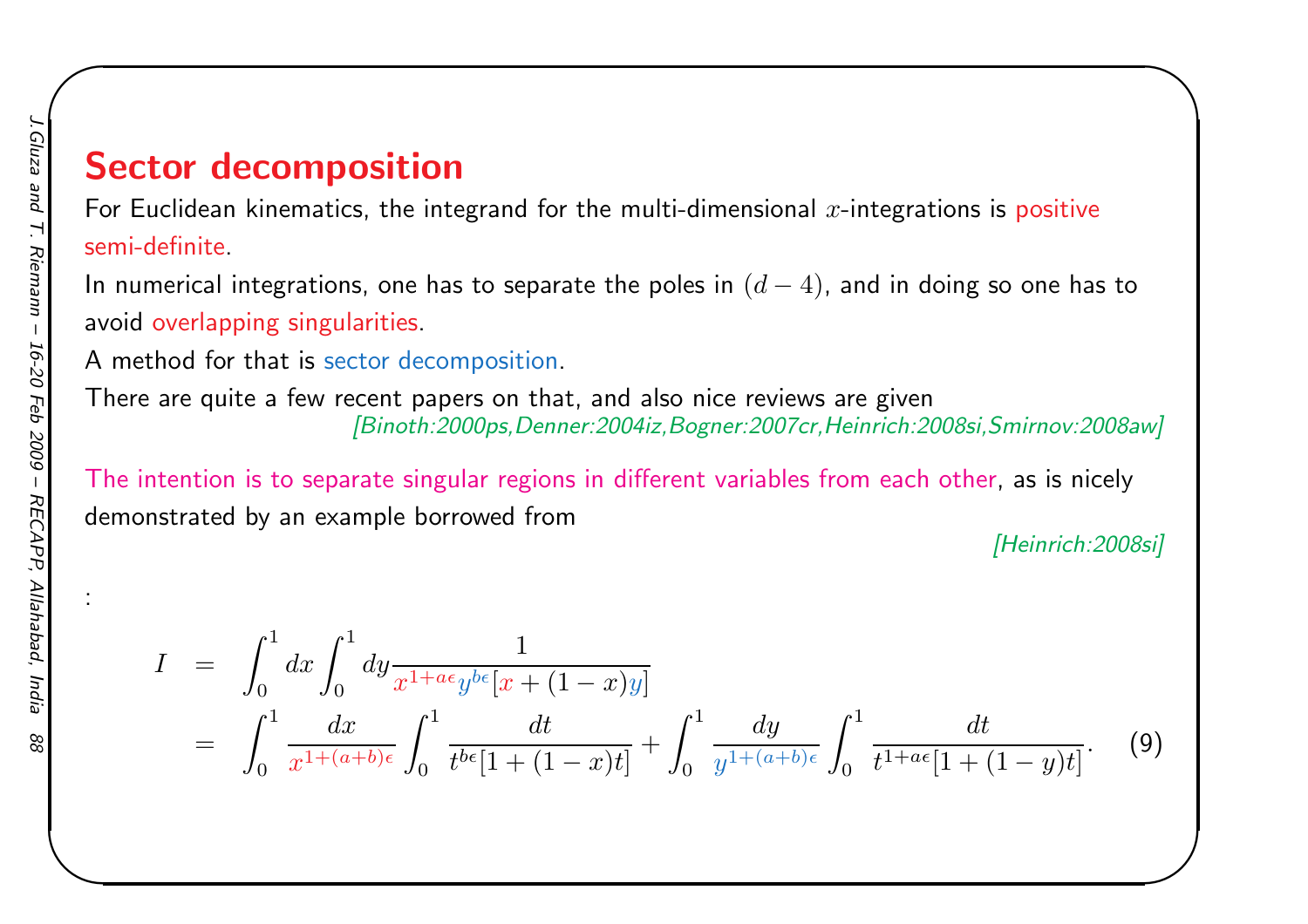

The master integral V6l4m1

At several occasions, we used for cross checks the package  $\texttt{sector-decomposition}$ [Bogner:2007cr]

built on the  $C++$  library GINAC

[Bauer:2000cp]

 $\begin{matrix} \hline \end{matrix}$ 

For that reason, the interface  $\overline{\text{CSectors}}$  was written; it will be made publicly available soon. The syntax is similar to that of AMBRE.

Example:

The program input for the evaluation of the integral  $\mathtt{V6l4m1}$  is simple; we choose

 $m=1, s=-11$ , and the topology may be read from the arguments of propagator functions PR: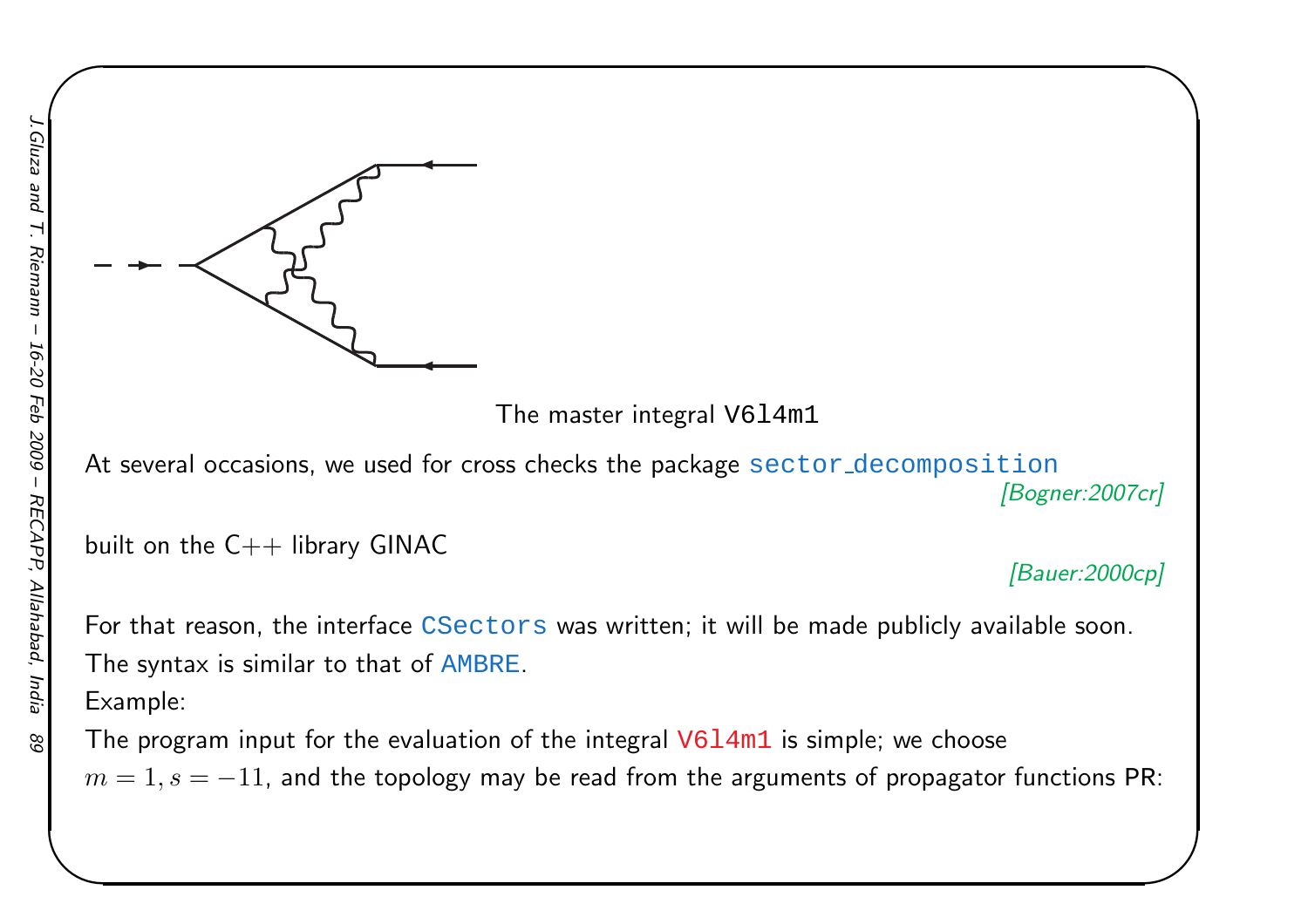<< CSectors.m

```
Options[DoSectors]SetOptions[DoSectors, TempFileDelete -> False, SetStrategy -> C]
n1 = n2 = n3 = n4 = n5 = n6 = n7 = 1;
m = 1; s = -11;
invariants = {p1ˆ2 -> mˆ2, p2ˆ2 -> mˆ2, p1 p2 -> (s - 2 mˆ2)/2};
DoSectors[{1},{PR[k1, 0, n1]} PR[k2, 0, n2] PR[k1 + p1, m, n3]PR[k1+k2+p1,m,n5] PR[k1+k2-p2,m,n6] PR[k2-p2,m,n7]},
   \{k2, k1\}, invariants][-4, 2]
Here, the numerator is 1 (see the first argument \{1\} of DoSectors), and the output contains
the functions U_2 and F_2:
Using strategy C
U = x3 x4+x3 x5+x4 x5+x3 x6+x5 x6+x2 (x3+x4+x6)+x1 (x2+x4+x5+x6)F = x1 x4^2+13 x1 x4 x5+x4^2 x5+x1 x5^2+x4 x5^2+13 x1 x4 x6
```
 $\begin{matrix} \hline \end{matrix}$ 

+2 x1 x5 x6+13 x4 x5 x6+x5ˆ2 x6+x1 x6ˆ2+x5 x6ˆ2+x3ˆ2 (x4+x5+x6)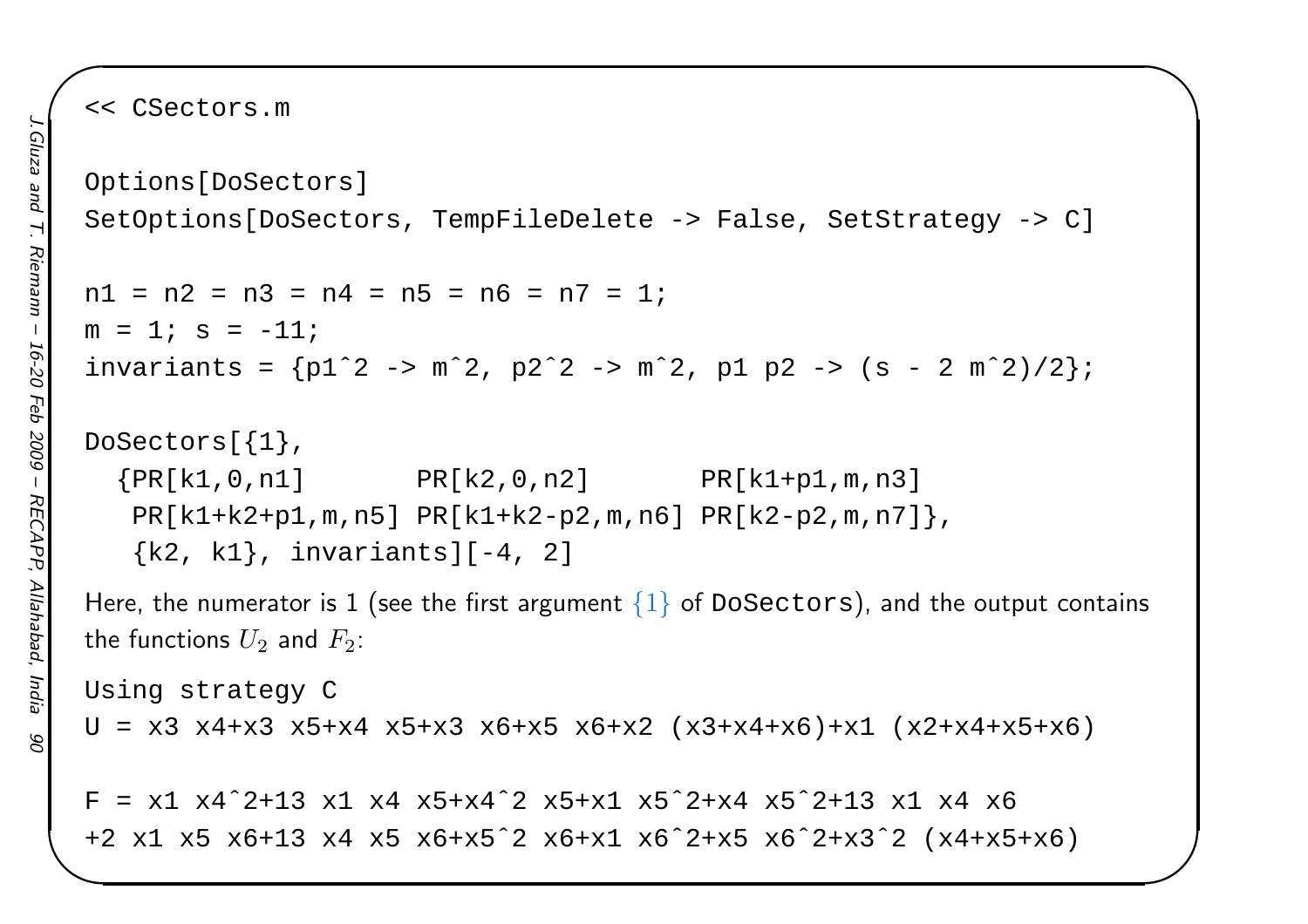+x2(x3ˆ2+x4ˆ2+13 x4 x6+x6ˆ2+x3 (2 x4+13 x6))+x3 (x4ˆ2+(x5+x6)ˆ2 +x4 (2x5+13 x6))

Notice the presence of a  $U$ -function and the complexity of the  $F$ -function (compared to  $U = 1$ and <code>f1</code> and <code>f2</code> in the loop-by-loop MB-approach) due to the non-sequential, direct performance of both momentum integrals at once. Both  $U$  and  $F$  are evidently positive semi-definite. The numerical result for the Feynman integral is:

$$
\texttt{V6l4m1}(-s)^{2\epsilon} = -0.052210 \frac{1}{\epsilon} - 0.17004 + 0.24634 \epsilon + 4.8773 \epsilon^2 + \mathcal{O}(\epsilon^3). \tag{10}
$$

The numbers may be compared to (13). We obtained <sup>a</sup> third numerical result, also by sectordecomposition, with the Mathematica package  $\tt{FIESTA}$ 

[Smirnov:2008py]

 $\begin{matrix} \hline \end{matrix}$ 

$$
\texttt{V614m1}(-s)^{2\epsilon} = -0.052208 \frac{1}{\epsilon} - 0.17002 + 0.24622 \epsilon + 4.8746 \epsilon^2 + \mathcal{O}(\epsilon^3). \tag{11}
$$

Most accurate result: obtained with an analytical representation based on harmonicpolylogarithmic functions obtained by solving <sup>a</sup> system of differential equations[Gluza, TR, unpubl.;Remiddi:1999ew,Maitre:2005uu]

$$
\mathtt{V614m1}(-s)^{2\epsilon} = -0.0522082 \; \frac{1}{\epsilon} - 0.170013 + 0.246253 \; \epsilon + 4.87500 \; \epsilon^2 + \mathcal{O}(\epsilon^3). \tag{12}
$$

All displayed digits are accurate here.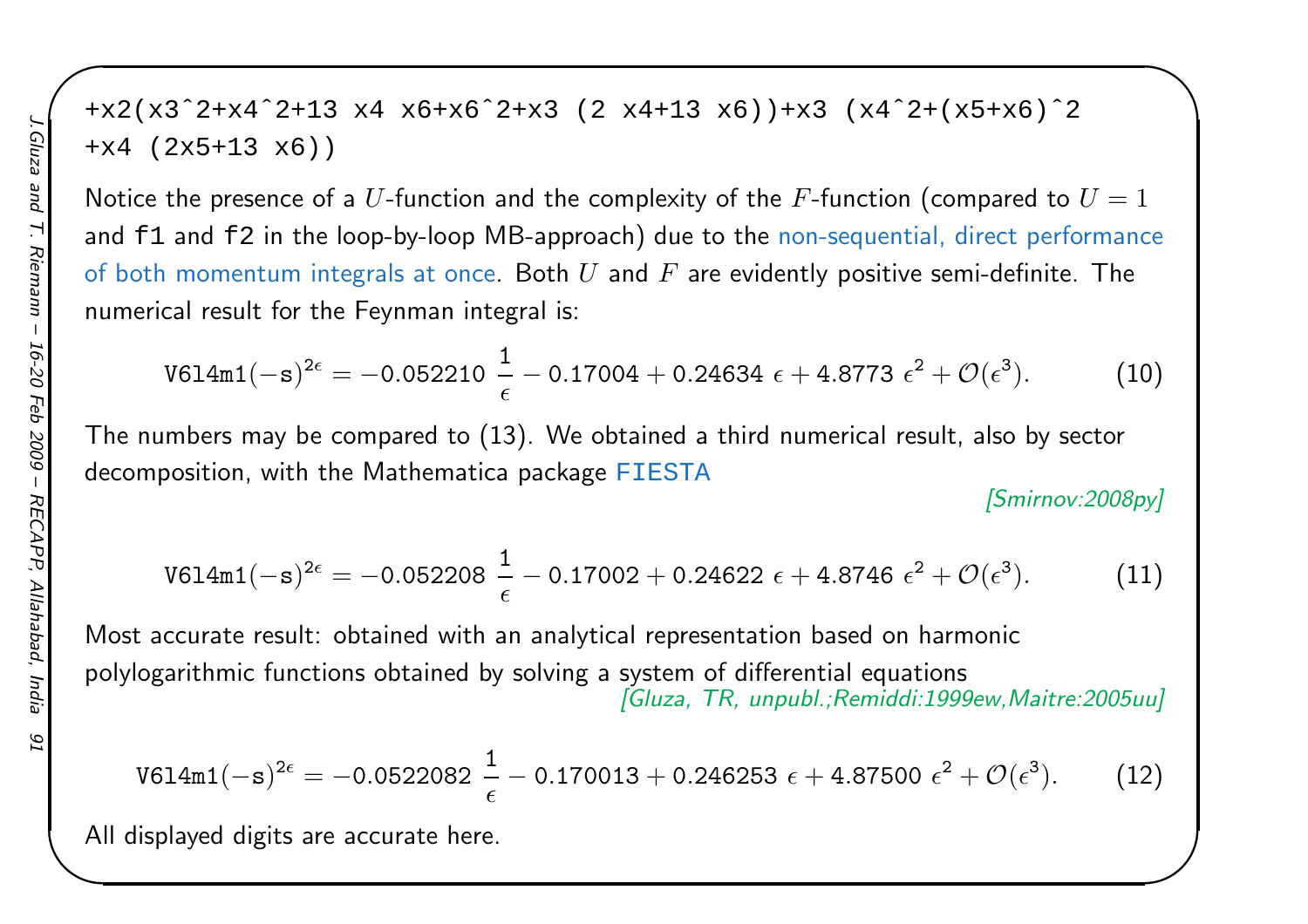## V6l4m: Compare to MB-integrals

In a loop-by-loop approach, after the first momentum integration one gets here  $U=1$  and a first  $F$ -function  $(\boldsymbol{?} \boldsymbol{?})$ , which depends yet on one internal momentum  $k_1$ :

 $\begin{matrix} \hline \end{matrix}$ 

```
f1 = m^2 [X[2]+X[3]+X[4]]<sup>2 - s</sup> X[2]X[4] - PR[k1+p1,m] X[1]X[2]
                - PR[k1+p1+p2,0] X[2]X[3] - PR[k1-p2,m] X[1]X[4]
                       - PR[k1,0] X[3]X[4] ,
```
leading to a 7-dimensional MB-representation; after the second momentum integration, one has:

f2 =  $m^2$  [X[2]+X[3]]<sup> $2 - s$ </sup> X[2]X[3] - s X[1]X[4] - 2s X[3]X[4],

leading to another 4-dimensional integral.

After several applications of Barnes' first lemma, an 8-dimensional integral has to be treated. We made no attempt here to simplify the situation by any of the numerous tricks and reformulations etc. known to experts.

The package  $\overline{\rm AMBRE}$  .  $\rm m$  is designed for a semi-automatic derivation of Mellin-Barnes  $(\rm MB)$ representations for Feynman diagrams; for details and examples of use see the webpage  ${\tt http:}$ //prac.us.edu.pl/<sup>∼</sup>gluza/ambre/. The package is also available from http://projects.hepforge.org/mbtools/.Version 1.0 is described in[Gluza:2007rt]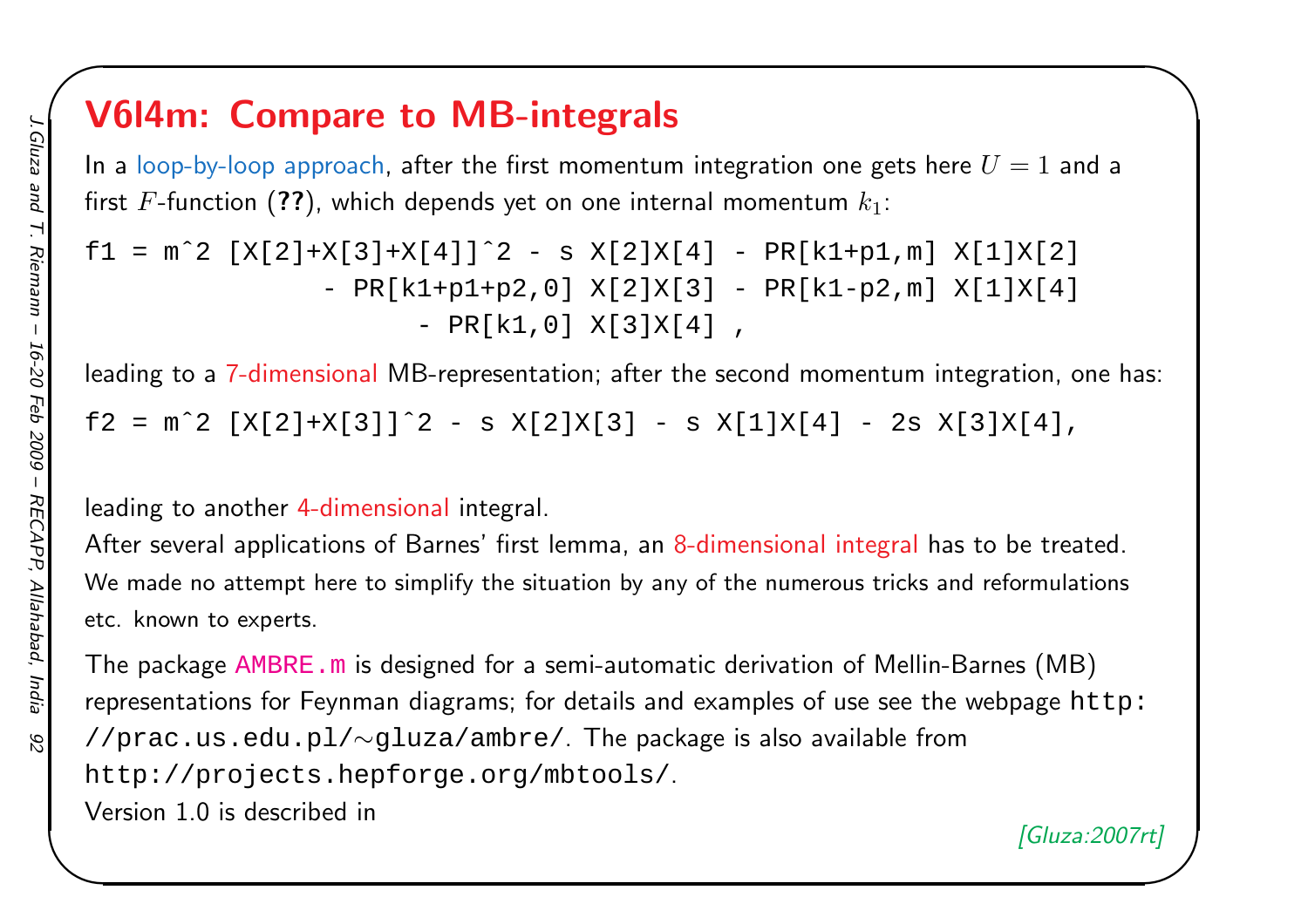, the last released version is 1.2. We are releasing now version 2.0, which allows to constructMB-representations for two-loop *tensor* integrals.

The package is yet restricted to the so-called loop-by-loop approach, which <sup>y</sup>ields compact representations, but is known to potentially fail for non-planar topologies with several scales. Aninstructive example has been discussed in

[Czakon:2007wk]

 $\begin{matrix} \hline \end{matrix}$ 

.<br>For one-scale problems, one may safely apply AMBRE .m to non-planar diagrams. For our example V6l4m1, one gets e.g. with the 8-dimensional MB-representation scetched above the following numerical output after running also MB.m

[Czakon: 2005rk]

```
(see also the webpage {\tt http://projects.}hepforge.org/mbtools/),
```
at  $s=-11:$ 

$$
\text{V614m }(-\text{s})^{2\epsilon} = -0.0522082 \frac{1}{\epsilon} - 0.17002 + 0.25606 \epsilon + 4.67 \epsilon^2 + \mathcal{O}(\epsilon^3). \tag{13}
$$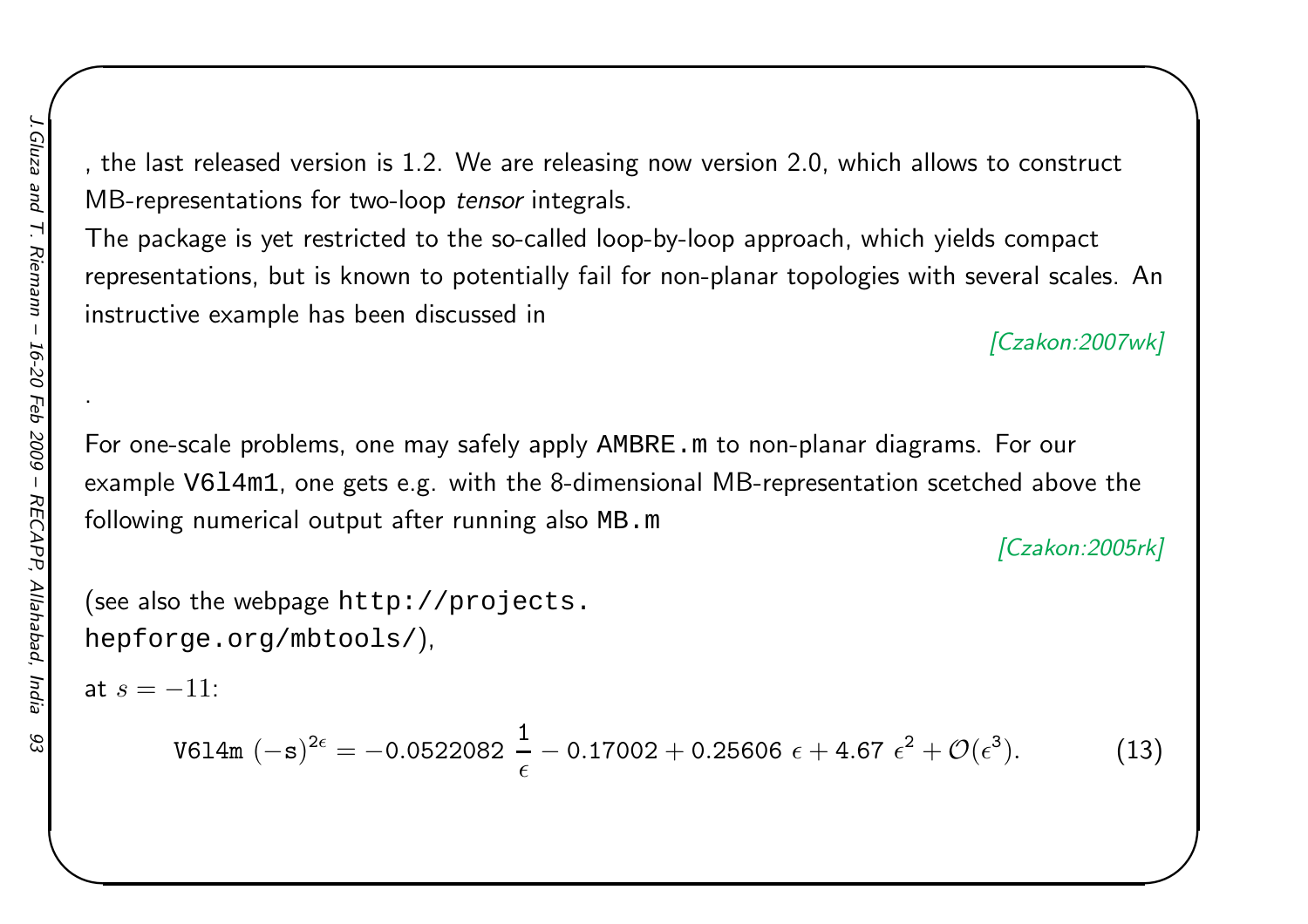## Compare this to an MB-integral for V6l0m

Was solved first in

[Gonsalves:1983nq]

 $\begin{matrix} \hline \end{matrix}$ 

 $fupc1 = m^2 \, FX[X[3] + X[4]]^2 - PR[k1 + p1, 0] X[1] X[2] -$ PR[k1 <sup>+</sup> p1 <sup>+</sup> p2, m] X[2] X[3] - PR[k1 - p2, m] X[1] X[4] - <sup>S</sup> X[2] X[4] - PR[k1, 0] X[3] X[4]

```
fupc2 = -s X[2] X[3]-s X[1] X[4]-2 s X[3] X[4]
```
The function is <sup>a</sup> scale factor times <sup>a</sup> pure number

$$
V6l0m = const(-s)^{-2-2\epsilon} \left[ \frac{A_4}{\epsilon^4} + \frac{A_3}{\epsilon^3} + \frac{A_2}{\epsilon^2} + \frac{A_1}{\epsilon} + A_0 + \ldots \right]
$$

 $V610m = (-s)$ <sup>2</sup> - 2 eps}

 Gamma[-z1] Gamma[-1 - eps - z1 - z2] Gamma[ <sup>1</sup> <sup>+</sup> z1 <sup>+</sup> z3] Gamma[-1 - eps - z1 - z3 - z4] Gamma[-z4] Gamma[ <sup>1</sup> <sup>+</sup> z1 <sup>+</sup> z2 <sup>+</sup> z4] Gamma[ <sup>2</sup> <sup>+</sup> eps <sup>+</sup> z1 <sup>+</sup> z2 <sup>+</sup> z3 <sup>+</sup> z4] Gamma[-2 - <sup>2</sup> eps - z2 - z4 z5] Gamma[-z5] Gamma[ <sup>1</sup> - z1 <sup>+</sup> z5] Gamma[-2 - <sup>2</sup> eps - z3 - z4 - z6] Gamma[-z6] Gamma[

\*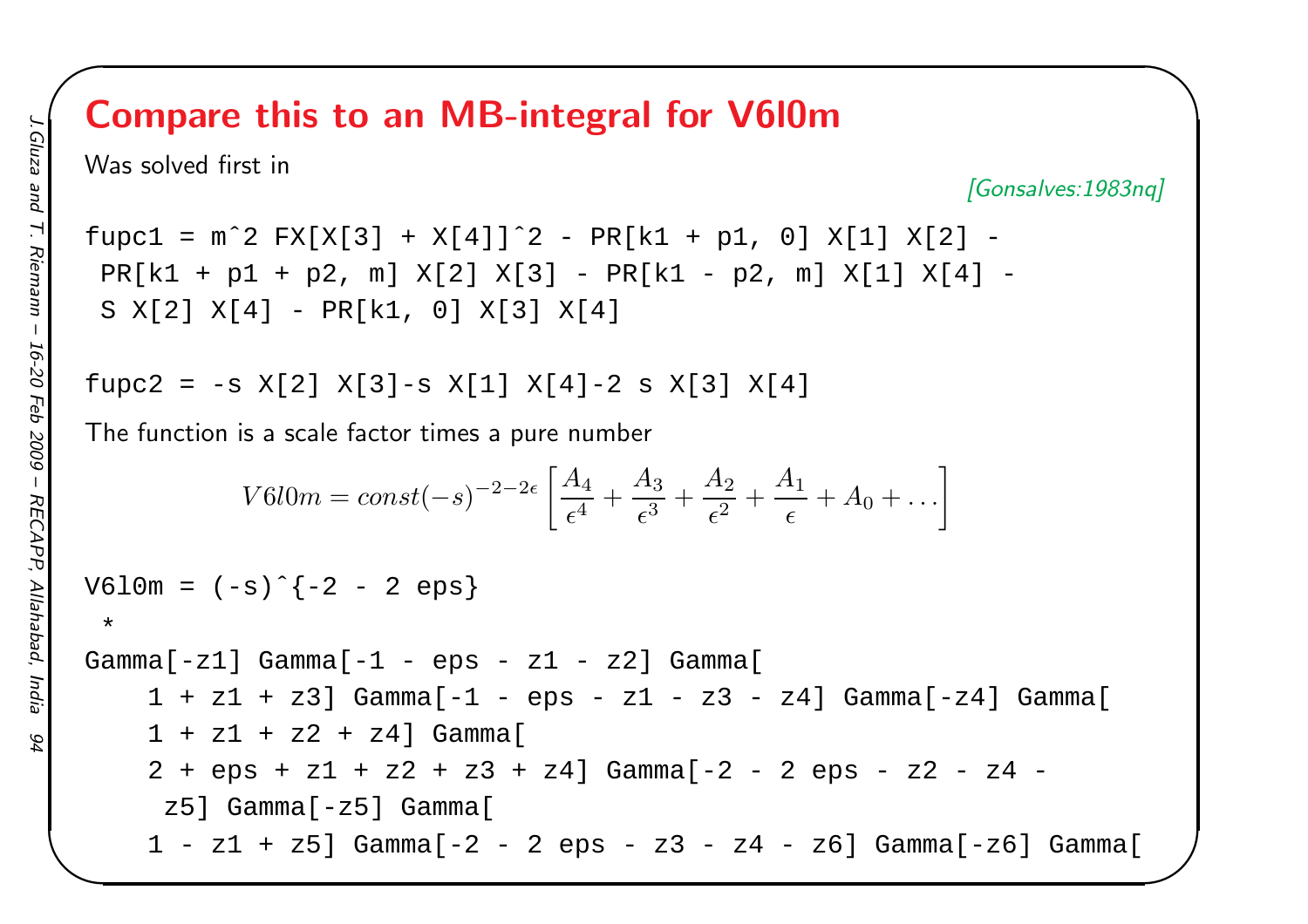```
3 + eps + z1 + z2 + z3 + z4 + z6 Gamma[
2 + 2 eps + z4 + z5 + z6])/(Gamma[-2 eps] Gamma[
1 - z1] Gamma[-3 \text{eps} - z4] Gamma[3 + \text{eps} + z1 + z2 + z3 + z4])
```
 $\begin{matrix} \hline \end{matrix}$ 

```
integrals = MBcontinue[(-s)^{2} + 2 eps) fin, eps -> 0, rules];
```
<sup>26</sup> integral(s) found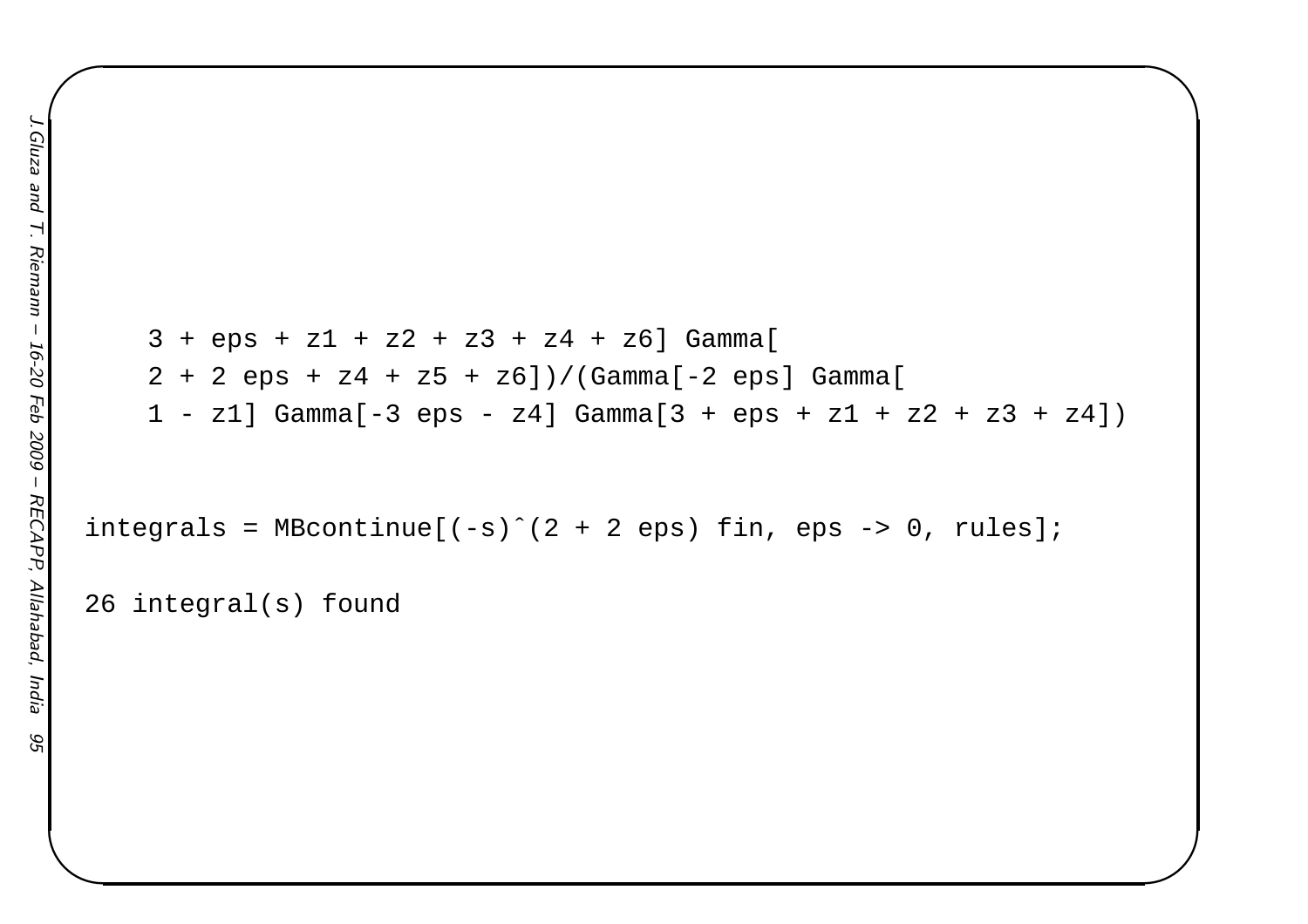```
AMBRE output:
{-47.8911 + 1/eps^4 - 9.8696/eps^2 - 33.2569/eps}1\Omega-9.869604401660688 - > -Pi^2-33.25689147976733  -> -(83/3*Zeta[3])
-47.89108304541082 -59.91^4/120Try PSQL for a systematic study
```
From  $1/\epsilon^4$  until  $\epsilon^0$ : at most 4-dimensional

 $\begin{matrix} \hline \end{matrix}$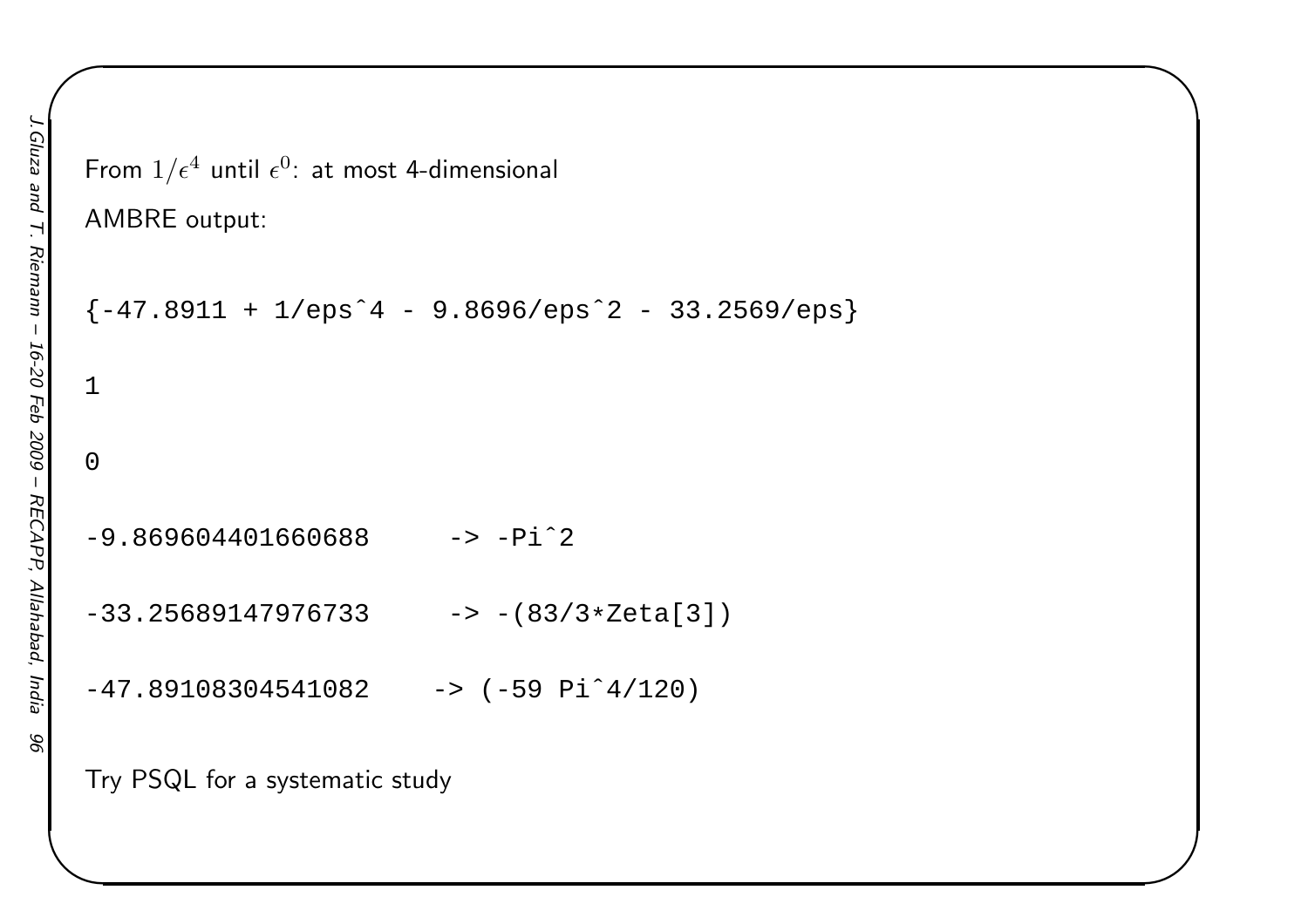# Tensor integrals

 $\begin{matrix} \hline \end{matrix}$ 

At the LHC, we need also massive 5-point and 6-point functions at least, for NLO corrections.

In general, the treatment of tensor integrals is <sup>a</sup> non-trivial task.

- One might think that all tensor numerators may be reduced to (even simpler) scalar integrands. Important notice: For  $L>1,$  this is not true, we have *irreducible numerators*, see next slide.
- $\bullet\,$  For many problems, it i preferrable to evaluate the tensors without knowing the scalar products. The reasons are different.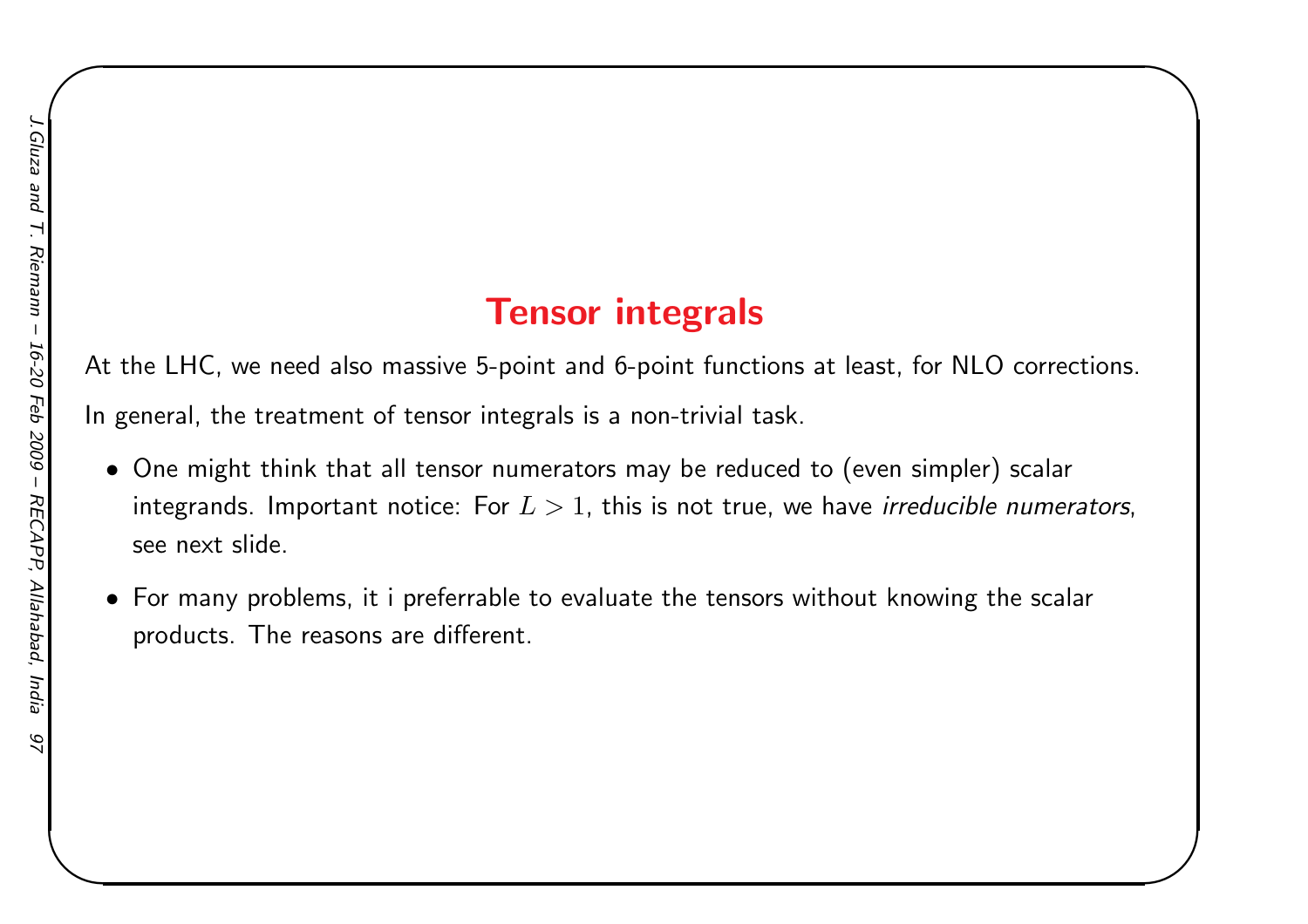# Simple tensor integrals

$$
B^{\mu} \equiv p_1^{\mu} B_1 = \frac{1}{(i\pi^{d/2})} \int \frac{d^d k \ k^{\mu}}{D_1 D_2}
$$
  

$$
B^{\mu\nu} \equiv p_1^{\mu} p_1^{\nu} B_{22} + g^{\mu\nu} B_{20} = \frac{1}{(i\pi^{d/2})} \int \frac{d^d k \ k^{\mu} k^{\nu}}{D_1 D_2}
$$

 $\begin{matrix} \hline \end{matrix}$ 

and  $B_1$  and  $B_{22}, B_{20}$  have to be determined.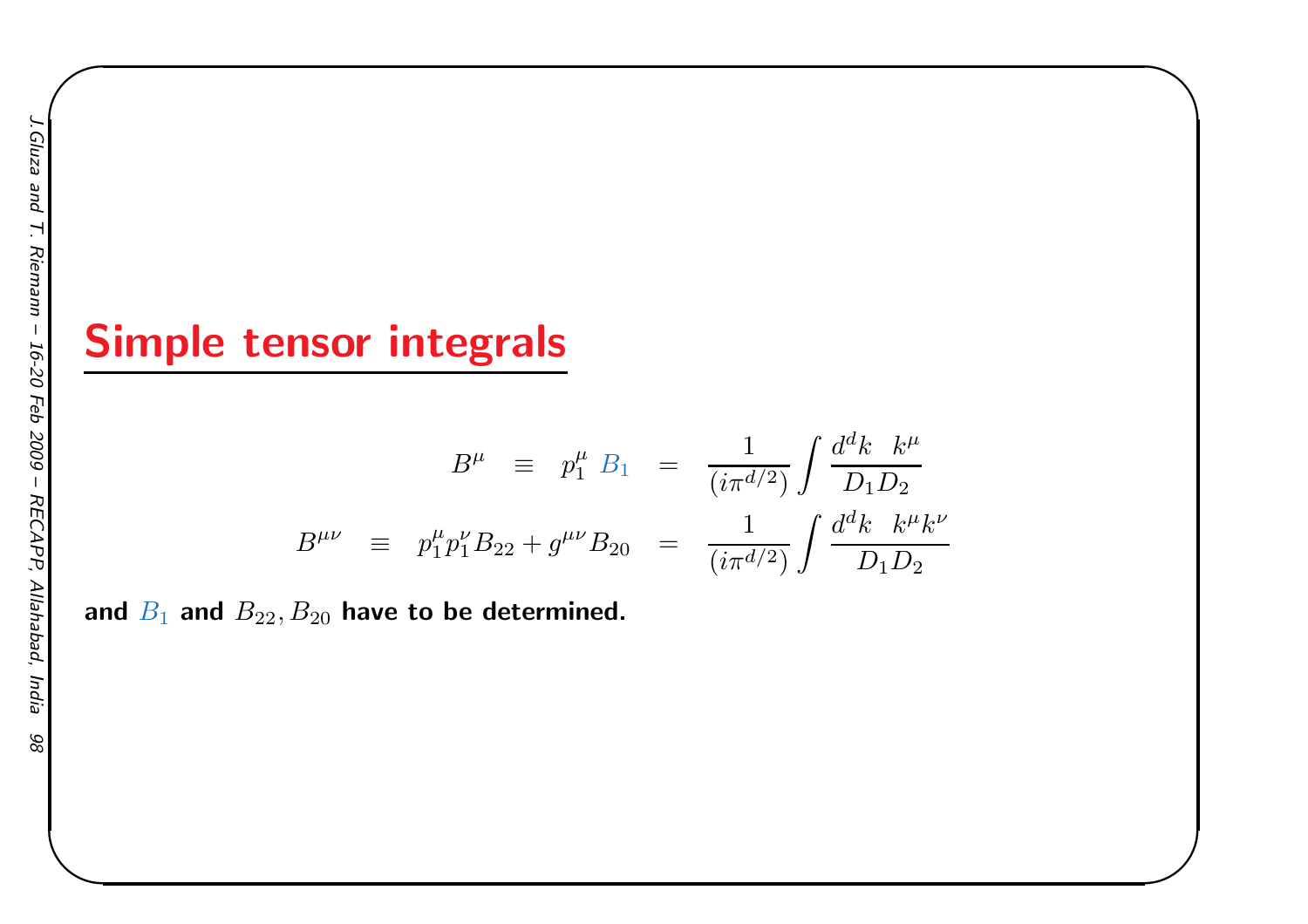# Reducible numerators

Some numerators are reducible – one may divide them out against the denominators:

$$
\frac{2kp_1}{D_1 [(k+p_1)^2 - m_2^2] \dots D_N} = \frac{[(k+p_1)^2 - m_2^2] - [k^2 - m_1^2] + (-m_1^2 + m_2^2 - p_1^2)]}{D_1 [(k+p_1)^2 - m_2^2] \dots D_N}
$$

$$
= \frac{1}{D_1 D_3 \dots D_N} - \frac{1}{D_2 D_3 \dots D_N} + \frac{-m_1^2 + m_2^2 - p_1^2}{D_1 D_2 D_3 \dots D_N}
$$

This way one derives:

$$
p_1^{\mu} B^{\mu} = p^2 B_1 = \frac{1}{(i\pi^{d/2})} \int d^d k \frac{p_1 k}{D_1 D_2}
$$
  
= 
$$
\frac{1}{(i\pi^{d/2})} \frac{1}{2} \int d^d k \left[ \frac{1}{D_1} - \frac{1}{D_2} + \frac{-m_1^2 + m_2^2 - p_1^2}{D_1 D_2} \right]
$$

and finally:

$$
B_1 = \frac{1}{2p_1^2} \left[ A_0(m_1) - A_0(m_2) + (-m_1^2 + m_2^2 - p_1^2) B_0(m_1, m_2, p^2) \right]
$$

Known to everybody: The Passarino-Veltman reduction scheme for 1-loop tensorsworked out in

[Passarino:1979jh]

 $\begin{matrix} \hline \end{matrix}$ 

until 4-point functions.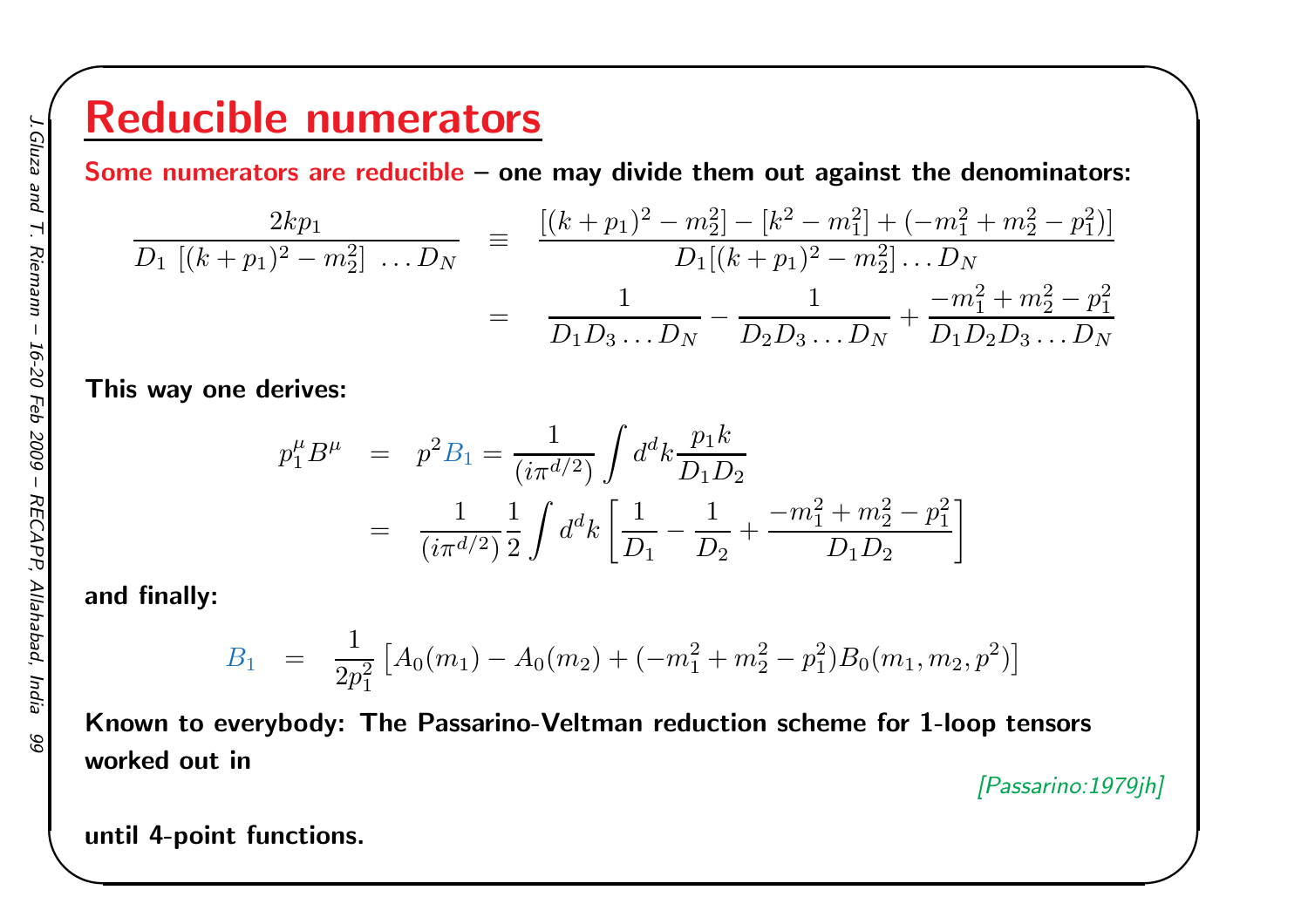## Irreducible numerators

 $\begin{matrix} \hline \end{matrix}$ 

For a two-loop QED box diagram, it is e.g.  $\, L = 2, \, E = 4,$  and we have as potential simplest numerators:

> $k_1^2, k_2^2, k_1 k_2$  and  $2(E (-1)$  products  $k_1p_e,k_2p_e$

compared to  $N$  internal lines,  $N=5,6,7.$  This gives

 $I=L+L(L -1)/2 + L(E -1)$  $−N$  irreducible numerators

of this type. Here:

$$
I(N) = 9 - N = 4, 3, 2
$$

This observation is of practical importance:

Imagine you search for potential masters. Then you may take into the list of masters atmost (here e.g.)  $I(5) = 4$ , or  $I(6) = 3$ , or  $I(7) = 2$  such integrals.

Which momenta combinations are irreducible is dependent on the choice of momenta flows.

#### Message:

When evaluating all Feynman integrals by Mellin-Barnes-integrals, one should also learnto handle numerator integrals

. . . and it is - in some cases - not too complicated compared to scalar ones

The one-loop case:  $L=1, E=N$ , so

$$
I(N) = 1 + (E - 1) - N = 0
$$

irreducible numerators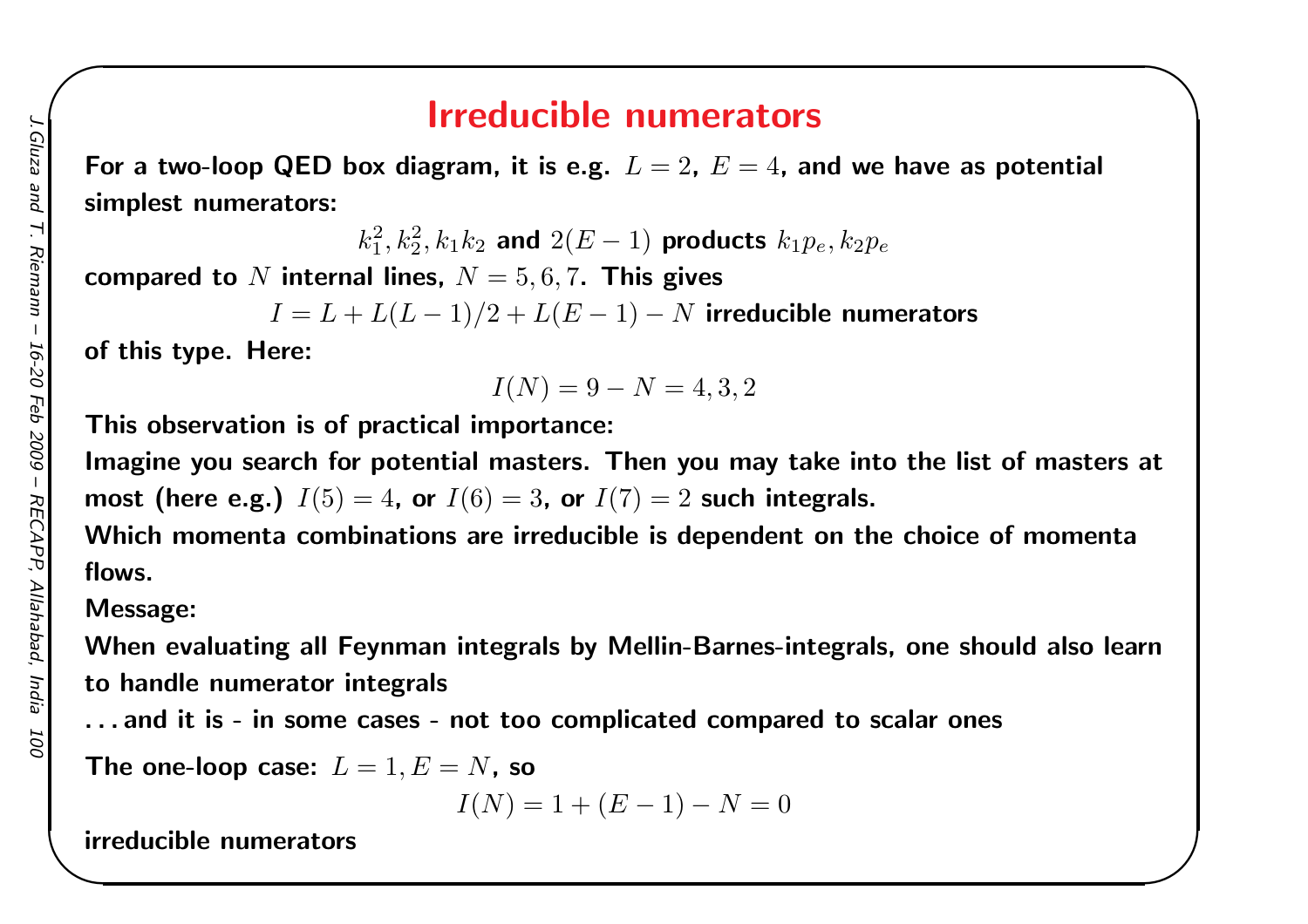The vector integral differs by some numerator  $k_i p_e$  and thus there is a single shift in the integrand  $k\rightarrow \bar{k}+U(x)^{-1}\tilde{M}Q$ 

the  $\int d^d\bar{k}\,\,\bar{k}/(\bar{k}^2+\mu^2)\to 0$ , and no further changes:

$$
G(k_{1\alpha}) = (-1)^{N_{\nu}} \frac{\Gamma(N_{\nu} - \frac{d}{2}L)}{\Gamma(\nu_1) \dots \Gamma(\nu_N)} \int_0^1 \prod_{j=1}^N dx_j \ x_j^{\nu_j - 1} \delta\left(1 - \sum_{i=1}^N x_i\right) \frac{U(x)^{N_{\nu} - d(L+1)/2 - 1}}{F(x)^{N_{\nu} - dL/2}} \left[\sum_l \tilde{M}_{1l} Q_l\right]_{\alpha},
$$

 $\begin{matrix} \hline \end{matrix}$ 

Here also <sup>a</sup> tensor integral:

$$
G(k_{1\alpha}k_{2\beta}) = (-1)^{N_{\nu}} \frac{\Gamma(N_{\nu} - \frac{d}{2}L)}{\Gamma(\nu_{1}) \dots \Gamma(\nu_{N})} \int_{0}^{1} \prod_{j=1}^{N} dx_{j} x_{j}^{\nu_{j}-1} \delta\left(1 - \sum_{i=1}^{N} x_{i}\right) \frac{U(x)^{N_{\nu}-2-d(L+1)/2}}{F(x)^{N_{\nu}-dL/2}} \times \sum_{l} \left[ [\tilde{M}_{1l} Q_{l}]_{\alpha} [\tilde{M}_{2l} Q_{l}]_{\beta} - \frac{\Gamma(N_{\nu} - \frac{d}{2}L - 1)}{\Gamma(N_{\nu} - \frac{d}{2}L)} \frac{g_{\alpha\beta}}{2} U(x) F(x) \frac{(V_{1l}^{-1})^{+}(V_{2l}^{-1})}{\alpha_{l}} \right].
$$

The 1-loop case will be used in the following  $L$  times for a sequential treatment of an  $L$ -loop  ${\sf integral\,\,} ({\sf remember}\,\sum x_jD_j=k^2-2Qk+J\,\,{\sf and}\,\,F(x)=Q^2-J) \mathcal{E}$ 

$$
G([1, kp_e]) = (-1)^{N_{\nu}} \frac{\Gamma(N_{\nu} - \frac{d}{2})}{\Gamma(\nu_1) \dots \Gamma(\nu_N)} \int_0^1 \prod_{j=1}^N dx_j \ x_j^{\nu_j - 1} \delta\left(1 - \sum_{i=1}^N x_i\right) \frac{[1, Qp_e]}{F(x)^{N_{\nu} - d/2}}
$$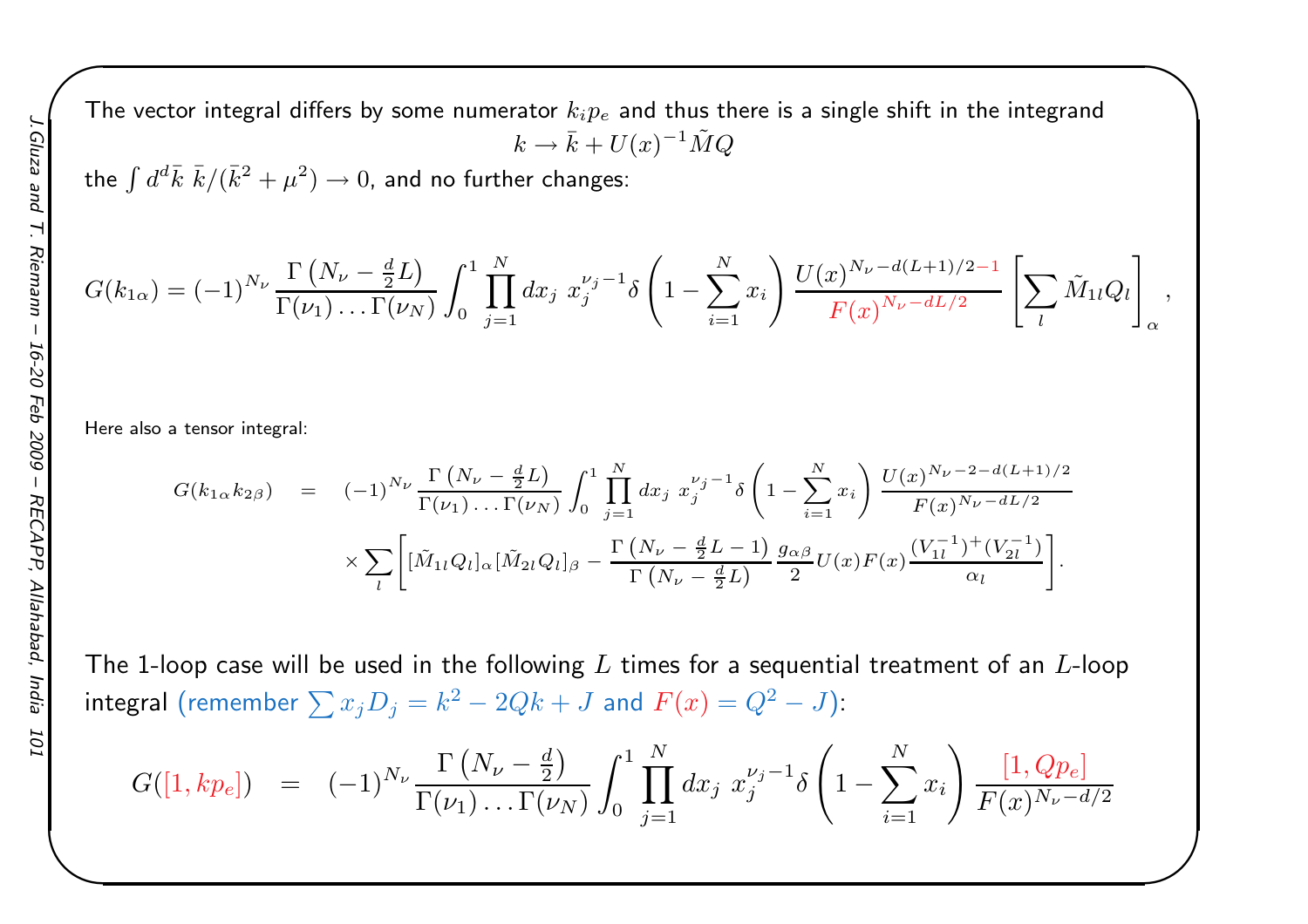#### Another nice box with numerator,  $\mathsf{B5l3m}(p_e.k_1)$

We used it for the determination if the small mass expansion.

$$
B513m(p_e \cdot k_1) = \frac{m^{4e}(-1)^{a}12345 e^{2e\gamma}E}{\prod_{j=1}^{5} \prod_{i=1}^{5} \prod_{i=1}^{5} [a_i] \Gamma[5 - 2\epsilon - a_{123}] (2\pi i)^4} \int_{-i\infty}^{+i\infty} d\alpha \int_{-i\infty}^{+i\infty} d\beta \int_{-i\infty}^{+i\infty} d\delta
$$
  
\n
$$
(-s)^{(4-2\epsilon)-a}12345 - \alpha - \beta - \delta (-t)^{\delta}
$$
\n
$$
\frac{\Gamma[-4 + 2\epsilon + a_{12345} + \alpha + \beta + \delta]}{\Gamma[6 - 3\epsilon - a_{12345} - \alpha]} \frac{\Gamma[-\alpha] \Gamma[-\beta]}{\Gamma[7 - 3\epsilon - a_{12345} - \alpha] \Gamma[5 - 2\epsilon - a_{123}]} \frac{\Gamma[4 - 2\epsilon - a_{1123} - 2\alpha - \gamma] \Gamma[5 - 2\epsilon - a_{1123} - 2\alpha - \gamma]}{\Gamma[8 - 4\epsilon - a_{112233445} - 2\alpha - 2\beta - 2\delta - \gamma]} \frac{\Gamma[4 - 2\epsilon - a_{12345} - \alpha - \beta - \delta - \gamma]}{\Gamma[8 - 4\epsilon - a_{112233445} - 2\alpha - 2\beta - 2\delta - \gamma]} \left\{ (p_e \cdot p_3) \Gamma[1 + a_4 + \delta] \Gamma[6 - 3\epsilon - \gamma] \Gamma[6 - 2\epsilon - a_{1234} - \alpha - \beta - \delta] \Gamma[3 - \epsilon - a_{122} - \alpha] \Gamma[8 - 4\epsilon - a_{112233445} - 2\alpha - 2\beta - 2\delta - \gamma] \Gamma[9 - 4\epsilon - a_{112233445} - 2\alpha - 2\beta - 2\delta - \gamma] \Gamma[9 - 4\epsilon - a_{112233445} - 2\alpha - 2\beta - 2\delta - \gamma] \Gamma[7 - 3\epsilon - \alpha - \gamma] \Gamma[4 - 2\epsilon - a_{1234} - \alpha - \beta - \delta] \Gamma[8 - 4\epsilon - a_{112233445} - 2\alpha
$$

 $\begin{matrix} \hline \end{matrix}$ 

2

 $\epsilon$ 

.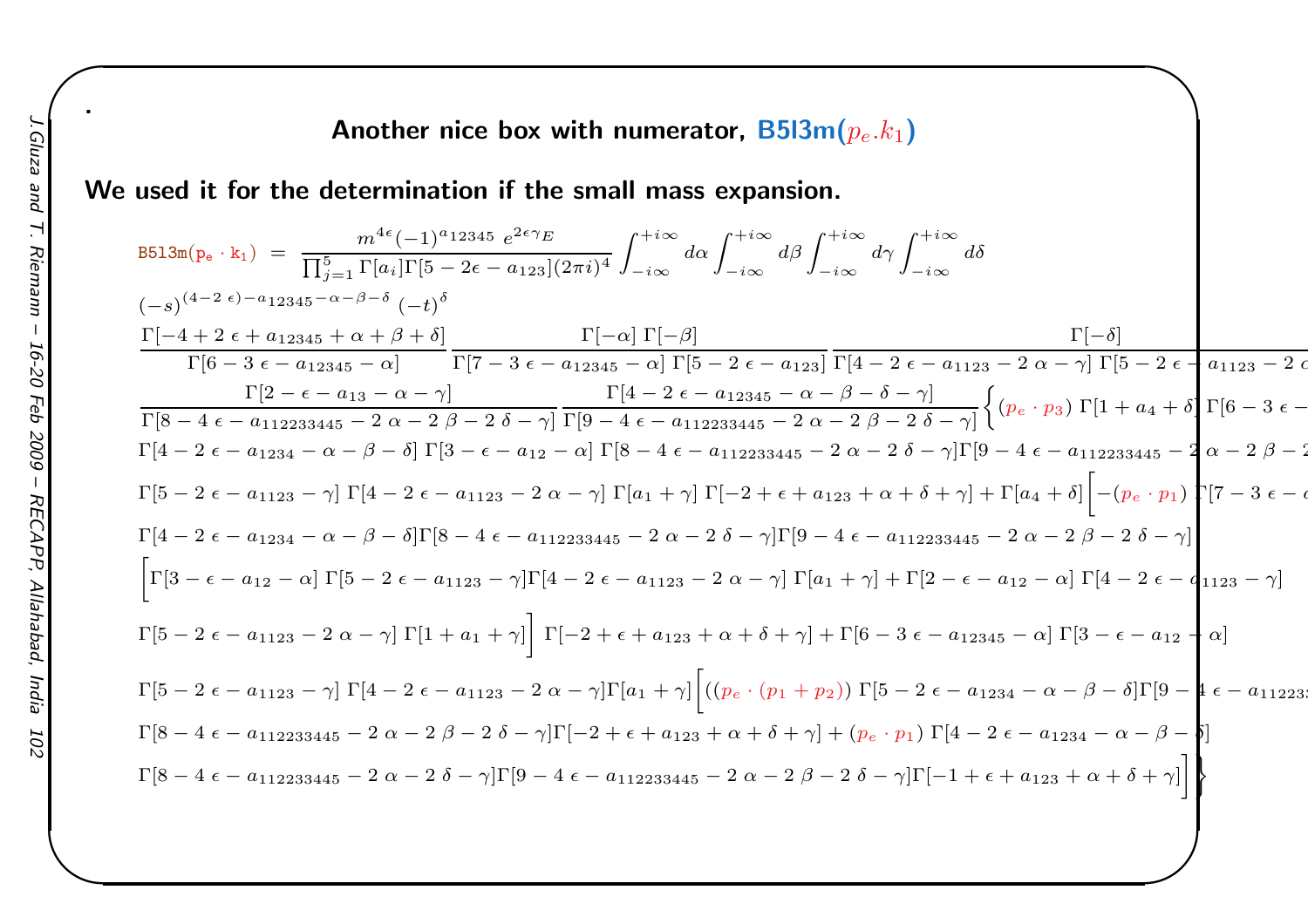# Interlude: Tensor integrals, <sup>a</sup> bit background

Introducing  $\alpha$  parameter representations for the propagators,

$$
\frac{1}{(k^2 - m^2 + i\epsilon)^{\nu}} = \frac{i^{-\nu}}{\Gamma(\nu)} \int_0^{\infty} d\alpha \alpha^{\nu - 1} \exp i\alpha (k^2 - m^2 + i\epsilon)
$$

 $\begin{matrix} \hline \end{matrix}$ 

one may write e.g. for the  $L$ -loop integral with  $I$  internal lines and  $E$  external lines

$$
G^{(d)} = \int \frac{d^d k_1 \dots d^d k_L}{c_1^{\nu_1} \dots c_I^{\nu_I}} \exp i(a_1 k_1 + \dots + a_L k_L)
$$
  
=  $i^2 \left(\frac{\pi}{i}\right)^{dL/2} \prod_{i=1}^I \frac{i^{-\nu_i}}{\Gamma(\nu)} \int_0^\infty \frac{d\alpha_i \alpha_i^{\nu_i - 1}}{\left[D(\alpha)\right]^{d/2}} \exp i \left[\frac{Q(\alpha, a_1, \dots a_L)}{D(\alpha)} - \sum_{i=1}^I \alpha_i (m_i^2 - i\epsilon)\right],$ 

with the following notations:

$$
c_i = q_i^2 - m_i^2 + i\epsilon,
$$
  
\n
$$
q_i^{\mu} = \sum_{l=1}^{L} \omega_{il} k_l^{\mu} + \sum_{e=1}^{E} \eta_{ie} p_e^{\mu} = \sum_{l=1}^{L} \omega_{il} k_l^{\mu} + e_i^{\mu}, \qquad i = 1, ... I,
$$

and the  $\omega_{il}$  and  $\eta_{ie}$  are equal to  $+1, -1, 0$ , depending on the topology and on the distribution of internal momenta. They are incidence matrices of <sup>a</sup> diagram.

This formula represents a scalar integral for  $a_l = 0$ , and for  $a_i \neq 0$  it is an auxiliary representation for the treatment of tensor integrals.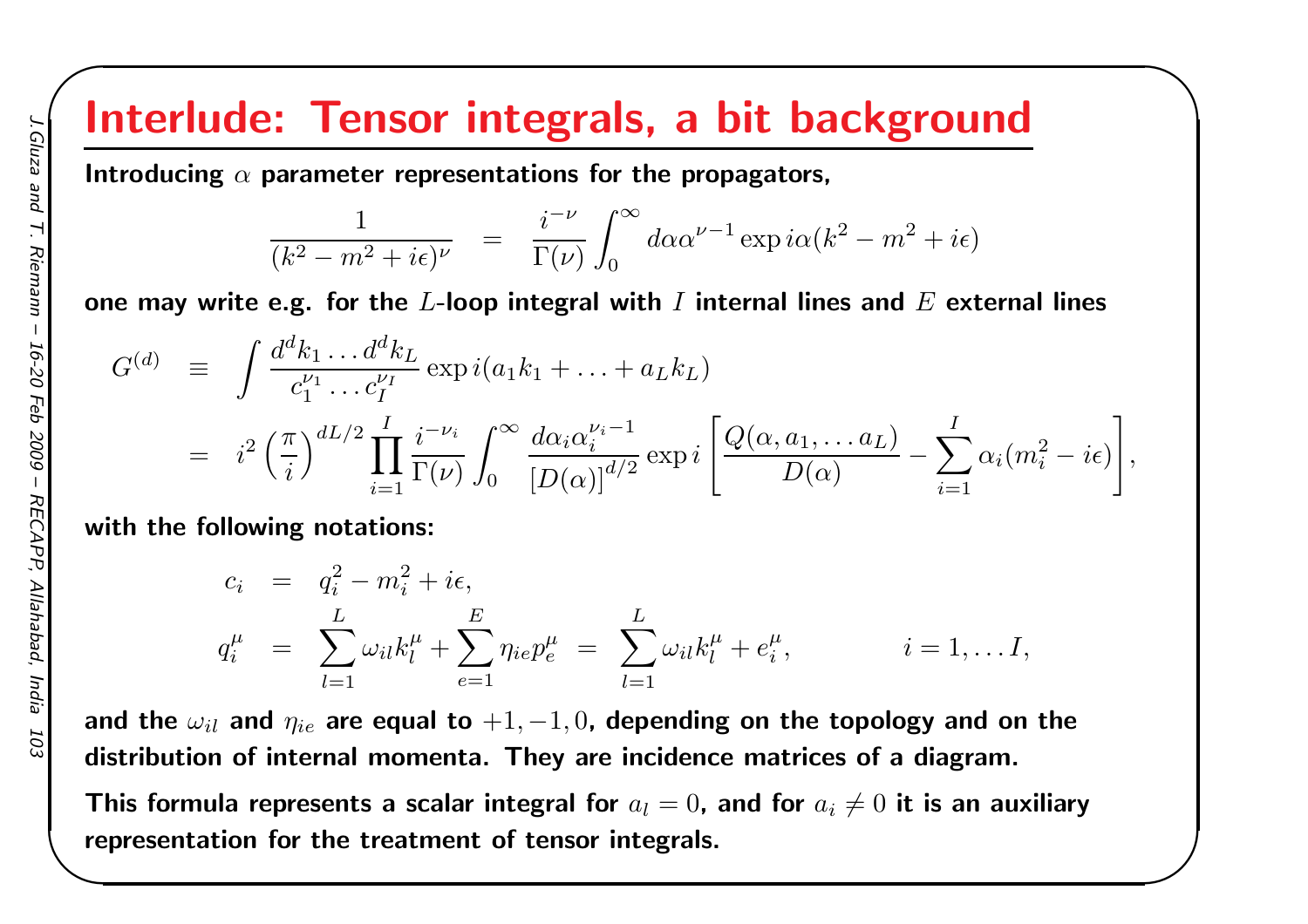The  $Q$  and  $D$  forms may be determined to be as follows for the 1-loop case:

$$
D = A,
$$
  
\n
$$
Q(\alpha, a) = DF - \left(\frac{a}{2} + E\right)^2,
$$

 $\begin{matrix} \hline \end{matrix}$ 

#### with

A= $=\sum_{i=1}^I$  $i$ =1 ω $_i^2 \alpha_i,$ E $\begin{array}{cc} \mu & = \end{array}$  $=\sum_{i=1}^I$  $i{=}1$  $\omega_i e$  $\frac{\mu}{i} \alpha_i,$  $\,F$ = $\sum^I (e$  $i=1$  $\binom{\mu}{i}$ <sup>2</sup>  $\alpha_i$ .

Explicit expressions are given for  $D$  and the  $a$ -dependent part of  $Q$  for the convention used in Figure ??. We may add the  $a$ -independent part  $Q(a = 0)$  of the  $Q$  form here:

> $D=$  $\sum \alpha_j,$  $Q~=~\ a_\mu~\sum\alpha_j p_j^\mu - \frac{1}{4}$  $\frac{1}{4}a^2 + Q(a=0),$  $Q(a=0) = DF - E^2 =$  $\left(\sum\right)$  $\alpha$  $_j\Big)\Bigl(\sum$  $\alpha_k p$  $\left(\begin{matrix} 2 \ k \end{matrix}\right)$ − $\left(\sum\right)$  $\alpha_k p_k$  $\Big)^2$  .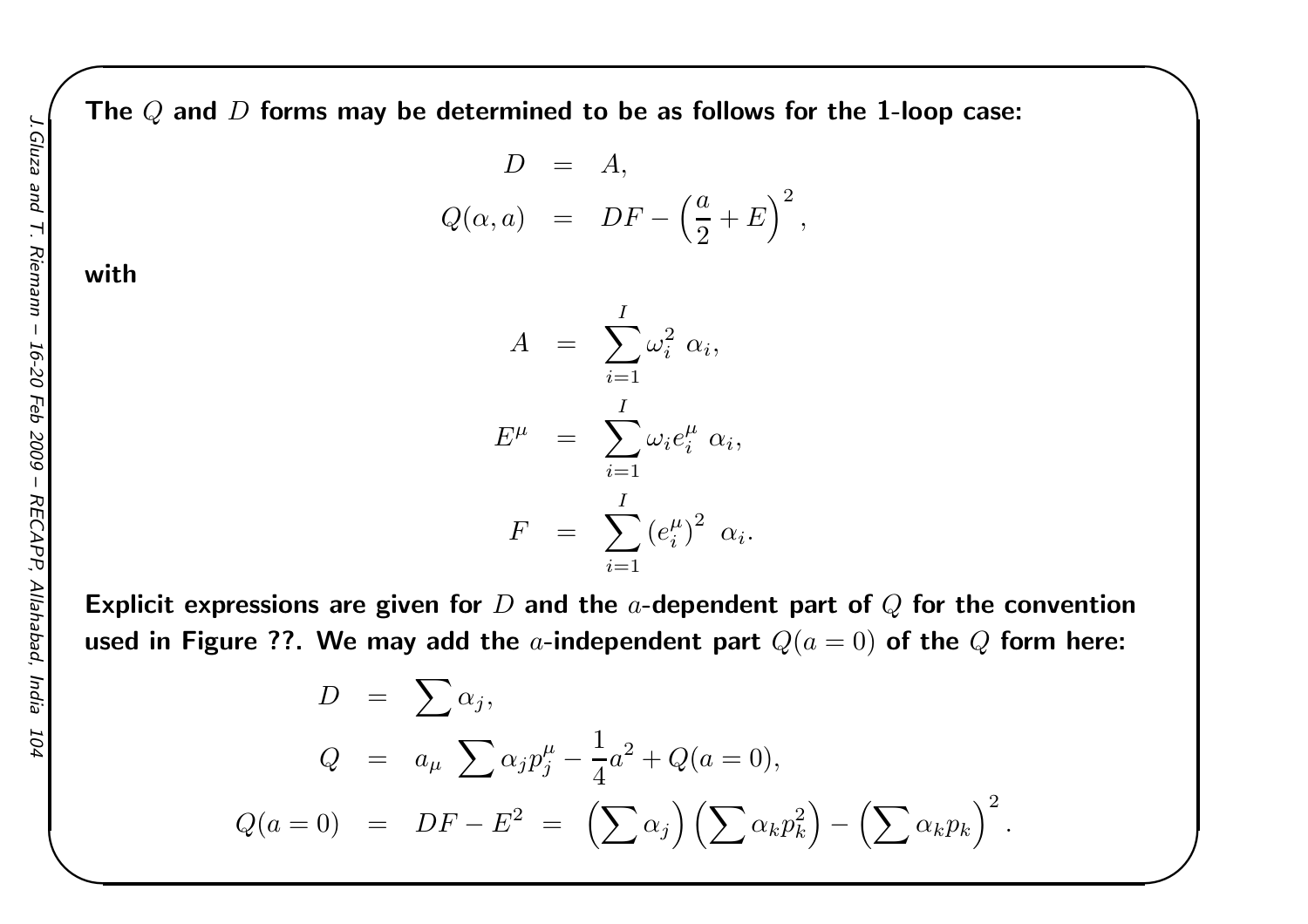The  $Q$  and  $D$  forms may be determined to be as follows for the 2-loop case

$$
D = A_1 A_2 - M^2,
$$
  
\n
$$
Q(\alpha, a_1, a_2) = DF - A_2 E_1^2 - A_1 E_2^2 + 2M E_1 E_2 + Q(a_1, a_2),
$$

 $\begin{matrix} \hline \end{matrix}$ 

and



The  $Q(a_1, a_2)$  is given in Section ??.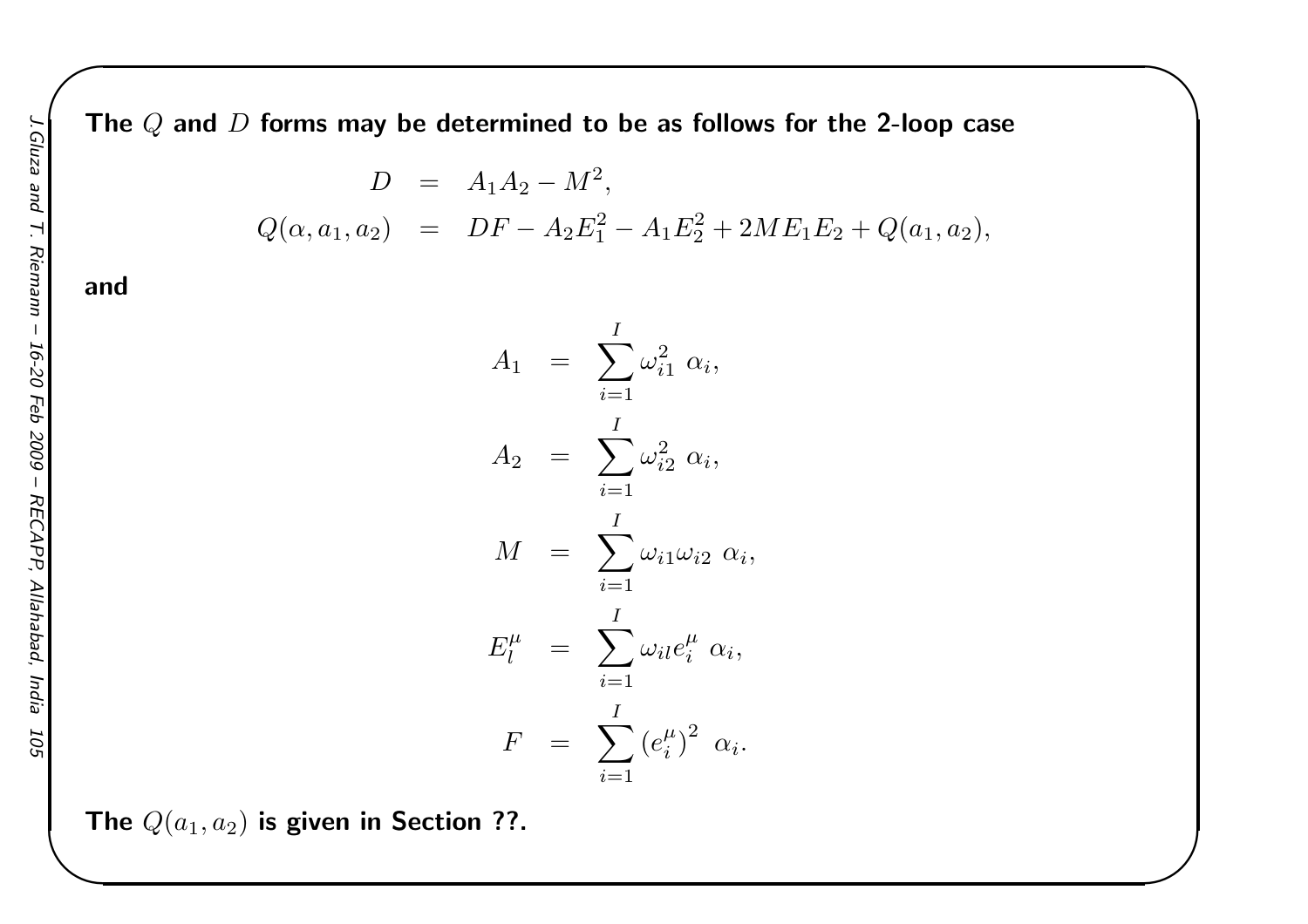# General tensor reduction to scalars,  $L=1$

The idea for 1-loop integrals and generalization to  $n\text{-loops};$  I follow Tausk et al. [Davydychev:1991va,Tarasov:1996br,Tarasov:1997kx]

$$
J_{\mu_1...\mu_R}^{(N)}(d;\nu_1,...,\nu_N) = \int \frac{d^d k}{i\pi^{d/2}} \frac{k_{\mu_1}...k_{\mu_R}}{D_1^{\nu_1}...D_N^{\nu_N}}
$$
  
=  $(-1)^R \sum_{\lambda,\kappa_1,...,\kappa_N} (-\frac{1}{2})^{\lambda} \{ [g]^{\lambda} [q_1]^{\kappa_1}...[q_N]^{\kappa_N} \}_{\mu_1...\mu_R} (\nu_1)_{\kappa_1}...(\nu_N)_{\kappa_N}$   

$$
J^{(N)}(d+2(R-\lambda);\nu_1+\kappa_1,...,\nu_N+\kappa_N)
$$

where  $\left(\nu\right)_\kappa=$ integers such that  $2\lambda+\kappa_1+\ldots+\kappa_N=R.$  The next step is to use recurrence relations  $=\frac{\Gamma(\nu+}{\Gamma(\nu+1)}$  $\frac{(\nu+\kappa)}{\Gamma(\nu)}$  are Pochhammer symbols and the sum runs over non-negative to reduce the scalar coefficients  $J^{(N)}$  appearing in the decomposition to a set of master integrals.

It is useful to introduce <sup>a</sup> notation for certain determinants that occur in the recurrencerelations and their solutions. First, the determinant of an  $(N+1)\times(N+1)$  matrix, known as the modified Cayley determinant

 $\begin{matrix} \hline \end{matrix}$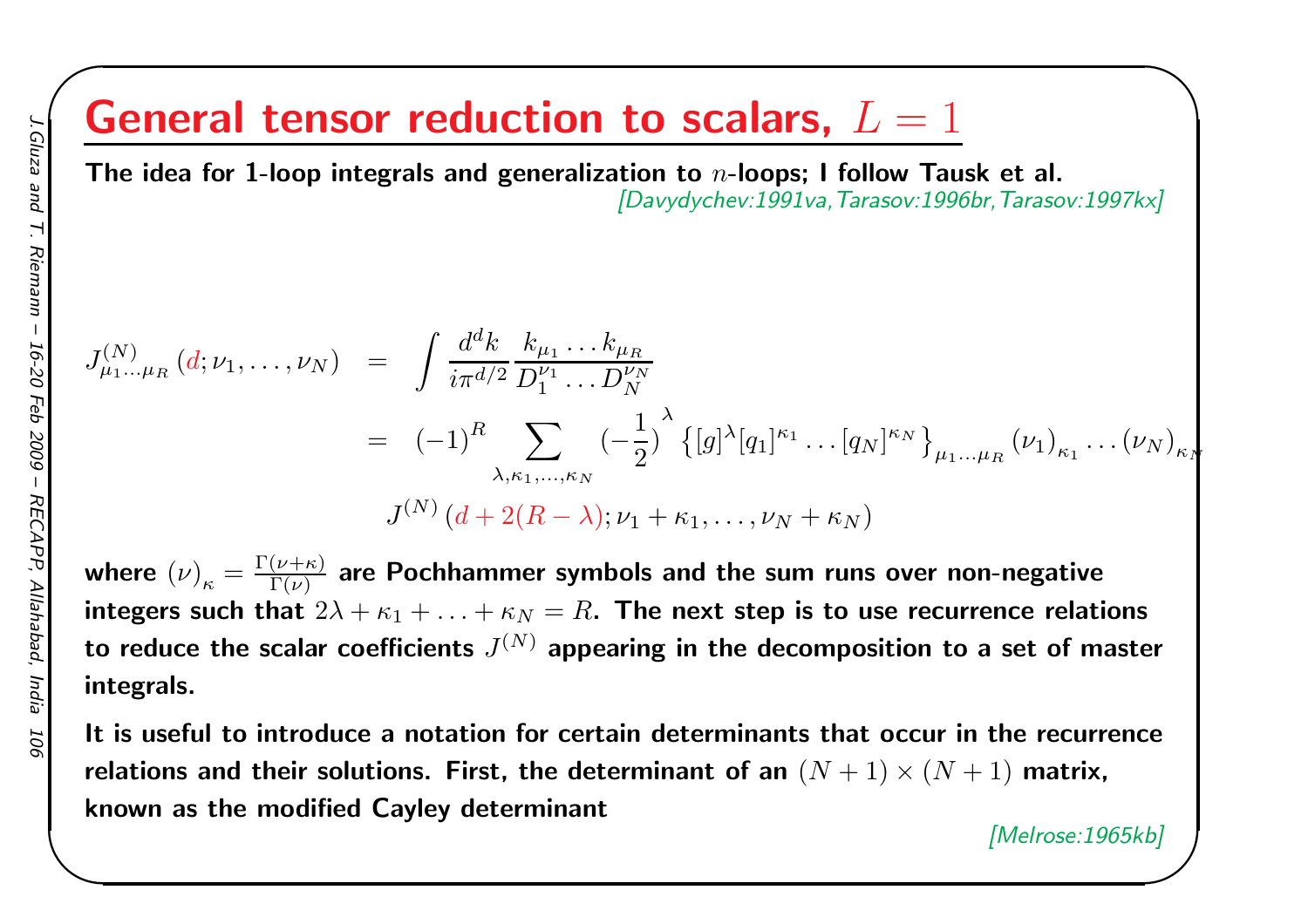$$
()_{N} \equiv \begin{vmatrix} 0 & 1 & 1 & \dots & 1 \\ 1 & Y_{11} & Y_{12} & \dots & Y_{1N} \\ 1 & Y_{12} & Y_{22} & \dots & Y_{2N} \\ \vdots & \vdots & \vdots & \ddots & \vdots \\ 1 & Y_{1N} & Y_{2N} & \dots & Y_{NN} \end{vmatrix},
$$
 (14)

 $\begin{matrix} \hline \end{matrix}$ 

with coefficients

$$
Y_{ij} = -(q_i - q_j)^2 + m_i^2 + m_j^2, \quad (i, j = 1...N).
$$
 (15)

Although the masses of the propagators appear in the coefficients  $Y_{ij}$ , the determinant  $()_{N}$  does not depend on them and it is actually proportional to the Gram determinant of the external momenta of the  $N\text{-}\mathsf{point}$  function in eq. (14). All other determinants we need are signed minors of  $()_N$ , constructed by deleting  $m$  rows and  $m$  columns from  $()_N$ , and multiplying with a sign factor. They will be denoted by

$$
\begin{pmatrix}\nj_1 & j_2 & \cdots & j_m \\
k_1 & k_2 & \cdots & k_m\n\end{pmatrix}_N \equiv (-1)^{\sum_l (j_l + k_l)}
$$
\n
$$
\text{sgn}_{\{j\}} \text{sgn}_{\{k\}} \begin{vmatrix}\n\text{rows } j_1 \cdots j_m \text{ deleted} \\
\text{columns } k_1 \cdots k_m \text{ deleted}\n\end{vmatrix},
$$
\n(16)

,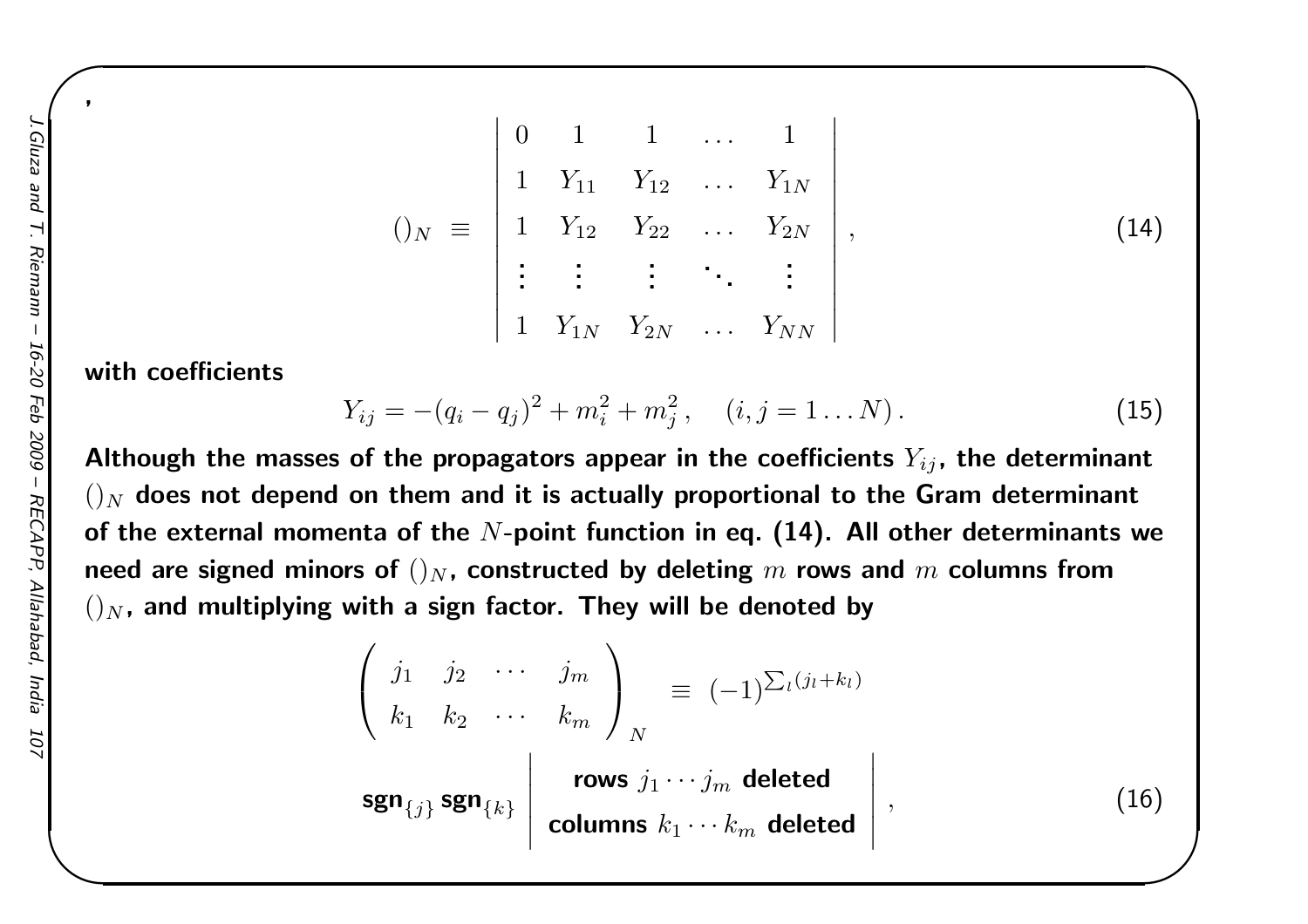:

where sgn $_{\{j\}}$  and sgn $_{\{k\}}$  are the signs of permutations that sort the deleted rows  $j_1 \cdots j_m$  and columns  $k$  $_m$  and columns  $k_1 \cdots k_m$  $_m$  into ascending order.

Combining integration by parts identities with relations connecting integrals in differentspace-time dimensions

[Tarasov:1996br]

 $\begin{matrix} \hline \end{matrix}$ 

, one obtains the following basic recurrence relations

[Fleischer:1999hq]

$$
\begin{array}{rcl}\n\left(\int_{N} \nu_{j} \mathbf{j}^{+} J^{(N)}(d+2) & = & \left[ -\binom{j}{0}_{N} + \sum_{k=1}^{n} \binom{j}{k}_{N} \mathbf{k}^{-} \right] J^{(N)}(d) \,, \\
\left(d - \sum_{i=1}^{n} \nu_{i} + 1\right) \left(\int_{N} J^{(N)}(d+2) & = & \left[ \binom{0}{0}_{N} - \sum_{k=1}^{n} \binom{0}{k}_{N} \mathbf{k}^{-} \right] J^{(N)}(d) \,, \\
\left(\begin{array}{c} 0 \\ 0 \end{array}\right)_{N} \nu_{j} \mathbf{j}^{+} J^{(N)}(d) & = & \sum_{k=1}^{n} \binom{0j}{0k}_{N} \left[ d - \sum_{i=1}^{n} \nu_{i} (\mathbf{k}^{-} \mathbf{i}^{+} + 1) \right] J^{(N)}(d) \,.\n\end{array}
$$

where the operator  ${\bf j}^{\pm}$  acts by shifting the index  $\nu_j$  by  $\pm 1.$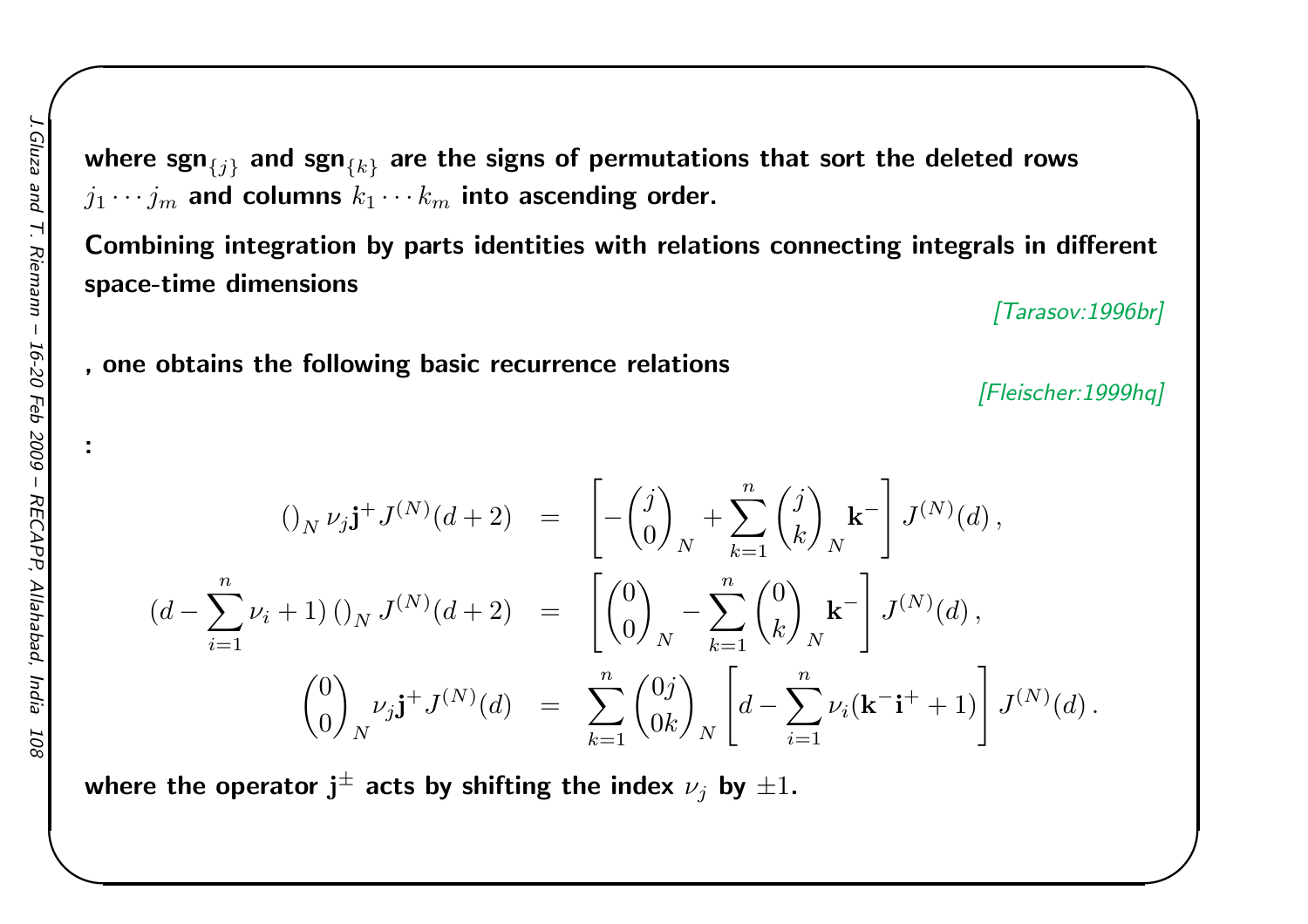# Recurrence relations: An application

$$
\frac{1}{d-4} = -\frac{1}{2\epsilon}
$$

$$
C_0(m, 0, m; m^2, m^2, s) = \frac{1}{s - 4m^2} \left[ \frac{d - 2}{d - 4} \frac{A_0(m^2)}{m^2} + \frac{2d - 3}{d - 4} B_0(m, m; s) \right]
$$
  

$$
V3l2m = \frac{-1}{s - 4} \left[ \frac{1 - \epsilon}{\epsilon} T1l1m + \frac{5 - 4\epsilon}{2\epsilon} SE2l2m \right]
$$
 (17)

This relates UV-divergent quantities with one which is IR-divergent!

Derivation:

<sup>I</sup> do not know <sup>a</sup> simple one.

With use of recurrence relations published in

[Tarasov:1996br,Fleischer:1999hq]

it may be done. See

[Fleischer:2006ht]

 $\begin{matrix} \hline \end{matrix}$ 

Because the am determinant vanishes,  $\binom{0}{0}_3=0$ , one of the recurrence relations

.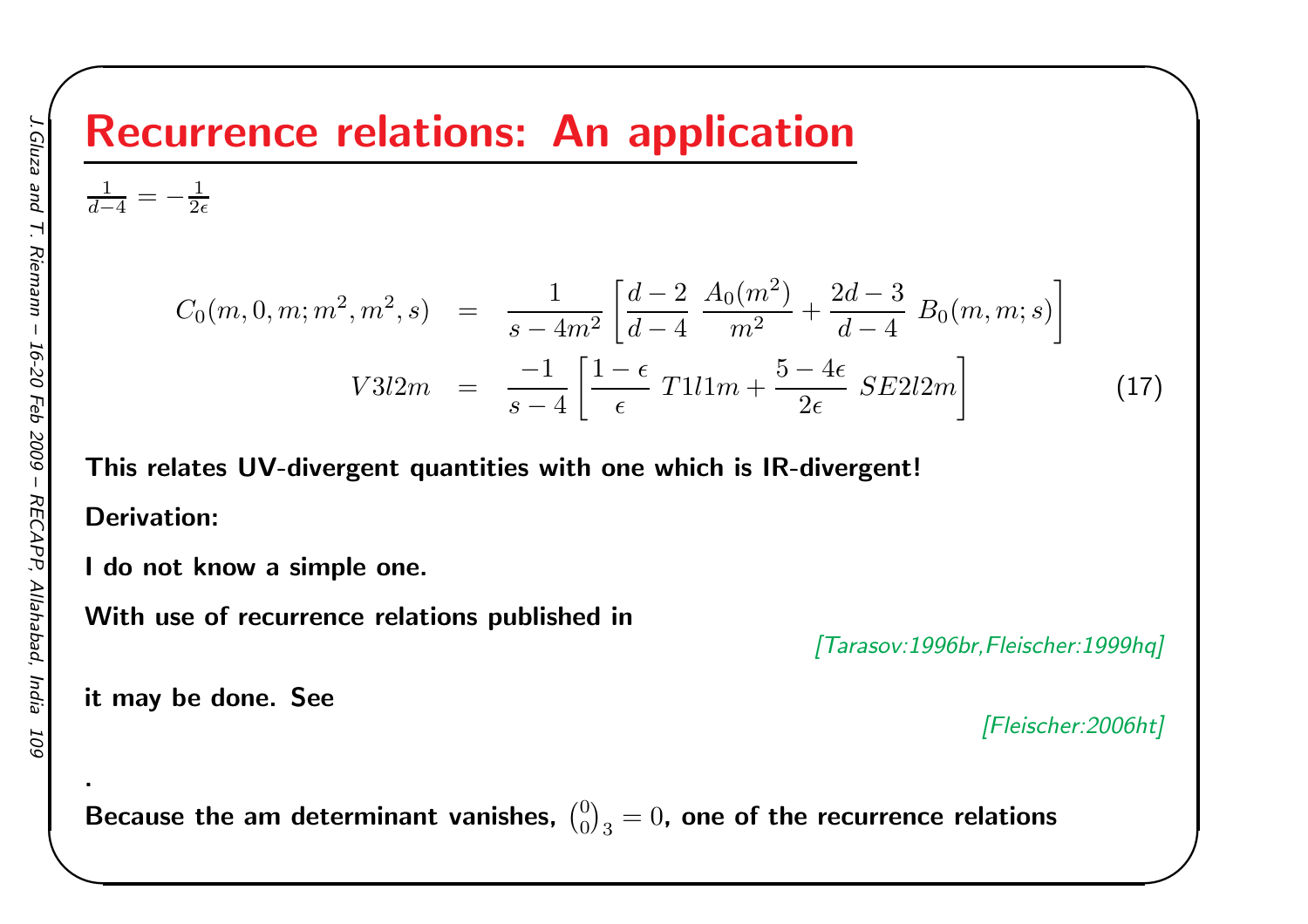expresses the vertex by a self-energy with 2 massive lines in  $d-2$  dimensions:

$$
(d-4) \begin{pmatrix} 0 & 0 \\ 0 & 0 \end{pmatrix}_3 = \begin{bmatrix} 0 \\ 0 \\ 0 \end{bmatrix}_3 - \sum_{k=1}^3 \begin{pmatrix} 0 \\ k \end{pmatrix}_3 \mathbf{k}^{-} \begin{bmatrix} 0 \\ 0 \\ 0 \end{bmatrix}_3 = I_2^{(d-2)}(m, m)
$$

The dimension of the 2-point function may be raised by another recurrence relation, but now one line will be dotted:

$$
I_2^{(d-2)}(m,m) = -2\mathbf{1}^+ I_2^d(m,m),\tag{18}
$$

 $\begin{matrix} \hline \end{matrix}$ 

The dot may be removed, in genera<sup>l</sup> form, by expressing <sup>a</sup> dotted function by itself, butundotted, plus extra terms with one line less, but a dotted one:

$$
\binom{0}{0}_2 \mathbf{1}^+ I_2^{(d)} \qquad = \left[ (3-d) \binom{0}{1}_2 \right] I_2^{(d)} - \sum_{i,k \ i \neq k}^{2} \binom{01}{0k}_2 \mathbf{k}^- \mathbf{i}^+ I_2^{(d)}, \tag{19}
$$

Here the latter is <sup>a</sup> dotted tadpole, and that is proportional to the tadpole itself, andwe get the relation needed. (In general, iterations do the job here.)

Direct evaluation shows:

$$
A_0(m)^{dot} = \frac{1}{2}(d-2)\frac{A_0(m)}{m^2}
$$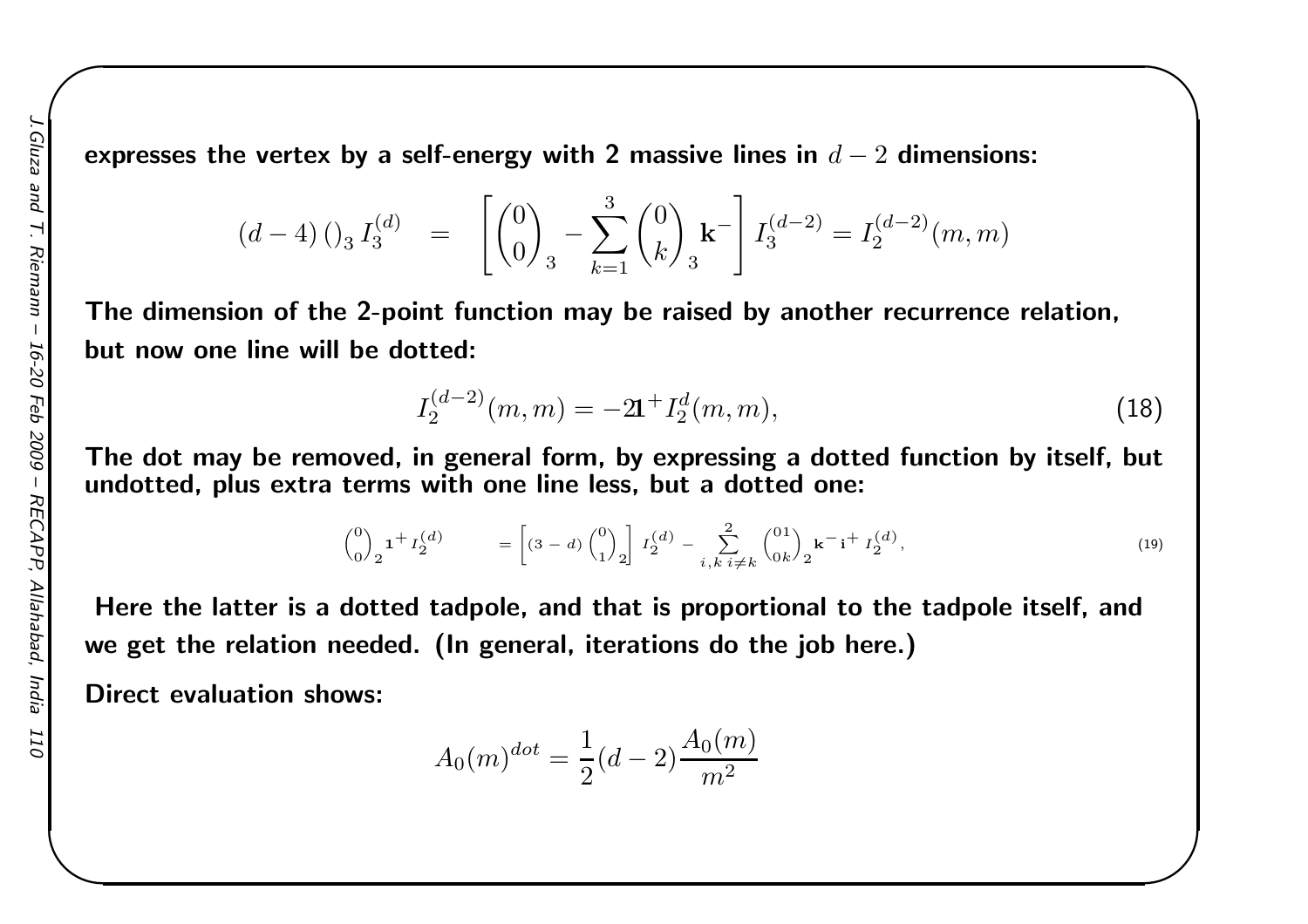• hexagon package in Mathematica and (yet) unpublished Fortran code

The packages evaluate

- 6-point functions up to tensor rank <sup>4</sup>
- 5-point functions up to tensor rank <sup>3</sup>

6-point functions up to tensor rank <sup>4</sup>

[Fleischer:1999hq,Diakonidis:0901.4455,Diakonidis:2008ij]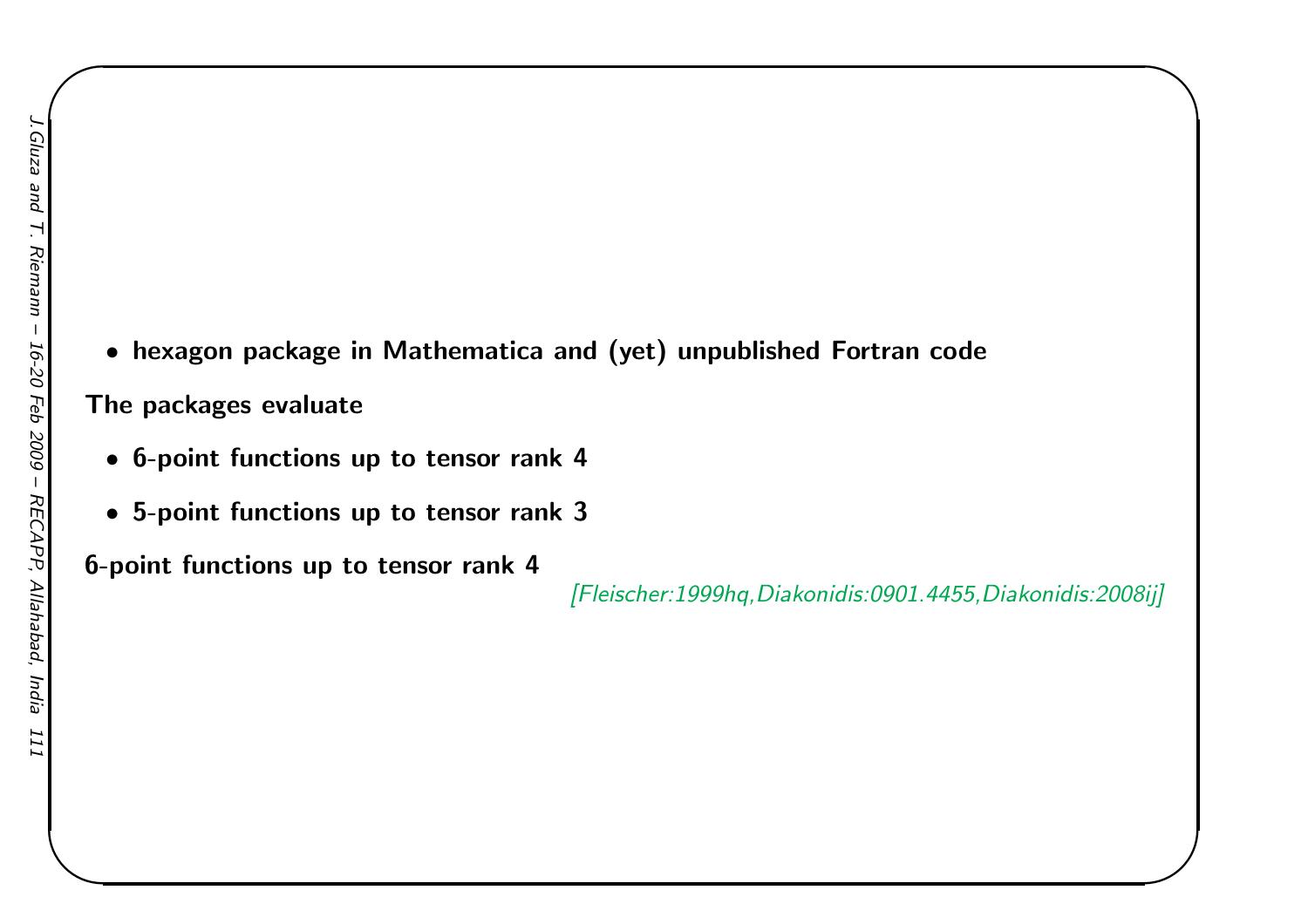## One reduction: 5-point tensor, rank three

$$
I_5^{\mu\nu\lambda} = \sum_{i,j,k=1}^4 q_i^{\mu} q_j^{\nu} q_k^{\lambda} E_{ijk} + \sum_{k=1}^4 g^{[\mu\nu} q_k^{\lambda]} E_{00k},
$$

where

$$
g^{[\mu\nu}q_k^{\lambda]} = g^{\mu\nu}q_k^{\lambda} + g^{\mu\lambda}q_k^{\nu} + g^{\nu\lambda}q_k^{\mu}, \qquad (20)
$$

 $\begin{matrix} \hline \end{matrix}$ 

with scalar coefficients defined by

$$
E_{ijk} = \sum_{s=1}^{5} S_{ijk}^{4,s} I_4^s
$$
  
+ 
$$
\sum_{s,t=1}^{5} S_{ijk}^{3,st} I_3^{st} + \sum_{s,t,u=1}^{5} S_{ijk}^{2,stu} I_2^{stu},
$$
 (21)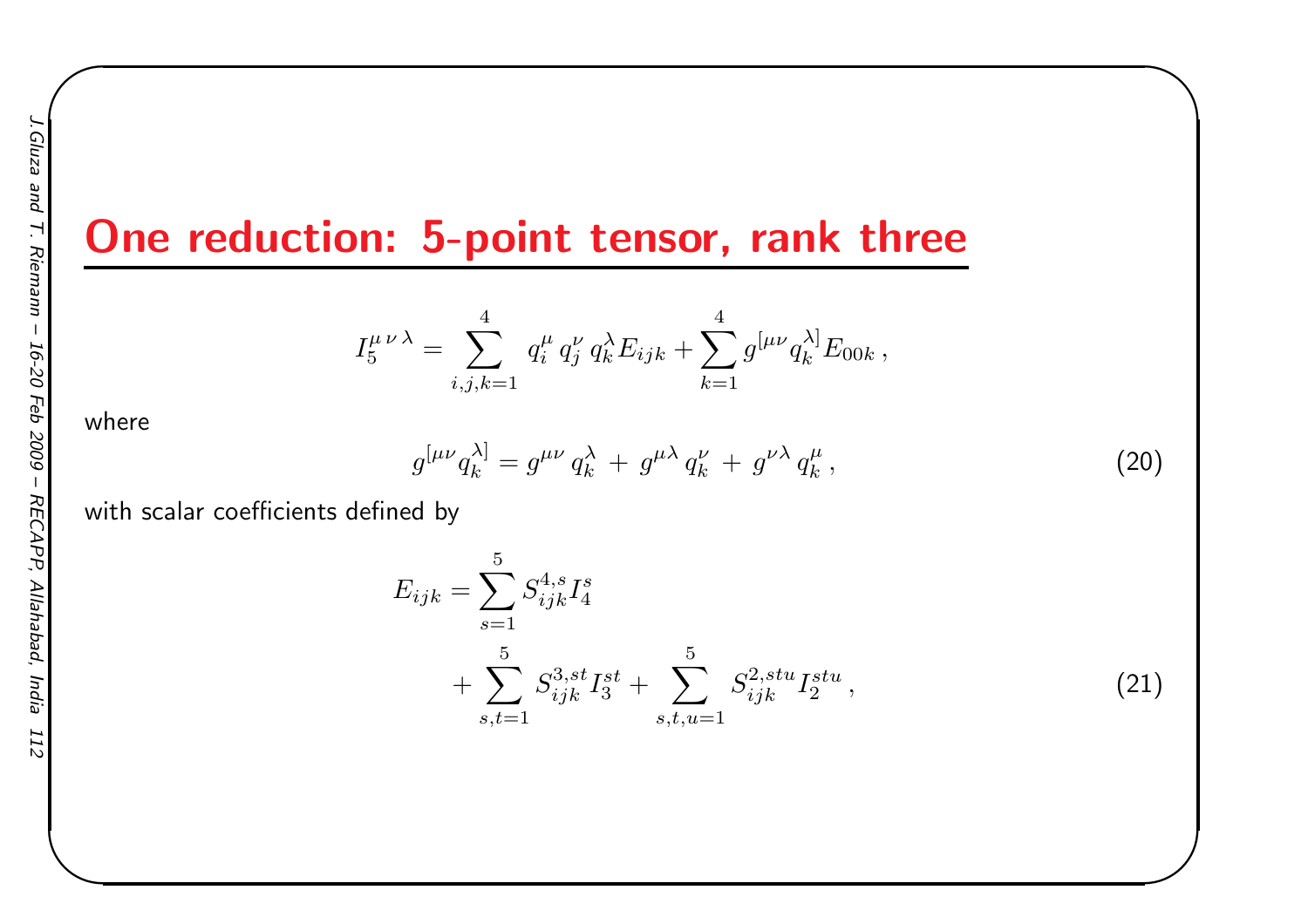with

$$
S_{ijk}^{4,s} = \frac{1}{3\binom{0}{0}5\binom{s}{s}5} \times \left\{ -\binom{0s}{0k}5\binom{0s}{s}5\binom{0s}{s}5\binom{0s}{s}5\binom{0s}{s}5\binom{0s}{s}5\binom{0s}{s}5\right\} + \left\{\binom{0s}{0s}5\binom{0s}{s}5\binom{0s}{s}5\binom{0s}{s}5\binom{0s}{s}5\binom{0s}{s}5\binom{0s}{s}5\right\} + (i \leftrightarrow k) + (j \leftrightarrow k),\tag{22}
$$

$$
S_{ijk}^{3,st} = \frac{1}{3\binom{0}{0}_{5}\binom{s}{s}_{5}^{2}} \left\{ \binom{0s}{0k}_{5} \left[ \binom{ts}{is}_{5} \binom{0s}{js}_{5} \right]_{5} + \binom{is}{js}_{5} \binom{ts}{0s}_{5} + \frac{\binom{s}{s}_{5}\binom{0st}{ist}_{5}}{\binom{st}{st}_{5}} \binom{ts}{js}_{5} \right\} - \left[ \binom{0i}{sk}_{5}\binom{0s}{js}_{5} + \binom{0j}{sk}_{5}\binom{0s}{is}_{5} \right] \binom{ts}{0s}_{5} - \left[ \binom{0i}{sk}_{5}\binom{ts}{js}_{5} + \binom{0j}{sk}_{5}\binom{ts}{is}_{5} \right] - \left[ \binom{0i}{sk}_{5}\binom{ts}{js}_{5} + \binom{0j}{sk}_{5}\binom{ts}{is}_{5} \right] - \times \frac{\binom{s}{s}_{5}\binom{0st}{0st}_{5}}{2\binom{st}{st}_{5}} + (i \leftrightarrow k) + (j \leftrightarrow k), \tag{23}
$$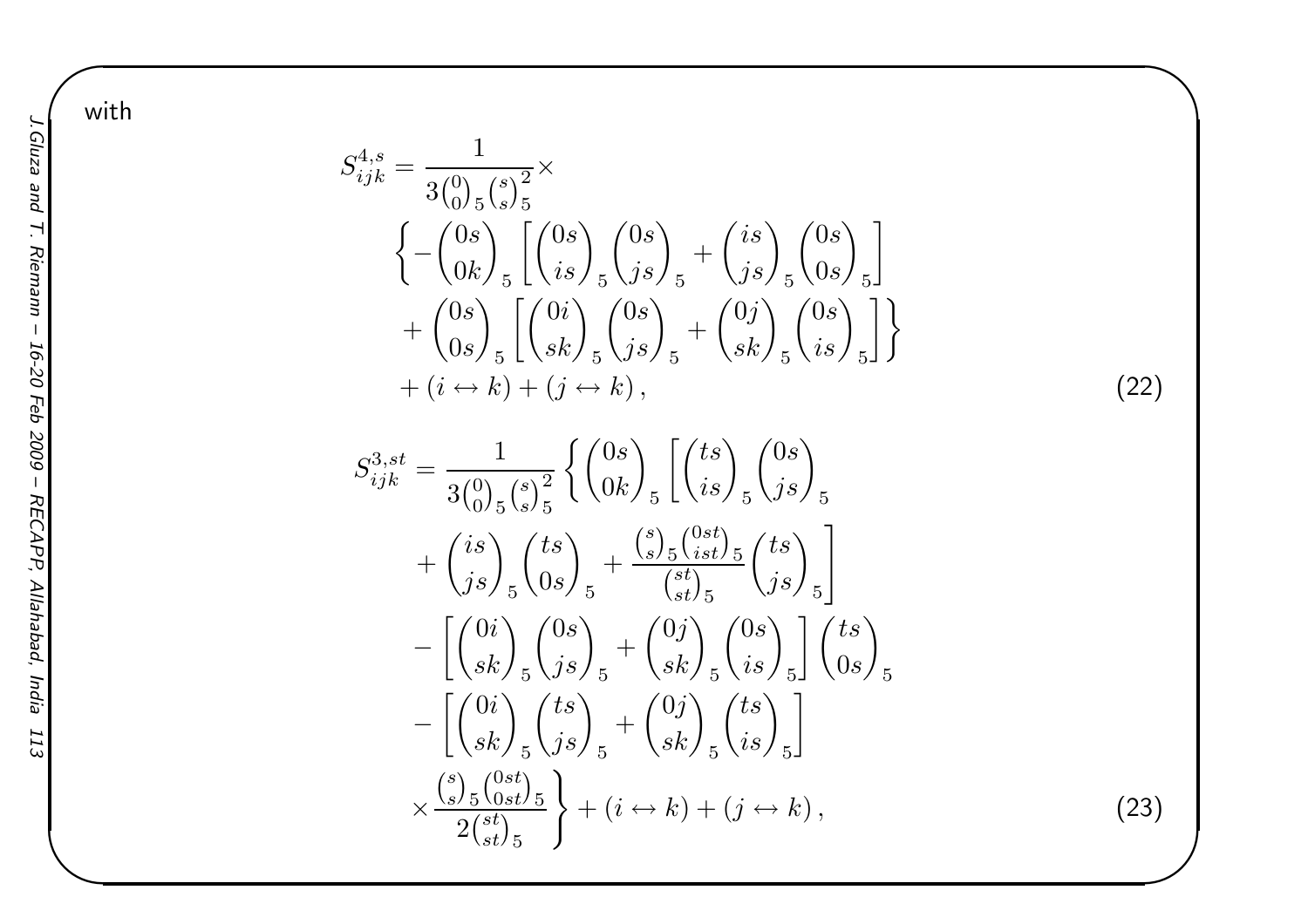$$
S_{ijk}^{2,stu} = -\frac{1}{3\binom{0}{0}5\binom{s}{s}5\binom{st}{st}} \times \left\{ \binom{0s}{0k} \binom{ts}{js} \binom{ust}{ist} \right\} = \frac{1}{2} \left[ \binom{0j}{sk} \binom{ust}{ist} \right]_5
$$

$$
+ \binom{0i}{sk} \binom{ust}{jst} \left\{ \binom{ts}{0s} \right\} \left\{ \binom{0}{0s} \right\} \left\} \left\{ \binom{0}{0s} \right\} \left\{ \binom{0}{0s} \right\} \left\{ \binom{0}{0s} \right\} \left\{ \binom{0}{0s} \right\} \left\{ \binom{0}{0s} \right\} \left\{ \binom{0}{0s} \right\} \left\{ \binom{0}{0s} \right\} \left\{ \binom{0}{0s} \right\} \left\{ \binom{0}{0s} \right\} \left\{ \binom{0}{0s} \right\} \left\{ \binom{0}{0s} \right\} \left\{ \binom{0}{0s} \right\} \left\{ \binom{0}{0s} \right\} \left\{ \binom{0}{0s} \right\} \left\{ \binom{0}{0s} \right\} \left\{ \binom{0}{0s} \right\} \left\{ \binom{0}{0s} \right\} \left\{ \binom{0}{0s} \right\} \left\{ \binom{0}{0s} \right\} \left\{ \binom{0}{0s} \right\} \left\{ \binom{0}{0s} \right\} \left\{ \binom{0}{0s} \right\} \left\{ \binom{0}{0s} \right\} \left\{ \binom{0}{0s} \right\} \left\{ \binom{0}{0s} \right\} \left\{ \binom{0}{0s} \right\} \left\{ \binom{0}{0s} \right\} \left\{ \binom{0}{0s} \right\} \left\{ \binom{0}{0s} \right\} \left\{ \binom{0}{0s} \right\} \left\{ \binom{0}{0s} \right\} \left\{ \binom{0}{0s} \right\} \left\{ \binom{0}{0s} \right\} \left\{ \binom{0}{0s} \right\} \left\{
$$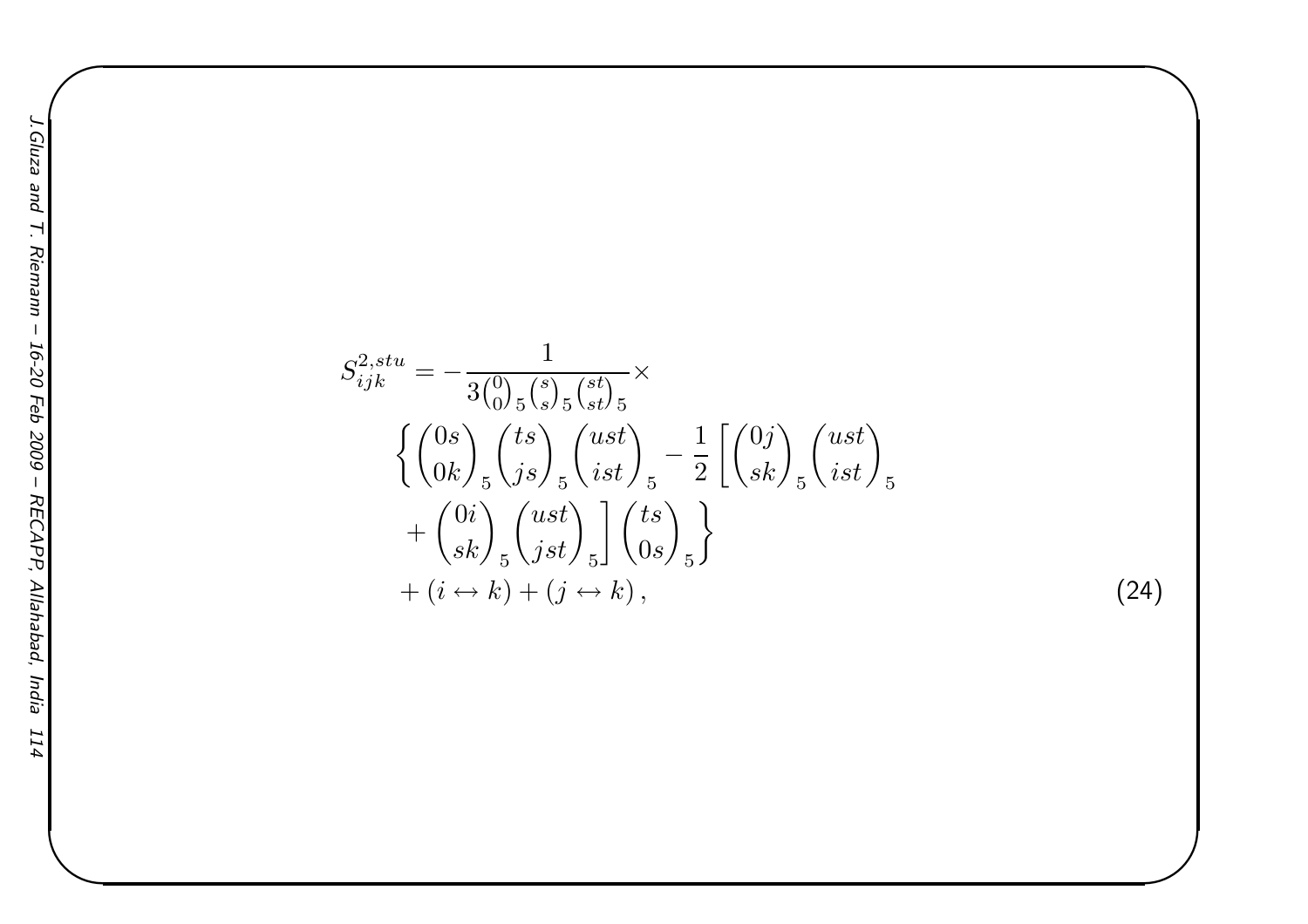$E_{00j}$ =1 $\frac{1}{6\binom{0}{0}_5}\bigg\{$  $-\sum_{1}^{5}$  $s{=}1$ 1 $\binom{s}{s}^2_5$ s5× $\sqrt{\phantom{a}}$ 3 $3\binom{s}{0}$  $\left( \begin{matrix} s \ 0 \end{matrix} \right)_5 \left( \begin{matrix} 0 \ j \end{matrix} \right)$ s $\genfrac{}{}{0pt}{}{0s}{js}\displaystyle\genfrac{}{}{0pt}{}{s}{5}$ − $\begin{pmatrix} s \\ j \end{pmatrix}$  $\left(\begin{matrix} s\ j \end{matrix}\right)_5 \left(\begin{matrix} 0\ 0 \end{matrix}\right)$ s $\begin{bmatrix} 0s\0s \end{bmatrix}_{5} \begin{bmatrix} 0\0 \end{bmatrix}$ s $\begin{pmatrix} 0s \ 0s \end{pmatrix}_5$ Is 4 $\, + \,$  $+ \sum_{.}^{5}$  $s,t{=}1$ 1 $\binom{s}{s}^2_5$ × $\begin{bmatrix} \phantom{-} \end{bmatrix}$ 3 $3\binom{s}{0}$  $\left( \begin{matrix} s \ 0 \end{matrix} \right)_5 \left( \begin{matrix} 0 \ j \end{matrix} \right)$ s $\genfrac{}{}{0pt}{}{0s}{js}\displaystyle{)}_{5}$  $-\binom{s}{j}$  $\left(\begin{array}{c} s \ j \end{array}\right)_5$  $\left(\begin{smallmatrix} ts \ 0 \ s \end{smallmatrix}\right)^2_{5} \ \left[ \begin{smallmatrix} ts \ 0 \end{smallmatrix}\right] \ \left(\begin{smallmatrix} ts \ 0 \end{smallmatrix}\right)_{5}$ #  $I_3^{st}$ − $\sum_{.}^{5}$  $\sum_{s,t,u=1}^{5} \binom{s}{j}$  $\left(\begin{matrix} s \ j \end{matrix}\right)_5$  $\frac{{\binom{ust}{0st}}_5}{{\binom{s}{s}}_5 {\binom{st}{st}}}$   $\begin{pmatrix} ts \ 0 \end{pmatrix}$ s $\left(\begin{array}{c} s \ s \end{array}\right)_5$  $I_2^{stu}$  $\left.\begin{array}{c} \end{array}\right\}$ .(25)

The decomposition in eq. (20) is equivalent to the one found in ref.

#### [Denner:2002ii]

 $\begin{matrix} \hline \end{matrix}$ 

, where the coefficients  $E_{ijk}$  and  $E_{00j}$  are expressed in terms of tensor 4-point functions. Here, instead, they are completely reduced to a basis of scalar master integrals consisting of boxes  $I_4^s$ , vertices  $I^{st}_3$ , and 2-point functions  $I^{stu}_2$  obtained by removing lines  $s, \, s$  and  $t,$  or  $s, \, t$  and  $u$  from the pentagon.

and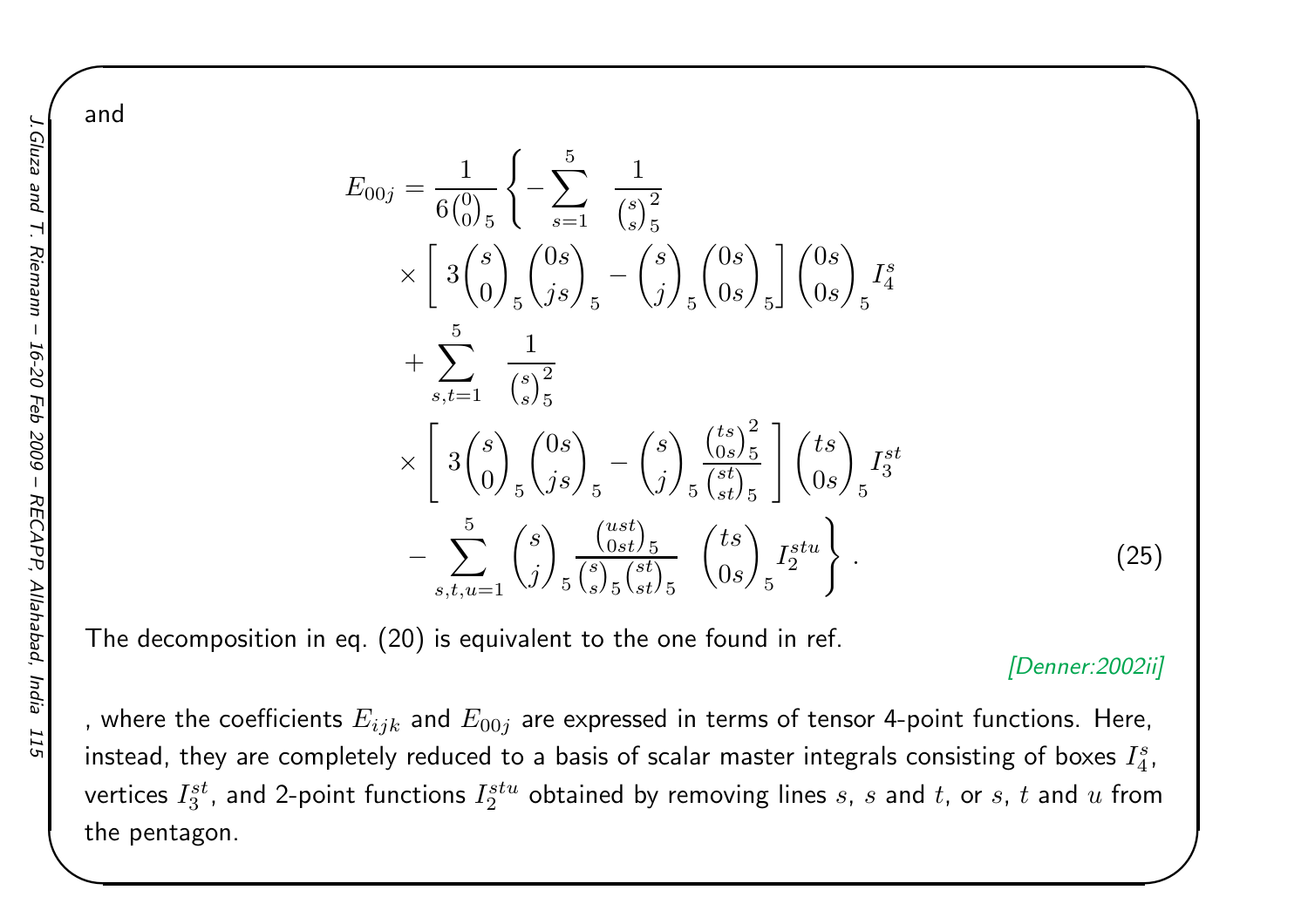## Summary

 $\begin{matrix} \hline \end{matrix}$ 

- $\bullet\,$  We have introduced to the representation of  $L$ -loop  $N$ -point Feynman integrals of general type
- $\bullet$  The determination of the  $\epsilon$ -poles is generally solved
- $\bullet$  The remaining problem is the evaluation of the multi-dimensional, finite MB-Integrals
- $\bullet$  This is unsolved in the general case,  $\ldots$  so you have something to do if you like to  $\ldots$

Problem: Determine the small mass limit of B5l2m2 or of any other of the 2-loop boxes for Bhabha scattering.

Prof. Gluza may check your solution. He leaves soon.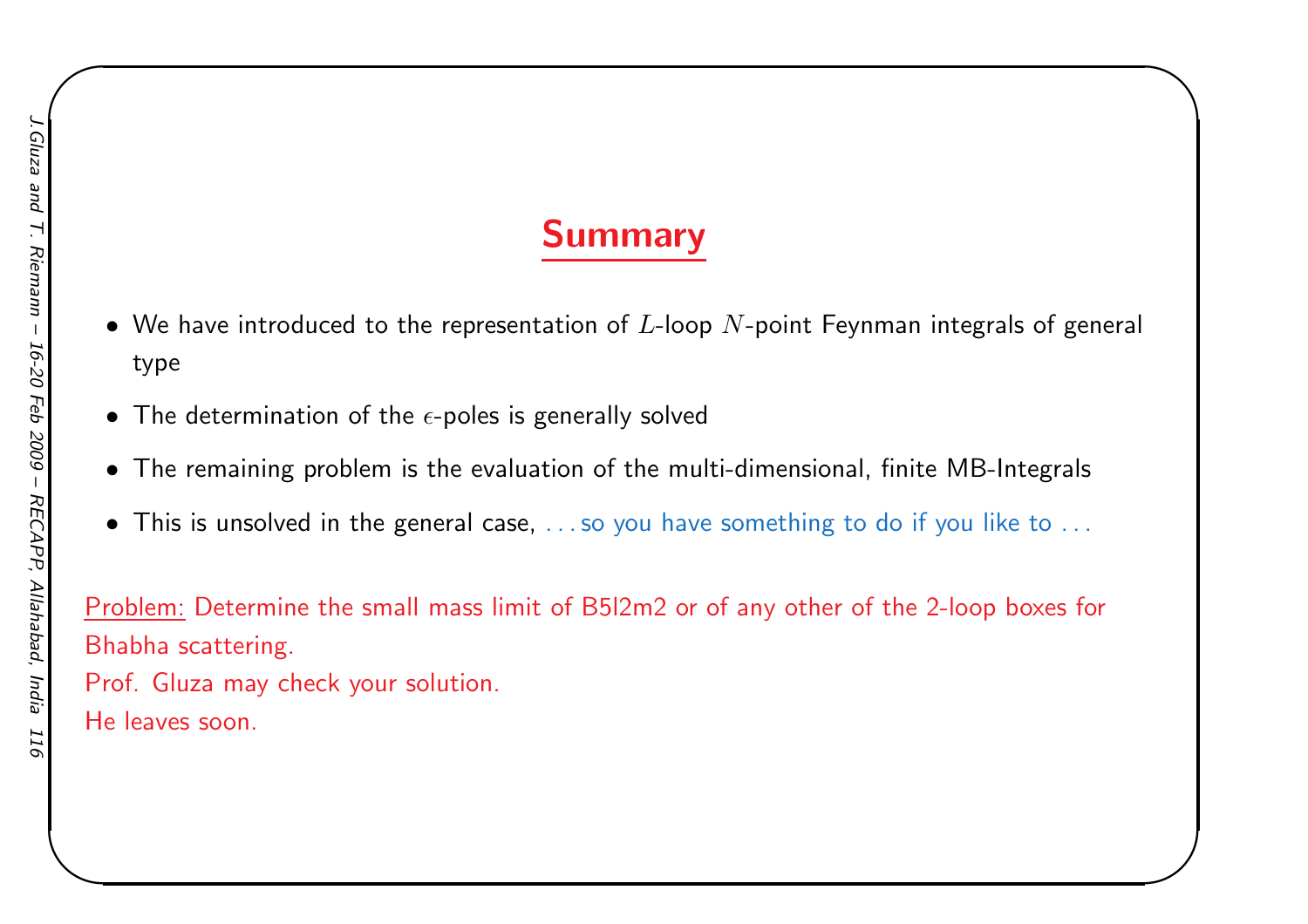### On-shell example: B4l2m, the 1-loop on-shell box

```
\begin{matrix} \hline \end{matrix}den = (x4 d4 + x5 d5 + x6 d6 + x7 d7 // Expand) /. kinBha /. m<sup>2</sup> -> 1 // Expand
Q = -Coefficient[den, k]/2 // Simplify
     = p3 x4 + p2 x5 - p1 (x4 + x6)
M = Coefficient[den, kˆ2] // Simplify
     = x4 + x5 + x6 + x7 -> 1
J = den /: k \rightarrow 0 // Simplify= t x4
F[x] = (0^2 - J M) / Expand) / kinBha / m<sup>2</sup> -> 1 / u -> -s - t + 4 // Expand
     = (x5+x6)ˆ2 + (-s)x5x6 + (-t)x4x7
B412ma = mb[(x5+x6)^2, -tx7x4 - sx5x6, nu, ga]
B4l2mb = B4l2ma /. (-sx5x6 - tx4x7)^{(-qa - nu)} ->
             mb[(-s)x5x6, (-t)x7x4, nu+ga, de]
             /.((-s)x5x6)ˆde_ -> (-s)ˆde x5ˆde x6ˆde
             /.(x56^2)^{^}ga -> (x5 + x6)^{^}}(2ga)
```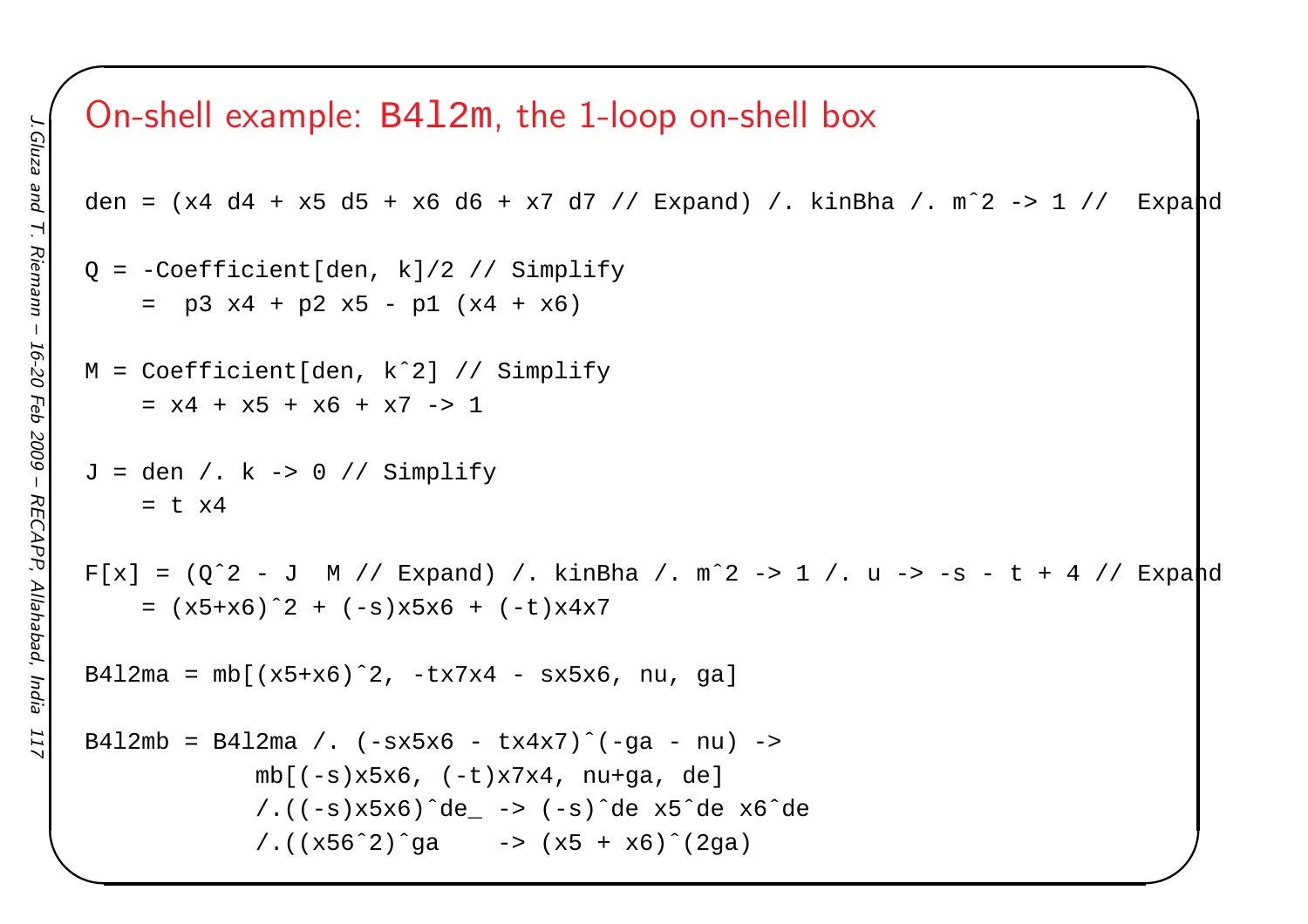```
\begin{matrix} \hline \end{matrix}=(inv2pi1^2(-s)^{de}xe^6de x6^de (x5 + x6)^{de} (2qa)((-t)x4x7)^{de}-de-qa-nu)Gamma[-de] Gamma[-ga] Gamma[de + ga + nu] /Gamma[nu]
B4l2mc = B4l2mb /. (x5 + x6)^{2}(2qa) ->
             mb[x5, x6, -2qa, si]/. ((-t)x4x7)ˆsi_ -> (-t)ˆsi x4ˆsi x7ˆsi // ExpandAll
=1/(Gamma[-2ga] Gamma[nu])
inv2pi1^3 (-s)de (-t)^{-1}(-de - qa - nu)
             x4^{\degree}(-de - ga - nu) x5^{\degree}(de + si) x6^{\degree}(de + 2 ga - si) x7^{\degree}(-de - ga - nu)
             Gamma[-de] Gamma[-ga] Gamma[ de + ga + nu] Gamma[-si] Gamma[-2ga + si]
B4l2md = xfactor4[a4, x4, a5, x5, a6, x6, a7, x7] B4l2mc
=.... (-s)ˆde (-t)ˆ(-de-ga-nu)
x4ˆ(-1+a4-de-ga-nu) x5ˆ(-1+a5+de+si) x6ˆ(-1+a6+de+2ga-si) x7ˆ(-1+a7- de-ga-nu)
B412me =B4l2md /.
      x4ˆB4_ x5ˆB5_ x6ˆB6_ x7ˆB7_ -> xint4[x4ˆB4 x5ˆB5 x6ˆB6 x7ˆB7]
= ...
```
ezn<sub>[5</sub>

pue

Riemann

 $J.Gluza$  and  $T$ . Riemann – 16-20 Feb 2009 – RECAPP, Allahabad, India 118

**RECAPP** 

Allahabad,

India

Feb 2009

16-20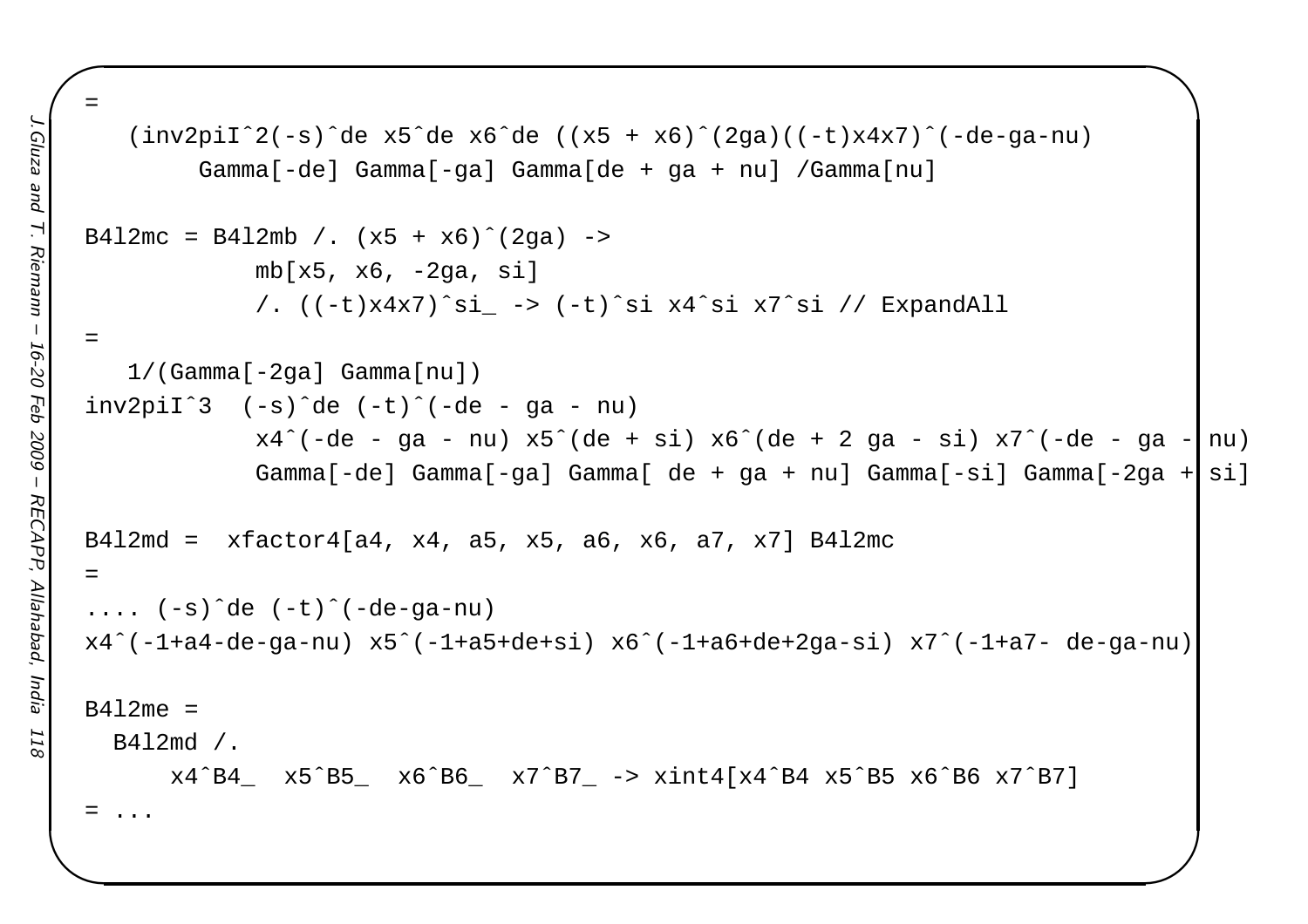```
B412mf = B412me / .Gamma[a6 + de + 2 ga - si]Gamma[-si]Gamma[ a5 + de + si] Gamma[-2 ga + s\downarrow]
    -> barne1[si, a5 + de, -2 ga, a6 + de + 2 ga, 0]
```
 $\begin{matrix} \hline \end{matrix}$ 

This finishes the evaluation of the MB-representation for  $\verb|B4l2m|$ .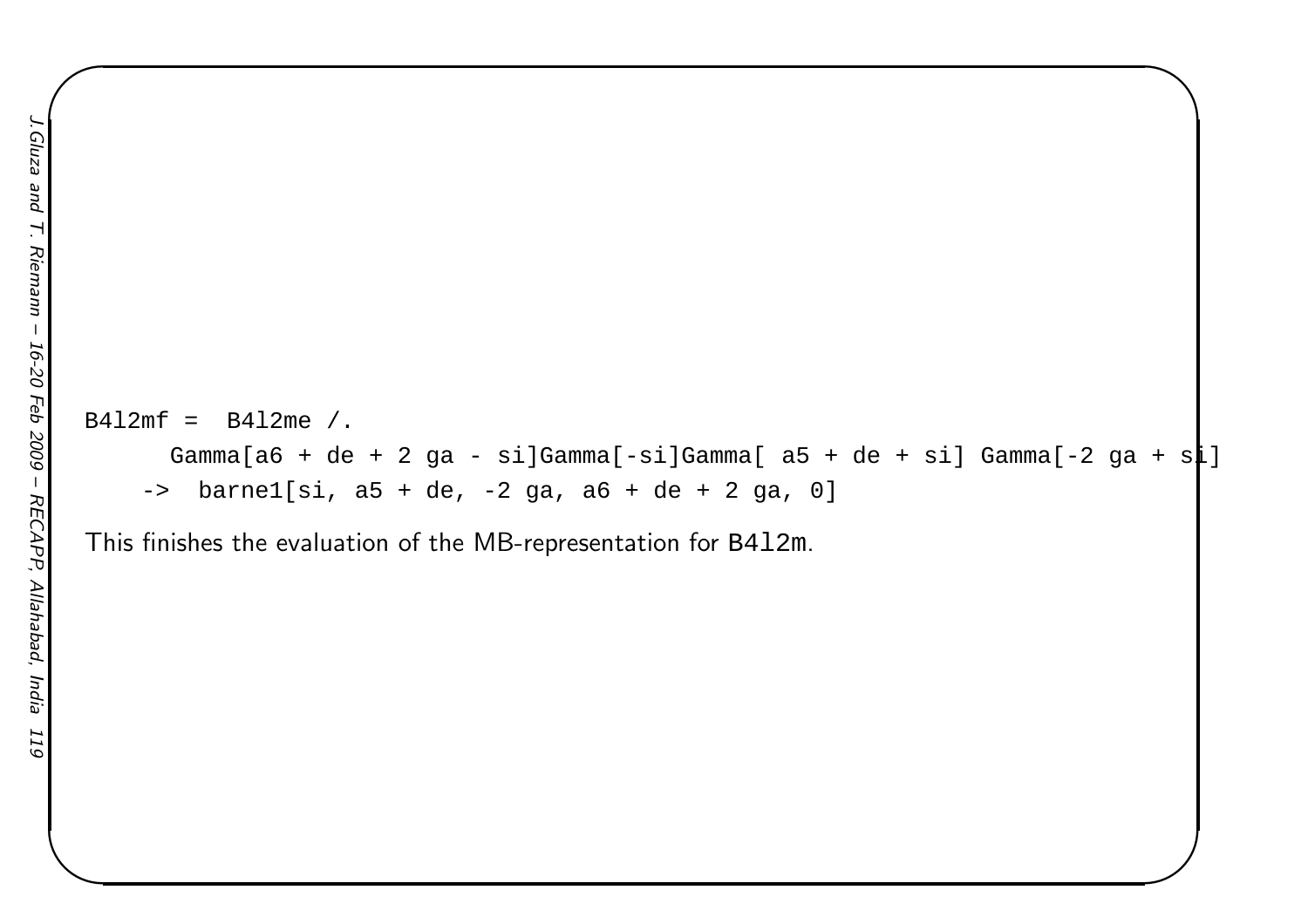J.Gluza and T. Riemann – 16-20 Feb 2009 – RECAPP, Allahabad, I Package: AMBRE.m (K. Kajda, with support by J. Gluza and TR)

✬

J.Gluza and T. Riemann - 16-20 Feb 2009 - RECAPP, Allahabad, India 120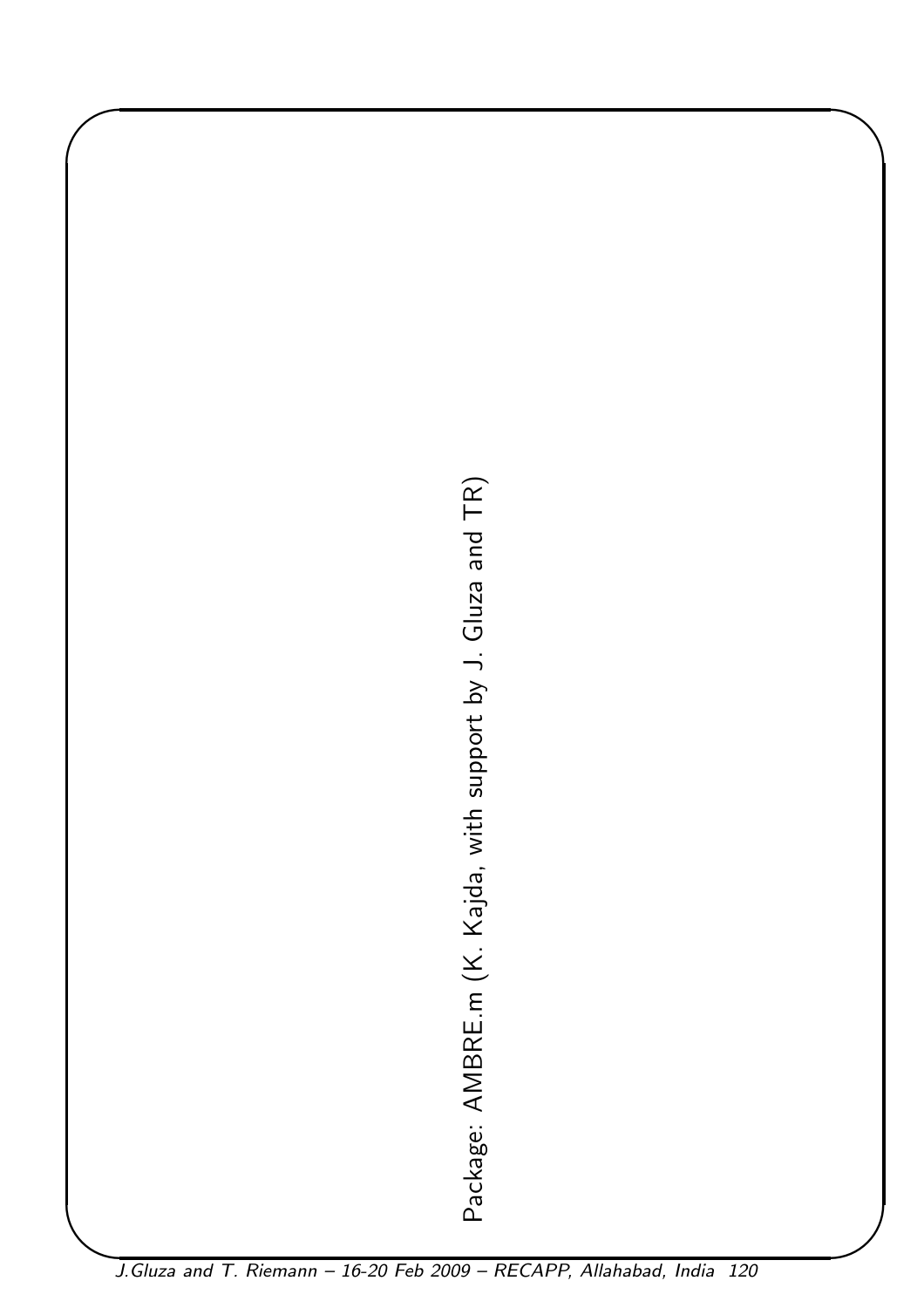#### Example beyond Harmonic Polylogs: QED Box B4l2m

[Fleischer:2006ht]

 $\begin{matrix} \hline \end{matrix}$ 

$$
F[x] = (x5+x6)^2 + (-s)x5x6 + (-t)x4x7
$$

<code>B412m</code>, the 1-loop QED box, with two photons in the  $s$ -channel; the Mellin-Barnes representation reads for finite  $\epsilon$ :

$$
B412m = Box(t, s) = \frac{e^{\epsilon \gamma_E}}{\Gamma[-2\epsilon](-t)^{(2+\epsilon)}} \frac{1}{(2\pi i)^2} \int_{-i\infty}^{+i\infty} dz_1 \int_{-i\infty}^{+i\infty} dz_2
$$
(26)  

$$
\frac{(-s)^{z_1}(m^2)^{z_2}}{(-t)^{z_1+z_2}} \Gamma[2+\epsilon+z_1+z_2] \Gamma^2[1+z_1] \Gamma[-z_1] \Gamma[-z_2]
$$

$$
\Gamma^2[-1-\epsilon-z_1-z_2] \frac{\Gamma[-2-2\epsilon-2z_1]}{\Gamma[-2-2\epsilon-2z_1-2z_2]}
$$

<code>Mathematica</code> package <code>MB</code> used for analytical expansion  $\epsilon \to 0$ :

[Czakon:2005rk]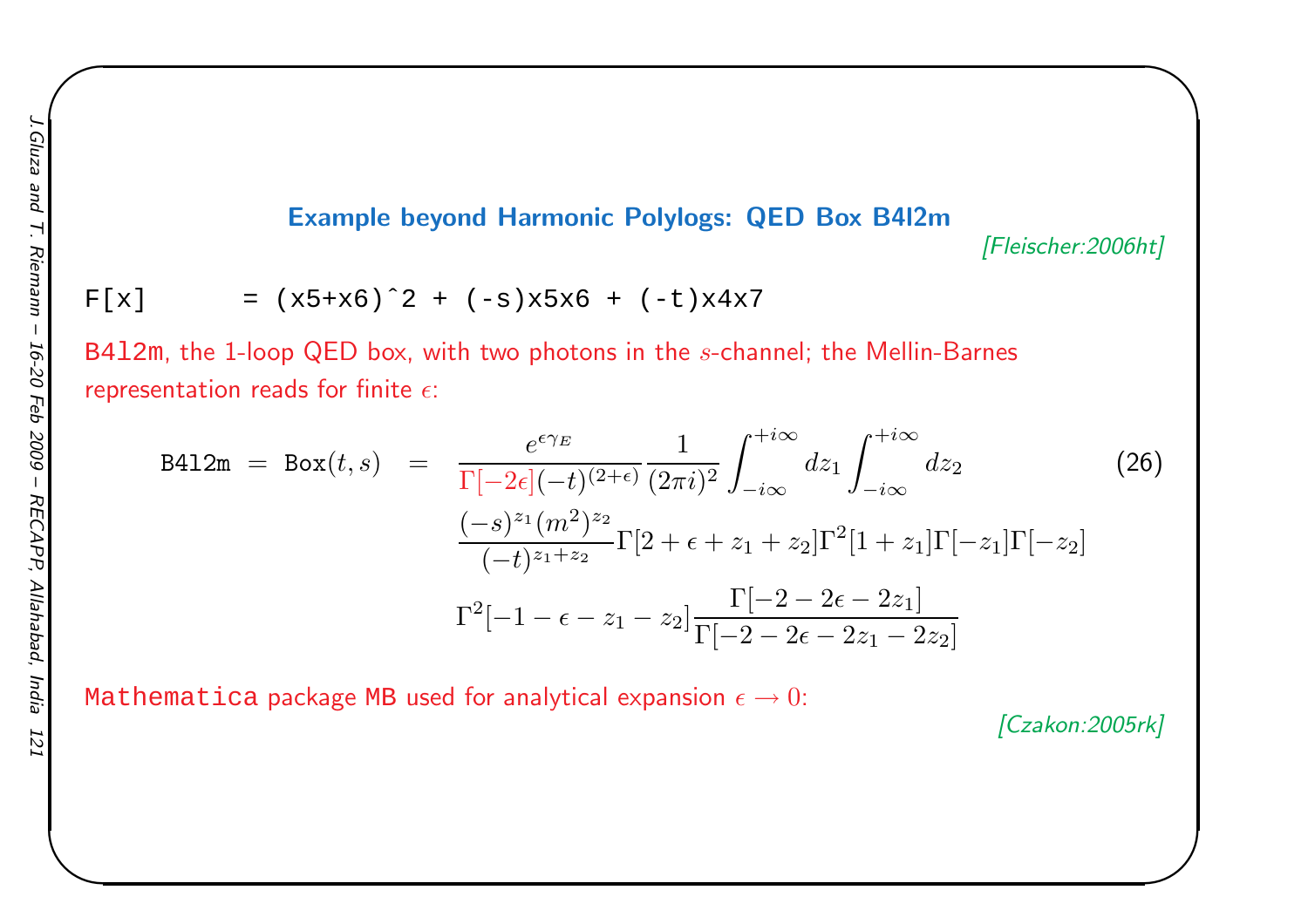B412m = 
$$
-\frac{1}{\epsilon}
$$
J<sub>1</sub> + ln(-s)J<sub>1</sub> +  $\epsilon$   $(\frac{1}{2} [(\zeta(2) - ln^2(-s)] J_1 - 2J_2).$  (27)

 $\begin{matrix} \hline \end{matrix}$ 

with  $J_1$  being also the divergent part of the vertex function  $C_0(t; m, 0, m)/s = \texttt{V3l2m/s}$  (as is well-known):

$$
J_1 = \frac{e^{\epsilon \gamma_E}}{st} \frac{1}{2\pi i} \int_{-\frac{1}{2} - i\infty}^{-\frac{1}{2} + i\infty} dz_1 \left(\frac{m^2}{-t}\right)^{z_1} \frac{\Gamma^3[-z_1] \Gamma[1+z_1]}{\Gamma[-2z_1]} = \frac{1}{m^2 s} \frac{2y}{1 - y^2} \ln(y) \tag{28}
$$

with

$$
y = \frac{\sqrt{1 - 4m^2/t} - 1}{(\sqrt{1 - 4m^2/t} + 1)}
$$

The  $J_2$  is more complicated:

$$
J_2 = \frac{e^{\epsilon \gamma_E}}{t^2} \frac{1}{(2\pi i)^2} \qquad \int_{-\frac{3}{4} - i\infty}^{-\frac{3}{4} + i\infty} dz_1 \left(\frac{s}{t}\right)^{z_1} \Gamma[-z_1] \Gamma[-2(1+z_1)] \Gamma^2[1+z_1] \qquad (29)
$$
  
 
$$
\times \int_{-\frac{1}{2} - i\infty}^{-\frac{1}{2} + i\infty} dz_2 \left(-\frac{m^2}{t}\right)^{z_2} \Gamma[-z_2] \frac{\Gamma^2[-1-z_1-z_2]}{\Gamma[-2(1+z_1+z_2)]} \Gamma[2+z_1+z_2].
$$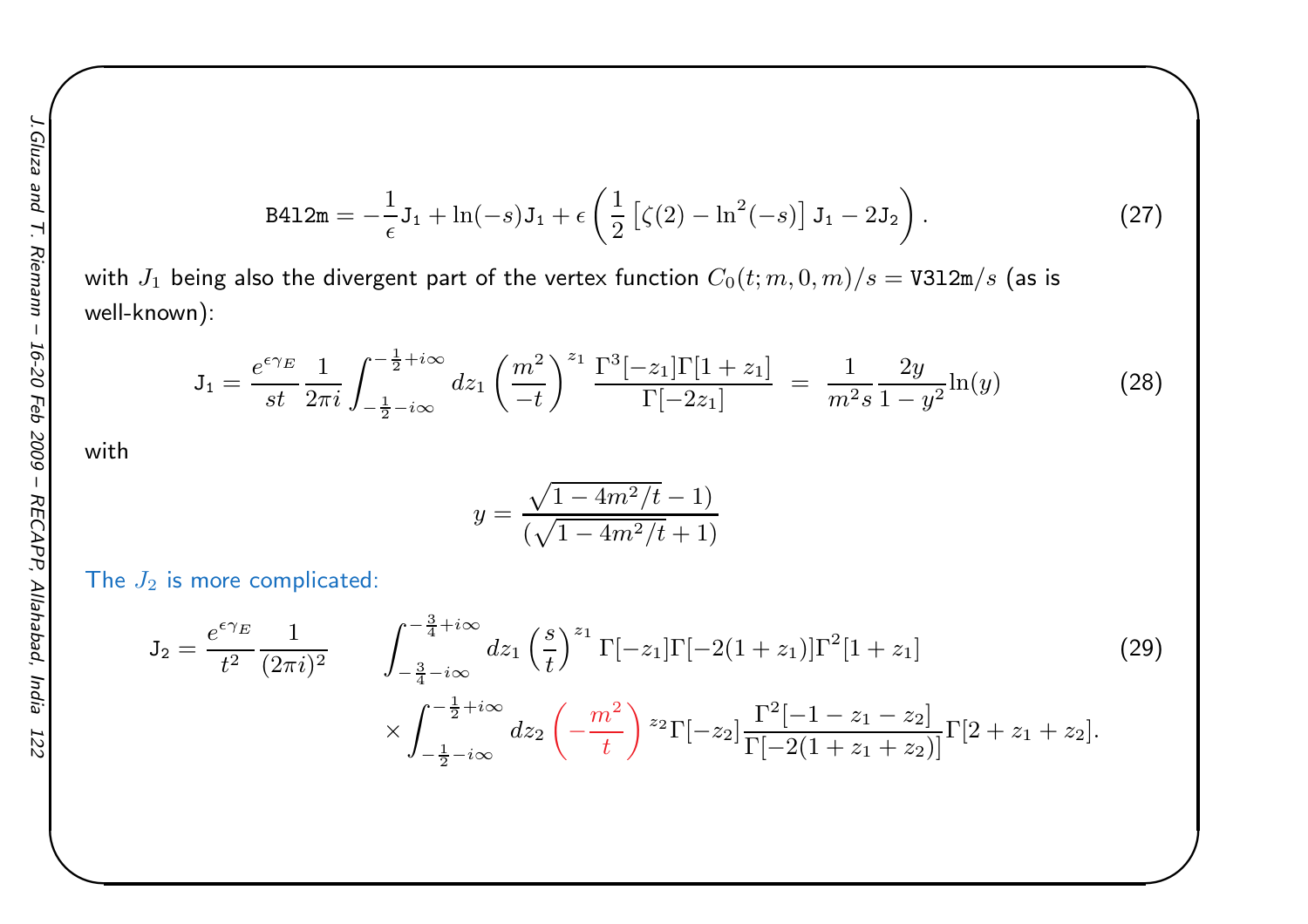### The expansion of <code>B412m</code> at small  $m^2$  and fixed value of  $t$ With

$$
m_t = \frac{-m^2}{t}, \tag{30}
$$
\n
$$
r = \frac{s}{t}, \tag{31}
$$

Look, under the integral, at  $(-m^2/t)^{z_2}$ ,

and close the path to the right.

Seek the residua from the poles of  $\Gamma$ -functions with the smallest powers in  $m^2$  and sum the resulting series.

we have obtained a compact answer for  $J_2$  with the additional aid of XSUMMER

[Moch:2005uc]

 $\begin{matrix} \hline \end{matrix}$ 

The box contribution of <mark>order  $\epsilon$  in this limit becomes:</mark>

$$
B412m[t, s, m^{2}; +1] = \frac{1}{st} \Big\{ 4\zeta_{3} - 9\zeta_{2} \ln(m_{t}) + \frac{2}{3} \ln^{3}(m_{t}) + 6\zeta_{2} \ln(r) - \ln^{2}(m_{t}) \ln(r) \Big\} + \frac{1}{3} \ln^{3}(r) - 6\zeta_{2} \ln(1+r) + 2\ln(-r)\ln(r)\ln(1+r) - \ln^{2}(r)\ln(1+r) + 2\ln(r)\text{Li}_{2}(1+r) + 2\text{Li}_{3}(-r) \Big\} + \mathcal{O}(m_{t}).
$$
\n(32)

Remark:

The exact Box function is NOT expressible by Harmonic Polylogs, one may introduce <sup>a</sup>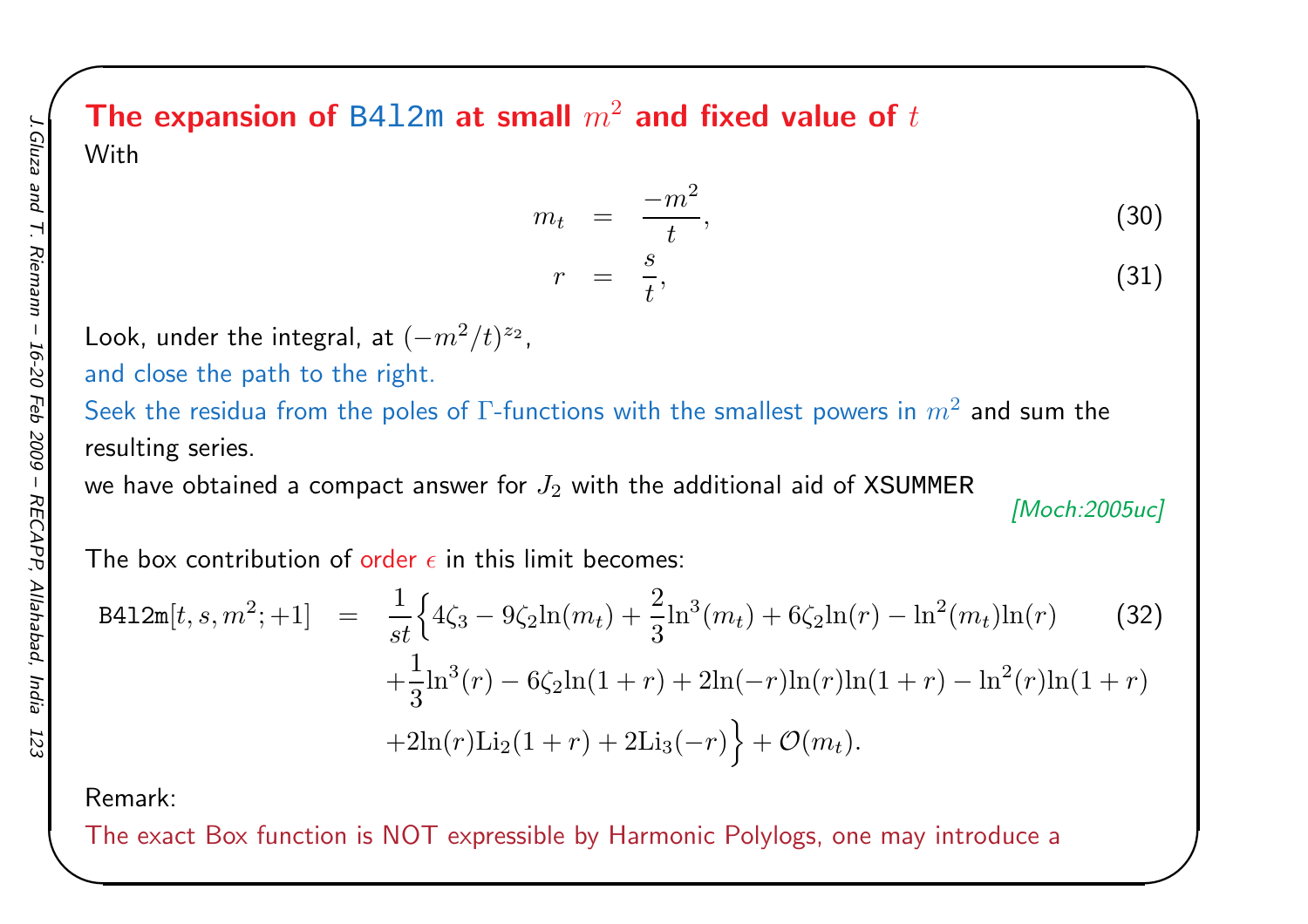```
\left( \frac{1}{2} \right)generalization of them: Generalized HPLs.
Automatized tools for this might be developed.
A scetch of the small mass expansion may be made as follows.
First the 1-dim. integral J_1.The leading term comes from the first residue:
J1 = Residue[m_t^z1 Gamma[-z1]^3 Gamma[1 + z1]/Gamma[-2 z1], \{z1, 0\}]
     = 2 Log[m_t]
WE get a logarithmic mass dependence.
The second integral: Start with z_2, first residue is:
I2 = Residue[ m_t^2 2 Gamma[-z2] Gamma[-1 - z1 - z2]^2]Gamma[2 + z1 + z2]/Gamma[-2 - 2 z1 - 2 z2], \{z2,= - \frac{\Gamma[}{}−1\frac{z_1}{2} \frac{2\Gamma[2 +}{}\frac{(1-z_1)^2\Gamma[2+z_1]}{\Gamma[-2-2z_1]}The residue is independent of m^2/t_{\cdot}
```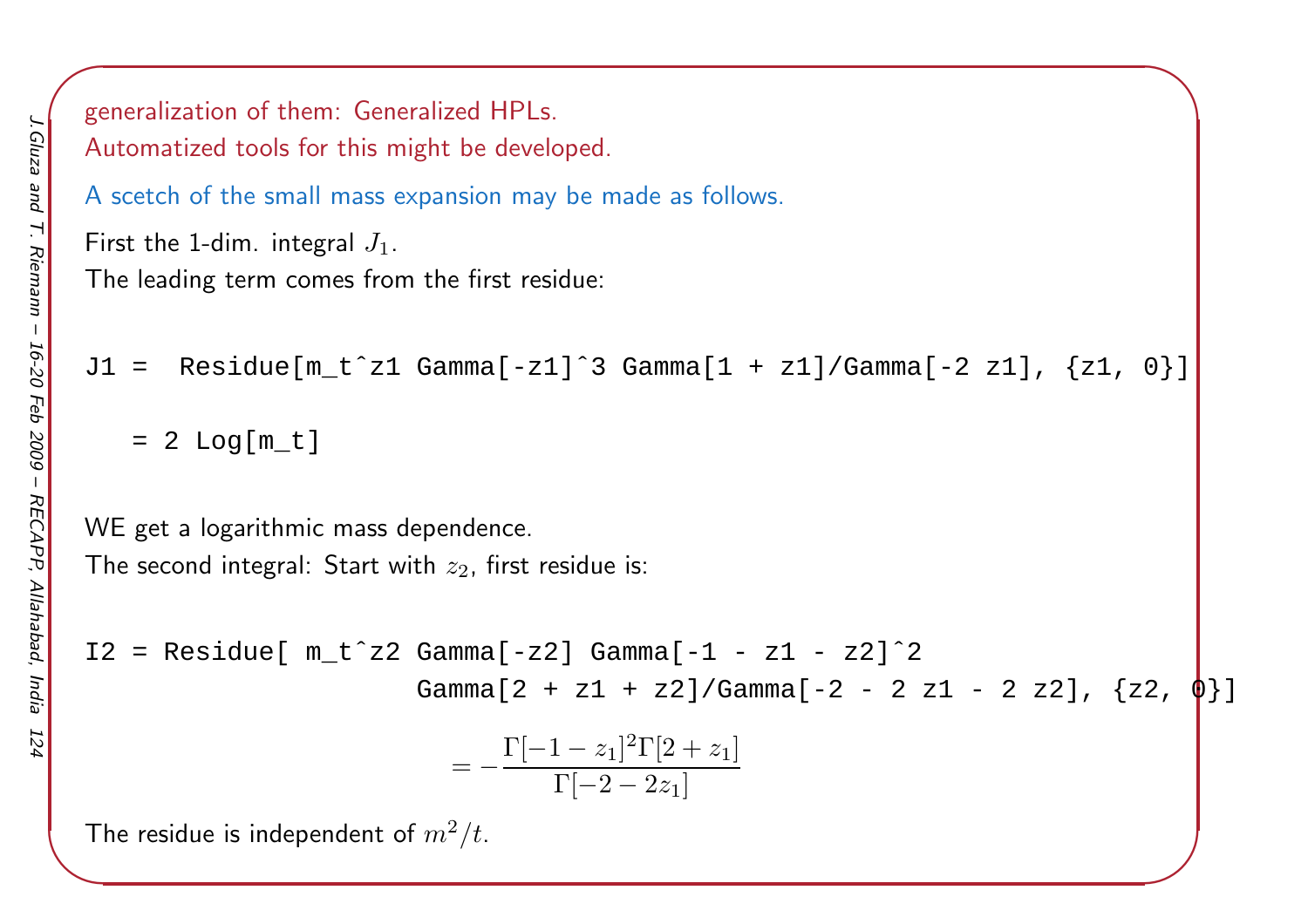It has to be integrated over  $z_1$  yet, together with the terms which were independent of  $z_2$ :

 $\begin{matrix} \hline \end{matrix}$ 

$$
I_2 \sim \int dz_1 r^{z_1+1} \Gamma[-z_1] \Gamma[-2-2z_1] \Gamma[1+z_1]^2 \frac{\Gamma[-1-z_1]^2 \Gamma[2+z_1]}{\Gamma[-2-2z_1]}
$$

Sum over residues, close path to the left:

$$
Residue[z_1 = -n] = \frac{(-1)^n r^{1-n}}{2(-1+n)^3} [2 + (-1+n)^2 \pi^2 + (-1+n) \ln[r](2 + (-1+n) \ln[r])]
$$
  
\n
$$
Residue[z_1 = -1] = \frac{1}{6} (3\pi^2 \ln[r] + \ln[r]^3)
$$

and finally:

$$
I_2 \sim Residue[z_1 = -1] + \sum_{n=2}^{\infty} Residue[z_1 = -n]
$$

The sum can be done also withoput using XSUMMER (here at least), e.g.

$$
\ln[r] \sum_{n=2}^{Intty} \frac{(-1)^n (2 + \pi^2 - 2n\pi^2 + n^2\pi^2) r^{1-n}}{2(-1+n)^3} = \frac{1}{2} \left[ \pi^2 \ln(1+1/r) - 2Li_3(-1/r) \right]
$$

etc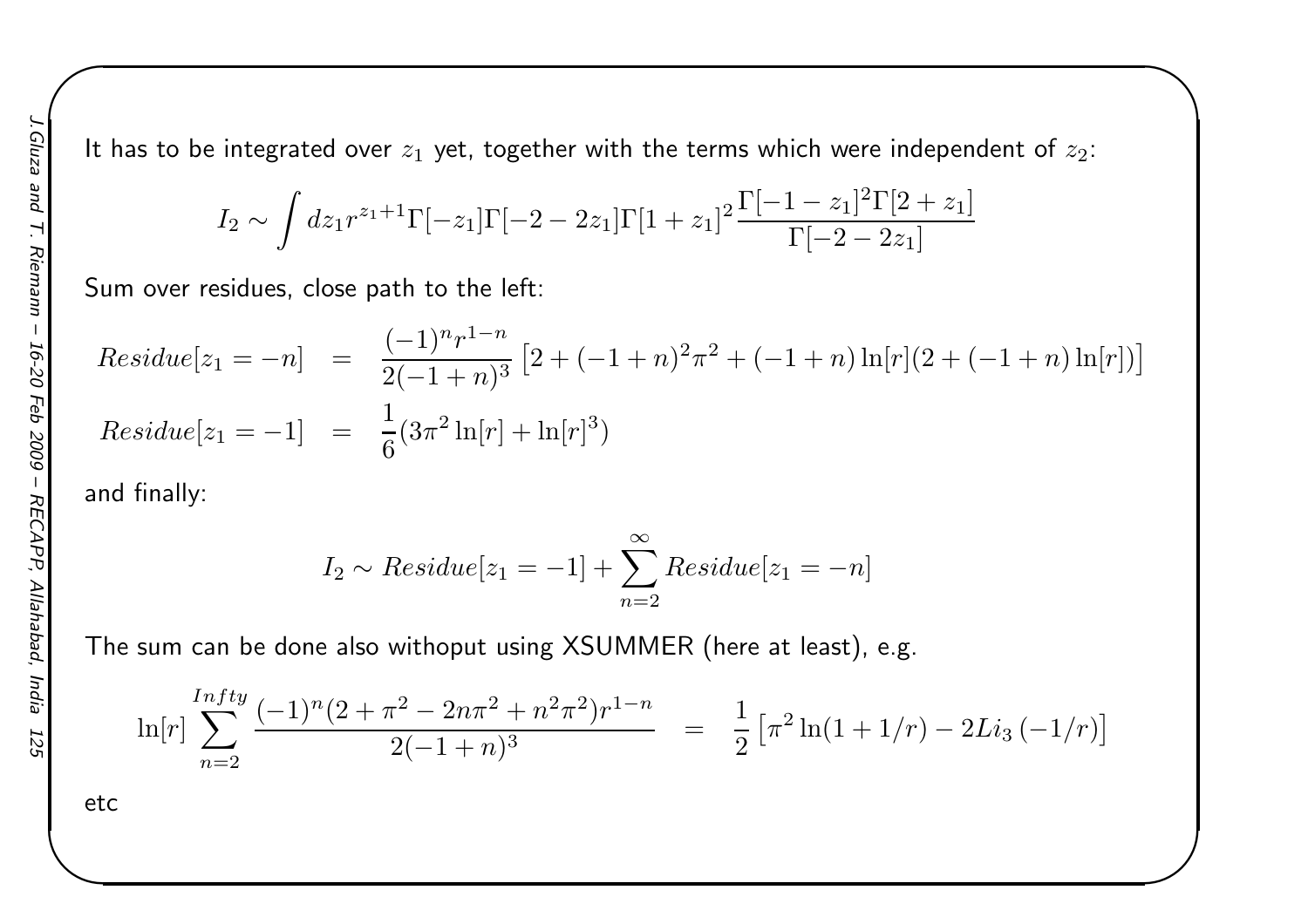Some routines in mathematica which may be used:

```
(* Barnes' first lemma: \int d(si) Gamma(si1p+si)Gamma(si2p+si)Gamma(si1m-si)Gamma(si2m-si)
                       with 1/inv2pi = 2 Pi I *)
```
 $\begin{matrix} \hline \end{matrix}$ 

```
\text{barnel}[\sin, \sinh, \sinh, \sinh, \sinh, \sinh] :=
  1/inv2piI Gamma[si1p + si1m] Gamma[si1p + si2m] Gamma[
      si2p + si1m] Gamma[si2p + si2m] /Gamma[si1p + si2p + si1m + si2m]
```

```
(* Mellin-Barnes integral: (A+B)ˆ(-nu) = 1/(2 Pi I) \int d(si) aˆsi bˆ(-nu - si)
                           Gamma[-si]Gamma[nu+si]/Gamma[nu] *)
```
mb[a\_, b\_, nu\_, si\_]:=inv2piI <sup>a</sup>ˆsi bˆ(-nu-si)Gamma[-si]Gamma[nu+si]/Gamma[nu]

(\* After the k-integration, the integrand for \int\prod(dxi xiˆ(ai - 1))\delta(1-\sum xi) will be (L=1 loop) : xfactorn  $F^{\wedge}$ (-nu)  $Q(xi)$ .pe with nu = a1 + .. + an - d/2 \*)

```
xfactor3[a1, x1, a2, x2, a3, x3] :=I Pi^{(d/2)} (-1)^(a1 + a2 + a3) x1^(a1 - 1) x2^(a2 - 1)x3^(a3 - 1)Gamma[
       a1 + a2 + a3 - d/2 / (Gamma[a1]Gamma[a2]Gamma[a3])
```
(\* xinti - the i-dimensional <sup>x</sup> - integration over Feynman parameters /16 <sup>06</sup> <sup>2005</sup> \*)

```
xint3[x1](a1) x2](a2) x3](a3) ] :=
 Gamma[a1 + 1] Gamma[a2 + 1] Gamma[a3 + 1] / Gamma[a1 + a2 + a3 + 3]
```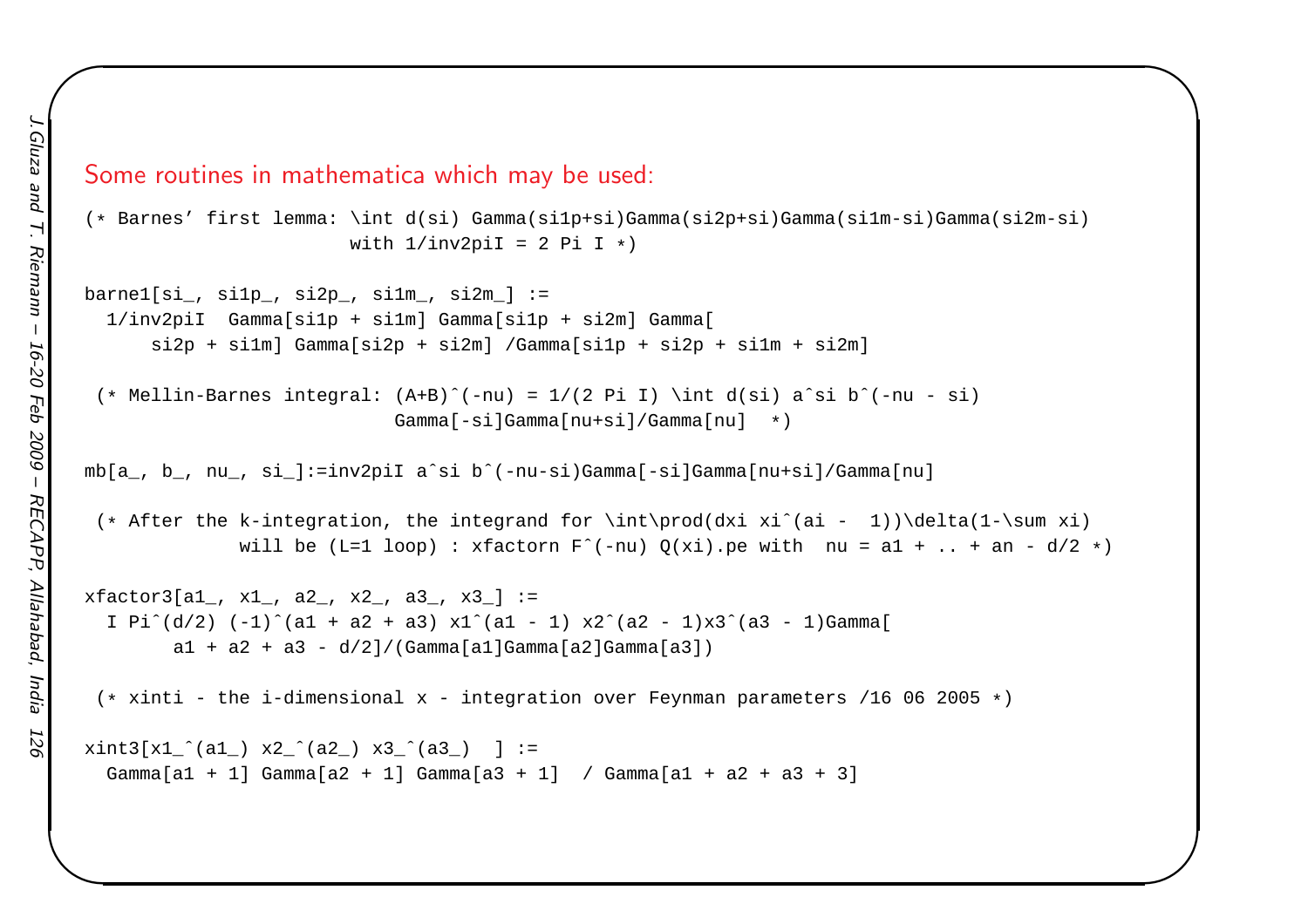quote also:

References

[Argeri:2007up] [Smirnov:2008py] [Ellis:2007qk] [Binoth:2008uq] [Diakonidis:2008ij] [Bogner:2007cr] [Heinrich:2008si] [Fleischer:2007ph][Diakonidis:2008dt]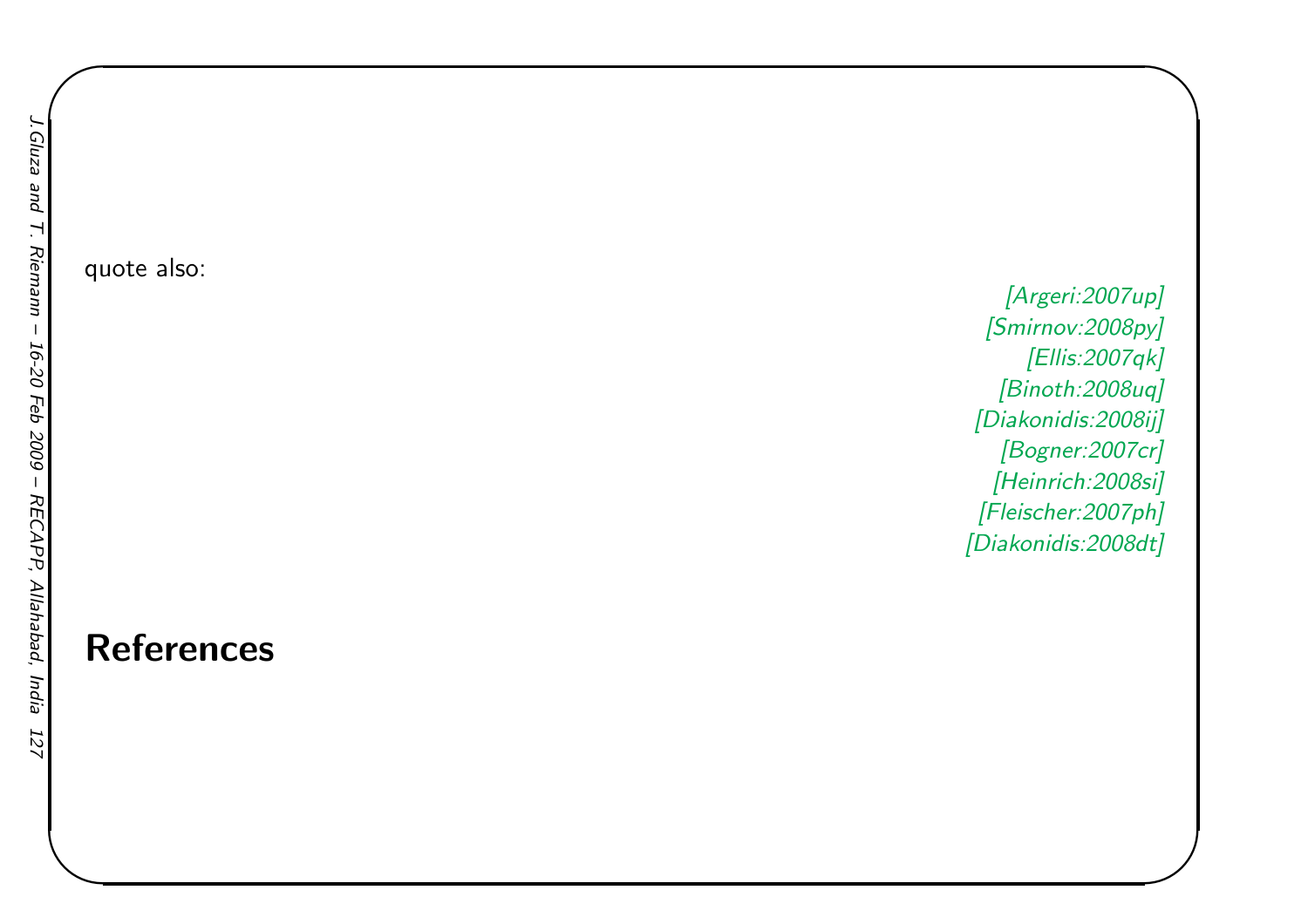### Feynman integrals: scalar and tensor integrals, shrinked anddotted ones

 $\begin{matrix} \hline \end{matrix}$ 

Just to mention what kind of integrals may appear:

- diagrams with numerators: tensors arise from internal fermion lines:  $\int d^d$  ${}^{\scriptscriptstyle a}k_i\cdots$ Γ $\frac{\Gamma_{\nu}(k_i^{\nu} - k_i^{\nu})}{(k_i - n)}$  $\frac{p}{\sqrt{p}}$  $\binom{\nu}{n}$  –  $\,m$  $\, n \,$  $(k_i-p_n)^2-m_n^2$  $\cdot \cdot \cdot$
- diagrams with shrinked and/or with dotted lines: <sup>a</sup> sample relation see next page
- $\bullet$  relations to simpler diagrams may shift the complexity:  $\frac{1}{d-4}=-\frac{1}{2\epsilon}$

$$
C_0(m, 0, m; m^2, m^2, s) = \frac{1}{s - 4m^2} \left[ \frac{d - 2}{d - 4} \frac{A_0(m^2)}{m^2} + \frac{2d - 3}{d - 4} B_0(m, m; s) \right]
$$
  

$$
V3l2m = \frac{-1}{s - 4} \left[ \frac{1 - \epsilon}{\epsilon} T1l1m + \frac{5 - 4\epsilon}{2\epsilon} SE2l2m \right]
$$
(33)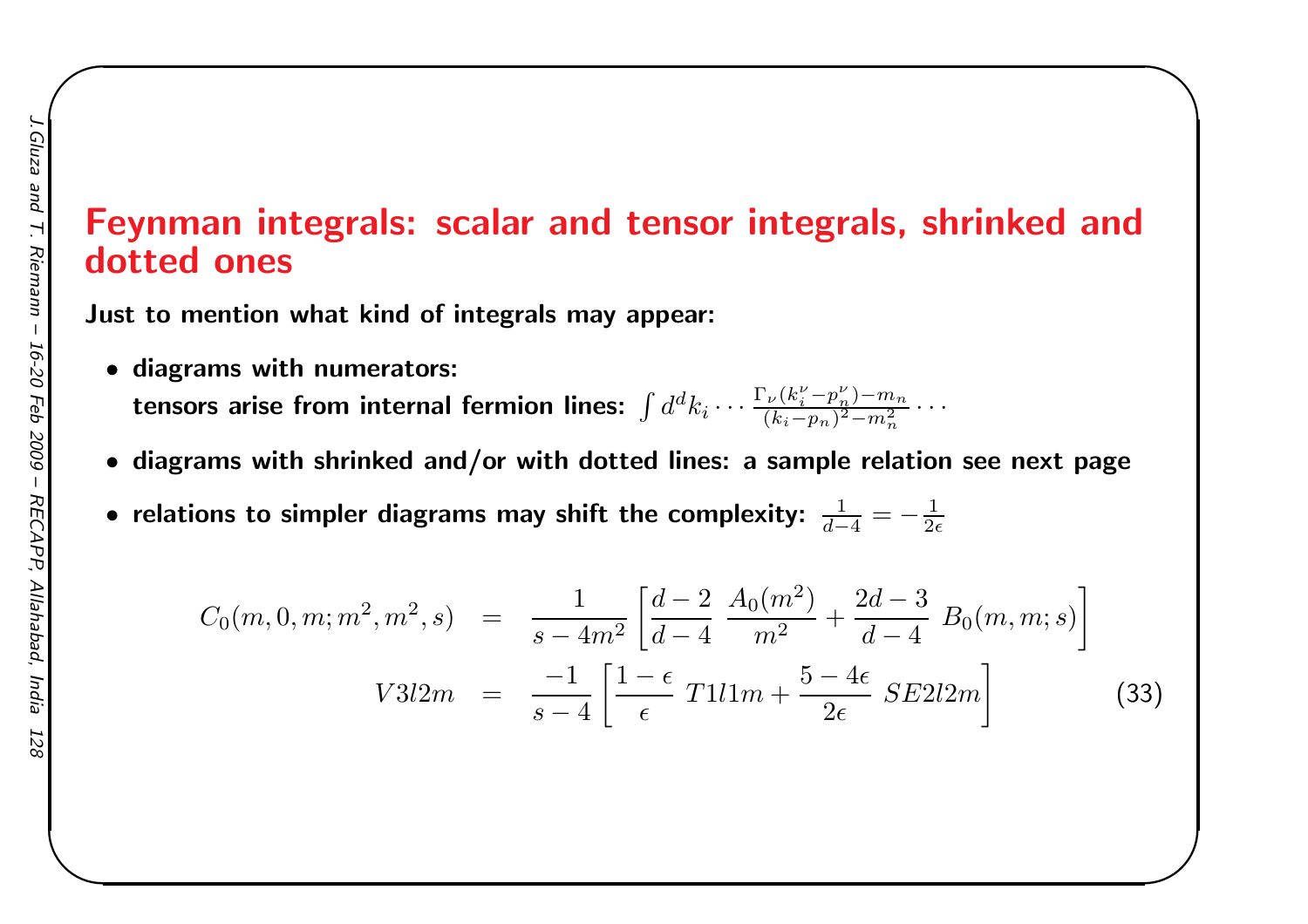SE312m(a, b, c, d) = 
$$
-\frac{e^{2\epsilon\Gamma_E}}{\pi^D} \int \frac{d^D k_1 d^D k_2 (k_1 k_2)^{-d}}{[(k_1 + k_2 - p)^2 - m^2]^b [k_1^2]^a [k_2^2 - m^2]^c}.
$$
  
SE312m = SE312m(1, 1, 1, 0)  
SE312md = SE312m(1, 1, 2, 0)  
SE312mN = SE312m(1, 1, 1, -1)

SE312md = 
$$
\frac{-(1+s) + \epsilon(2+s)}{s-4} \text{ SE312m} + \frac{2(1-\epsilon)}{s-4} (\text{T111m}^2 + 3 \text{ SE312mN}),
$$
  
= 
$$
\frac{1}{2\epsilon^2} + \frac{1}{2\epsilon} - \left(\frac{1-\zeta_2}{2} + \frac{1+x}{1-x} \ln(x) + \frac{1+x^2}{(1-x)^2} \frac{1}{2} \ln^2(x)\right) + \mathcal{O}(\epsilon)
$$



Figure 1: The six two-loop 2-point masters of Bhabha scattering.